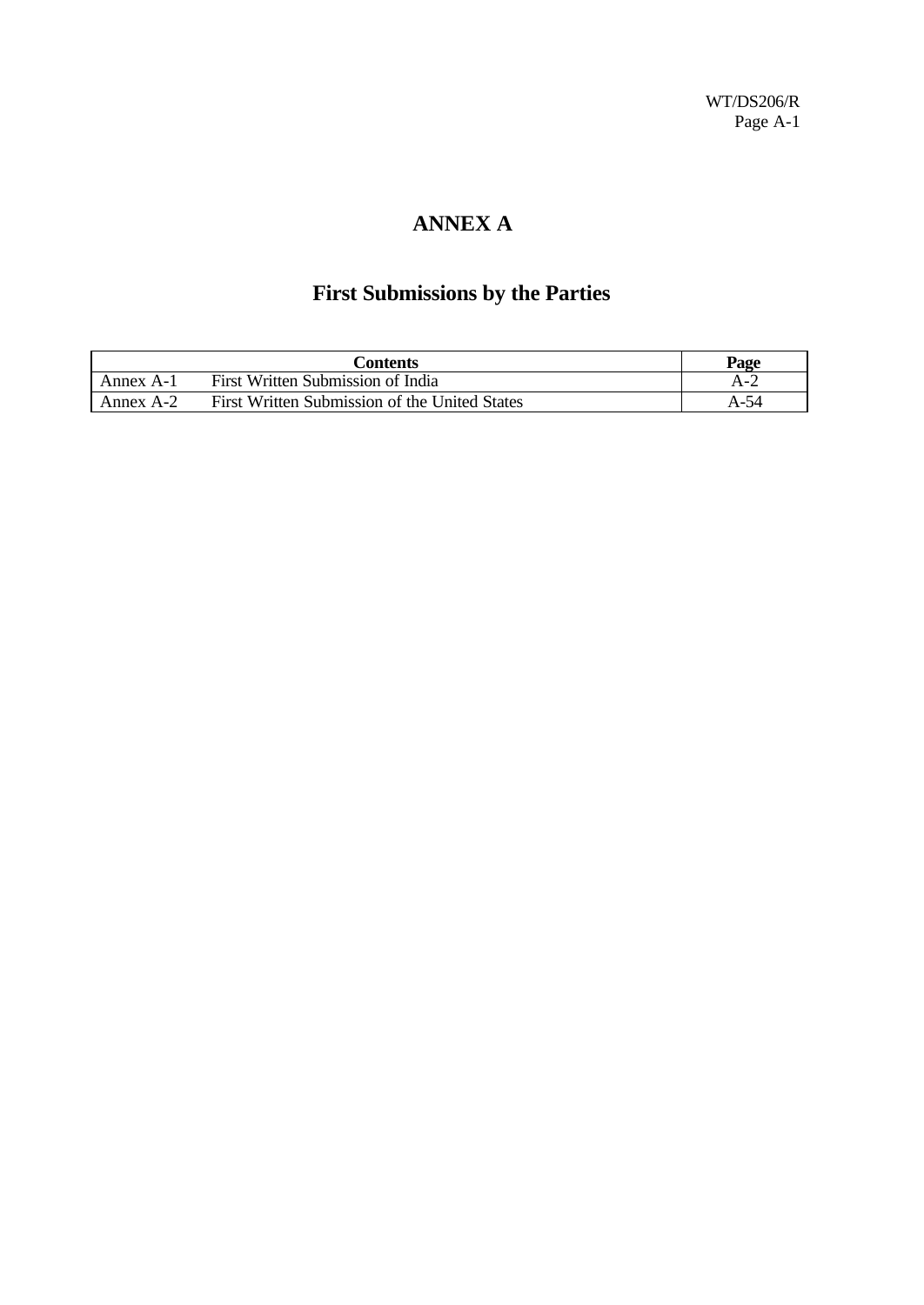## **ANNEX A-1**

## FIRST WRITTEN SUBMISSION OF INDIA

(19 November 2001)

## TABLE OF CONTENTS

| I.   |                                                    |          |                                                                                                                                                                                                                                                                                                                                        |  |  |
|------|----------------------------------------------------|----------|----------------------------------------------------------------------------------------------------------------------------------------------------------------------------------------------------------------------------------------------------------------------------------------------------------------------------------------|--|--|
| II.  |                                                    |          |                                                                                                                                                                                                                                                                                                                                        |  |  |
| III. |                                                    |          |                                                                                                                                                                                                                                                                                                                                        |  |  |
|      | A.                                                 |          |                                                                                                                                                                                                                                                                                                                                        |  |  |
|      | <b>B.</b>                                          |          | USDOC'S INVESTIGATION OF CUT-TO-LENGTH PLATE FROM INDIA A-9                                                                                                                                                                                                                                                                            |  |  |
|      | $\mathcal{C}$ .                                    |          |                                                                                                                                                                                                                                                                                                                                        |  |  |
| IV.  |                                                    |          |                                                                                                                                                                                                                                                                                                                                        |  |  |
| V.   | ANALYSIS OF ARTICLE 6.8, ANNEX II, PARAGRAPH 3 AND |          |                                                                                                                                                                                                                                                                                                                                        |  |  |
|      | $\overline{A}$                                     | 1.<br>2. | THE ORDINARY MEANING OF ARTICLE 6.8 AND ANNEX II,<br>PARAGRAPH 3, WHEN READ IN THE CONTEXT OF OTHER AD<br>PROVISIONS, REQUIRES INVESTIGATING AUTHORITIES TO<br>USE ANY INFORMATION SUBMITTED BY A RESPONDING<br>COMPANY THAT MEETS THE CONDITIONS OF ANNEX II,<br>"Appropriately submitted so that it can be used in the investigation |  |  |
|      |                                                    | 3.       |                                                                                                                                                                                                                                                                                                                                        |  |  |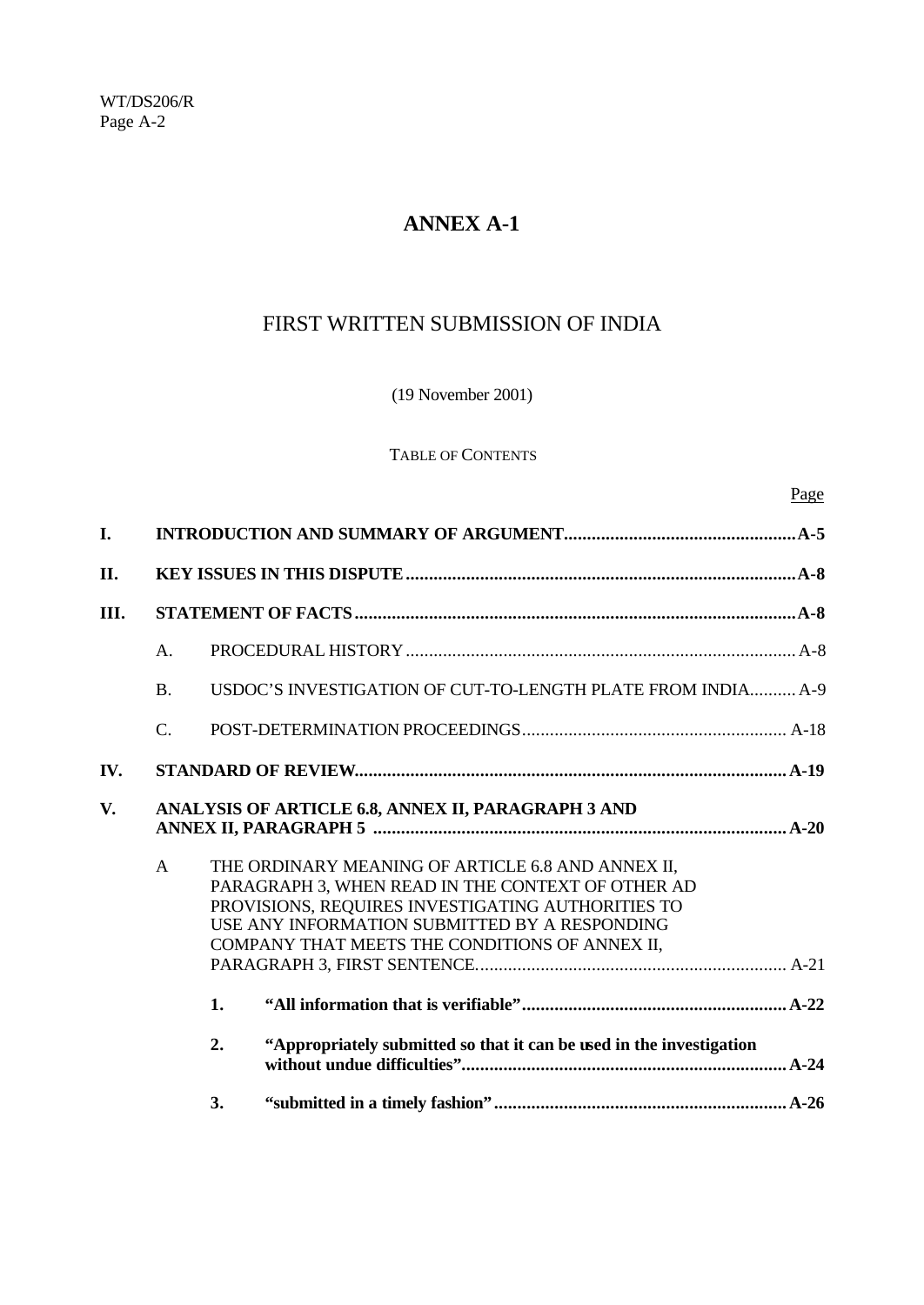|     |           | 4.              | "supplied in a medium or computer language requested by the                                                                                                                                                             |  |  |  |
|-----|-----------|-----------------|-------------------------------------------------------------------------------------------------------------------------------------------------------------------------------------------------------------------------|--|--|--|
|     | 5.        |                 |                                                                                                                                                                                                                         |  |  |  |
|     | <b>B.</b> |                 | THE OBJECT AND PURPOSE OF THE AD AGREEMENT SUPPORT                                                                                                                                                                      |  |  |  |
| VI. |           | <b>ARGUMENT</b> |                                                                                                                                                                                                                         |  |  |  |
|     | A.        |                 | THE FINAL AD ORDER LEVYING ANTI-DUMPING MARGINS OF 72.49 PER<br>CENT ON SAIL'S EXPORTS OF CUT-TO-LENGTH PLATE VIOLATES<br>ARTICLES 6.6, 6.8, 2.2, 2.4, 9.3 AND ANNEX II, PARAGRAPHS 3, 5 AND 7                          |  |  |  |
|     |           | 1.              | USDOC improperly applied facts available in violation of AD<br>Agreement Article 6.8 and Annex II, paragraph 3 by rejecting<br>timely, verifiable, and appropriately submitted US sales data                            |  |  |  |
|     |           |                 |                                                                                                                                                                                                                         |  |  |  |
|     |           |                 | $\left(a\right)$                                                                                                                                                                                                        |  |  |  |
|     |           |                 | SAIL's US sales data were both verifiable and verified by USDOC A-31<br>(b)                                                                                                                                             |  |  |  |
|     |           |                 | SAIL appropriately submitted its US sales data so that it could "be<br>(c)                                                                                                                                              |  |  |  |
|     |           |                 | SAIL's US sales database was "supplied in a medium or computer<br>(d)                                                                                                                                                   |  |  |  |
|     |           |                 | An unbiased and objective investigating authority evaluating<br>(e)<br>the evidence could not have reached the conclusion that SAIL<br>failed to provide necessary US sales data within a reasonable                    |  |  |  |
|     |           | 2.              | Assuming arguendo that SAIL's US sales data were not "ideal in all<br>respects," USDOC violated Annex II, paragraph 5 by rejecting the<br>data because SAIL acted to the best of its ability in providing the data A-37 |  |  |  |
|     |           | 3.              | USDOC's application of adverse facts available in accepting the data in<br>the petition for US sales violated Annex II, paragraph 7 because SAIL<br>did not fail to cooperate with USDOC or otherwise withhold          |  |  |  |
|     |           |                 | $\left(a\right)$                                                                                                                                                                                                        |  |  |  |
|     |           |                 | SAIL cooperated fully with USDOC in providing its US sales<br>(b)                                                                                                                                                       |  |  |  |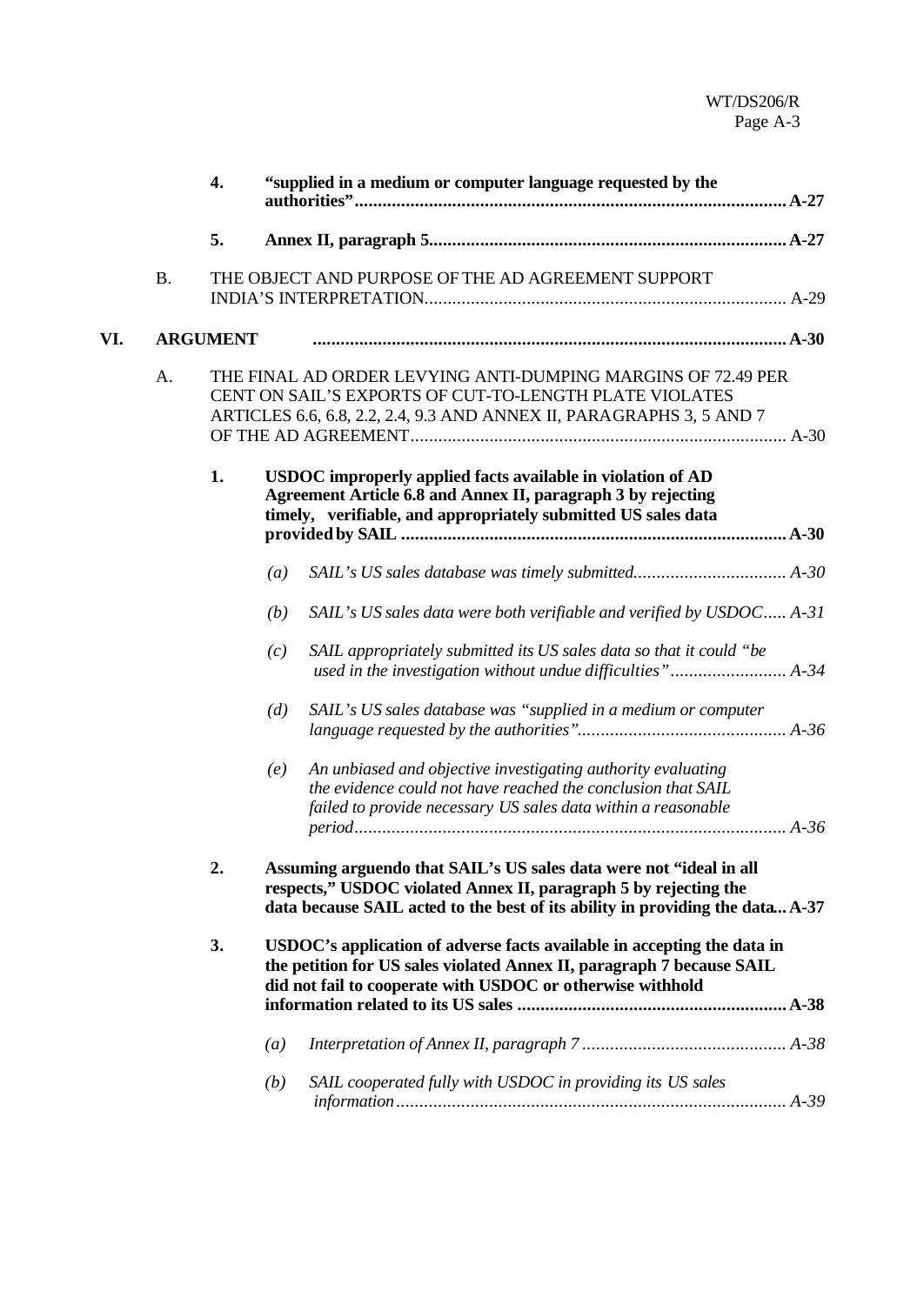|      | <b>B.</b> | SECTIONS 776(A), 782(D) AND 782(E) OF THE TARIFF ACT OF 1930<br>VIOLATE ARTICLE 6.8 AND ANNEX II, PARAGRAPH 3 OF |                                                                                                                                                                                                                                                                          |  |  |
|------|-----------|------------------------------------------------------------------------------------------------------------------|--------------------------------------------------------------------------------------------------------------------------------------------------------------------------------------------------------------------------------------------------------------------------|--|--|
|      |           | 1.                                                                                                               |                                                                                                                                                                                                                                                                          |  |  |
|      |           | 2.                                                                                                               | Operation of the US statutory scheme regarding "facts available"  A-41                                                                                                                                                                                                   |  |  |
|      |           | 3.                                                                                                               |                                                                                                                                                                                                                                                                          |  |  |
|      |           | 4.                                                                                                               | The two additional conditions for acceptance of information<br>imposed by sections $782(e)(3)$ and $782(e)(4)$ , read together with<br>section 776(a), are inconsistent with AD Article 6.8 and Annex II,                                                                |  |  |
|      |           | 5.                                                                                                               | Section 776(a) and 782(e), as interpreted by USDOC and the CIT,<br>require USDOC to reject timely submitted, verified and usable<br>information if <i>other</i> information is withheld or not submitted in<br>the time, form or manner requested, and therefore violate |  |  |
|      |           | 6.                                                                                                               |                                                                                                                                                                                                                                                                          |  |  |
|      | C.        |                                                                                                                  | SECTIONS 776(A), 782(D) AND 782(E) AS APPLIED TO THE ANTI-<br>DUMPING INVESTIGATION OF CUT-TO-LENGTH PLATE FROM                                                                                                                                                          |  |  |
|      | D.        |                                                                                                                  | USDOC VIOLATED AD AGREEMENT ARTICLES 2.2, 2.4, 9.3, AND<br>ARTICLE VI:1 AND 2 OF GATT 1994 BY APPLYING FACTS<br>AVAILABLE AND ADVERSE FACTS AVAILABLE IN CALCULATING<br>AND LEVYING FINAL ANTI-DUMPING DUTIES WITHOUT USING                                              |  |  |
|      | E.        |                                                                                                                  | USDOC VIOLATED AD AGREEMENT ARTICLE 15 BY FAILING<br>TO GIVE SPECIAL REGARD TO THE SITUATION OF INDIA AS A<br>DEVELOPING COUNTRY WHEN IT APPLIED FACTS                                                                                                                   |  |  |
| VII. |           |                                                                                                                  | <b>CONCLUSION AND REQUEST FOR RULINGS AND RECOMMENDATIONS A-53</b>                                                                                                                                                                                                       |  |  |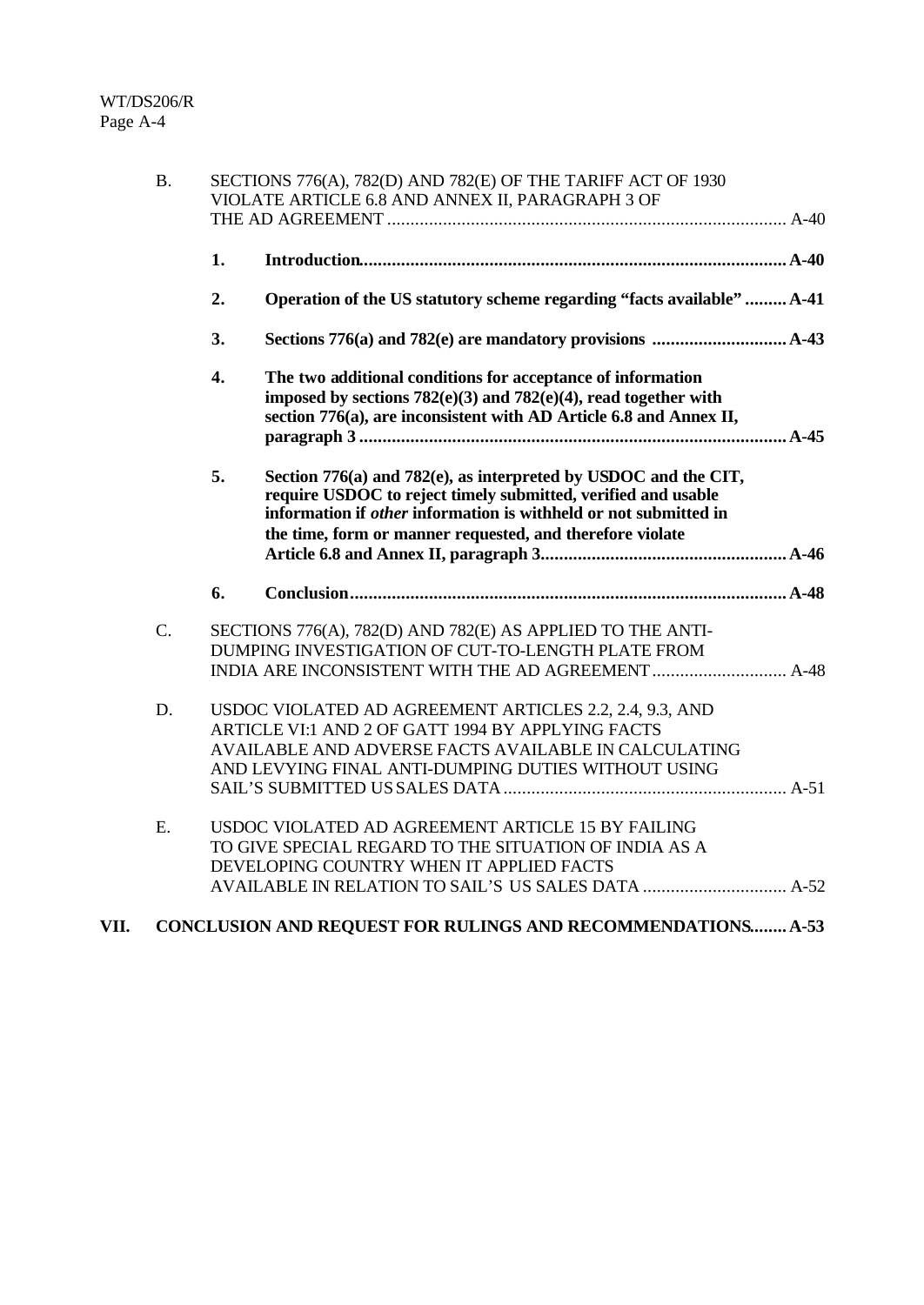## **I. INTRODUCTION AND SUMMARY OF ARGUMENT**

1. On 16 March 1999, the United States Department of Commerce (USDOC) initiated anti-dumping proceedings against imports of cut-to-length carbon-quality steel plate (cut-to-length plate) from India. USDOC followed this initiation with an anti-dumping investigation, culminating in a final anti-dumping determination and an anti-dumping order published on 10 February 2000. The only Indian respondent was the Steel Authority of India, Ltd. (SAIL). During the investigation, SAIL made strenuous efforts to comply with the documentary and informational demands of USDOC, in particular with respect to data on SAIL's US sales. SAIL's US sales data<sup>1</sup> were timely, verifiable and appropriately submitted, but nevertheless were rejected by USDOC. Reacting to problems found with separately submitted information relating to other facts (SAIL's home market sales and cost of production), USDOC unilaterally decided that SAIL had failed to cooperate. It then decided to reject *all* information submitted by SAIL and instead have recourse to "total facts available"− thus arbitrarily assigning to SAIL the highest dumping margin alleged by the petitioner, 72.49 per cent.

2. The result was predictable. In a rebuff to India's attempts to make use of market access opportunities provided by the Uruguay Round, these anti-dumping duties have effectively eliminated the largest export market for Indian cut-to-length plate in the world. Indian exports of cut-to-length plate to the US market have entirely ceased.

3. The arbitrary and unfair character of this US anti-dumping investigation, described at greater length below, will be obvious to the Panel. India has brought this complaint because the application of facts available in this case, as well as the statutory provisions that provided for this application of facts available, violated the rights of India under the *Agreement on Implementation of Article VI of the General Agreement on Tariffs and Trade* ("AD Agreement"), Article VI of GATT 1994, and the WTO Agreement.

4. The purpose of an anti-dumping investigation is "ensuring objective decision-making based on facts."<sup>2</sup> This purpose means that dumping margins must be determined– not created. It requires a fair measurement made in good faith. The investigating authority and the respondent must cooperate to gather the facts necessary to measure the margin of dumping as defined by the AD Agreement. As the Appellate Body recently found in its decision on *United States – Anti-Dumping Measures on Certain Hot-Rolled Steel Products from Japan*,<sup>3</sup> such cooperation is "a two-way process involving joint effort." In this process, the investigating authorities must "strike a balance between the effort that they can expect interested parties to make in responding to questionnaires, and the practical ability of those interested parties to comply fully with all demands made of them by the investigating authorities."<sup>5</sup> Guided by the legal principle of good faith, the investigating authorities must not impose on exporters burdens which, in the circumstances, are not reasonable. And they may not reject information submitted in good faith by a

<sup>&</sup>lt;sup>1</sup> As used herein, the phrase "US sales data" refers to data regarding the individual transactions by which the foreign manufacturer/exporter (in this case, SAIL) exported the subject merchandise to the United States during the relevant time period (the "period of investigation"). These data are used to calculate the "export price of the product exported from one country to another," in the sense of AD Agreement Article 2.1.A print-out of SAIL's final 1 September computer tabulation of its US sales data is set forth in Ex. IND-8.

<sup>2</sup> *United States – Anti-Dumping Measures on Certain Hot-Rolled Steel Products from Japan*, WT/DS/184/R (28 February 2001, adopted 23 August 2001) ("*Japan Hot-Rolled Panel Report*"), para. 7.55.

<sup>3</sup> WT/DS184/AB/R, AB-2001-2, circulated 24 July 2001, adopted 23 August 2001 (*Japan Hot-Rolled AB Report*).<br>
<sup>4</sup> Id., para. 104.

<sup>&</sup>lt;sup>5</sup> Id., para. 101.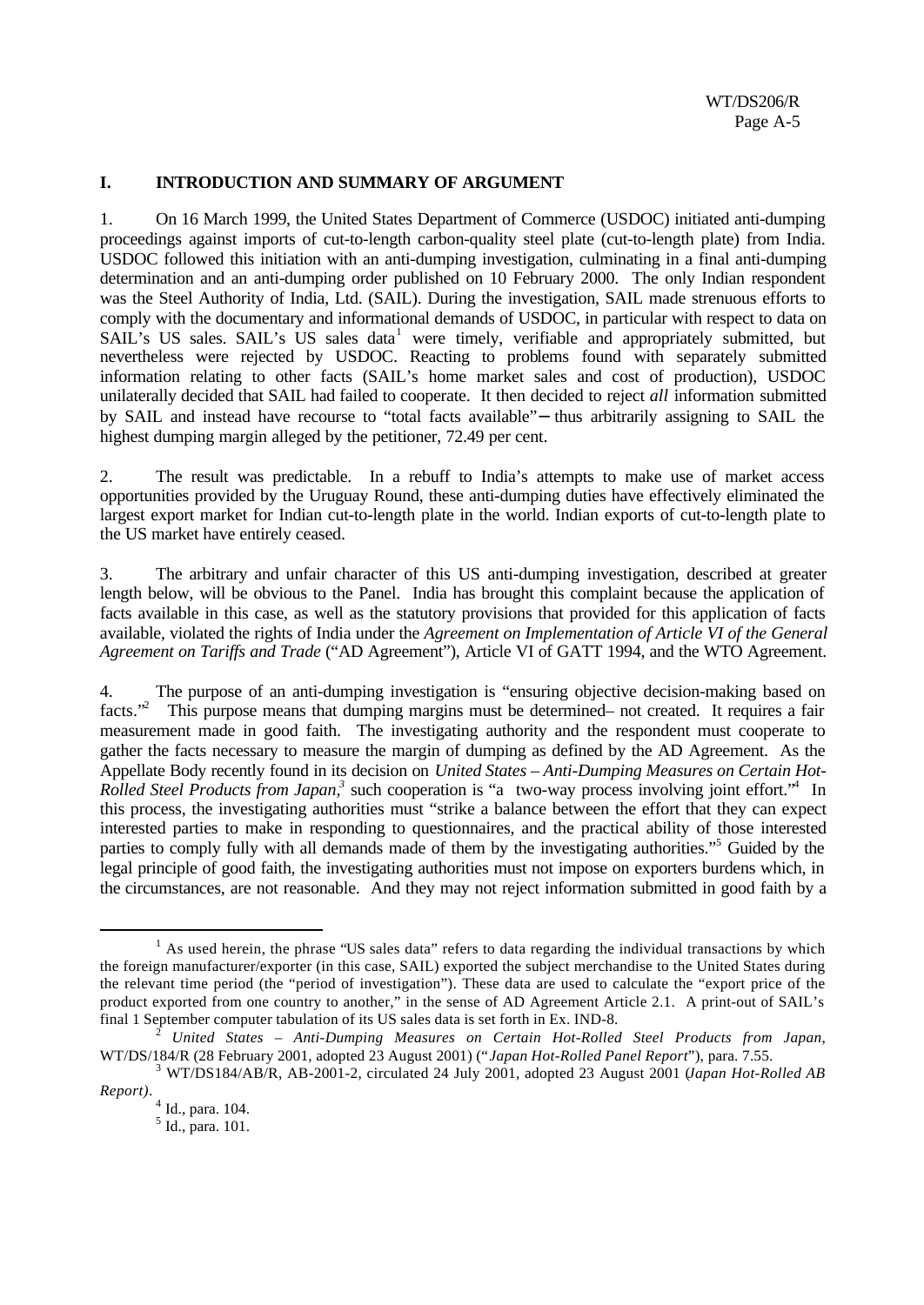l

foreign respondent− information that is verifiable, timely submitted, in the requested computer format, and usable without undue difficulties− simply because other categories of information have been deemed inadequate. Arbitrary action of this nature is excluded by the text, context, object and purpose of the AD Agreement, and interpretations of that agreement by panels and the Appellate Body.

5. USDOC's refusal to use SAIL's verified, timely produced and usable US sales information when it calculated the final anti-dumping margin was an illegal, market-closing penalty that violated, *inter alia,* Article 6.8 and Annex II, paragraph 3 of the AD Agreement. The facts show that SAIL's US sales data were timely submitted within USDOC's deadlines; provided requested information in all categories requested by USDOC for all US sales; were in a computer format requested by USDOC; and were verified by USDOC. While verification revealed minor errors in certain characteristics of SAIL's cut-tolength plate, USDOC acknowledged in the verification report and in its final determination that these errors were "in isolation susceptible to correction."<sup>6</sup> Thus, between the time USDOC verified SAIL's US sales data in September 2000, and three months later when it issued the final determination on 29 December in which it refused to use the data, it had on the record complete, verified, and usable US sales data. These record data showed that SAIL's US prices were far higher than the US prices alleged in the petition.

6. In its final determination, USDOC ignored the verified information on the record in favour of a punitive "facts available" margin from the petition. Using the facts available as the basis for determining SAIL's US sales increased SAIL's final anti-dumping margin to 72.49 per cent. This action nullified and impaired India's rights under AD Articles 2.4, 6.8, 9.3; paragraphs 3, 5 and 7 of AD Annex II; and GATT Article VI:2.

7. USDOC also failed to make any determination whether SAIL had failed to act to the best of its ability in producing the US sales data. Instead, USDOC made only a conclusory statement related to SAIL's overall data production. This failure to focus the analysis of SAIL's "best efforts" on particular categories of evidence such as SAIL's US sales data is a violation of Annex II, paragraph 5. Even beyond these errors by USDOC, no unbiased and objective investigating authority could have concluded that SAIL failed to act to the best of its ability in producing US sales data that was verified, timely produced, in the computer format requested by USDOC, and which even USDOC admitted "was susceptible to correction" and which could be "usable" with "some revisions and corrections."

8. USDOC rejected SAIL's US sales data because sections 776(a), 782(d) and 782(e) of the Tariff Act of 1930 as amended (codified at 19 U.S.C. §§1677e(a),1677m(d) and 1677m(e), respectively), as interpreted by the authoritative Statement of Administrative Action, USDOC, and the United States Court of International Trade (CIT), required USDOC to substitute use of the "facts available" for *all* information actually submitted by a respondent, if a substantial portion of that information is determined not to be verifiable, timely submitted or usable. This practice of substituting "facts available" for *all* information submitted in an investigation, and assigning a margin based on petitioner information, is commonly known as "total facts available." When SAIL sought judicial review of this determination, the CIT affirmed the use of "total facts available" by USDOC in this case, and supported USDOC in rejecting the US sales data because of problems with other data.<sup>7</sup>

<sup>&</sup>lt;sup>6</sup> Final Determination, 64 Fed.Reg. 73126, 29 December 1999, India Exhibit 17 ("Ex. IND-17"), at 73127.

<sup>7</sup> *Steel Authority of India, Ltd., v. United States*, CIT Slip. Op. 01-60 (22 May 2001) ("*SAIL v. United States*"), Ex. IND-20, at 14.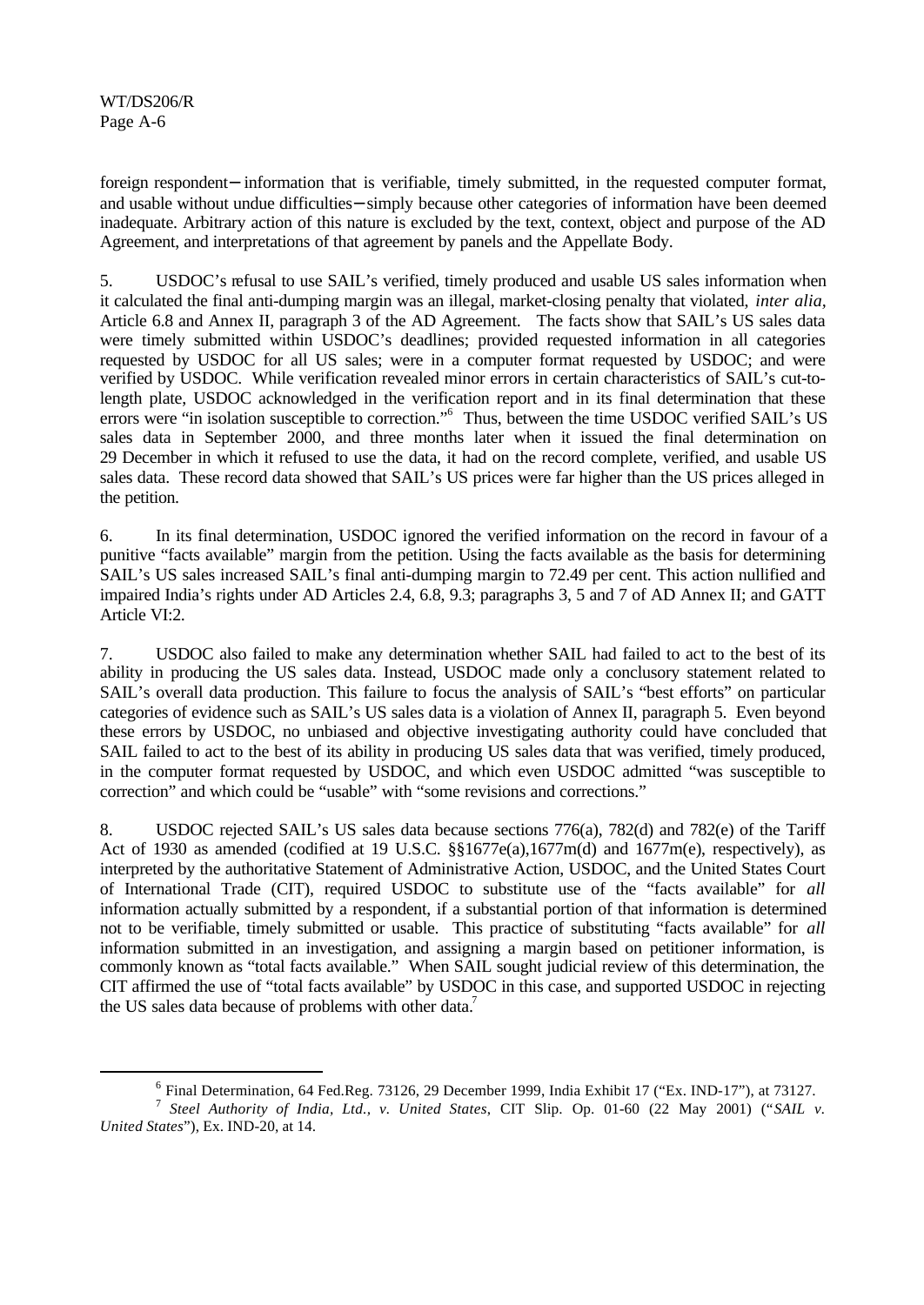9. Sections 776(a) and 782(d) and (e) as such (*per se*) violate Article 6.8 and Annex II, paragraph 3 of the AD Agreement. In combination they require the rejection of information submitted by a foreign respondent that is verified, timely submitted and can be used without undue difficulty, unless USDOC finds that "the information is not so incomplete that it cannot serve as a reliable basis for reaching the applicable determination,"<sup>8</sup> and that the interested party has "acted to the best of its ability in providing the information"<sup>9</sup> These latter two conditions are impermissibly added to those found in Annex II, paragraph 3 of the AD Agreement.

10. USDOC and the CIT have interpreted the phrase "so incomplete that it cannot serve as a reliable basis for reaching an applicable determination" in section  $782(e)(3)$  as mandating rejection of verified, timely submitted and otherwise usable information. They reject such information where the foreign respondent has not provided sufficient information on all of what USDOC terms the "essential components of a respondent's data: US sales; home market sales; cost of production for the home market models; and constructed value for the US models."<sup>10</sup> USDOC also rejects verified, timely submitted and otherwise usable information unless the "interested party has demonstrated that it acted to the best of its ability in providing the information and meeting the requirements established by [USDOC] with respect to the information.<sup>"11</sup> This proviso in section  $782(e)(4)$  is applied over and above the four factors listed in Annex II, paragraph 3. While a "best efforts" requirement is found in different form in Annex II, paragraph 5, the United States violates Annex II, paragraph 3 by merging the requirements of paragraphs 3 and 5 together. Moreover, USDOC (affirmed by the CIT) has interpreted this phrase as applying to a respondent's conduct throughout the *entire* investigation, not in relation to particular categories of information. The result of this improper interpretation is the mandatory rejection of some verified, timely submitted and usable information because the respondent has failed to demonstrate to USDOC's satisfaction that it acted to the best of its ability in providing *other* information.

11. Finally, USDOC violated AD Article 15 by failing to give special regard to SAIL's status as a developing country producer, and by levying final anti-dumping duties without exploring the possibility of an alternative constructive remedy such as a price undertaking or a lesser duty. SAIL submitted a written proposal to USDOC on 30 July 1999 for an undertaking (termed a "suspension agreement" in US law). But there is nothing in the record indicating that USDOC ever responded. Nor is there any evidence that USDOC explored with SAIL any possibilities of other constructive remedies.

12. To sum up, USDOC's application of "total facts available"− rejecting the facts of SAIL's US sales and substituting fiction in their place– distorted the measurement of dumping in this case and made a huge difference in the final dumping margin. Even using facts available from the petition for SAIL's home market sales, cost of production for home market sales, and constructed value, the use of *actual* verified US sales data would have resulted in a much lower dumping margin. Yet USDOC decided, at the insistence of the US domestic industry petitioners, to use "facts available" instead of SAIL's US sales data. The resulting margin of 72.49 per cent was fundamentally unfair and inconsistent with United States' duty to interpret and apply its WTO obligations in good faith.

<sup>8</sup> Section 782(e)(3), Ex. IND-26.

<sup>&</sup>lt;sup>9</sup> Section 782(e)(4), Ex. IND-26.

<sup>&</sup>lt;sup>10</sup> Final Determination, Ex. IND-17, at  $73130$ .

 $11$  Section 782(e)(4), Ex. IND-26.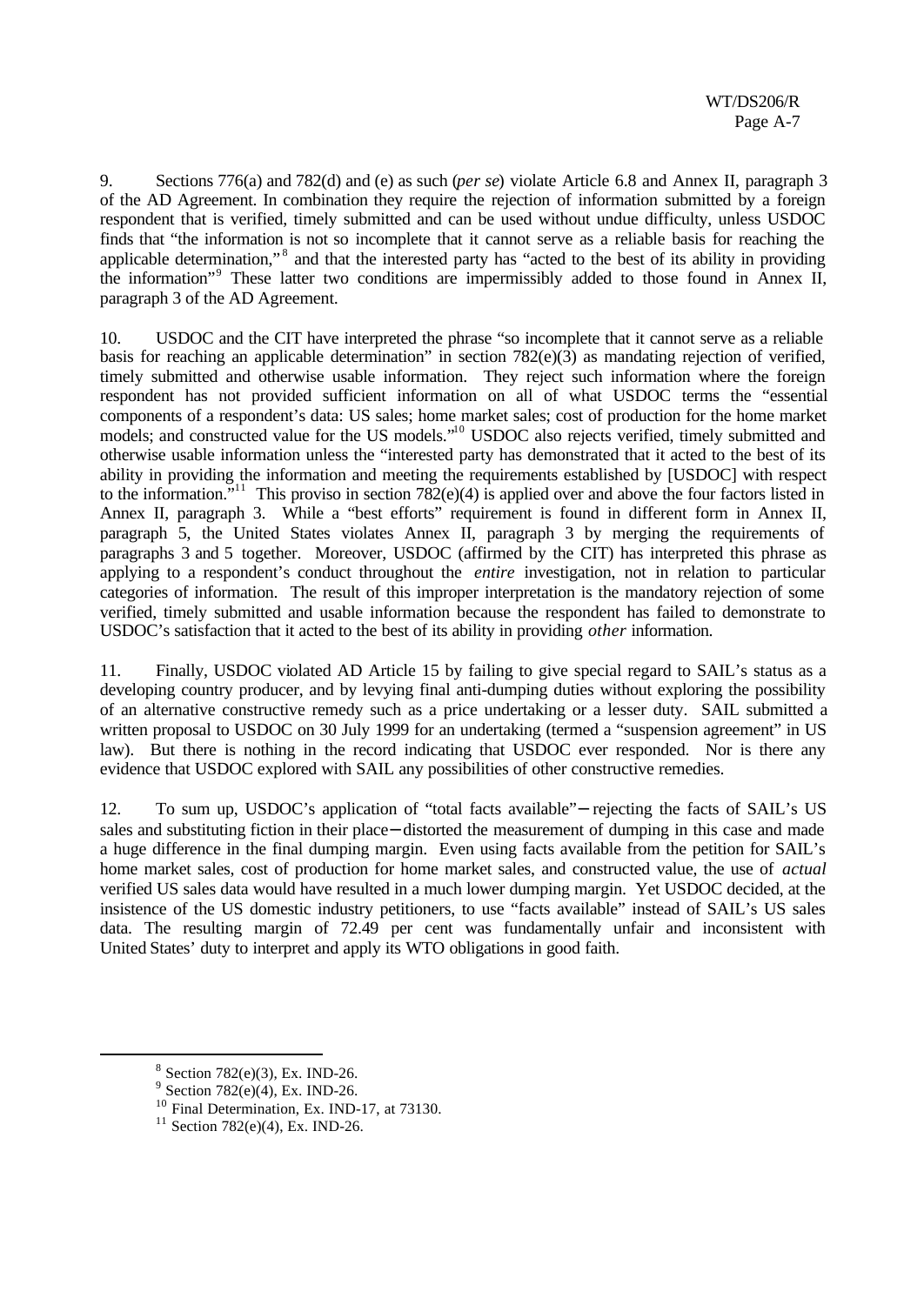## **II. KEY ISSUES IN THIS DISPUTE**

1. Whether a permissible interpretation of Article 6.8 and Annex II, paragraph 3 of the AD Agreement allows investigating authorities, in calculating dumping margins, to reject verifiable and timely submitted information produced by foreign respondents that is in the requested computer format and is usable without undue difficulties.

2. Whether an objective and non-biased investigating authority could have concluded that the US sales data submitted by SAIL to USDOC did not meet the four conditions of Annex II, paragraph 3 of the AD Agreement.

3. Whether an objective and non-biased investigating authority could have concluded that SAIL did not act to the best of its ability, as set forth in Annex II, paragraph 5 of the AD Agreement, in submitting US sales data to USDOC.

4. Whether it is a violation of Article 6.8 of the AD Agreement read together with Annex II, paragraphs 3 and 5 for sections 776(a), 782(d) and 782(e) of the Tariff Act of 1930 to require USDOC to reject information otherwise acceptable under paragraphs 3 and 5 where a foreign respondent does not provide *other* usable information requested by USDOC.

5. Whether USDOC violated Article 15 of the AD Agreement by failing to explore the possibility of constructive remedies before levying final anti-dumping duties on imports of cut-tolength plate from  $SAIL.<sup>12</sup>$ 

#### **III. STATEMENT OF FACTS**

#### A. PROCEDURAL HISTORY

13. USDOC initiated the dumping margin calculation phase of the investigation of cut-to-length plate from India by publishing a notice of initiation on 16 March 1999 in the US Federal Register.<sup>13</sup> The investigation was conducted under the US anti-dumping statute<sup>14</sup> and the related regulations of the US Department of Commerce.<sup>15</sup> On 29 December 1999, USDOC published its final anti-dumping determination on cut-to-length plate from, *inter alia*, India.<sup>16</sup> Final anti-dumping duties were imposed pursuant to an anti-dumping order published in the Federal Register on 10 February 2000.<sup>17</sup>

14. On 4 October 2000 India requested consultations with the United States pursuant to Article 4 of the Understanding on Rules and Procedures Governing the Settlement of Disputes (DSU), Article XXII of the GATT 1994 and Article 17 of the AD Agreement, concerning, *inter alia*, the United States antidumping investigation on cut-to-length plate from India and the levying of anti-dumping duties on that

 $12$  India is no longer pursuing the following claims set forth in its request for establishment of the panel: claims under AD Agreement Article 6.13; and claims under AD Agreement Articles 6.6 and 6.8 and Annex II, paragraph 7 regarding failure to exercise special circumspection in using information supplied in the petition.

 $13$  Notice attached as Ex. IND-2.

<sup>14</sup> Title VII of the Tariff Act of 1930, as amended; codified in US Code at 19 U.S.C. §1673 *et seq;* relevant sections attached as Ex. IND-26.

<sup>&</sup>lt;sup>15</sup> Title 19 of the Code of Federal Regulations (19 CFR), sections 351-357.

 $16$  Ex. IND-17.

 $17$  Ex. IND-18.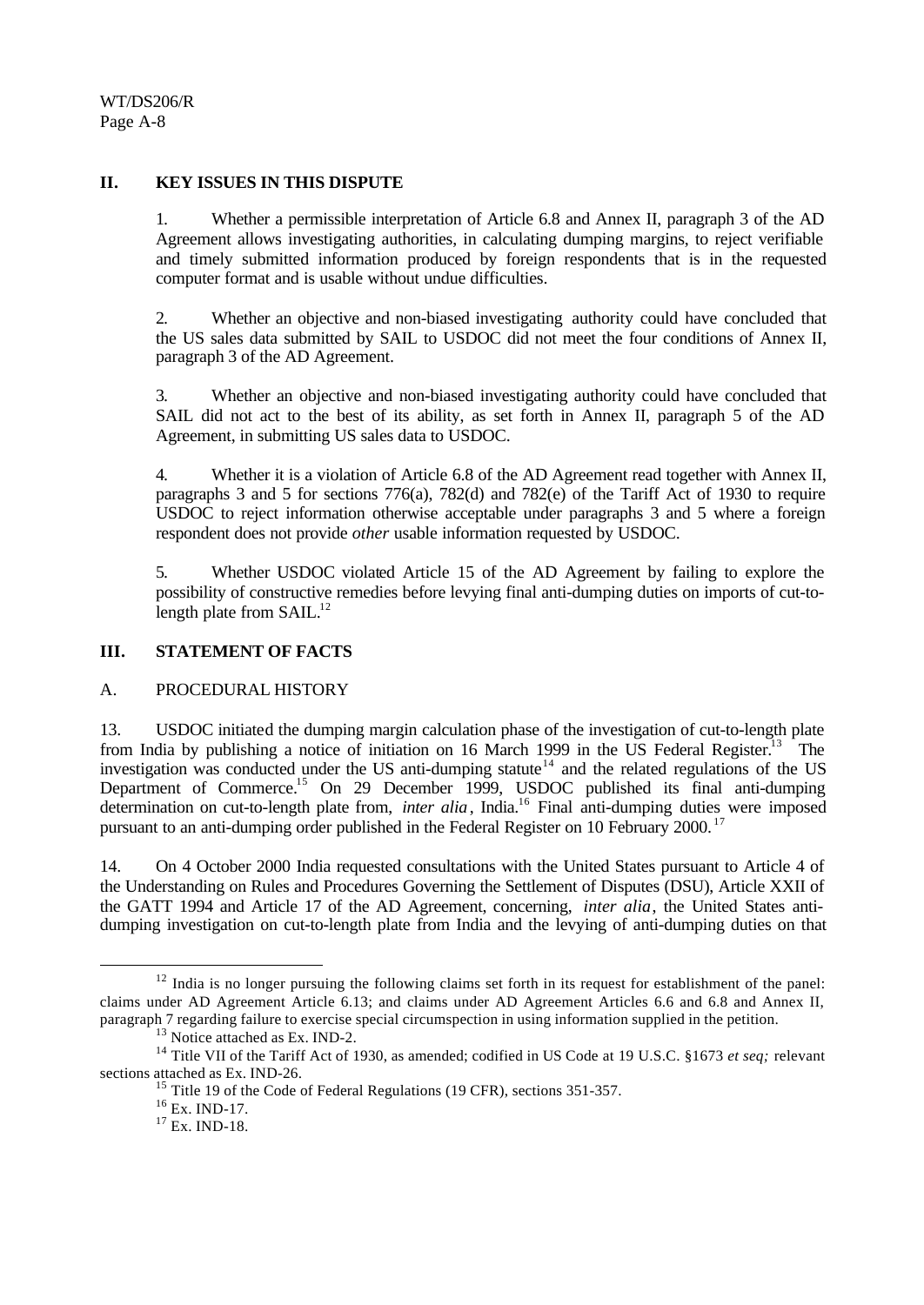product.<sup>18</sup> Consultations took place in Geneva on 21 November 2000. Since the consultations failed to settle the dispute, India, pursuant to Article XXIII:2 of GATT 1994, Article 6 of the DSU, and Article 17.4 of the AD Agreement, requested the establishment of a panel on 7 June 2001. The panel was established on 20 July 2001 and was composed on 26 October 2001.<sup>19</sup> Its organizational meeting took place on 5 November 2001.

## B. USDOC'S INVESTIGATION OF CUT-TO-LENGTH PLATE FROM INDIA

15. On 16 February 1999, the US Steel Group, Bethlehem Steel, Gulf States Steel, Ipsco Steel, Tuscaloosa Steel and the United Steel Workers of America submitted a petition for imposition of antidumping duties on certain cut-to-length carbon steel plate from India.<sup>20</sup> The petition alleged a dumping margin of 44.51 per cent, based on a comparison between the US price of the product and the home market price for a similar product. The US price was based on a single offer from an unrelated trading company, for plate produced by SAIL; the alleged home market price was based on a market research report, and was a single average figure.<sup>21</sup> The petition also presented a single alleged cost of production figure for all types of Indian cut-to-length plate regardless of thickness or width, calculated by adjusting the production costs of a US producer of plate for known differences between the US and Indian production costs. The petition alleged that Indian home market prices were below cost, based on a comparison of the market research report home market price with the calculated cost of production.<sup>22</sup> The petition then presented a constructed value for Indian plate, calculated by applying a profit figure to the cost of production figure. It alleged a dumping margin of 72.49 per cent based on a comparison of that constructed value with the same single offer of sale to the United States. On this basis, the petition requested a cost of production investigation of all Indian steelmakers who exported cut-to-length plate to the United States.

16. USDOC initiated its anti-dumping investigation of cut-to-length steel plate from India on 16 March 1999.<sup>23</sup> On the next day, USDOC issued its questionnaire to SAIL.<sup>24</sup> The first required response was to the so-called "mini-Section A", in which USDOC requested basic corporate information and data regarding SAIL's aggregate sales of the subject merchandise to the United States and home market. SAIL responded to the mini-Section A questionnaire on 12 April 1999.<sup>25</sup> On 26 April 1999, SAIL timely provided its full (735-page) response to Section A of the questionnaire, which covered topics such as corporate organization and affiliations, merchandise produced, and sales and distribution processes for customers in the United States and home market.<sup>26</sup>

17. SAIL produces the plate subject to the investigation in three quasi-independent plants, and has six regional sales offices and  $\overline{42}$  local sales offices.<sup>27</sup> At the time of the investigation, the plants each had different accounting systems, calculated standard costs differently, and tracked costs differently.<sup>28</sup>

<sup>18</sup> WT/DS206/1, 9 October 2000, attached as Ex. IND-22.

<sup>19</sup> WT/DS206/3, 31 October 2001.

<sup>&</sup>lt;sup>20</sup> Excerpts from public (non-confidential) version of the petition attached as Ex. IND-1.

 $^{21}$  Ex. IND-1, at 9 and 14-15.

 $22$  Ex. IND-1, Exhibit 17, p. 15, item 7.

<sup>23</sup> Notice attached as Ex. IND-2.

<sup>&</sup>lt;sup>24</sup> Excerpts from USDOC questionnaire to SAIL attached as Ex. IND-3.

<sup>25</sup> See SAIL case brief to USDOC at 4 (12 Nov. 1999), Ex. IND-14; SAIL moving brief to USCIT in *SAIL v. United States*, at 11 (15 Sept. 2000), Ex. IND-19.

<sup>26</sup> Id.

 $27$  See Ex. IND-6 at 2; Ex. IND-19 at 34.

 $28 \text{ See Ex. IND-15 at } 33-34.$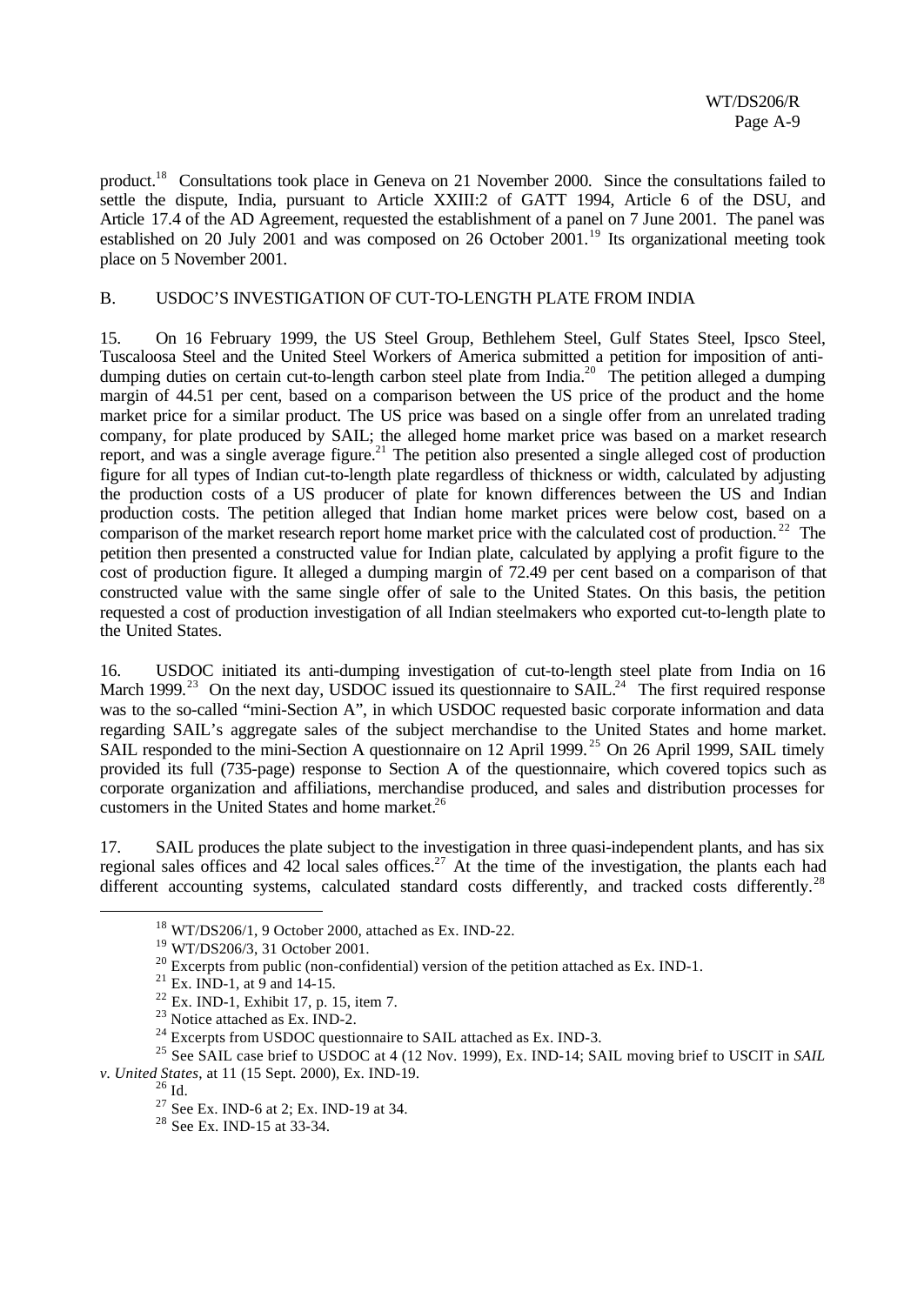Telephone problems in India meant that the three plants were sometimes inaccessible by phone, fax or email for days on end. Computers and photocopiers were, of course, in short supply.<sup>29</sup> Despite these handicaps, SAIL cooperated fully with the USDOC dumping investigation, submitting thousands of pages of documents, opening its doors for verification and investing substantial resources in responding to USDOC data demands on a tight time schedule. $30$ 

18. On 10 May 1999, SAIL filed its (341-page) response to the remaining sections of the questionnaire, consisting of Section B (home market sales), Section C (US sales), and Section D (cost of production and constructed value).<sup>31</sup> At that time, SAIL also notified USDOC that, because its records were maintained in many locations throughout India, it was still in the process of compiling some of the requested data.<sup>32</sup> None of these data-collection issues identified by SAIL, however, concerned its US sales data or that portion of its questionnaire response.<sup>33</sup> On 11 May, SAIL submitted a computer disk containing its sales and cost data, accompanied by sample computer printouts.<sup>34</sup> On 20 May, SAIL supplemented its Section A response with a 57-page filing.

19. Section C of the questionnaire issued by USDOC on 17 March 1999 focused exclusively on SAIL's US sales, and asked SAIL to provide computer data (in database format) and a narrative discussion regarding each of certain specified aspects of those sales.<sup>35</sup> The "Computer File of US Sales" was to contain each transaction involving the subject merchandise made during the period of investigation (calendar year 1998).<sup>36</sup> For each invoice line item (each unique product included in an invoice), SAIL was required to provide a corresponding "record" in the computer database.<sup>37</sup> Each record was to include many "fields," each of which would contain a specific information item concerning such matters as the physical characteristics of the product sold, the terms of the sale, and the selling expenses incurred.

20. The questionnaire listed 76 different "fields" or items of information to be provided for each reported transaction as relevant.<sup>38</sup> SAIL's first computer tape on May 11 had information concerning 23 of USDOC's 76 possible fields that SAIL indicated to USDOC that it believed were relevant to SAIL's US sales.<sup>39</sup> SAIL's questionnaire response and the electronic database SAIL provided at that time included information responding to these 23 fields for *all* its US transactions.

21. On 27 May 1999, USDOC issued its first supplemental questionnaire to SAIL, noting concerns regarding the completeness of SAIL's response and the methodology used by SAIL to report its productspecific costs of production.<sup>40</sup> Only a very few questions in this supplemental questionnaire addressed SAIL's US sales database or its response to Section C of the questionnaire. On 2 and 8 June 1999, SAIL filed a letter<sup>41</sup> and a lengthy submission, respectively, describing the logistical problems it faced in compiling some of the information requested by USDOC (regarding costs of production and home market

 $^{29}$  Id.; Ex. IND-21 at 8.

<sup>&</sup>lt;sup>30</sup> USDOC hearing transcript, Ex. IND-16, at 33-34.

 $31$  Copy of SAIL Section C questionnaire response attached as Ex. IND-4.

 $32$  Ex. IND-4, cover letter from John Greenwald to Robert S. LaRussa, 11 May 1999, at 2.

 $33 \overline{Id}$ .

<sup>34</sup> Ex. IND-4 at C-53.

<sup>35</sup> Ex. IND-3 at C-2-C-40.

<sup>36</sup> Id. at C-1.

<sup>37</sup> Id.

<sup>38</sup> Id. at C-2-C-40.

<sup>39</sup> EX. IND-4 at C-2-C-53.

 $^{40}$  Ex. IND-5.

 $41$  Ex. IND-6.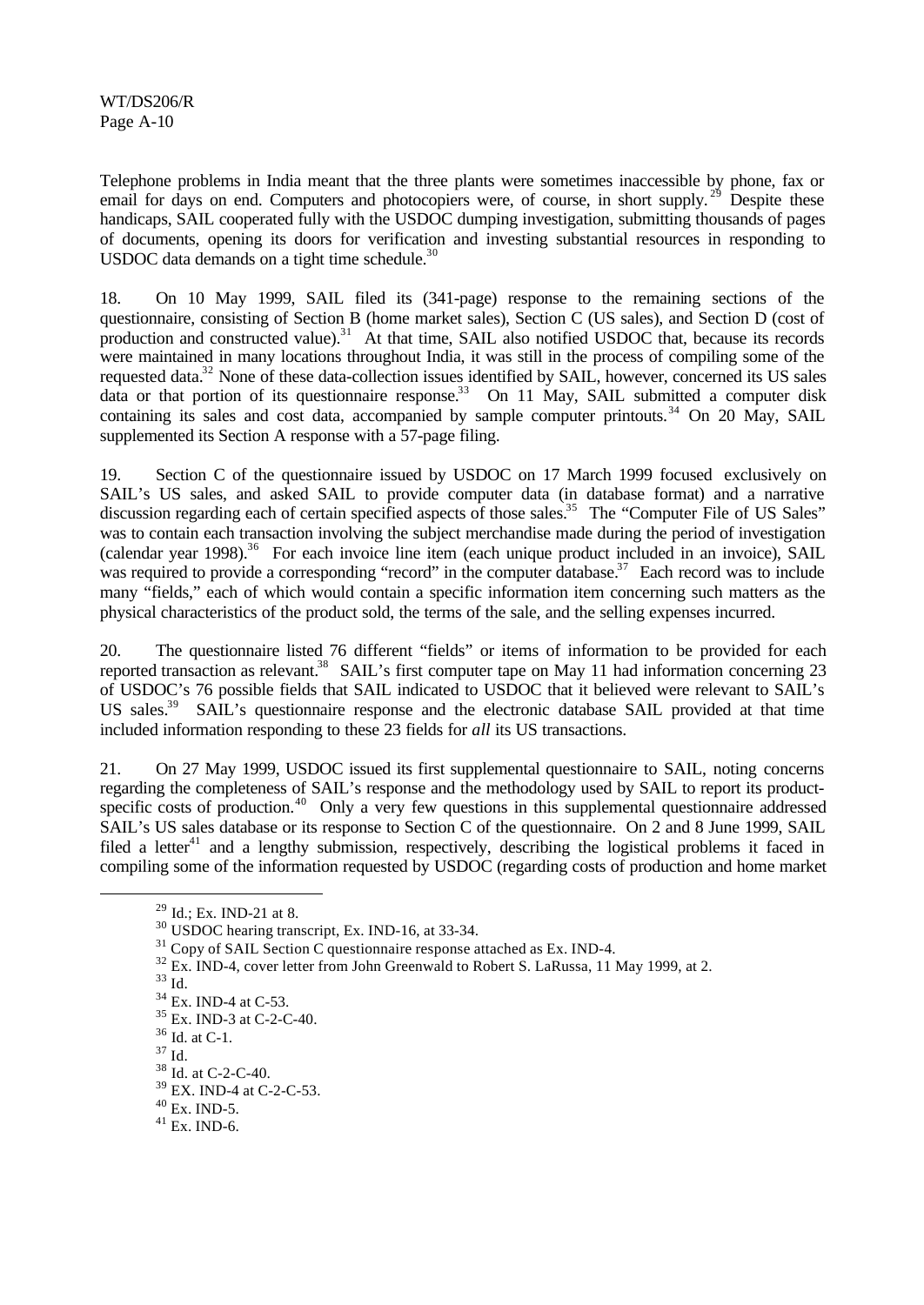sales), and the manner in which SAIL normally maintained its cost data. None of the problems pointed out in the letter or submission concerned SAIL's US sales data.

22. On USDOC's deadline of 11 June 1999, SAIL submitted its (306-page) response to the supplemental questionnaire – including its response to the small number of questions addressing US sales.<sup>42</sup> USDOC issued a second supplemental questionnaire on the same day, 11 June 1999. This questionnaire contained no questions addressing specifically SAIL's US sales database, but only cost of production, home market sales, and product classification and coding issues.<sup>43</sup> SAIL filed its initial response to this supplemental questionnaire on 16 June 1999 and on the same day also filed a revised US sales computer database containing information on an additional field for a total of 24 fields.

23. SAIL submitted another version of the US Sales database on 16 July, adding four additional fields at the request of USDOC, for a total of 28 fields, and also revising some of the data previously submitted. On August 17 it made further small changes to the US sales computer tape but added no additional fields. SAIL submitted a final version of the US sales database including some additional revisions, on 1 September, the first day of verification, along with the correction of "minor errors" routinely requested by USDOC at the commencement of its verifications.

24. The data on all of SAIL's US sales computer tapes showed that there were only nine contracts covering SAIL's sales of the subject merchandise to the United States during the time period of the investigation (calendar year  $1998$ ).<sup>44</sup> Each of those nine contracts was fulfilled through multiple shipments/invoices, and each shipment may have included one or more "products" as defined by USDOC – i.e., a quantity of cut-to-length plate with specific physical dimensions, quality, grade, etc. As noted above, USDOC required SAIL to report each of those shipments of each product in a separate line (or "observation") in the computer database.<sup>45</sup> SAIL complied with this request, with the result that SAIL's US sales database consisted of 1284 observations. Thus, the information "matrix" that SAIL ultimately was required by USDOC to complete and which SAIL in fact did complete in its computer databases submitted from July through September consisted of 28 columns (or fields) for 1284 line items (or observations).<sup>46</sup>

25. SAIL's US sales computer database included the following categories of information that were ultimately verified for each of SAIL's 1284 US sales during the period of investigation:

- Product code and control number
- Specifications and grade
- Ouality

- Various physical characteristics such as nominal thickness and nominal width
- Customer code

 $42$  Copy of 11 June response by SAIL to questions concerning its US sales attached as Ex. IND-7. On 29 June 1999, SAIL supplemented this response with a 61-page submission on issues other than US sales, which USDOC rejected as untimely; see Ex. IND-9 and Preliminary Determination, Ex. IND-11, at p. 41203.

See Ex. IND-14 at 6.

<sup>44</sup> Id. at 6-7; Ex. IND-13 at 13.

<sup>45</sup> Ex. IND-13 at 12-15.

<sup>46</sup> Ex. IND-2; Ex. IND-4; Ex. IND-13, at 13.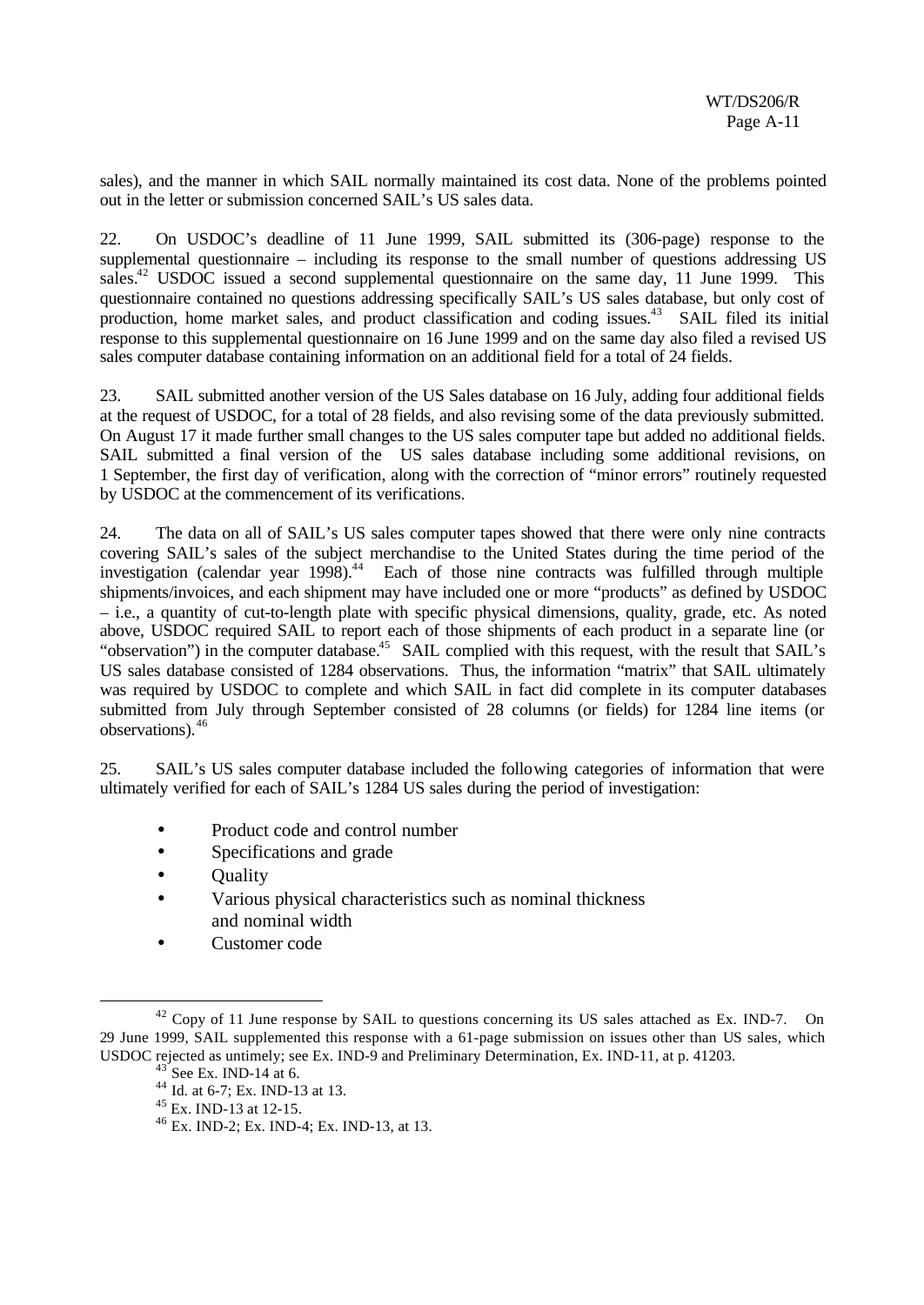- Sale invoice date
- Sale invoice number
- Date of shipment
- Date of receipt of payment
- Quantity (weight) of merchandise sold
- Gross unit price
- Inland freight from plant to port of exportation
- Brokerage and handling expense in India
- **Destination**
- Duty drawback
- Credit expenses
- Indirect selling expenses in India
- Inventory carrying costs in India
- Packing costs
- Variable cost of manufacturing
- Total cost of manufacturing<sup>47</sup>

26. USDOC issued four more supplemental questionnaires to SAIL in June, July, and August 1999. None of these questionnaires included any questions addressing SAIL's US sales database or its Section C response.

27. Meanwhile, on 29 July 1999, USDOC issued its preliminary determination of sales at less than fair value.<sup>48</sup> In that determination, USDOC concluded that it could not use any of SAIL's submitted data, and it therefore based its dumping margin determination on total facts available.<sup>49</sup> USDOC made no specific determination regarding SAIL's US sales database in the preliminary determination. Complaining about SAIL's failure to supply a consolidated electronic database for home market sales, USDOC found that SAIL did not act to the best of its ability to provide the information requested, and USDOC determined to employ adverse inferences in selecting the facts available to determine SAIL's margin.<sup>50</sup> However, recognizing SAIL's attempts to respond to the information requests, USDOC assigned SAIL the average of the two estimated margins included in the petition, which was 58.50 per cent.<sup>51</sup>

28. In September 1999, USDOC conducted a 21-day verific ation of SAIL's questionnaire responses – nine days of cost verification and twelve days of sales verification – at several of SAIL's plants and office locations.<sup>52</sup> SAIL made additional submissions on 1 September on the first day of verification consisting of a revised US sales computer tape<sup>53</sup> and a  $30$ -page submission of minor corrections on 1 September 1999, the first day of the sales verification. SAIL also provided a 13-page submission of minor corrections on the first day of the cost verification.<sup>54</sup> These submissions were in response to

<sup>47</sup> *See* Ex. IND-3 at C-2-C-40.

<sup>48</sup> Preliminary Determination, 64 Fed.Reg. 41202 (29 July 1999), Ex. IND-11.

<sup>49</sup> Id. at 41204.

 $^{50}$  Id.

<sup>51</sup> Id.

<sup>52</sup> Ex. IND-13 at 1.

<sup>&</sup>lt;sup>53</sup> The printout of this computer database is attached as Ex. IND-8. SAIL's US sales computer databases filed on 16 July, 17 August, and 1 September all had 28 fields of information.

<sup>54</sup> See Ex. IND-14 at 6.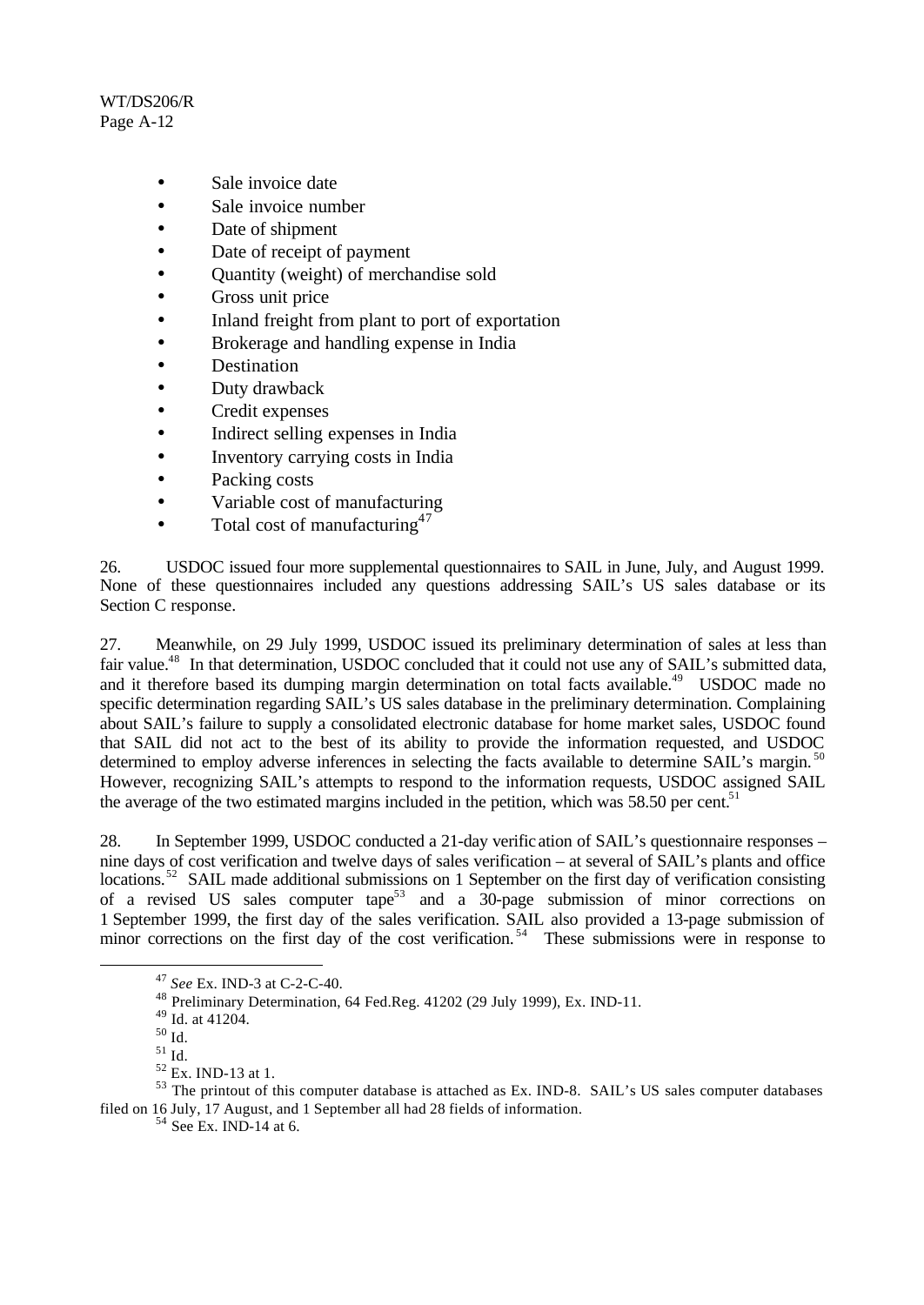USDOC's request (which it routinely makes in all AD investigations) that the respondent commence verifications with a presentation of "minor errors" that were discovered in its submitted data.<sup>55</sup> Finally, on 22 September 1999, after the verifications were completed, SAIL submitted a copy of all the documents collected by USDOC during the verifications, amounting to a total of 3345 pages.<sup>5</sup>

29. On 3 November 1999, USDOC issued its Sales Verification Report.<sup>57</sup> This verification report confirms that SAIL's US sales database provided a complete listing of its US sales transactions during the period of investigation – i.e., that the transactions listed in SAIL's computer database, pursuant to the nine contracts, were the entire universe of shipments of the subject merchandise to the United States in that time period.<sup>58</sup> The USDOC verifiers included documentation for all those contracts in Verification Exhibit S-8.<sup>59</sup> The report reflects that USDOC did not discover any unreported sales that should have been included in the database. Specifically, USDOC repeatedly stated in the "Completeness" and "Quantity and Value" sections of the US sales verification report that "We noted no discrepancies."<sup>60</sup>

30. The only error in SAIL's US database that USDOC identified in its Sales Verification Report as one of its "significant findings" related to SAIL's incorrect reporting of one of the 28 fields of information—namely the reported width of plate that was 96 inches wide.<sup>61</sup> USDOC requested respondents to report width for individual transactions according to ranges of widths in inches. For example, if a particular transaction involved cut-to-length plate with a width less than or equal to 36 inches, "A" would be reported in the PLWIDTHU field. Likewise, if the merchandise in a given transaction was of a width greater than 36 inches but less than or equal to 72 inches, "B" would be reported in that field. In its series of width categories, the boundary between categories "C" and "D" is 96 inches.<sup>62</sup> SAIL's error consisted of the fact that it coded all sales with a width equal to 96 inches under category "D", but USDOC's definition of the categories provided that "C" should be reported in the PLWIDTHU field for merchandise with a width greater than 72 inches but less than or equal to 96 inches; "D" should have been reported only for sales of merchandise with a width greater than 96 inches.<sup>63</sup> Because of the popularity in the United States of steel plate with a width of exactly 96 inches, a large proportion of SAIL's reported US sales transactions were affected– 984 of a total of 1284 observations were reported with a "D" in the PLWIDTHU field, but should have had a " $\mathbb{C}$ ".<sup>64</sup> The verification report of 3 November indicates that USDOC verifiers thoroughly investigated the width reporting error once it was discovered, and determined its scope.<sup>65</sup> They "checked multiple instances of this coding error," and

- $61$  Id. at 5.
- $62$  Id. at 12; Ex. IND-3 at C-10.

 $^{63}$  Id.

<sup>55</sup> See USDOC sales verification outline, attached as Ex. IND-12, at 8, requesting SAIL to present "minor changes, if any, to the responses resulting from verification preparation."

<sup>56</sup> See Ex. IND-14 at 7.

<sup>57</sup> Ex. IND-13.

<sup>58</sup> Id. at 12-15.

<sup>59</sup> Included in Ex. IND-13.

<sup>60</sup> Id. at 8, 9, 13, 14.

<sup>64</sup> Ex. IND-13 at 5, 12. The reason for the coding error is discussed in detail at pp. 20-21 of the USDOC hearing transcript, Ex. IND-15. SAIL's home market records were rounded off in millimetres, recording a 96-inchwide plate as a 2,438 mm plate. However, SAIL's US records were kept in tenths of millimetres, recording a 96inch-wide plate as a 2,438.4 mm plate. When the data were converted to the computer database for the purposes of submission to USDOC, a uniform cutoff point of 2,438 mm was used for the database distinction between width categories C and D. 96-inch plate was coded correctly as C for the home market but the additional 0.4 mm in the US sales records put 96-inch plate into the D category in the US sales database.

 $65$  Ex.IND-13 at 12.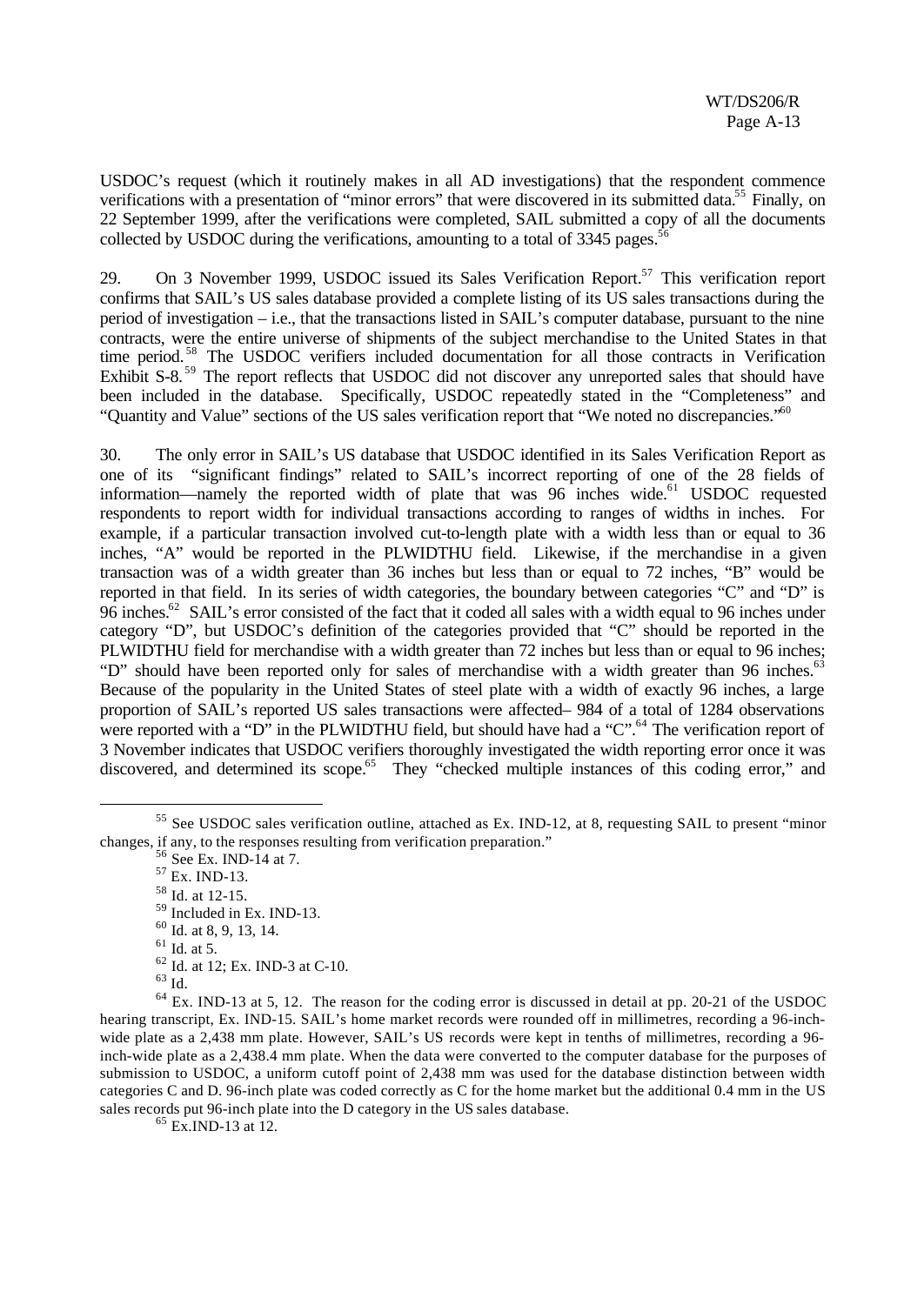concluded that it "appeared to be limited exclusively to products that had a width of 96 inches and to the US database."<sup>66</sup> They also obtained a list of all the affected observations from SAIL.<sup>67</sup> This width coding error could have been easily corrected, using data in the record for this investigation, through methods routinely adopted by USDOC, such as the submission of a corrected database by the respondent company, or the insertion of a few lines of programming code in the appropriate place in USDOC's margin calculation programme.<sup>68</sup>

31. The few remaining errors discovered in SAIL's US sales database by USDOC during the verification were so insignificant that USDOC itself did not even mention them in the "Summary of Significant Findings" at the beginning of the verification report. These errors consisted of:

- (1) Over-reporting of the freight expense incurred in shipping the merchandise from the plant to the port of export (Vizag). $69$  This error not only was easily corrected by using data gathered by USDOC at verification, but in any event only hurt SAIL, by increasing the dumping margins that would be calculated on the basis of this data.
- (2) A small overstatement of the duty drawback earned by SAIL on the reported exports to the United States (less than 0.4 percentage points as calculated by the verifiers) because SAIL had erroneously included the entire amount of the drawback earned on the one contract that included shipments to Canada.<sup>70</sup> Again, this error would be easily corrected through the submission of a corrected database, or the insertion of a line of programming code in the appropriate place in the margin programme.<sup>71</sup>
- (3) An overstatement of the estimated number of days that merchandise shipped to the United States spent in inventory.<sup>72</sup> Thus, SAIL's error was to overstate the time in inventory (45 days as compared to 30 days). However, this error not only was easily corrected by using the 30-day figure identified by the USDOC verifiers, but also would have been irrelevant for the calculation of SAIL's dumping margins. The US sales in this case were so-called "export price" transactions (in which the foreign manufacturer/exporter sells directly to an unaffiliated party before importation into the United States), and when USDOC calculates dumping margins for export price transactions, it does not deduct inventory carrying expenses incurred in the country of export from US price. $73$
- (4) An understatement of the administrative charges incurred in the total labour cost per metric ton for gas slitting. Since this item was an administrative charge, it is an indirect

<sup>66</sup> Id.

 $^{67}$  Id.

<sup>&</sup>lt;sup>68</sup> The correction of the width miscoding through a simple revision of the USDOC computer programme is discussed in detail in the affidavit of Albert Hayes, Ex. IND-24 ("Hayes Affidavit").

<sup>69</sup> Verification report, Ex. IND-13, at 30 (citing Verification Exhibit S-15).

<sup>70</sup> Id. at 31-32.

 $71$  Ex. IND-24 at para. 8.

<sup>&</sup>lt;sup>72</sup> Id. at 32. USDOC's sales verification report states that SAIL claimed that "the most conservative date in inventory [was] 45 days," and then goes on to state that the verifiers noted that the number of days in inventory appeared to be closer to the same number (45). This is an error on the part of USDOC's report; the actual figure identified by the USDOC verifiers was 30 days, not 45, as can be seen from the verification exhibits (S-15 and S-16) cited at this point in the verification report.

 $^{73}$  Ex. IND-24 at para. 8.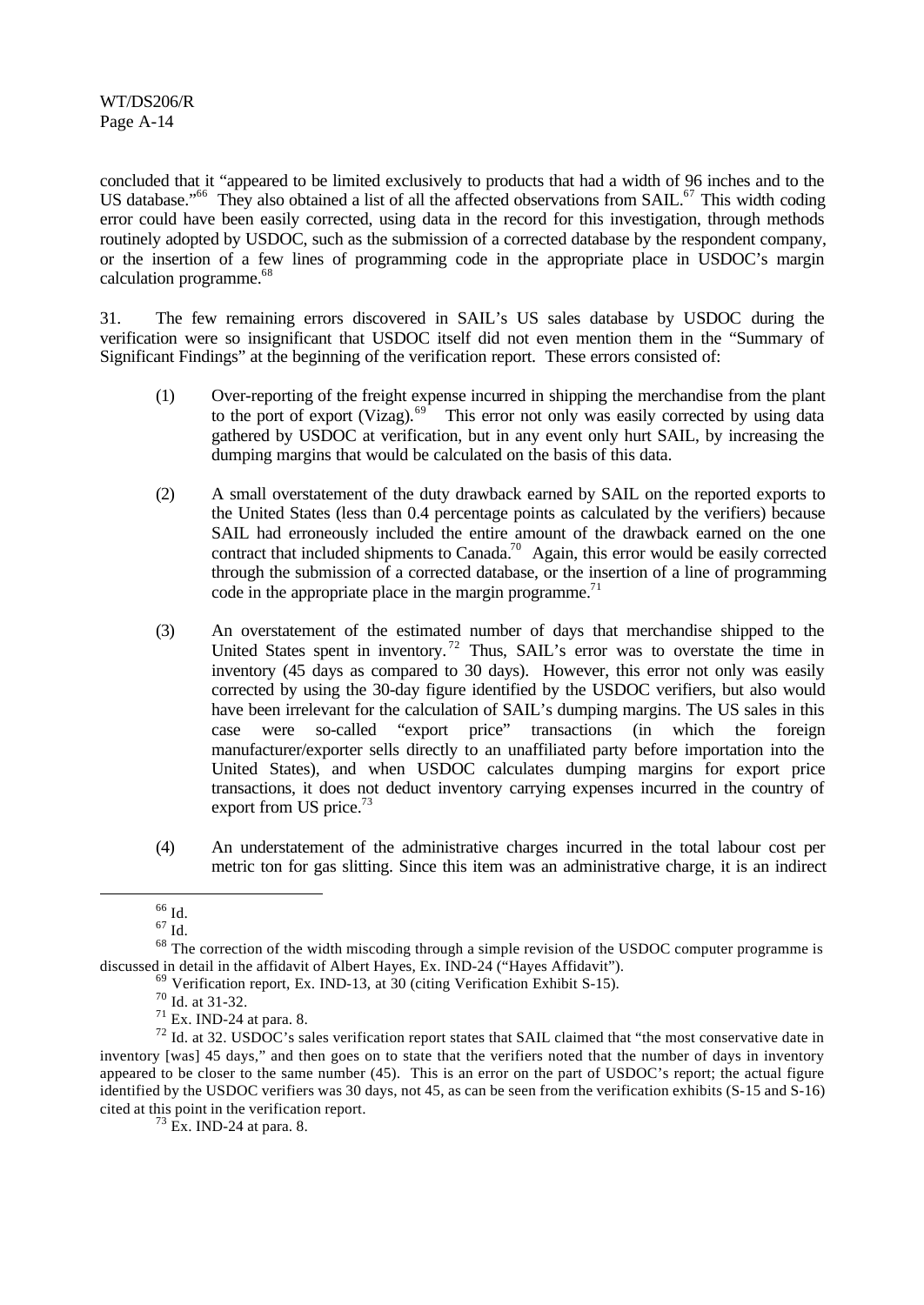selling expense. However, the US price in this case would have been calculated on the basis of the export price, not a constructed export price, and so indirect selling expenses of any sort were irrelevant.<sup>74</sup>

32. On 13 December 1999, USDOC issued a memorandum entitled "Determination of Verification Failure".<sup>75</sup> This Memorandum reviews six "deficiencies" in SAIL's sales data and eight in its cost data. Of these 14 "deficiencies," only one concerned the US sales database: SAIL's miscoding of transactions involving merchandise with a width of 96 inches under category "D", rather than "C".<sup>76</sup>

33. The "Analysis" section of the Memorandum indicated that "while these [US sales data] errors, in isolation, are susceptible to correction, when combined with other pervasive flaws in SAIL's data, these errors support our conclusion that SAIL's data on the whole is unreliable."<sup>77</sup> It concluded, "The fact that limited errors where [sic; were] found must not be viewed as testimony to the underlying reliability of the [sic] SAIL's reporting, particularly when viewed in context the [sic] widespread problems encountered with all the other data in the questionnaire response."<sup>78</sup>

34. On 29 December 1999, USDOC issued its final determination of sales at less than fair value.<sup>79</sup> In the determination, USDOC again rejected SAIL's submitted data in its entirety, and applied total facts available.<sup>80</sup> USDOC applied section 776(a) of the Tariff Act of 1930 as amended (19 U.S.C.§1677e(a)). As discussed below, section 776(a) mandates the use of "facts available" instead of information actually submitted, if certain conditions are met; the only exception to this mandate is if the respondent meets all five of the conditions enumerated in section 782(e) of the Tariff Act.<sup>81</sup>

35. The record shows that SAIL acted to the best of its ability in its efforts to prepare its home market sales and cost databases, despite the difficulties it encountered and USDOC's complaints regarding the quality of the company's data. SAIL faced enormous logistical problems in working to develop responses to the voluminous data requests in USDOC's questionnaires, partly due to the obvious fact that the company is located in a developing country with unreliable communications and other severe infrastructure limitations.<sup>82</sup> These problems are compounded by the fact that SAIL has numerous sales and production facilities located throughout India, and the computer systems in the various locations are not interconnected.<sup>83</sup> Many of its production records are maintained only in handwritten records, requiring that, before submission to USDOC, they had to be converted to computerized format.<sup>84</sup> Nonetheless, SAIL undertook very significant efforts to submit data in the formats demanded by USDOC (which do not coincide with the manner in which it maintains records in the normal course of business), and, to the extent possible, within USDOC's tight deadlines.<sup>85</sup>

<sup>74</sup> Id.

l

- $75$  Ex. IND-16.
- $76$  Id. at 3.  $^{77}$  Id. at 5.
- $^{78}$  Id.
- 

<sup>80</sup> Id.

 $84$  Ex. IND-14, Case brief at 4-9.

<sup>79</sup> Ex. IND-17.

<sup>81</sup> Text of statutory provisions attached in Ex. IND-26.

 $82$  Ex. IND-14, Case brief, at 4-9; Ex. IND-15, Hearing transcript, at 33-34.

<sup>83</sup> Ex. IND-13 at 1.

 $85$  See generally Ex. IND-4, 6, 7, 8, 13, 14, 15, 19.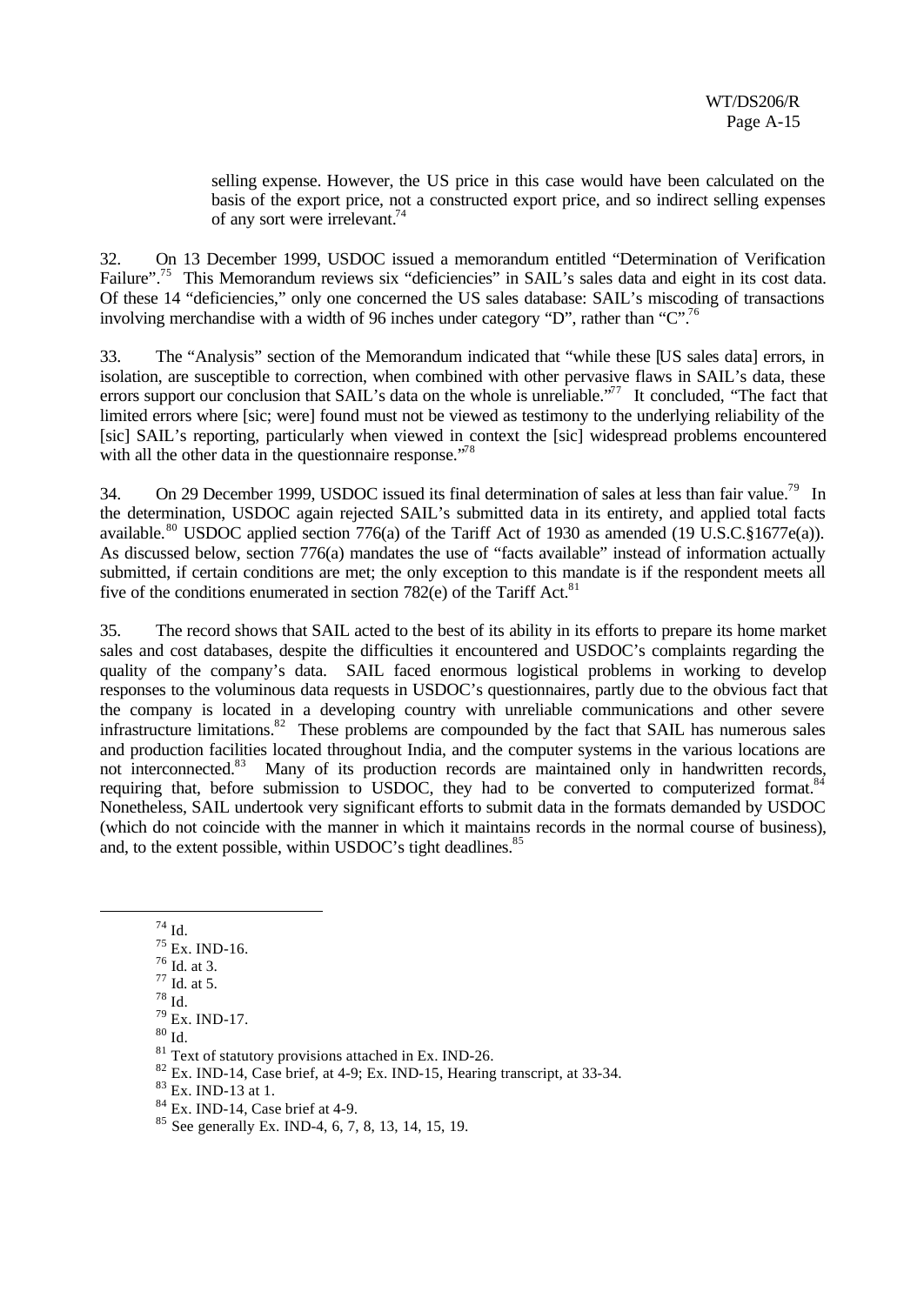36. USDOC issued a number of supplemental questionnaires to SAIL regarding the company's home market sales and cost of production data, in May through August 1999. Although at times SAIL missed those deadlines, it repeatedly informed USDOC that it was striving to submit the demanded information as promptly as possible, and explained in detail the logistical difficulties that it confronted. <sup>86</sup> Indeed, SAIL apprised USDOC of the problems it faced as early as 2 April 1999, when it was still struggling with the response to the initial questionnaire, and it repeated those concerns in submissions to USDOC on 10 May and 2 June.<sup>87</sup> Moreover, USDOC personnel were made very aware of SAIL's problems with equipment, resources, and infrastructure during the on-site verifications in September 1999, during which they visited several of SAIL's facilities in India.<sup>88</sup> Despite these problems, SAIL submitted thousands of pages of information and documents in response to USDOC's multiple supplemental questionnaires, as well as repeated resubmissions of its electronic databases.<sup>89</sup>

37. In its case and reply briefs filed with USDOC on 12 and 17 November**,** SAIL admitted that there were difficulties in verifying the accuracy of its home market sales and cost of production data, but argued that its US sales data were verified without significant problems and should be used as a basis for calculating the final anti-dumping duty margin. <sup>90</sup> SAIL argued that USDOC verified the underlying accuracy of SAIL's books and records and also verified plant-specific average costs.<sup>91</sup> Therefore, USDOC had a reliable basis from which to determine the relevant costs of the products sold to the United States; extrapolating from this reliable information, USDOC could determine that SAIL's margin would be in the range of zero to 1 per cent (i.e. *de minimis*).<sup>92</sup> SAIL proposed that the Department compare its US sales data to the average of the normal value and constructed value alleged in the petition.<sup>93</sup> Using the verified US sales data with partial facts available for the missing data would ensure the most accurate measurement of the actual dumping margin.<sup>94</sup> SAIL invoked paragraph 5 of Annex II of the AD Agreement, which provide that where a party acts to the best of its ability, its information should not be disregarded even though the information is not ideal in all respects.<sup>95</sup>

38. The USDOC final determination nevertheless determined that the information collected was "unusable"<sup>96</sup> and that section 776(a) mandated use of "facts available" because:

- computer and other problems with SAIL's home market sales and cost of production databases meant that SAIL had withheld information requested by USDOC;
- SAIL's problems assembling the home market sales and cost data demonstrated that SAIL had failed to provide information by the deadlines or in the form or manner requested; and

- $92$  Id., Case brief at 13-14.
- <sup>93</sup> Id., Case brief at 14.

- <sup>95</sup> Id., Case brief at 21.
- <sup>96</sup> Ex. IND-17 at 73131.

<sup>86</sup> Id. at 7; Ex. IND-19, SAIL moving brief to USCIT in *SAIL v. United States*, at 31-34.

 $87$  Ex. IND-14, Case brief at 8; Ex. IND-6, SAIL letter to USDOC.

<sup>88</sup> Ex. IND-13 at 1-2.

<sup>89</sup> Ex. IND-14, Case brief at 6-8.

<sup>90</sup> Id., Case brief at 17.

<sup>91</sup> Id., Case brief at 8-9.

 $94$  Id., Case brief at 9-14.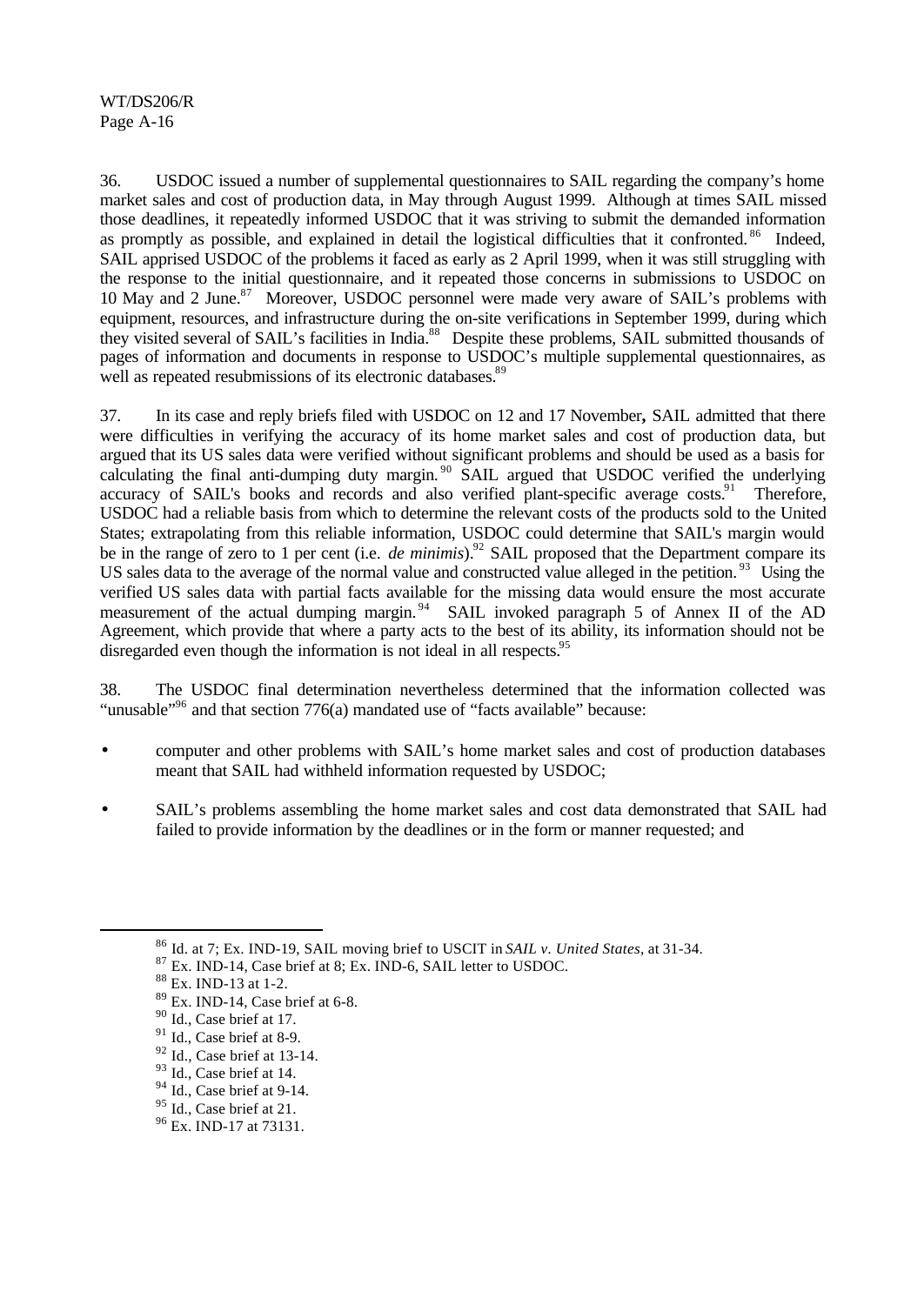• the problems found at the sales verification (all of which related to the home market sales database, except for the width coding error discussed above) meant that information that had been provided could not be verified.<sup>97</sup>

USDOC went on to find that the exceptions in section 782(e) to the use of "facts available" did not apply, because:

- SAIL had not met USDOC questionnaire response deadlines, in particular for SAIL's home market cost of production data;
- USDOC was not able to verify SAIL's questionnaire responses because the home market and cost databases contained significant errors;
- the fact that SAIL's home market sales and cost databases could not be verified meant that there was no basis for determining a dumping margin;
- problems with SAIL's home market sales data indicated that SAIL had not acted to the best of its ability to provide accurate and reliable data to USDOC; and
- "the US sales database contained errors that, while in isolation were susceptible to correction, however when combined with the other pervasive flaws in SAIL's data lead us to conclude that SAIL's data on the whole is unreliable. As a result, the Department does not have an adequate basis upon which to conduct its analysis to determine the dumping margin and must resort to facts available pursuant to section  $776(a)(2)$  of the Act."<sup>98</sup>

39. The notice stated that "[i]t is the Department's long-standing practice to reject a respondent's questionnaire response *in toto* when essential elements of the response are so riddled with errors and inaccuracies as to be unreliable."<sup>99</sup> Thus, USDOC refused even to consider using the US sales data, merely because of problems (including computer formatting) that had occurred in SAIL's other data on home market sales and costs of production. USDOC stated: "The Department's long-standing practice of filling in gaps or correcting inaccuracies in the information reported in a questionnaire response, often based on verification findings, is appropriate only in cases where the questionnaire response is otherwise substantially complete and useable. . . . To properly conduct an anti-dumping analysis which includes a sales-below-cost allegation, the Department must analyze four essential components of a respondent's data: US sales; home market sales; cost of production for the home market models; and constructed value for the US models. Yet SAIL has not provided a useable home market sales database, cost of production database, or constructed value database."<sup>100</sup>

40. USDOC went on to determine that SAIL "did not cooperate to the best of its ability," because of the problems with SAIL's data and computer tapes. It decided to use an "adverse inference" under section 776(b), and assigned a margin rate of 72.49 per cent, the highest of the margins alleged in the petition, as facts available.<sup>101</sup>

<sup>98</sup> Id.

- <sup>99</sup> Id. at 73130.
- $100$  Id. <sup>101</sup> Id. at 73131.

<sup>97</sup> Id. at 73127.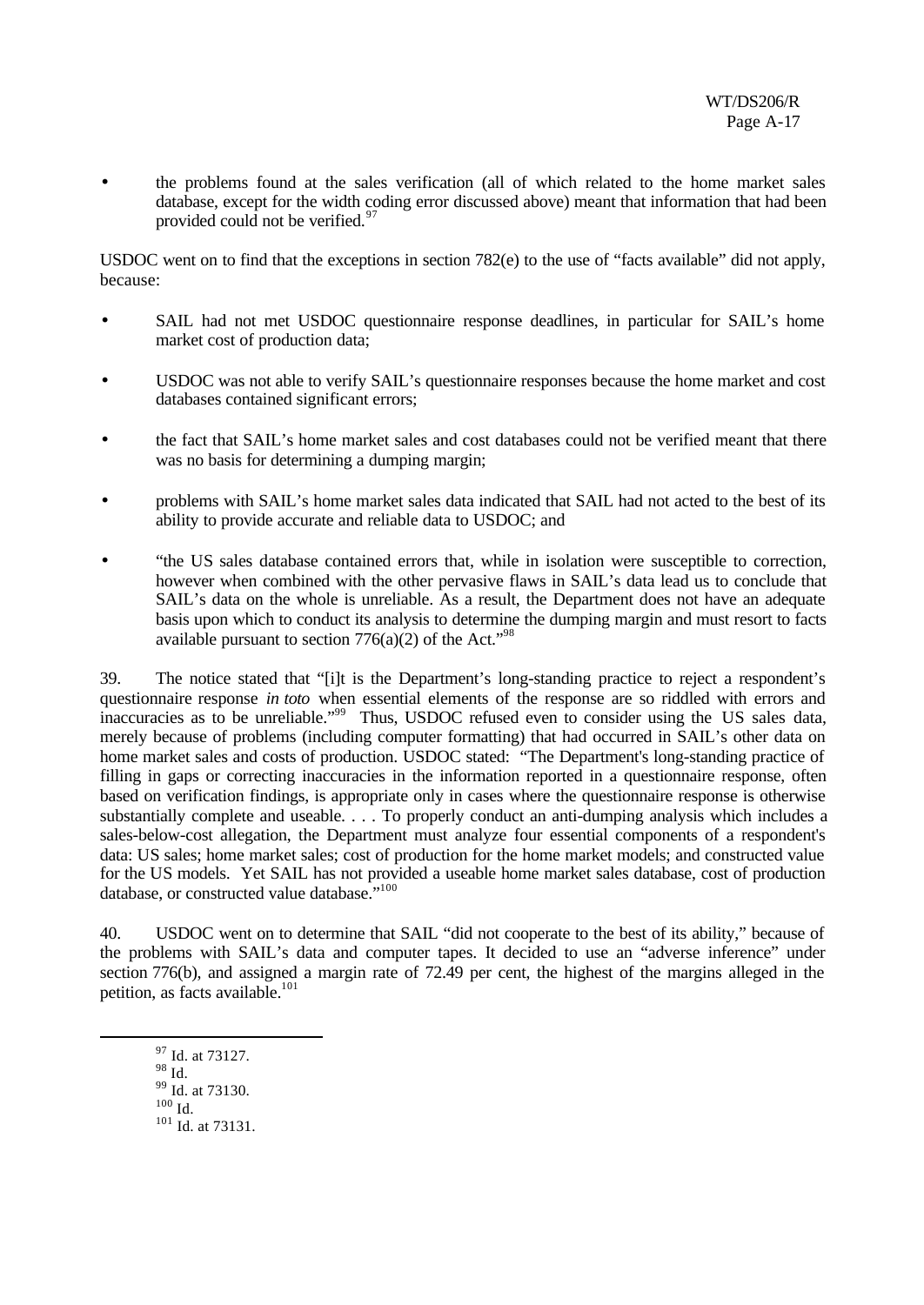#### C. POST-DETERMINATION PROCEEDINGS

41. On 10 February 2000, the US International Trade Commission issued a notice of its determination of material injury by reason of imports of CTL plate from India and other countries (France, Indonesia, Italy, Japan and Korea) that had been found by USDOC to be sold in the United States at less than fair value.<sup>102</sup> On the same day USDOC amended its final determination and issued the anti-dumping order.<sup>103</sup>

42. SAIL then appealed the final determination to the US Court of International Trade.<sup>104</sup> SAIL argued that USDOC should not have used facts available in place of its reported US sales data.<sup>105</sup> Instead of total facts available, USDOC should have used facts available only with regard to the information other than the US sales data.<sup>106</sup> SAIL argued that section 782(e), which requires consideration of "information that is submitted" if it satisfies certain requirements, applies to particular categories of information (such as the US sales data), as separate and distinct submissions of information.<sup>107</sup> SAIL also argued that its inability to supply complete responses to the USDOC questionnaires was due to difficulties in compiling data, that it had in fact acted to the best of its ability, and that USDOC therefore erred in applying adverse inferences under section 776(b).<sup>108</sup> USDOC argued in response that it had a "long standing practice" of using total facts available when "essential components of the response" are inaccurate or unreliable, and that it had "disregarded all the responses in order to calculate what it considered a more accurate dumping margin."<sup>109</sup> USDOC also argued that SAIL's failure to fully comply itself merited application of adverse inferences, and that the term "information" in section 782(e) meant *all* submitted responses by an interested party, not just a category within the responses.<sup>110</sup>

43. The result of the litigation was largely dictated by the standard of review imposed by US law on CIT reviews of determinations by USDOC. The court determined that section 782(e) did not provide any guidance on the meaning of "information," and upheld USDOC's interpretation as a "reasonable construction of the statute" and consistent with USDOC's "long standing practice of limiting the use of partial facts available."<sup>111</sup> The court upheld the decision to apply "total facts available" as supported by "substantial evidence in the record," on the basis of USDOC assertions that there were deficiencies which "cut across all aspects of SAIL's data," and because SAIL had not met USDOC deadlines.<sup>112</sup> However, the court found that if a respondent, like SAIL, claimed an inability to comply with USDOC information demands, in order to apply adverse inferences USDOC could not simply conclude that mere failure to supply the information constituted a failure to act "to the best of its ability."<sup>113</sup> Rather, USDOC had to conclude that the exporter actually had the ability to comply with the request for information, but did not do so. USDOC had made no finding that SAIL refused to cooperate or could have provided the

l

 $110$  Id., at 9.

<sup>113</sup> Id. at 18-19.

<sup>102</sup> 65 Fed. Reg. 6624 (USITC 10 February 2000). See *Certain Cut-to-Length Carbon Steel Plate from France, India, Indonesia, Italy, Japan, and Korea*, Inv. Nos. 701-TA-387-391 (Final), USITC Pub. No. 3273 (Jan. 2000), ftp://ftp.usitc.gov/pub/reports/opinions/PUB3273.PDF.

<sup>103</sup> 65 Fed. Reg. 6585 (USDOC 10 February 2000), Ex. IND-18.

 $104$  Ex. IND-19.

 $105$  Id. at 23-28.

 $106$  Id.

 $107$  Id. at 16-23.

<sup>108</sup> Id. at 10, 29-34.

<sup>109</sup> *SAIL v. United States*, Ex. IND-20, at 7.

 $111$  Id., at 11-13.

 $112$  Id. at 13-14, quoting USDOC.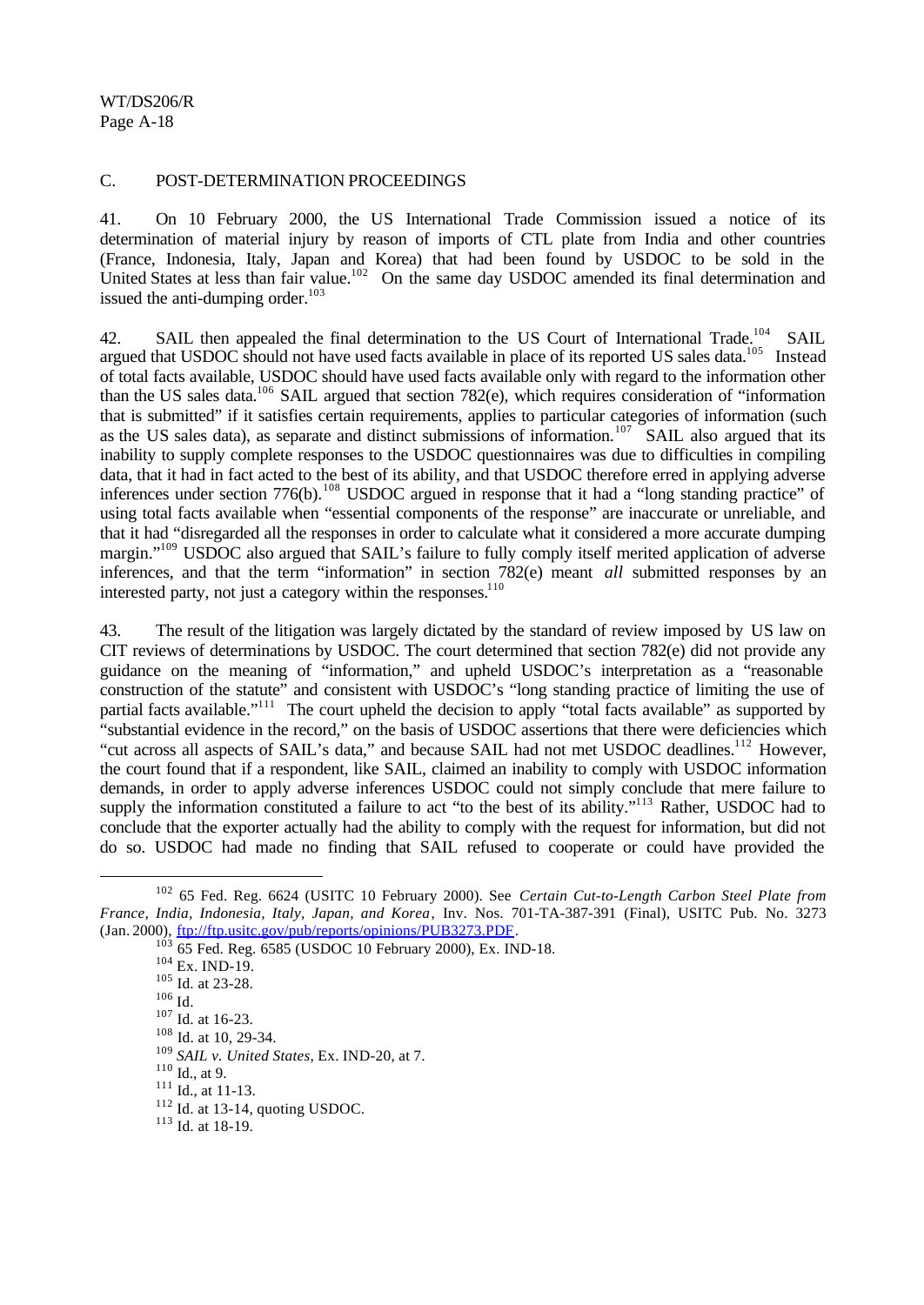information requested but did not.<sup>114</sup> The issue was remanded to USDOC so that it could make specific findings or otherwise reconsider its decision to apply an adverse inference in choosing the basis on which to calculate a dumping margin.  $115$ 

44. On 27 September 2001, USDOC issued its redetermination responding to the remand.<sup>116</sup> USDOC again determined that adverse inferences were appropriate, but revised the basis for the determination. USDOC found that during the investigation, SAIL had assured USDOC that it could correct the problems in its data submissions, and again pointed to late submission of the data on home market sales and problems with the home market sales and cost databases.<sup>117</sup> USDOC argued that SAIL is a large company with audited financial statements, owned by the Indian Government, which could comply with the information requests.<sup>118</sup> USDOC found that using partial facts available would allow a respondent to control the outcome of an anti-dumping investigation by selectively responding to questionnaires.<sup>119</sup>

45. The dumping margin of 72.49 per cent remains unaltered. Exports by India of cut-to-length plate continue to be foreclosed from the US market.

### **IV. STANDARD OF REVIEW**

46. The Panel's task in this dispute will require application of the standard of review for disputes involving facts and legal interpretations by anti-dumping authorities, under the AD Agreement. Essential guidance for such disputes has been provided by the Appellate Body in its *Japan Hot-Rolled* decision. <sup>120</sup> In that decision, the Appellate Body found that both Article 17.6(i) of the AD Agreement and Article 11 of the DSU are applicable in such disputes. Finding that both provisions require panels to "assess" the facts, the Appellate Body said this "clearly necessitates an active review or examination of the pertinent facts." Noting the requirement in Article 11 for an "objective" assessment of the facts, the Appellate Body stated that it is "inconceivable that Article 17.6(i) should require anything other than that panels make an *objective* 'assessment of the facts of the matter'."<sup>121</sup> Thus, the Appellate Body concluded, "panels must assess if the establishment of the facts by those authorities was *proper* and if the evaluation of those facts by those authorities was *unbiased and objective*."<sup>122</sup>

47. In its recent decision in *United States – Transitional Safeguard Measure on Combed Cotton Yarn from Pakistan*, the Appellate Body provided the following summary of the standard for the panel's review under Article 11 of the DSU in assessing whether competent authorities complied with their obligations in making their determination:

This standard may be summarized as follows: panels must examine whether the competent authority has evaluated all relevant factors; they must assess whether the competent authority has examined all the pertinent facts and assessed whether an adequate explanation has been provided as to how those facts support the determination;

 $114$  Id.

 $115$  Id. at 15-19.

 $116$  Ex. IND-21.

 $117$  Id. at 10-12.

 $118$  Id. at 4-5.

<sup>119</sup> Id. at 12.

<sup>&</sup>lt;sup>120</sup> Japan Hot-Rolled AB Report, paras. 55-62.

 $121$  Id., at para. 55.

 $122$  Id., at para. 56 (emphasis added).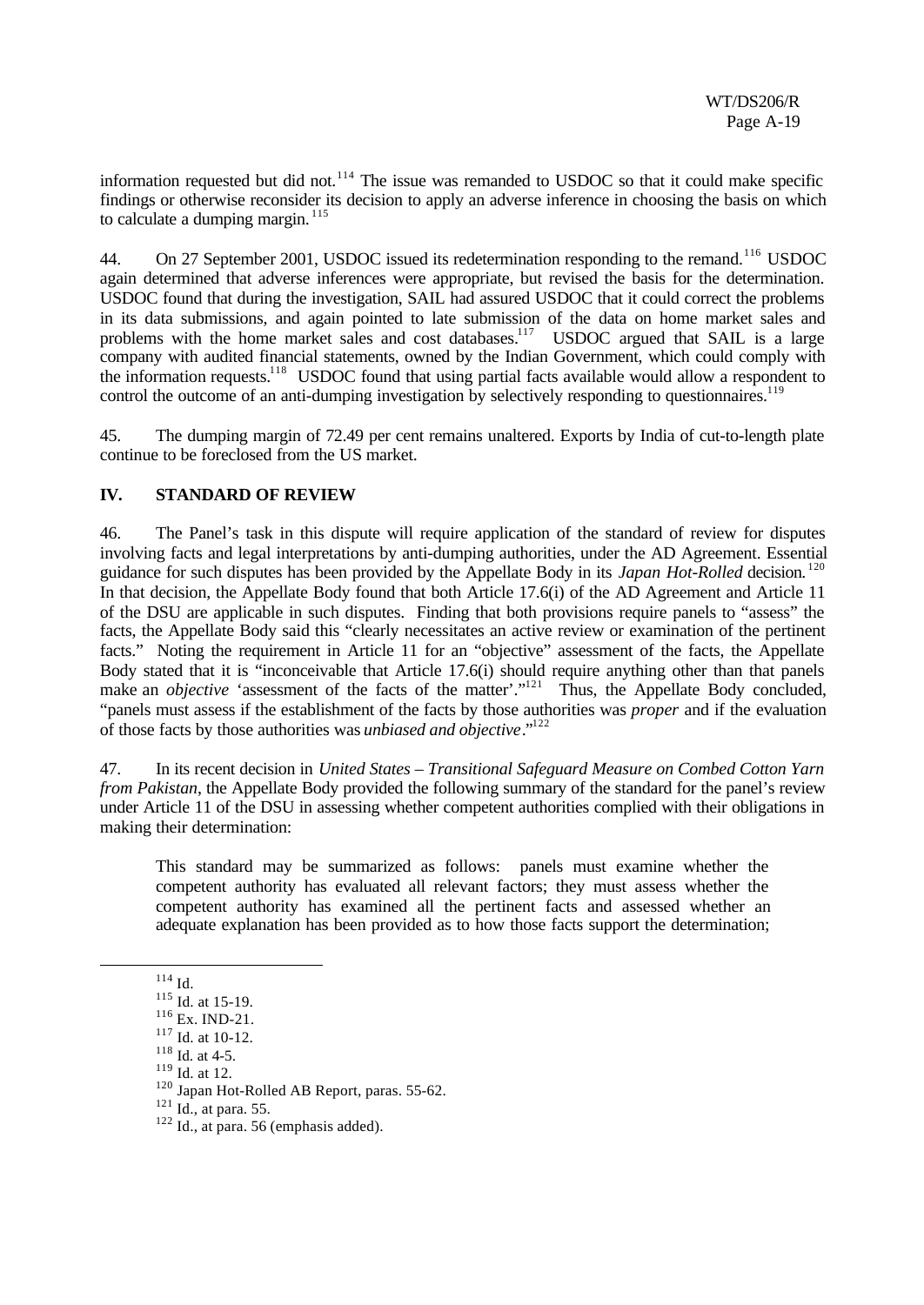and they must also consider whether the competent authority's explanation addresses fully the nature and complexities of the data and responds to other plausible interpretations of the data. However, panels must not conduct a *de novo* review of the evidence nor substitute their judgement for that of the competent authority.<sup>123</sup>

48. With respect to panel examination of interpretations of the AD Agreement, the Appellate Body examined the criteria of Article 17.6(ii) and DSU Article 11 and found that both must be applied. The Appellate Body concluded that "[n]othing in Article 17.6(ii) of the AD Agreement suggests that panels examining claims under that Agreement should not conduct an 'objective assessment' of the legal provisions of the Agreement, their applicability to the dispute, and the conformity of the measures at issue with the Agreement."<sup>124</sup> It found that under Article 17.6(ii) "panels are obliged to determine whether a measure rests upon an interpretation of the relevant provisions of the Anti-Dumping Agreement which is *permissible under the rules of treaty interpretation* in Articles 31 and 32 of the *Vienna Convention*," and "a permissible interpretation is one which is found to be appropriate *after* application of the pertinent rules of the *Vienna Convention*."<sup>125</sup> According to the Appellate Body, "Article 17.6(ii) simply adds that a panel shall find that a measure is in conformity with the AD Agreement if it rests on one permissible interpretation of that Agreement."<sup>126</sup>

49. This Panel should conduct an active review of the facts before USDOC pursuant to Article 11 of the DSU and AD Agreement Article 17.6(i). In particular, it should examine in detail the facts regarding SAIL's US sales data and the extent to which the data met the four conditions of Annex II, paragraph 3, and, if it deems necessary, the facts regarding SAIL's best efforts and cooperation in supplying the US sales information during the investigation. The Panel should also determine whether USDOC's interpretation of Article 6.8 and Annex II, paragraphs 3, 5, and 7 is permissible under the customary rules of treaty interpretation, consistent with the Appellate Body's ruling in *Japan Hot-Rolled.*

## **V. ANALYSIS OF ARTICLE 6.8, ANNEX II, PARAGRAPH 3 AND ANNEX II, PARAGRAPH 5**

50. The core legal issues in this dispute involve the interpretation of Article 6.8, Annex II, paragraph 3 and Annex II, paragraph 5 of the AD Agreement. These provisions determine whether the measures involved in this dispute– the final anti-dumping order and sections 776(a), 782(d) and 782(e) of the Tariff Act of 1930 as amended–are WTO-compatible or not. India submits that the proper way to interpret Article 6.8 and Annex II, paragraph 3 is that any category of information submitted by a respondent that is verifiable, timely submitted, in the requested computer format, and can be used without undue difficulty *must* be used by the investigating authorities in calculating an anti-dumping margin.

51. Contrary to USDOC's practice of applying so-called "total facts available," Annex II, paragraph 3 mandates that *any* category of information which is submitted by a foreign respondent and which meets this four-part test must be used by investigating authorities without regard to whether the foreign respondent has submitted *other* categories of information that are not verifiable, not timely submitted, not in the appropriate computer format, or not capable of being used without undue difficulties. Nor can categories of information meeting the four conditions of Annex II, paragraph 3 be rejected because of the actions of a foreign respondent in respect of *other* requested categories of

<sup>123</sup> WT/DS192/AB/R, 8 October 2001 (*Pakistan Cotton AB Report)* at para. 74*.*

<sup>124</sup> *Japan Hot-Rolled AB Report*, para. 62.

<sup>125</sup> Id., para. 60.

<sup>126</sup> Id.*,* para. 62.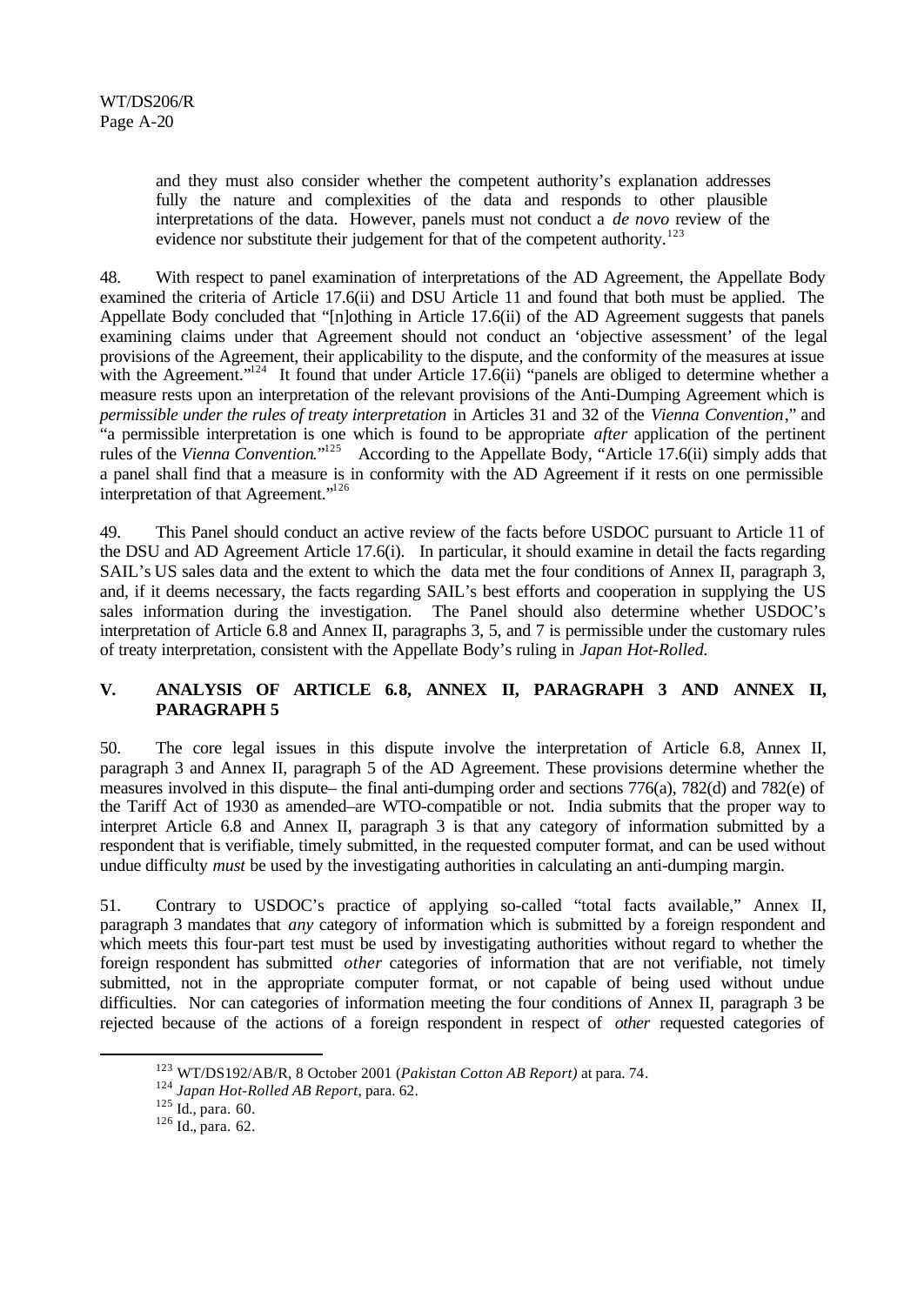information − that is, on the basis that the respondent failed to act to the best of its ability, or did not cooperate with the investigating authorities, in respect of *other* requested categories of information. This interpretation is supported by the ordinary meaning of the text of Article 6.8 and Annex II, paragraph 3, the context of other anti-dumping provisions, the object and purpose of the AD Agreement, and past interpretations by panels and the Appellate Body.

52. Annex II, paragraph 5 applies if a particular category of information is not submitted within a reasonable period, or is not completely verifiable, or is usable only if the investigating authorities must spend days and weeks of additional work. In such cases, if a respondent acted to the best of its ability the investigating authorities would be required to make more concerted efforts to make use of the information provided by respondents. The phrase "best of its ability" necessarily requires a case-by-case analysis by investigating authorities to judge the ability of particular respondents to provide particular category of information within the required time and format.

A. THE ORDINARY MEANING OF ARTICLE 6.8 AND ANNEX II, PARAGRAPH 3, WHEN READ IN THE CONTEXT OF OTHER AD PROVISIONS, REQUIRES INVESTIGATING AUTHORITIES TO USE ANY INFORMATION SUBMITTED BY A RESPONDING COMPANY THAT MEETS THE CONDITIONS OF ANNEX II, PARAGRAPH 3, FIRST SENTENCE.

53. The ordinary meaning of Article 6.8 and Annex II, paragraph 3 supports an interpretation that any verifiable and timely submitted categories of information that are usable without undue difficulty must be used by investigating authorities. Article 6.8 provides as follows:

In cases in which any interested party refuses access to, or otherwise does not provide, necessary information within a reasonable period or significantly impedes the investigation, preliminary and final determinations, affirmative or negative, may be made on the basis of facts available. The provisions of Annex II shall be observed in the application of this paragraph.

54. As a panel recently found in the dispute on *Argentina – Definitive Anti-dumping Measures on Imports of Floor Tiles from Italy*, "an investigating authority may disregard the primary source information and resort to the facts available only under the specific conditions of Article 6.8 and Annex II of the AD Agreement. Thus, an investigating authority may resort to the facts available only where a party: (1) refuses access to necessary information; (ii) otherwise fails to provide necessary information within a reasonable period; or (iii) significantly impedes the investigation."<sup>127</sup> Article 6.8 ensures that an investigating authority will be able to fill in gaps in an investigation and make determinations under the AD Agreement on the basis of facts available even in the event that an interested party is unable or unwilling to provide particular necessary information within a reasonable period.<sup>128</sup> However, as the Appellate Body has found, if verifiable information that can be used without undue difficulties is supplied "within a reasonable period", "the investigating authorities *cannot* use facts available, but must use the information submitted by the interested party."<sup>129</sup>

<sup>127</sup> DS189/R, circulated on 28 September 2001, para. 6.20.

<sup>128</sup> *Japan Hot-Rolled Panel Report*, para. 7.51.

<sup>129</sup> *Japan Hot-Rolled AB Report*, para. 77.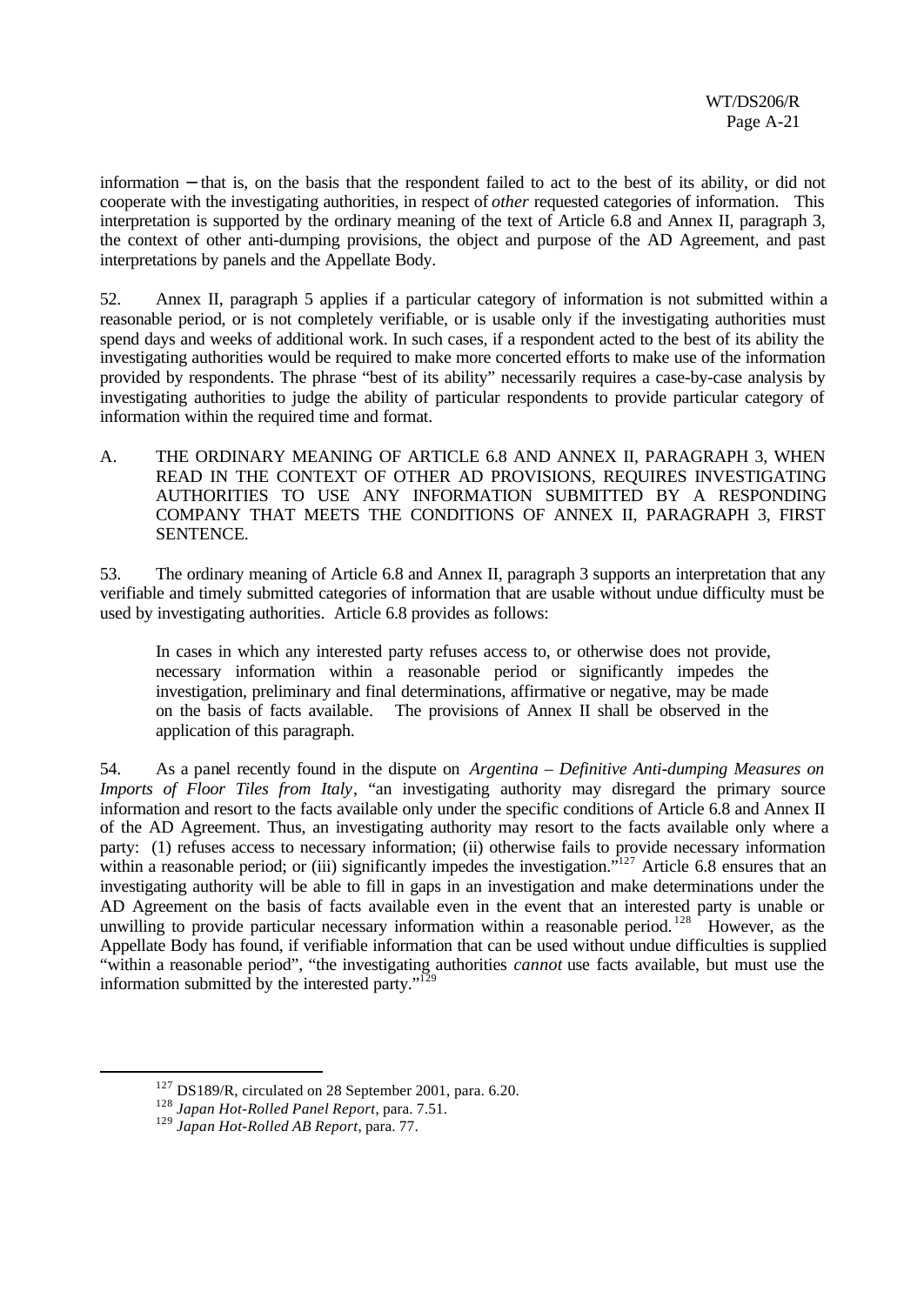55. The text of Article 6.8 links to Annex II of the AD Agreement, stating that "[t]he provisions of Annex II shall be observed in the application of this paragraph." Paragraph 3 of Annex II, a key provision regarding use of facts submitted, provides in relevant part:

All information which is verifiable, which is appropriately submitted so that it can be used in the investigation without undue difficulties, which is supplied in a timely fashion, and, where applicable, which is supplied in a medium or computer language requested by authorities, should be taken into account when determinations are made.

56. The text of this paragraph provides that investigating authorities should take into account information supplied by respondents if three, and, in some circumstances, four, conditions are satisfied. Investigating authorities such as USDOC must use any– and all− categories of information that meet these conditions. The Appellate Body held in *Japan Hot-Rolled* that "if these conditions are met, investigating authorities are *not* entitled to reject information submitted, when making a determination."<sup>130</sup> Examined below are the four relevant conditions of Annex II, paragraph 3.

## **1. "All information that is verifiable"**

57. The term "verifiable" means "the fact of being capable of verification." "Verification" is the "action of establishing or testing the accuracy or correctness of something, esp. by investigation or by comparison of data."<sup>131</sup> Article 6.7 of the AD Agreement permits investigating authorities to "verify" information provided" by interested parties and Annex I of the Agreement provides for procedures for conducting such verifications. The use of the term "verifiable" in Annex II, paragraph 3 signifies that information must be *capable* of being verified – not actually verified by the investigating authorities. Yet in this case, SAIL's US sales of cut-to-length plate were not only verifiable but actually verified by USDOC, as detailed in section III above.

58. In two instances, panels have found that information was verifiable even though the investigating authorities refused to accept or verify the information during the investigation. In *Guatemala Cement II,* the investigating authorities were not able to verify information because Mexican respondents refused to permit access to their confidential information by verification teams that included advisors connected with the Guatemalan cement industry. The panel found that this refusal was justified because of the existence of a conflict of interest on the part of those advisors.<sup>132</sup> After examining the evidence, the panel found that even though the information in question was not verified, it was "verifiable" and should have been used instead of facts available.<sup>133</sup>

59. Similarly, in *Japan Hot-Rolled*, the panel found that USDOC improperly rejected the theoreticalto-nominal weight-conversion data submitted by NKK, one of the Japanese respondents, which was not verified but was capable of being verified. The Panel found that USDOC improperly rejected information that was submitted in "sufficient time to allow its verification and use in the calculation of NKK's

<sup>130</sup> Id*.,* para. 81.

<sup>131</sup> New Shorter Oxford English Dictionary, Clarendon Press, 1993. USDOC in Ex. IND-21 at 11, n. 4, quoted the USCIT in *Bomont Indus. v. United States,* defining verification as follows: "Verification is like an audit, the purpose of which is to test information provided by a party for accuracy and completeness. . . "

<sup>132</sup> *Guatemala – Definitive Anti-Dumping Measures on Grey Portland Cement from Mexico*, WT/DS/156/R, 24 October 2000 [*Guatemala Cement II Panel Report*], para. 2.273.

<sup>133</sup> Id.*,* at para. 2.274.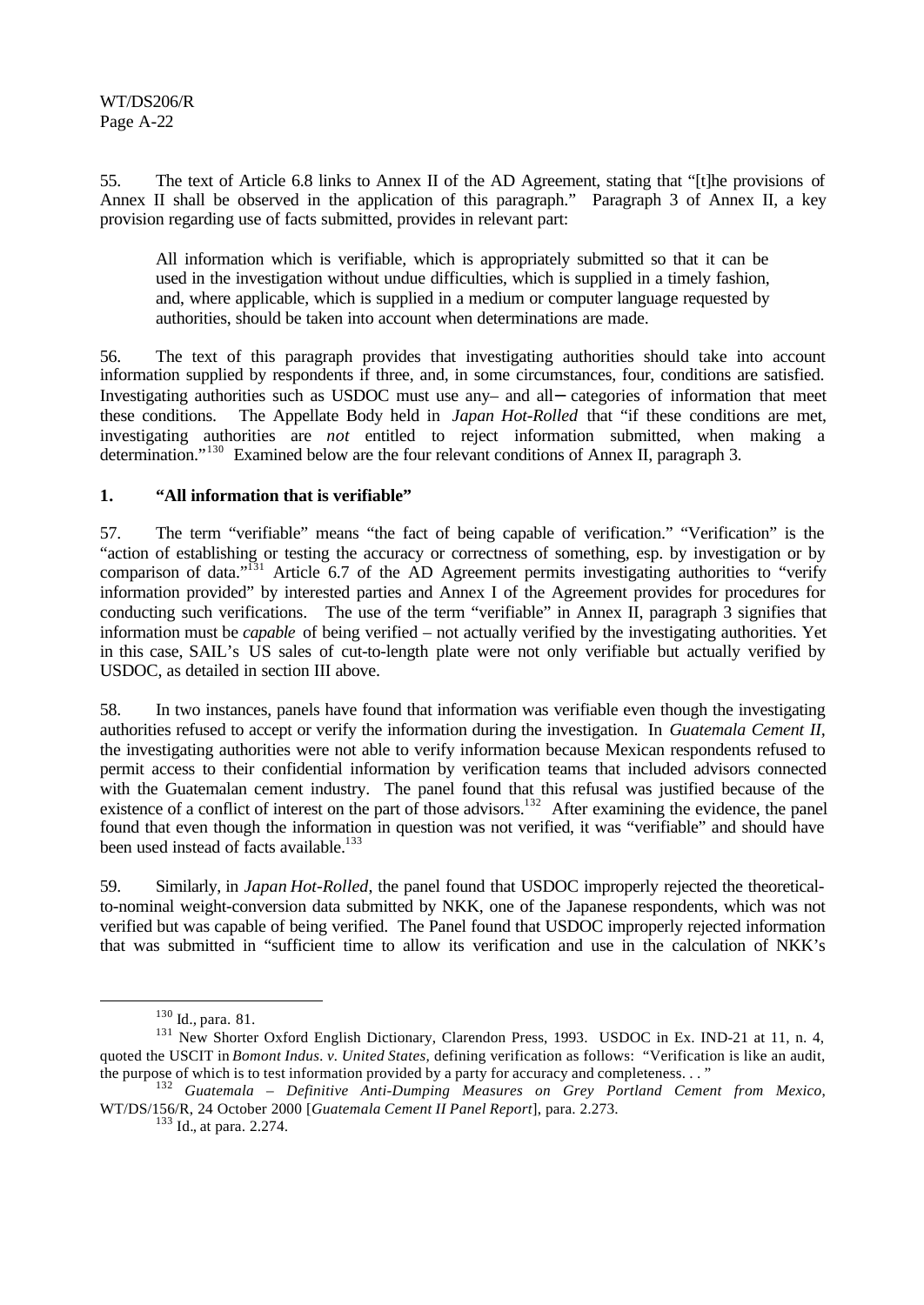dumping margin."<sup>134</sup> Accordingly, the panel (as affirmed by the Appellate Body) held that USDOC had improperly applied facts available under AD Article 6.8 because the conditions listed in Annex II, paragraph 3 had been met.<sup>135</sup>

60. The ordinary meaning of the term "all information" in Annex II, paragraph 3 is that all information submitted by interested parties meeting the conditions of Annex II, paragraph 3 must be accepted and used by investigating authorities. The use of the expression "all information *which*" implies there may be some *other* information provided by respondents that may *not* meet the conditions listed in Annex II, paragraph 3. But there is nothing in the text of Article 6.8 or Annex II, paragraph 3 to suggest that any category of information that meets those listed conditions can legally be rejected– as USDOC did in this and many other cases since the WTO Agreement entered into force for the United States in 1995− because *other* submitted or non-submitted information does not meet those conditions.

61. As the Appellate Body indicated in *Japan Hot-Rolled*, the AD Agreement must be interpreted taking into consideration the principle of good faith. This "organic principle of good faith" can, in particular context, "restrain investigating authorities from imposing on exporters burdens which, in the circumstances, are not reasonable.<sup>5,136</sup> An interpretation of Annex II, paragraph 3 that would permit rejection of a category of verified, timely submitted and usable information would *not* be consistent with the principle of good faith because it would impose a significant penalty on respondents that did in fact supply the information. The violation of this good faith principle becomes even clearer in light of AD Article 15 when the usable, verified and timely submitted information that is rejected has been provided by developing country respondents.

62. The context of Annex II, paragraph 3 also supports the interpretation that categories of information meeting the criteria of that paragraph should be used by investigating authorities without regard to the condition of other submitted or non-submitted information. For example, Annex II, paragraph 6 provides that "if evidence or information is not accepted . . . the reasons for the rejection of *such* evidence or information should be given in any published determinations." This provision contemplates the rejection of *some* information submitted– not the rejection of *all* information. Significantly, neither paragraph 6 nor any other provision of the AD Agreement authorizes the rejection of categories of information meeting the conditions of Annex II, paragraph 3 simply because other information did not meet those conditions.

63. Similarly, AD Article 6.7 antic ipates that "information" can be verified by on-the-spot investigation. Read in light of Annex II, paragraph 3, the fact that the authorities will seek to verify all information submitted means that some of the information submitted may fail verification. Annex II, paragraph 3 sets out the criteria for determining which information must be used by investigating authorities and which can be rejected in favour of facts available. However, if some categories of information fail verification, that fact cannot logically or textually mandate the rejection of other categories of verified, timely submitted and usable information.

64. Annex II, paragraph 7 is also useful context for interpreting Article 6.8 and Annex II, paragraph 3. Annex II, paragraph 7 focuses on *some* of the information submitted– not the entire mass of information provided (or not provided) by the responding company during the investigation. The first

<sup>134</sup> *Japan Hot-Rolled Panel Report*, para. 7.59.

 $135$  Id., at para. 7.59.

<sup>136</sup> *Japan Hot-Rolled AB Report*, para. 101 (applying principle of good faith in interpreting Annex II, paragraph 7 of the AD Agreement)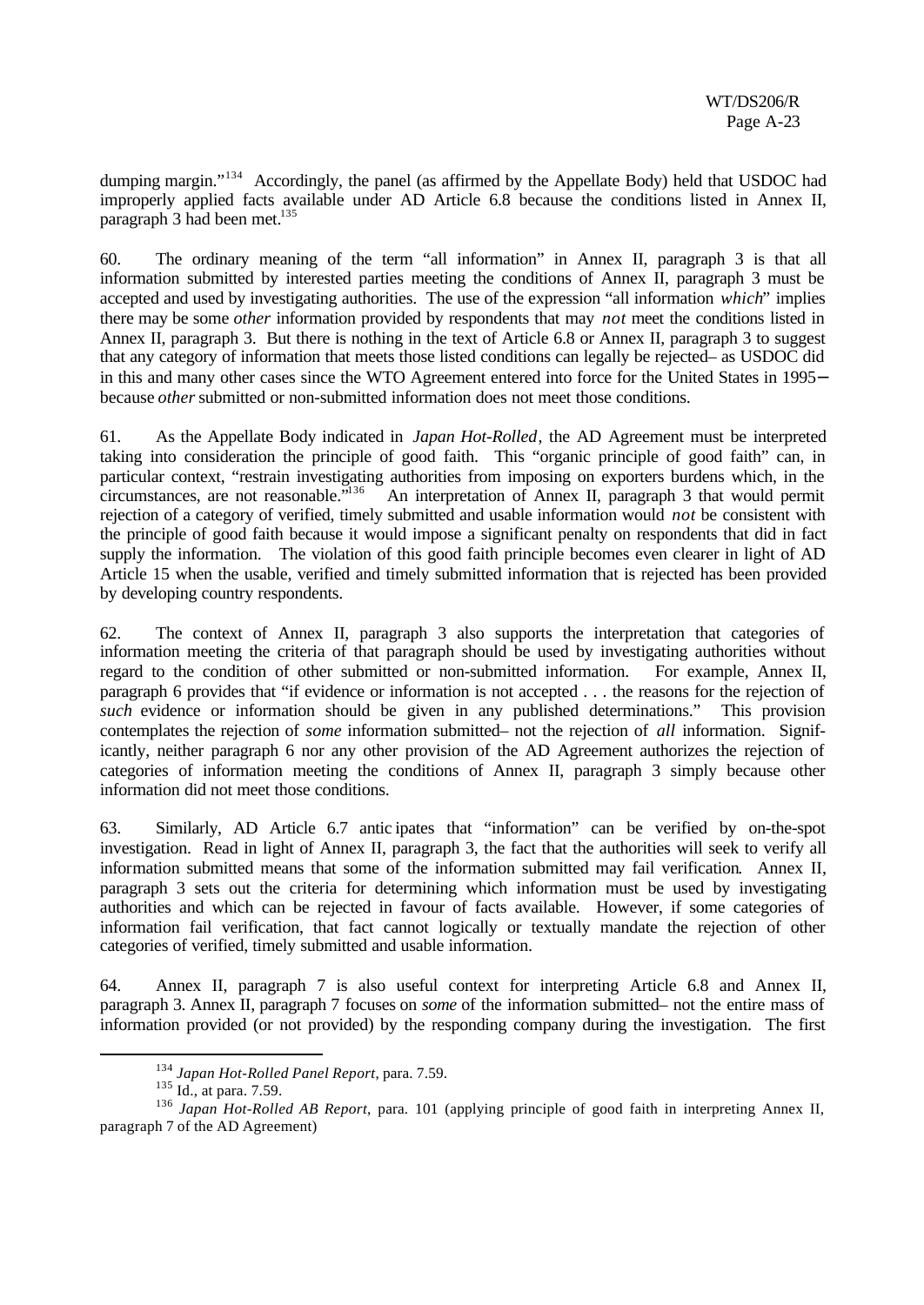sentence indicates that authorities may have to base their findings "on information from a secondary source," and "must check the information from other independent sources." The immediate context for Annex II, paragraph 7 is paragraph 6 which provides that "if *information* is not accepted, the supplying party" should be informed of the reasons and "the reasons for the rejection of *such evidence or information* should be given in any published determinations."

65. The panel decision in *Japan Hot-Rolled* supports this interpretation. In that case, the United States argued that the application of adverse facts available to a part of the sales of KSC, another Japanese respondent, "was permitted under the AD Agreement, since KSC failed to act to the best of its ability with regard to submitting the requested data concerning its sales through CSI, its US affiliate."<sup>137</sup> The panel rejected this argument, finding that KSC had cooperated with the investigation. This United States argument implicitly acknowledged that cooperation can be evaluated with respect to a particular category of evidence submitted without regard to how the respondent cooperated with respect to other evidence submitted. The same principle should apply here. Article 6.8 and Annex II, paragraph 3 should be interpreted so as to mandate the use of individual categories of information without regard to other categories of information.

66. Decisions of earlier panels applying Article 6.8 and Annex II, paragraph 3 support the mandatory acceptance by investigating authorities of verified, timely submitted, and usable information. Both the *Guatemala II* and *Japan Hot-Rolled* panels focused on individual categories of information submitted by foreign respondents – not the entire body of information submitted or requested. In *Guatemala Cement II,* the panel found that Guatemalan investigating authorities improperly relied on facts available for home market cost data for the entire period of investigation. The panel found that cost data submitted by Mexican respondents met the conditions of Annex II, paragraph 3 for the period of the investigation and part of the extended period of investigation ("POI"). The fact that Mexican respondents did not provide any information on one period of the extended POI did not mean that Guatemala could reject submitted information for other periods. Guatemalan investigating authorities were only entitled to use facts available for that period of the extended POI for which the Mexican respondent submitted no cost  $data.<sup>138</sup>$ 

67. Similarly, in *Japan Hot-Rolled,* the panel focused on narrow, individual categories of information submitted by NKK concerning weight conversion factors. The panel did not examine the totality of the information submitted in the investigation before deciding whether to apply Annex II, paragraph 3; neither did the Appellate Body when it reviewed and affirmed the panel's conclusions. Instead, both the panel and the Appellate Body found that USDOC had violated Article 6.8 and Annex II, paragraph 3 by failing to accept information submitted by NKK on weight conversion factors.

## **2. "Appropriately submitted so that it can be used in the investigation without undue difficulties"**

68. The ordinary meaning of the second condition of Annex II, paragraph 3 is that the information must be provided at a time, in a format, and in a manner that makes it capable of being used by investigating authorities without undue difficulties. There are many types of information that could be "usable" to calculate dumping margins in an anti-dumping investigation: for instance, the prices obtained for sales of the subject merchandise, selling expenses; freight and transportation expenses; conditions of sale; relevant differences in physical characteristics of products sold in different markets; input costs;

<sup>137</sup> *Japan Hot-Rolled Panel Report*, para. 7.65.

<sup>138</sup> *Guatemala Cement II Panel Report*, para. 2.277.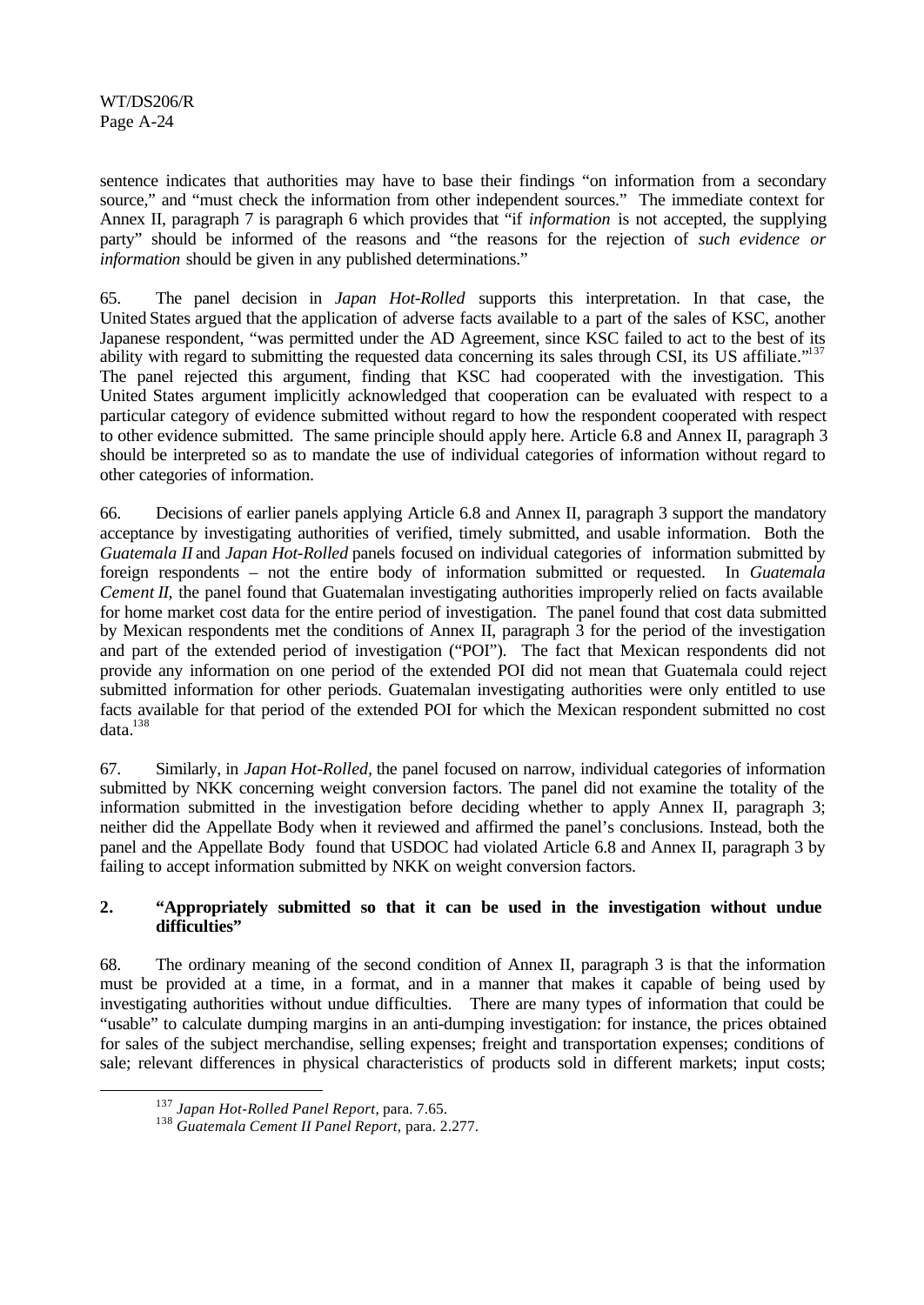interest, credit and inventory carrying expenses; profit amounts; and discounts, rebates and other price adjustments.

69. It should be presumed that the phrase "appropriately submitted" is satisfied if the information is provided in a manner or according to a methodology consistent with the basic questionnaire format set forth by the investigating officials. For example, if a questionnaire asked for a respondent to provide data for all of its US sales organized in a particular format, and the respondent provided data in that format, the data must be presumed to have been "appropriately submitted." The questionnaire instructions in the investigation of cut-to-length plate from India requested construction of a database coded with specific labels: for instance, a field labelled INLFPWU reporting the expense of the US inland freight from port to warehouse, for each US transaction. SAIL's inland freight data were presented in accordance with the instructions and must be presumed to have been "appropriately submitted."

70. The phrase "used in the investigation without undue difficulties" indicates that the information provided may not be exactly in the format or be complete or accurate in all respects. The term "undue" is defined as "going beyond what is warranted or natural, excessive, disproportionate."<sup>139</sup> This definition indicates that it is not enough for investigating authorities to conclude simply that individual categories of submitted information contain errors or require some effort on the part of the authorities in order to be usable to calculate the dumping margins. Rather, the authorities must make particular efforts to attempt to use the information by correcting it, and only if its use presents "undue" difficulties may they reject it. The "undue difficulty" language, and Article 6.8 itself, presume that information from responding exporters is to be preferred over alternative sources. Article 6.8 and Annex II, paragraph 3 require investigating authorities to make a case-by-case assessment for each category of information to determine if they can use the information or make necessary corrections without unduly delaying or complicating the investigation and their determination.

71. India submits that the panel should consider the following types of factors in determining whether a particular categories of information submitted can be used without "undue difficulties:" (1) the timeliness of the information submitted, (2) the extent to which the information submitted has been verified or is verifiable; (3) the volume of the information, (4) the amount of time and effort required by the investigating authorities to make any corrections to information submitted to make it usable to assist in calculating margins; and (5) whether other interested parties are likely to be prejudiced if the information is used or corrected.

72. The fact that information has been provided in the format requested by the investigating authorities and in a timely fashion, and has been verified, creates a strong likelihood that it can also be used without undue difficulties. The "undue difficulty" element is relevant in situations where information may be submitted at a later time such as during or immediately after verification; when information is submitted to replace earlier submitted information that contained errors; or where the information submitted contains errors that must be corrected by the investigating authorities.

73. Where there is a need for corrections discovered prior to or during verification, then the issue becomes whether authorities should accept corrected information. This was one of the issues in *Japan Hot-Rolled*. In other situations, investigating authorities may be able to correct the data themselves through changing coding in the computer programme for calculating margins, or by other manipulations of the database. It would be important for the authorities (and panels reviewing their decisions) to make an assessment of how much time and effort is required to correct the data. Much information submitted

<sup>&</sup>lt;sup>139</sup> New Shorter Oxford English Dictionary, Clarendon Press 1993.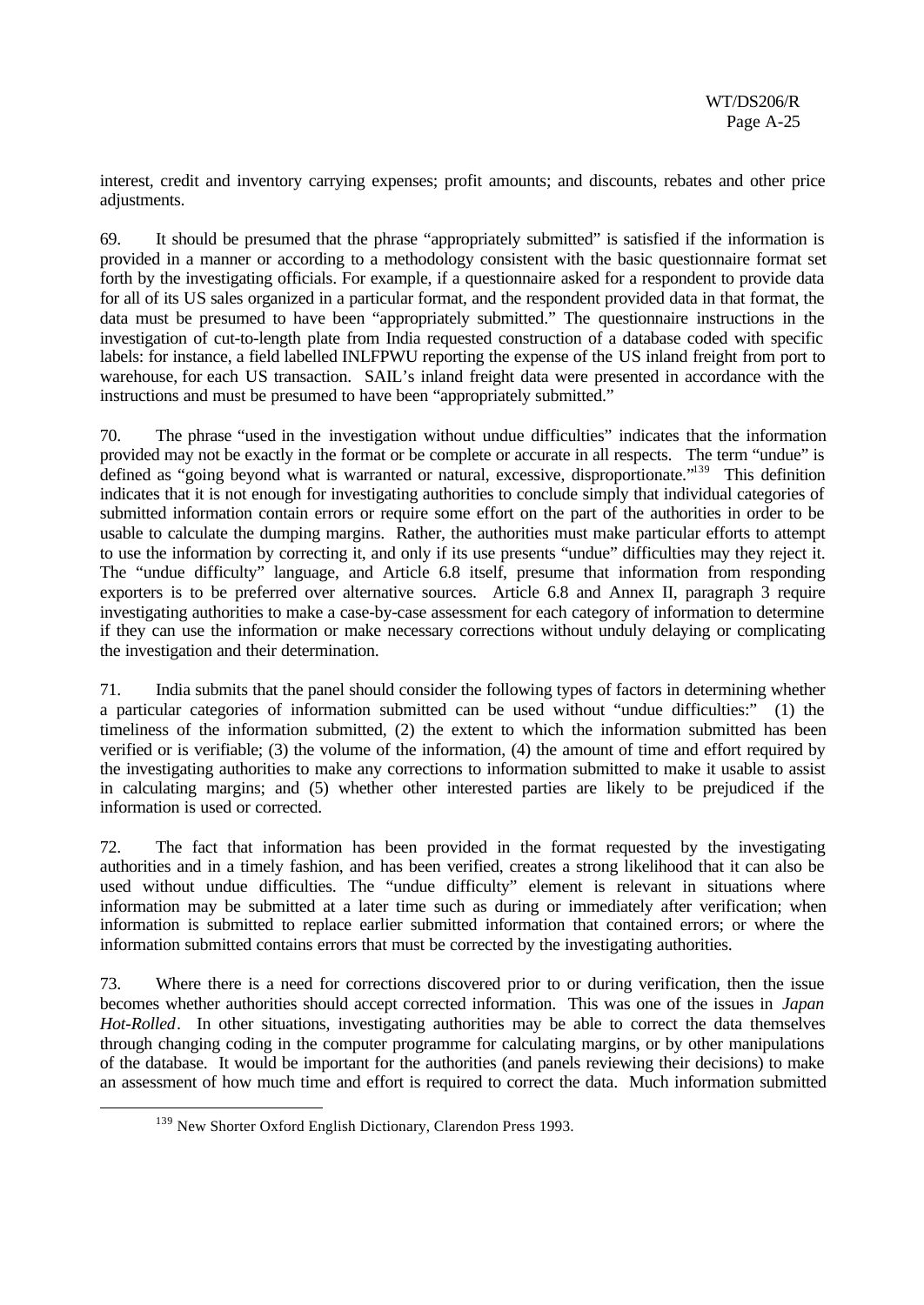by respondents to USDOC comes in the form of data submitted pursuant to agreed-upon methodologies and formats. Where corrections could be made by simply changing a line of computer code and calculating margins on the basis of the corrected data within a matter of minutes or even several hours, then it would be hard to imagine how an investigating authority could claim the information was not usable without undue difficulties.

74. The two panels that have examined this element of the Annex II, paragraph 3 requirements did not focus to any great extent on undue difficulties by the investigating authorities in using the information. In *Japan Hot-Rolled*, the Japanese respondents NKK and NSC offered information shortly before verification, to correct earlier submitted information on weight conversion factors.<sup>140</sup> The panel appears to have found (or assumed) that these could be used without undue difficulties, since it noted that (1) the new information did not concern such matters as prices, costs, or adjustments that had never previously been provided and which would require extensive verification, and (2) it was presented within sufficient time so as to not impede the ability of the investigating authorities to complete the investigation. $141$ 

75. In *Guatemala Cement*, the panel found that the Guatemalan authorities did not demonstrate that the cost information provided by the Mexican respondent could not be used without undue difficulties, noting that "there is no such explanation in the Ministry's January 1997 resolution."<sup>142</sup>

### **3. "submitted in a timely fashion"**

76. The ordinary meaning of this third condition of Annex II, paragraph 3 was considered in the Appellate Body's decision in *Japan Hot-Rolled.* The Appellate Body concluded that this element should be interpreted case by case, and stated as follows:

In sum, a "reasonable period" must be interpreted consistently with the notions of flexibility and balance that are inherent in the concept of "reasonableness", and in a manner that allows for account to be taken of the particular circumstances of each case. In considering whether information is submitted within a reasonable period of time, investigating authorities should consider, in the context of a particular case, factors such as (1) the nature and quantity of the information submitted; (ii) the difficulties encountered by an investigated exporter in obtaining the information; (iii) the verifiability of the information and the ease with which it can be used by the investigating authorities in making their determination; (iv) whether other interested parties are likely to be prejudiced if the information is used; (v) whether acceptance of the information would compromise the ability of the investigating authorities to conduct the investigation expeditiously; and (vi) the numbers of days by which the investigated exporter missed the applicable time-limit. $143$ 

<sup>140</sup> *Japan Hot-Rolled Panel Report*, first submission of Japan paras. 98-99, panel findings paras. 7.33-7.34.

<sup>&</sup>lt;sup>141</sup> Id., para. 7.55. While the panel mentioned these elements, it was not entirely clear whether it was addressing the "timely fashion" or the "undue difficulty" factor and the Appellate Body noted that "USDOC was not entitled to reject this information *for the sole reason* that it was submitted beyond the deadlines for responses to the questionnaires." *Japan Hot-Rolled AB Report*, para. 89.

<sup>142</sup> *Guatemala Cement II Panel Report*, para. 2.277.

<sup>143</sup> *Japan Hot-Rolled AB Report*, para. 85.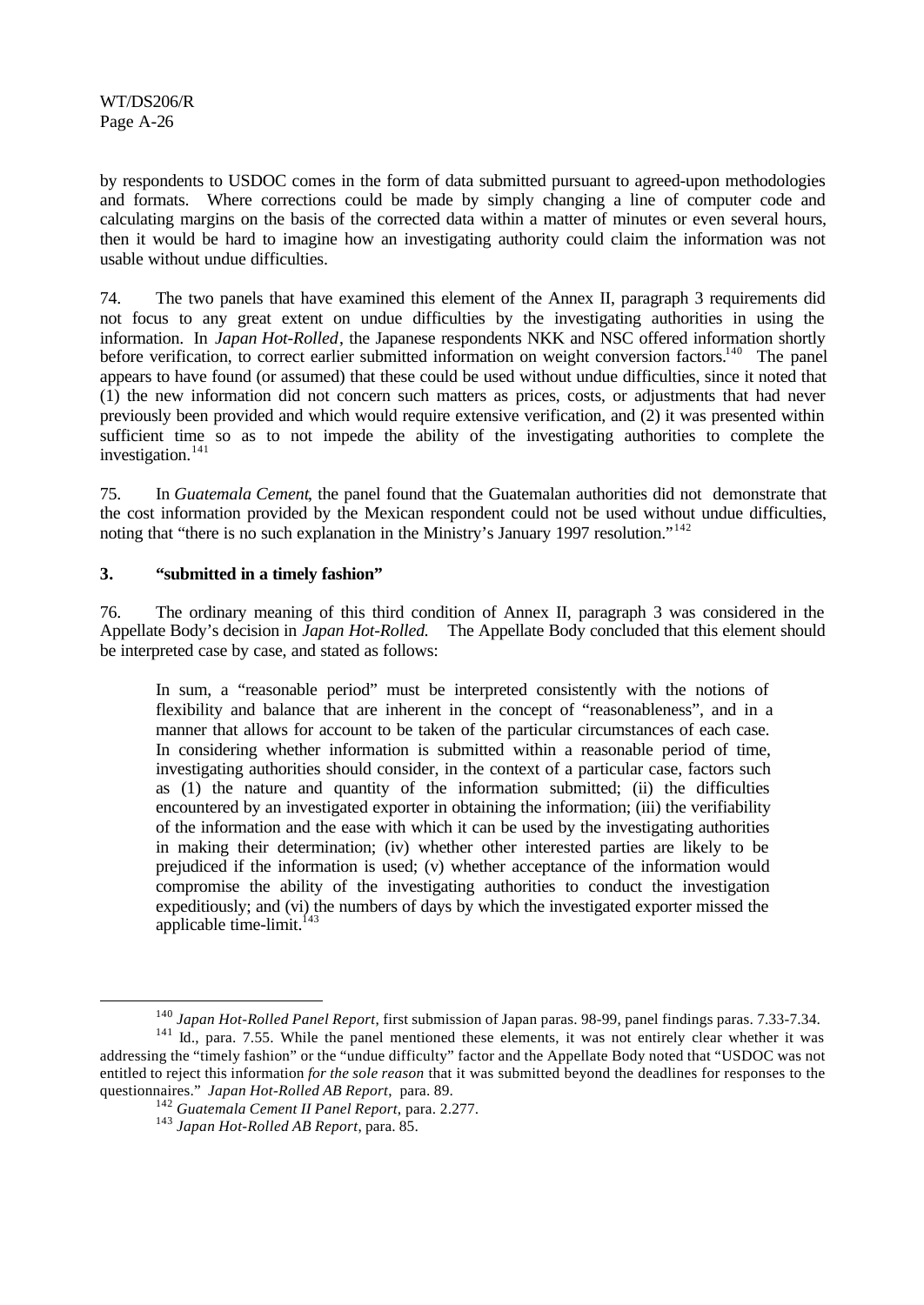## **4. "supplied in a medium or computer language requested by the authorities"**

77. The ordinary meaning of this phrase is that the information must be provided in the physical medium (e.g. electronic files, computer tape, or floppy diskettes) specified by the authorities, or in a computer language requested by the authorities. For instance, an anti-dumping authority could specify that information be provided in a specified format required by database software it uses to calculate margins. However, paragraph 3 goes on to provide that "[I]f a party does not respond in the preferred medium or computer language but the authorities find that the circumstances set out in paragraph 2 are satisfied, the failure to respond in the preferred medium or computer language should not be considered to significantly impede the investigation."

78. Paragraph 2 of Annex II provides more detail on the limits of the ability of anti-dumping authorities to insist that responses be submitted in a specified computer medium or format. Whenever the authorities make such a request, they must consider the reasonable ability of the respondent to respond in the preferred medium or computer language and may not request a respondent to use for its response a computer system other than that it otherwise uses. The authorities may not maintain a request for a computerized response if the respondent does not maintain computerized accounts and if presenting the response as requested would result in unreasonable extra burden on the respondent, such as unreasonable additional cost and trouble. The authorities also may not maintain a request for a computerized response in a particular medium or computer language if the respondent does not maintain its computerized accounts in that medium or in that computer language, and if presenting the response as requested would result in unreasonable extra burden on the respondent, such as unreasonable additional cost and trouble.

79. Thus, if a respondent does not maintain its accounts in a specified computer language, and presenting a response in that language would result in unreasonable additional cost and trouble, the antidumping authorities may not insist that the respondent do so. In that situation, the anti-dumping authorities also may not have recourse to facts available under Article 6.8 by finding that the respondent has significantly impeded the investigation by failing to respond in the preferred medium or computer language. Read in context with the provisions of Article 15, paragraphs 3 and 2 require investigating authorities to pay particular attention to the difficulties presented to firms from developing countries in responding in a particular computer medium or format. However, whenever information *has* been presented in the requested computer medium or format, and is verifiable, timely submitted and otherwise usable without undue difficulty, it must be taken into account in the investigation.

#### **5. Annex II, paragraph 5**

80. Annex II, paragraph 5 states as follows:

Even though the information provided may not be ideal in all respects, this should not justify the authorities from disregarding it, provided the interested party has acted to the best of its ability.

81. The meaning of Annex II paragraph 5 must be examined in light of the immediate context of Annex II, paragraph 3. Paragraph 5 functions as an additional safeguard to ensure that investigating authorities attempt to use a particular category of information submitted by respondents before resorting to facts available. Paragraph 5 only becomes applicable *if* a particular category of information submitted does not meet the requirements specified in paragraph 3. Thus, if information is not submitted within a reasonable period, or is not completely verifiable, or is usable only if the investigating authorities must spend days and weeks of additional work, then paragraph 5 becomes applicable.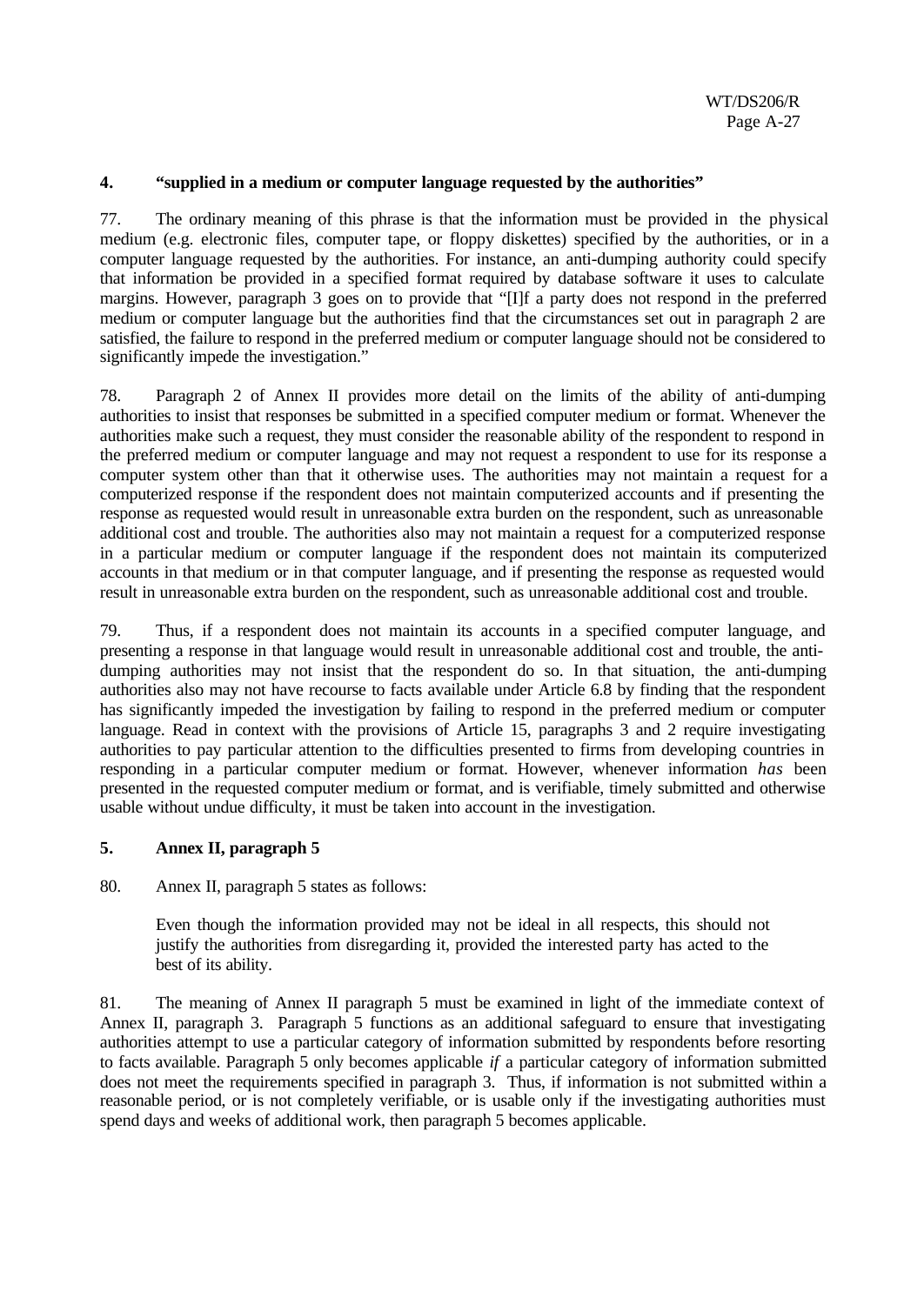82. This sequenced approach to paragraphs 3 and 5 of Annex II is consistent with the decisions of the two panels and the Appellate Body in interpreting Annex II, paragraph 3. The *Guatemala Cement* and *Japan Hot-Rolled* panels did not find that information that met the conditions of paragraph 3 must *also* meet the "best of its ability" requirements of paragraph 5. Instead, as the Appellate Body held in the *Japan-Hot-Rolled* dispute, "according to paragraph 3 of Annex II, investigating authorities are directed to use information if three, and, in some circumstances four conditions are satisfied" and "if these conditions are met, investigating authorities are *not* entitled to reject information submitted, when making a determination."<sup>144</sup>

83. The ordinary meaning of the phrase "may not be ideal in all respects" is that there may be a particular category of information submitted by respondents that has flaws and imperfections but that it must still be accepted if the respondent has used its best efforts in preparing and submitting that information. Because paragraph 5 only applies if information does not meet the conditions specified in paragraph 3, flaws that would make a category of information "not ideal" would include those creating "undue difficulties" in paragraph 3. For example, if certain information were missing within a particular category of information, it may not be possible to use the available information within that category without some difficulty. The effort required to use such data may well rise above the level of the fairly easy corrections that would take minutes or even a few hours to accomplish. In such cases, if a respondent acted to the best of its ability the investigating authorities would be required to make more concerted efforts to make use of the information provided by respondents.

84. The phrase "best of its ability" necessarily requires a case-by-case analysis by investigating authorities to judge the ability of particular respondents to provide particular category of information within the required time and format. A "best" effort by one respondent may not be a "best" effort by another. In this connection, the panel may wish to consider the following types of factors in making this determination: (1) whether the company operates in a developing country; (2) the extent of experience of the company in earlier investigations; (3) the level and extent of company personnel's expertise in handling anti-dumping investigations; (4) the number of plants and facilities involved; (5) the type and extent of pre-existing computerization of documents and data; and (6) the extent to which the responding company has been responsive to requests for information by the investigating authorities during the course of the investigation.

85. Articles 15 and 6.13 of the AD Agreement provide useful context for interpreting USDOC's obligations under Annex II, paragraph 5. Article 15 provides that "special regard must be given by developed country Members when considering the application of anti-dumping measures under this Agreement." It suggests that the "best efforts" of developing country exporting respondents must be evaluated with "special regard" by a developed country Member's investigating authorities. Article 15 further demonstrates that USDOC must be flexible in assessing whether SAIL used its "best efforts" in supplying the US sales data. Article 6.13 requires the authorities to "take due account of any difficulties experienced by interested parties, in particular small companies, in supplying information requested" and requires the authorities to "provide any assistance practicable." Both of these provisions are premised on the concept that, as the Appellate Body has recognized, cooperation is a two-way street. The authorities must adapt themselves to the needs of the respondent too, and help the respondent respond. The authorities are required to evaluate the "best efforts" of each respondent, taking that respondent's particular circumstances into account, and if a respondent has acted to the best of its ability, its data must be taken into account even if imperfect.

<sup>144</sup> *Japan Hot-Rolled AB Report*, para. 81.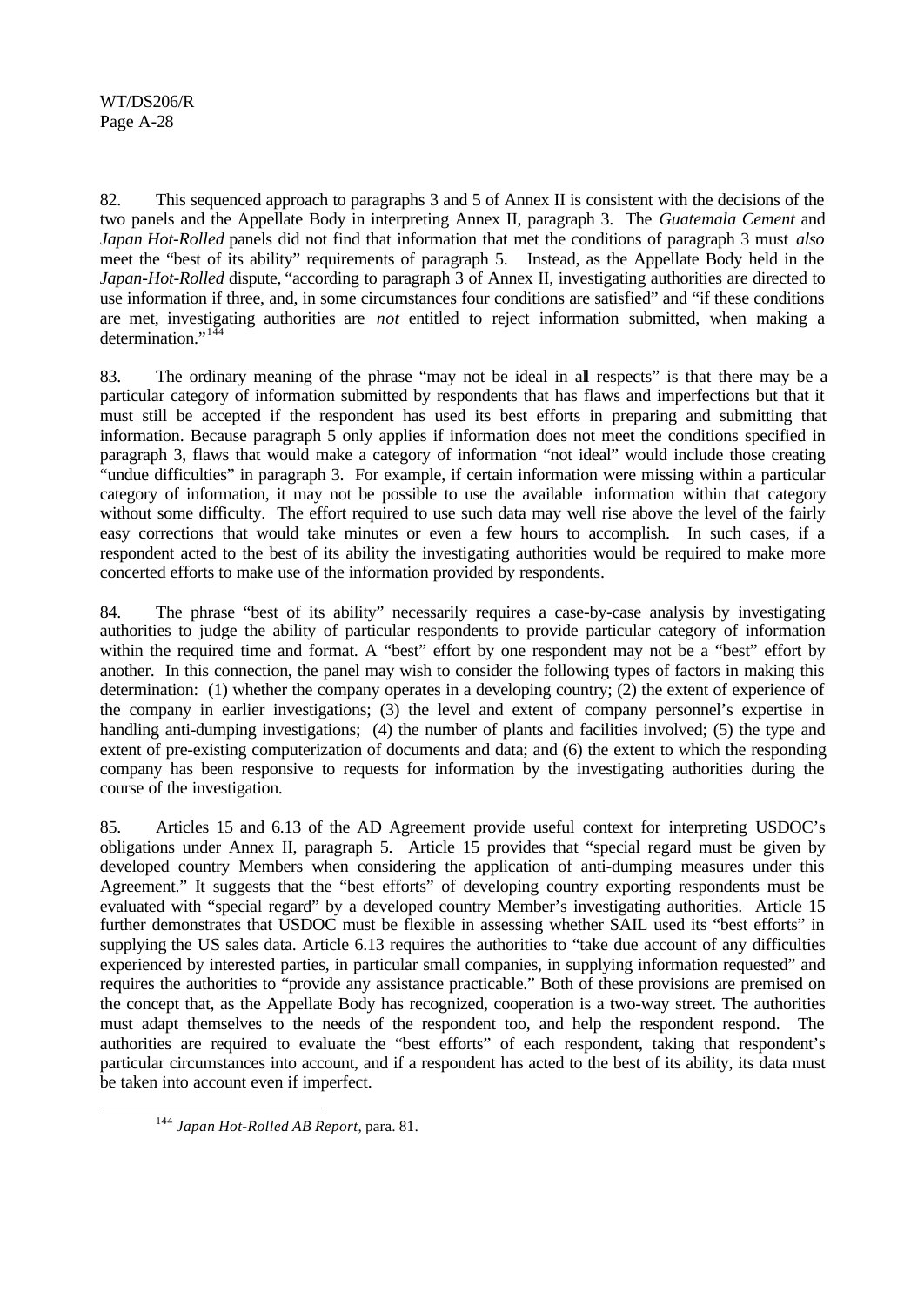86. The object and purpose of Annex II, paragraph 5 as suggested by its text and context are to ensure that investigating authorities take every possible effort to use actual facts submitted by respondents before resorting to "facts available." It is consistent with this object and purpose to apply paragraphs 3 and 5 of Annex II sequentially, and to require authorities to accept information even if it can only be used with difficulty and take a flexible approach to assessing whether a respondent has acted "to the best of its ability."

#### B. THE OBJECT AND PURPOSE OF THE AD AGREEMENT SUPPORT INDIA'S INTERPRETATION

87. One of the key principles governing anti-dumping investigations which emerges from the whole of the AD Agreement is the "goal of ensuring objective decision-making based on facts."<sup>145</sup> Any interpretation of the AD Agreement that requires or even permits investigating authorities to reject the use of verified and timely submitted facts that can be used without undue difficulty is inconsistent with such an object and purpose. This fundamental fact-gathering aspect of anti-dumping procedures supports the correct interpretation of the provisions of Annex II, paragraph 3 described above.

88. The object and purpose of the provisions of the AD Agreement on use of "facts available" are to provide an investigative tool to find reliable information to fill essential gaps. It is not to punish respondents who cannot provide the information requested; indeed, such punishment would be inappropriate and unjustifiable.<sup>146</sup> This cooperative fact-gathering objective− rather than punishment, deterrence, or policing− is reflected in Annex II of the Agreement. Annex II, paragraph 3 provides that facts available (*i.e.,* facts not provided by the responding foreign company) may only be used if the information provided is not verifiable, is not timely presented, and/or cannot be used without undue difficulty. But even if particular evidence does not meet the requirements of Annex II, paragraph 3, an investigating authority may not use facts available unless it makes a further finding consistent with Annex II, paragraph 5 that the interested party has not acted to the best of its ability in providing less than ideal information. Only at that point may investigating authorities have recourse to second-best information not supplied by the responding companies.

89. Paragraph 7 of Annex II similarly requires investigating authorities to focus on reliable fact gathering, not punishment. The entire thrust of the paragraph is that the authority must take special care in choosing the facts available – in other words, to find and use the information that will most closely reflect the amount of dumping that actually exists or not. This is why paragraph 7 calls on the authority to use "special circumspection" in choosing facts available, and to "check the information from other independent sources."

90. The final sentence of paragraph 7 does not change this overriding purpose. The sentence merely contemplates that if a party does not cooperate and withholds information, then a less favourable result might occur than if the party had cooperated and did not withhold information. The language of Paragraph 7 obviously draws a line between the party that withholds and the party that does not. But in all cases, the overriding purpose behind making such inferences is fact-driven: in other words, upon applying special circumspection and checking the information against other information (as required by paragraph 7), the authority may decide that the most reasonable and logical manner in which to deal with

<sup>145</sup> *Japan Hot-Rolled Panel Report*, para. 7.55

<sup>146</sup> *See United States—Transitional Safeguard Measures on Combed Cotton Yarn from Pakistan*, WT/DS192/AB/R (8 October 2001), para. 120.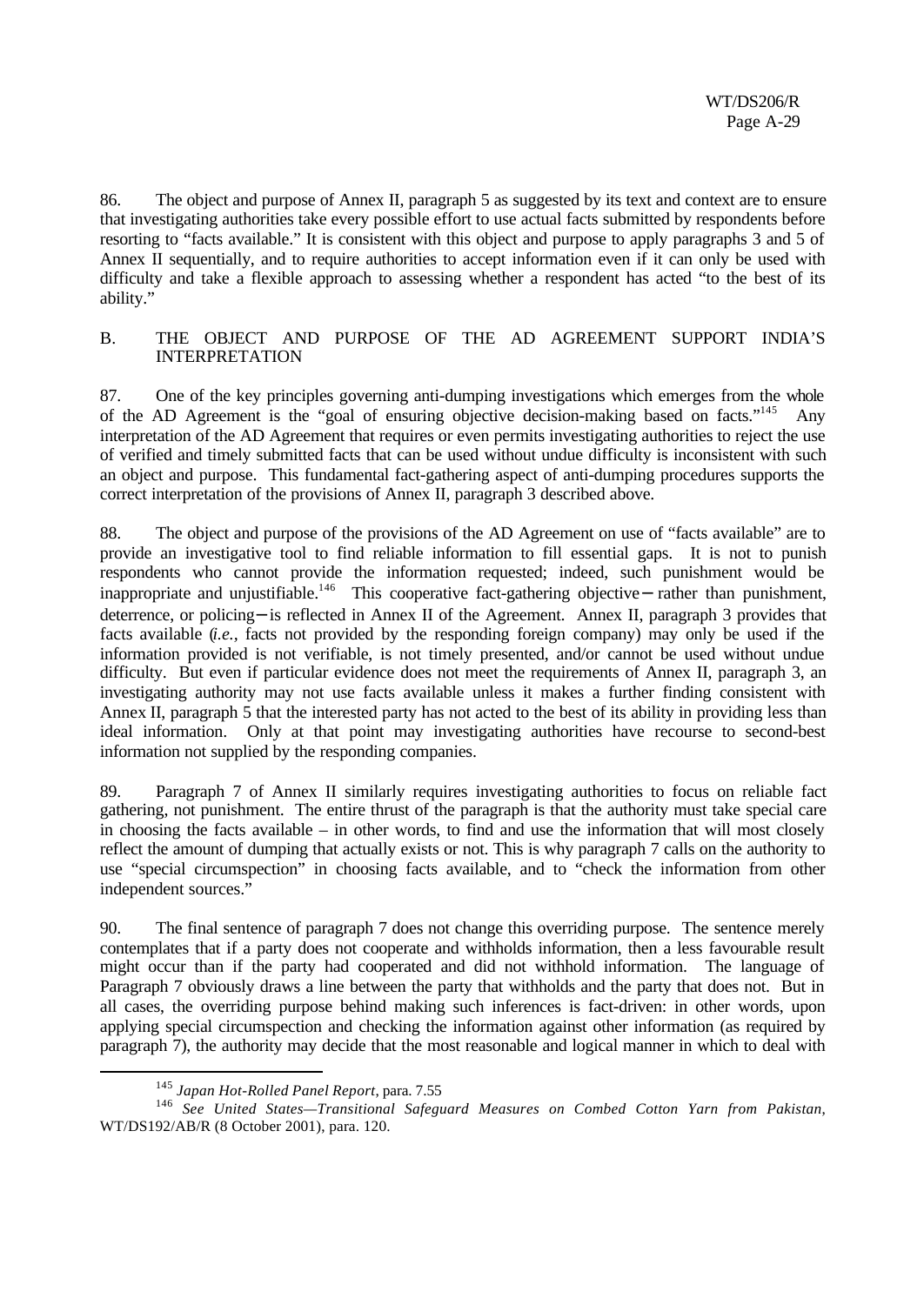the absence of information is to use facts which might turn out to be less favourable to the respondent. The purpose of paragraph 7 is to prevent, not to authorize, anti-dumping authorities' use of anti-dumping laws to reach out and punish respondents for not providing information.

## **VI. ARGUMENT**

### A. THE FINAL AD ORDER LEVYING ANTI-DUMPING MARGINS OF 72.49 PER CENT ON SAIL'S EXPORTS OF CUT-TO-LENGTH PLATE VIOLATES ARTICLES 6.6, 6.8, 2.2, 2.4, 9.3 AND ANNEX II, PARAGRAPHS 3, 5 AND 7 OF THE AD AGREEMENT

91. In this section of its First Submission, India sets forth the arguments relating to its claims regarding the US AD order levying anti-dumping duties of 72.49 per cent against SAIL. These various claims all involve the same information supplied by SAIL during the investigation – the information relating to SAIL's US sales. These claims also all involve USDOC's application of its "total facts available" practice, with the result that USDOC disregarded SAIL's US sales data in favour of information set forth in the petition.

### **1. USDOC improperly applied facts available in violation of AD Agreement Article 6.8 and Annex II, paragraph 3 by rejecting timely, verifiable, and appropriately submitted US sales data provided by SAIL**

92. India's first claim relates to a violation of Article 6.8 and Annex II, paragraph 3 through USDOC's decision to apply its long-standing practice of "total facts available" to reject SAIL's US sales data. As set forth above, an investigating authority such as USDOC is required to accept any piece of information – such as SAIL's US sales data – if it is verifiable, submitted in a timely fashion, in the requested computer format, and capable of being used without undue difficulties by USDOC. The facts set forth show that all of these conditions were met with respect to SAIL's US sales data. Based on the evidence made available to USDOC during the investigation, this Panel should find that an unbiased and objective investigating authority evaluating that evidence could not have reached the conclusion that SAIL had failed to provide necessary information on its US Sales within a reasonable period. The Panel should further find that USDOC acted inconsistently with Article 6.8 and Annex II, paragraph 3 in applying facts available in calculating SAIL's dumping margin.

## *(a) SAIL's US sales database was timely submitted*

93. As discussed above in paragraphs 18-25, SAIL's US sales database, its responses to USDOC's questions on its US sales, and the corrections it provided to that data at the request of USDOC during verification were "supplied in a timely fashion," as required by Annex II, paragraph 3 of the AD Agreement. For example, USDOC issued its first "supplemental questionnaire" to SAIL on 27 May 1999. <sup>147</sup> Only a few minor questions in this questionnaire concerned SAIL's US sales database and questionnaire response; its primary focus was on SAIL's reported home market sales and cost of production data.<sup>148</sup> SAIL filed its response to the supplemental questionnaire by the 11 June deadline.<sup>149</sup>

<sup>147</sup> Ex. IND-5.

<sup>148</sup> Id.

<sup>&</sup>lt;sup>149</sup> Ex. IND-7. Prior to this deadline, SAIL had also filed lengthy submissions with USDOC, detailing difficulties it was having in gathering the necessary cost and home market sales data and organizing the data into the format required by USDOC. However, none of the problems discussed by SAIL in those submissions concerned the reporting of the US sales data. Ex. IND-6.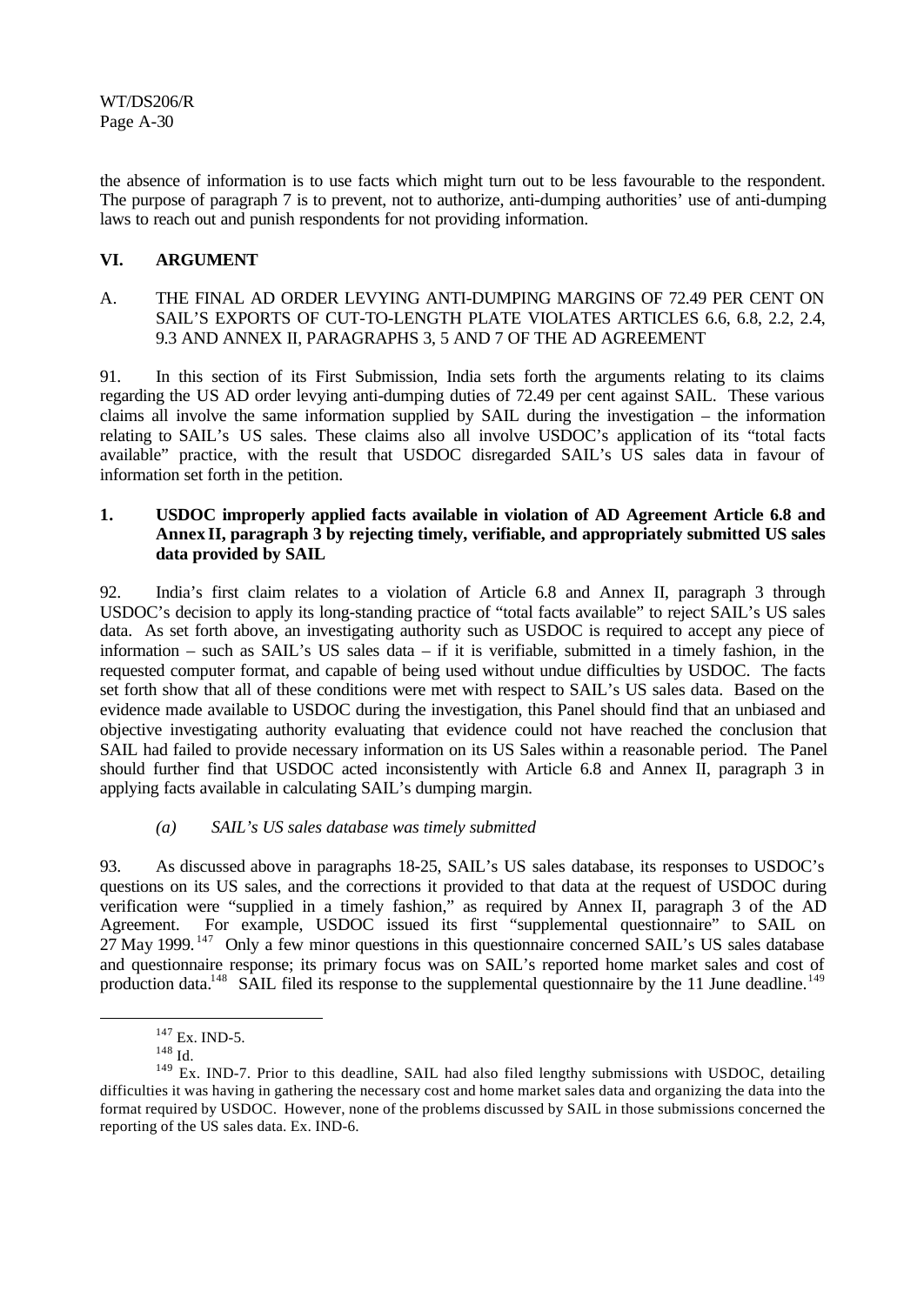From June through August 1999 USDOC issued five more supplemental questionnaires, but none of these raised any questions concerning SAIL's US sales or its US sales database. Thus, USDOC's actions reasonably led SAIL to believe USDOC was satisfied with the US sales information as of 11 June, and the US sales database submitted on 16 June.

94. Nothing in the record suggests that USDOC ever determined that SAIL's US sales data was not timely submitted. USDOC did return some of SAIL's *other* submissions of data as untimely filed, and in the Final Determination USDOC referred to the untimeliness of some of SAIL's submissions.<sup>150</sup> But none of the issues mentioned by USDOC regarding SAIL's untimeliness had anything to do with SAIL's US sales submissions. Instead, USDOC focused exclusively on SAIL's data regarding home market sales and cost of production. In addition, during the verification that was held in India between 30 August and 14 September 1999, USDOC reviewed SAIL's US sales data, and requested that SAIL provide additional information "corroborating" its submitted data. SAIL promptly supplied the requested information. These actions further indicated that even USDOC considered that the US sales data were timely submitted.

### *(b) SAIL's US sales data were both verifiable and verified by USDOC*

95. SAIL's US sales database was not only "verifiable" within the meaning of that term in Annex II, paragraph 3 of the AD Agreement, but it in fact was verified by USDOC with little difficulty. On 11 May 1999, SAIL submitted its initial US sales database in response to the questionnaire issued by USDOC on 17 March 1999.<sup>151</sup> As discussed above at paragraph 22, SAIL submitted another database on 16 June 1999.<sup>152</sup> USDOC later asked SAIL to provide information on four additional fields, and SAIL complied by filing a revised US sales database on 16 July 1999. Thereafter, USDOC accepted SAIL's 28-field database as complete.

96. USDOC's acceptance of the US sales database as verifiable is evidenced in the USDOC memorandum on "Determination of Verification Failure," issued shortly before the Final Determination in December 1999.<sup>153</sup> This Memorandum reviews six "deficiencies" in SAIL's sales data and eight in its cost data.<sup>154</sup> Of all those "deficiencies," only one concerned the US sales database– the miscoding issue affecting sales of 96-inch plate discussed at paragraph 30 above.<sup>155</sup> The "Analysis" section of this Memorandum in particular describes how insignificant the miscoding of 96-inch plate was. Nevertheless USDOC demonstrated its hostility toward the possibility of accepting data that in themselves may be usable in a situation where other submitted data are not. The Memorandum stated that "several errors were described in the US sales database. *While these errors, in isolation, are susceptible to correction*, when combined with other pervasive flaws in SAIL's data, *these errors support our conclusion that SAIL's data on the whole is unreliable*."<sup>156</sup> It concluded, "The fact that limited errors where [sic; were] found must not be viewed as testimony to the underlying reliability of the [sic] SAIL's reporting, *particularly when viewed in context the [sic] widespread problems encountered with all the other data* in the questionnaire response."<sup>157</sup>

<sup>150</sup> Ex. IND-9; Ex. IND-17 at 73127, 73128.

 $151$  Ex. IND-4.

 $152$  Ex. IND-7.

<sup>153</sup> Ex. IND-16.

<sup>154</sup> Id.

<sup>155</sup> Id.

<sup>&</sup>lt;sup>156</sup> Id. at 5 (emphasis added).

 $157$  Id. (emphasis added).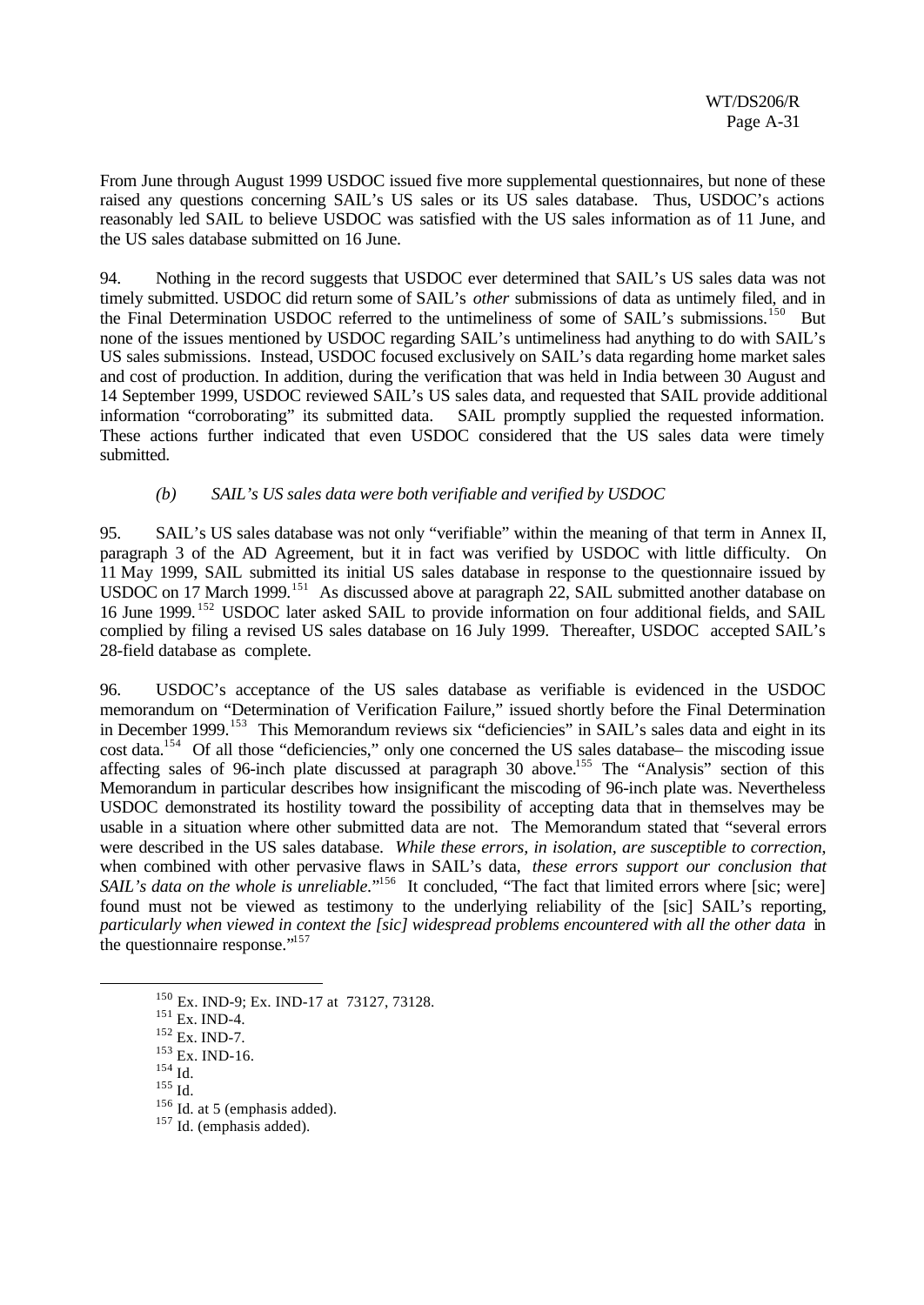97. In other words, regardless of the ease with which SAIL's submitted US sales data could have been corrected and used, USDOC considered the US sales data to be tarnished by "other pervasive flaws in SAIL's data" and "widespread problems" – i.e., flaws and problems in the home market sales and cost databases, not in the US sales database.<sup>158</sup> Thus, the problems with SAIL's home market sales and cost databases were imputed to its US sales database, allowing USDOC to conclude with a broad brush that "SAIL's data on the whole is unreliable." Insofar as it is intended to apply to SAIL's US sales database, however, this conclusion is belied by the findings of USDOC itself – in the small number of errors described in the verification report regarding SAIL's US sales database, the ease with which that data could have been corrected and used (as discussed further below), and USDOC's own acknowledgement that the errors in the US database "are susceptible to correction."<sup>159</sup>

98. Indeed, the best evidence of the completeness and verifiability of SAIL's US sales database is the verification report issued by USDOC after the completion of the verification.<sup>160</sup> First, and most importantly from USDOC's perspective, the sales verification report confirms that SAIL's US sales database was a complete listing of its US sales transactions during the period of investigation – i.e., the 1284 transactions listed in SAIL's computer database, pursuant to the nine contracts, comprised the entire universe of shipments of the subject merchandise to the United States in that time period, and USDOC did not discover any unreported sales that should have been included in the database.

99. Specifically, USDOC repeatedly stated in the "Completeness" and "Quantity and Value" sections of the verification report that "We noted no discrepancies" on the critical issue.<sup>161</sup> USDOC described the process by which SAIL identified the relevant contracts for its sales to the United States during the period of investigation on the basis of information maintained by the company in the normal course of business – an important element of verification in USDOC's eyes.<sup>162</sup> As noted above, there were only nine such contracts, and USDOC's verifiers included documentation for all those contracts in Verification Exhibit S-8.<sup>163</sup> In fact, USDOC's discussion reveals the care with which SAIL handled the reporting of its US sales, in that a portion of the merchandise shipped under one of its US export contracts was in fact exported to Canada. SAIL properly excluded the quantity and value of the merchandise shipped to Canada from its reported US sales transactions.<sup>164</sup> USDOC further examined the "completeness" of SAIL's reported US sales data by comparing the universe of reported sales against SAIL's financial documents.<sup>165</sup> USDOC concluded that "Testing confirmed that all US sales contracts not reported were either outside the POI or not of subject merchandise," and it also noted that

We found no unreported or incorrectly reported sales in the US sales listing [i.e., database] while performing the completeness tests described above. . . . In addition, during our review of detailed invoices covered by the contracts listed above, we found no

l

 $165$  Id. at 12.

<sup>158</sup> Id.

 $^{159}$  Id.

 $160$  Ex. IND-13.

 $161$  Id. at 12-15.

 $162$  Id. at 14-15.

<sup>163</sup> Id. at 13.

<sup>&</sup>lt;sup>164</sup> Id. at 13 ("The appropriate amount of Canadian sales within contract number 6159 was deducted from the total quantity and value for the nine contracts . . . to reconcile SAIL's records and the sales reported to the Department.") (citation omitted).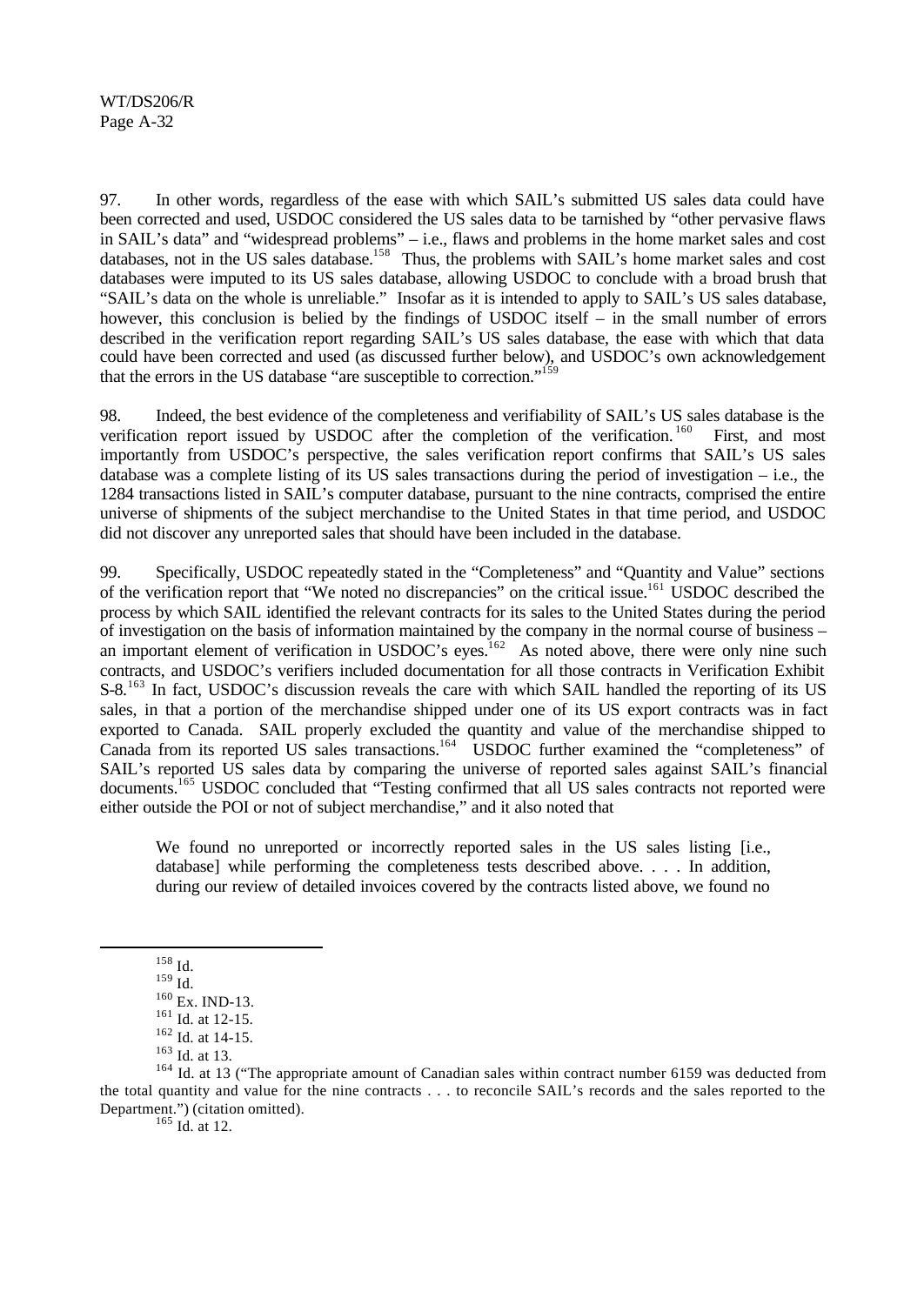unreported sales and found that all sales of subject merchandise covered by those contracts were within the POI and were reported correctly.<sup>166</sup>

100. Turning to the information reported by SAIL in the individual "fields" in its US sales computer database (i.e., the contents of the "matrix"), USDOC thoroughly reviewed the contents of all of those fields at verification. It did so by comparing the reported data to records maintained by SAIL or its vendors in the normal course of trade, to ensure that the reported data accurately and completely reflected the expenses actually incurred.<sup>167</sup> It also selected several individual transactions whose reported data was reviewed with particular care.<sup>168</sup>

101. The end result of this thorough review was that USDOC found very few problems with SAIL's US sales database. In addition to finding that this database was complete, USDOC found no problems whatever for the great majority of the individual product characteristics and expense items reported in the 28 "fields" for SAIL's US sales transactions.<sup>169</sup> Thus, of the items listed above, the verification report either stated that the verification team had "noted no discrepancies"<sup>170</sup> or implied as much through its silence regarding the following:

- Quantity (weight) of merchandise shipped
- Specifications and grade
- Ouality
- Thickness
- Date of sale
- Invoice number
- Date of shipment
- Date of receipt of payment
- Gross unit price
- Credit expenses
- Warranty expenses
- Indirect selling expenses incurred in India for export sales
- Packing costs

102. Thus, for almost all of the information reported by SAIL in the large matrix of data that comprised its US sales database, consisting of 28 fields for each of its 1284 observations, the information was complete, verifiable – indeed, verified – and ready for use in calculation of SAIL's dumping margins.

103. The only significant issue noted by the verification team was the miscoding of product width discussed above at paragraph 30. The team thoroughly investigated this minor error once it was discovered, and determined its scope; they "checked multiple instances of this coding error," and concluded that it "appear[ed] to be limited exclusively to products that had a width of 96 inches and to the

<sup>169</sup> Id. at 12-15.

 $166$  Id. at 15 (citing Verification Exhibit S-8).

 $167$  Id. at 8-9, 14-15, 29-33.

<sup>&</sup>lt;sup>168</sup> Id. at 14 (citing Verification Exhibit S-7, which consists of documentation for the "preselected" US sales that the USDOC verifiers chose for thorough review).

<sup>&</sup>lt;sup>170</sup> This phrase – "We noted no discrepancies" -- is the standard means by which USDOC communicates its conclusion that the verification of a particular item was successful. This has been a standard practice at USDOC for many years.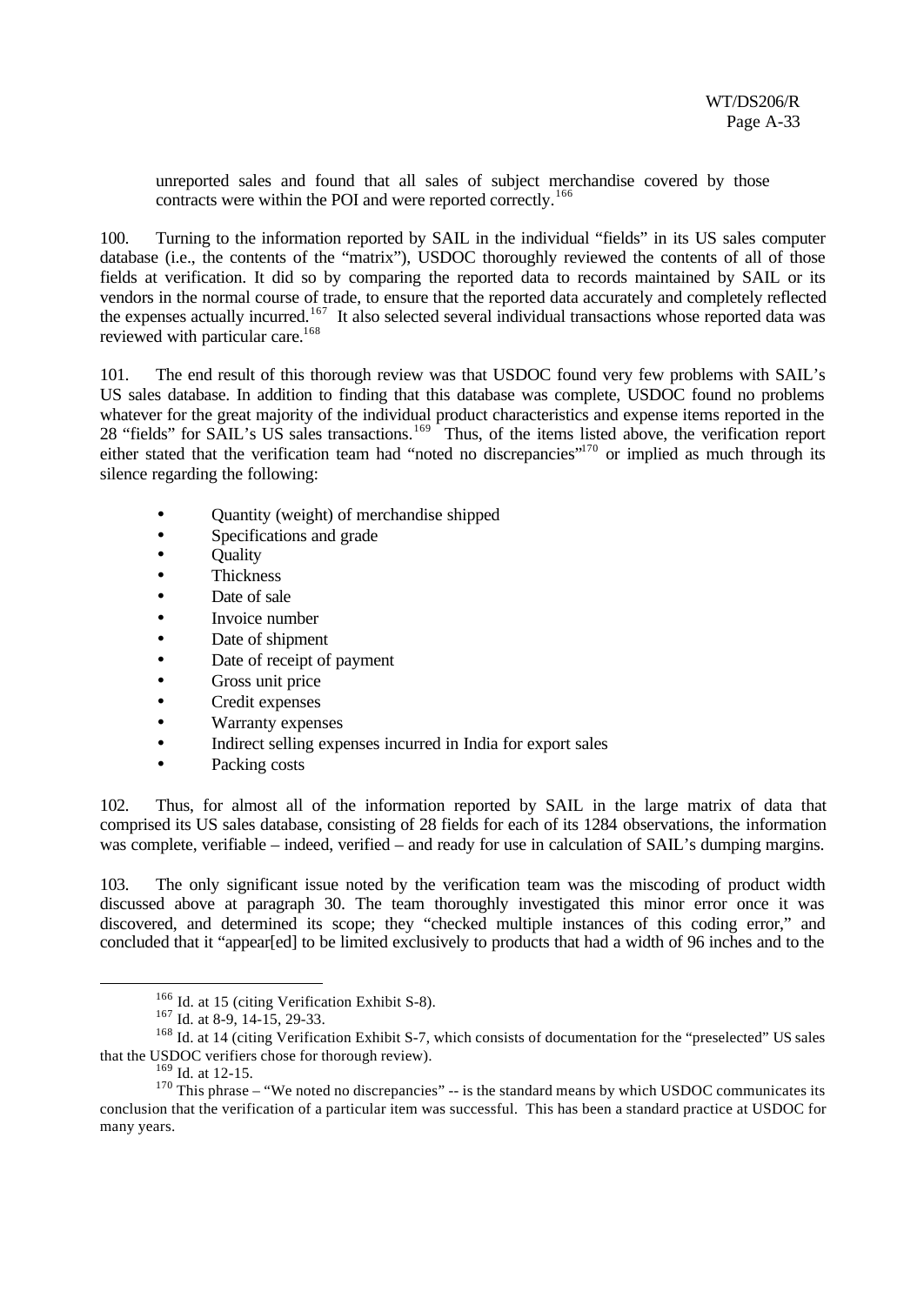US database."<sup>171</sup> They also obtained a list of all the affected observations from SAIL, included in verification exhibit  $S-8$ . <sup>172</sup> Thus, the exact extent of the miscoding was known and was on the record in this proceeding. The other minor issues found at verification<sup>173</sup> were so minor that they were not even mentioned in the "Summary of Significant Findings" at the beginning of the verification report. These items cannot seriously be considered as undermining the conclusion that SAIL's complete submitted US sales database was verifiable.

#### *(c) SAIL appropriately submitted its US sales data so that it could "be used in the investigation without undue difficulties"*

104. SAIL's timely submitted and verified US sales data was capable of being used by USDOC as part of the calculation of SAIL's dumping margins "without undue difficulty." Indeed, the fact that SAIL's US sales data was both timely submitted and verified is evidence that USDOC could have used it without undue difficulties.

105. USDOC itself recognized that the data was complete early in the investigation process. It stopped asking SAIL about the US sales data after a few minor questions in the first supplemental questionnaire in May 1999, to which SAIL timely responded on June 11.<sup>174</sup> Also in June 1999, well within the time period that USDOC required for calculating SAIL's dumping margins, SAIL submitted its revised US sales computer database to  $USDOC^{175}$  That database contained detailed information requested by USDOC on the relevant characteristics of SAIL's individual US sales transactions.<sup>176</sup>

106. Moreover, USDOC's thorough verification of SAIL's questionnaire responses revealed that the submitted US sales database could be used without difficulty in the calculation of SAIL's dumping margins. The simple width miscoding described above in paragraph 30 was quickly delineated, and the verifiers collected and entered into the verification record the information necessary to fix it.<sup>177</sup>

107. This coding error did not render SAIL's reported US sales data "unusable." It was easily correctable by USDOC, and with that correction the US sales data could have been used to calculate SAIL's dumping margins. As explained in the attached affidavit by Mr. Albert Hayes<sup>178</sup>, the correction could have been implemented by a simple and routine addition of programming language in the computer programme by which SAIL's margins were calculated. To demonstrate the simplicity of this correction, we have also attached a copy of the public version of the computer programme used by USDOC to calculate the dumping margins for one of the respondents in one of the concurrent investigations of cutto-length plate from another country (Japan).<sup>179</sup> The correction of the width coding error would require

<sup>176</sup> Ex. IND-8.

l

<sup>178</sup> Ex. IND-24.

<sup>179</sup> Because USDOC applied total facts available in determining SAIL's dumping margins, there is no computer programme by which SAIL's margins were calculated, so it is not possible to use a "SAIL-specific" computer programme for this example. However, as noted above, USDOC typically uses a standard computer programme for calculating dumping margins in concurrent investigations, and revises that standard programme to address the specific circumstances of the individual respondents. In this respect, the correction of the width coding error for SAIL could be viewed as simply a respondent-specific adjustment for SAIL of the standard programme.

<sup>&</sup>lt;sup>171</sup> Verification report, Ex. IND-14, at 12.

<sup>&</sup>lt;sup>172</sup> Id.; this portion of Exhibit S-8 attached as part of Ex. IND-14.

 $173$  See para. 28 above.

<sup>&</sup>lt;sup>174</sup> Ex. IND-5; Ex. IND-7.

 $175$  Ex. IND-7; revised version in Ex. IND-8.

<sup>&</sup>lt;sup>177</sup> Verification report, Ex. IND-13, at 12.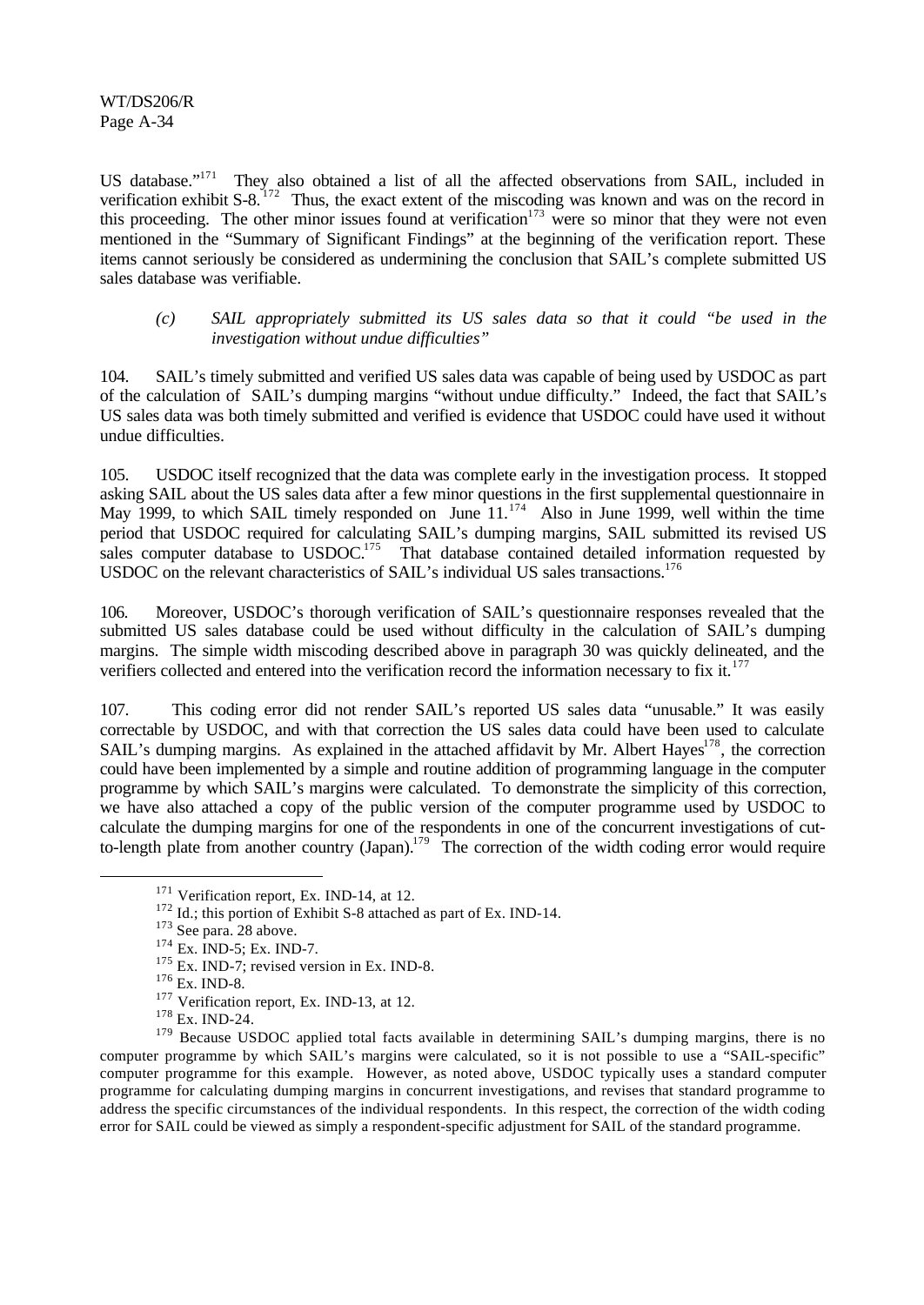merely insertion of the following twelve lines of programming language after line number 182 of the programme:

```
182 USOBS = _N_;
183 RUN;
184
185 PROC SORT DATA = USDATA;
186 BY USOBS;
187
188 PROC SORT DATA = COMPANY.SAIL4X (RENAME = (OBS = USOBS))
189 OUT = VERFIX; /* WIDTH CORRECTION FROM VERIFICATION */
190 BY USOBS;
191
192 DATA USDATA;
193 MERGE USDATA (IN = IN_US) VERFIX (IN = IN_FX);
194 BY USOBS;
195 IF IN_US;
196 IF IN_US AND IN_FX THEN PLWIDTHU = {}^{\circ}C<sup>180</sup>
```
108. This revision would require no more than a few minutes of time by one of the experienced analysts employed by USDOC.<sup>181</sup>

109. Another reason that SAIL's US sales data could have been "used without undue difficulties" is that it was sufficiently complete and accurate to provide a basis for the US sales side of the calculation of SAIL's dumping margins. India does not argue that USDOC should have used all of SAIL's non-US sales data to calculate the dumping margin. Indeed, SAIL acknowledged to USDOC that USDOC would be justified in resorting to other information and methods to calculate SAIL's normal value.<sup>182</sup>

110. The affidavit of Albert Hayes<sup>183</sup> provides three alternative methods that USDOC could have used to calculate SAIL's dumping margin using SAIL's US sales data. These alternatives are offered to the Panel as evidence that the US sales data were indeed "usable without undue difficulties." USDOC could have calculated SAIL's dumping margin by organizing the US sales data into the same categories of merchandise used in the petition, and calculating average net US prices for those categories using its standard methodology. Those net US prices could then be compared to the petition's "normal value" data. As the affidavit states, USDOC could derive normal values for comparison to SAIL's US transactions in three different ways:

• The average price of home market sales identified in the market research report submitted as Exhibit 15 of the petition for a group of products with a specified range of grades, widths, and thicknesses could be compared to the prices of the same and similar products in SAIL's US sales database, as the petition did.

l

 $^{183}$ Ex. IND-24.

<sup>180</sup> Ex. IND-24.

<sup>181</sup> Id.

<sup>&</sup>lt;sup>182</sup> SAIL case brief before USDOC, Ex. IND-14, at 13-14. During the investigation, SAIL offered three alternatives to demonstrate to USDOC that it could use the US sales data as well as data on home market sales and costs in the petition to calculate a final dumping margin. Id. at 14.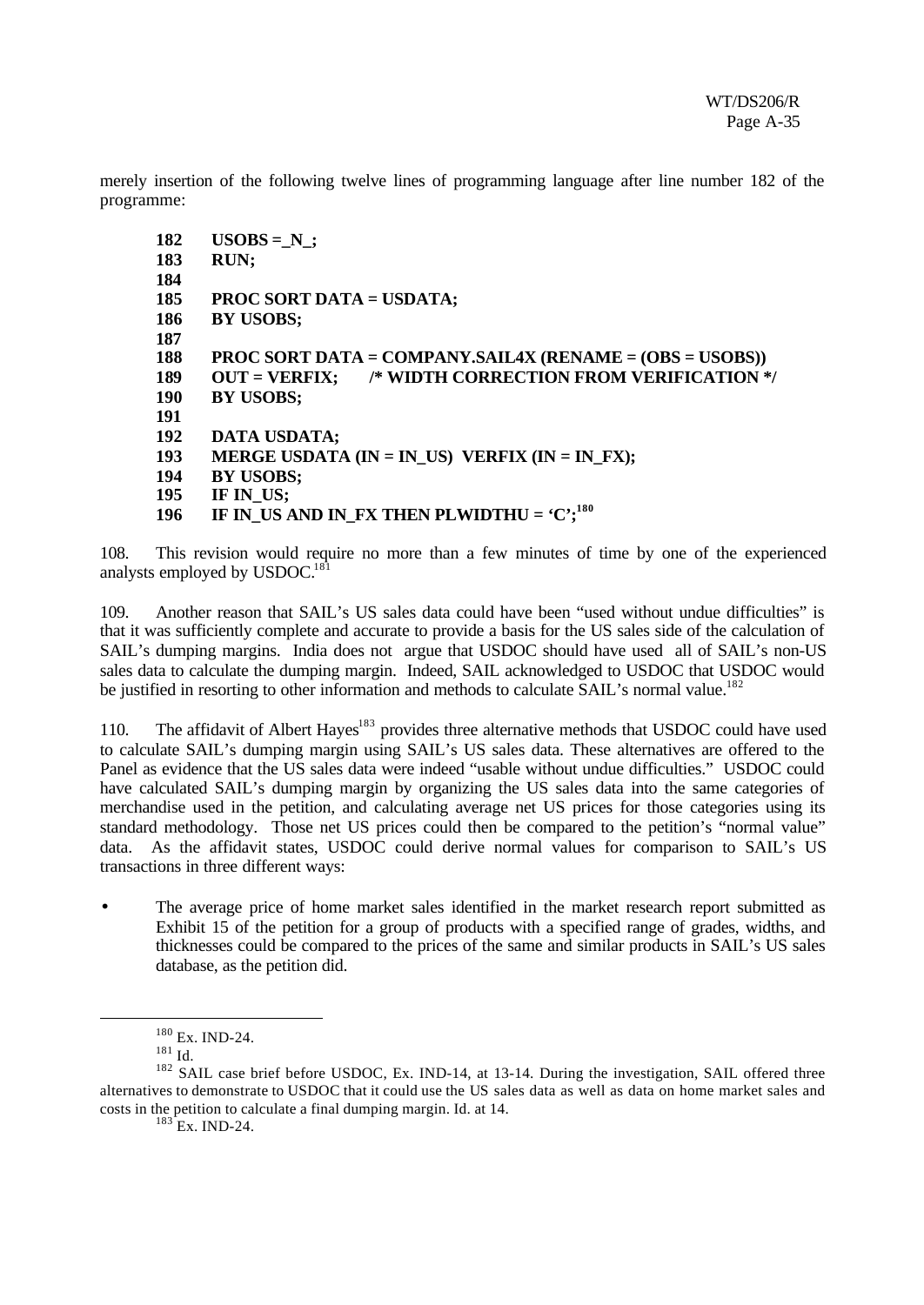- The constructed-value price that was calculated for a specific cut-to-length plate product in the petition could be compared to the prices of a narrow group of comparable US sales, and the prices of the remaining US sales comparable to the merchandise in the market research report could be compared to the average price of home market sales identified in that report.
- An average of the price in the market research report and the constructed-value price from the petition could be compared to the prices of the comparable US merchandise.

111. The arithmetic required to calculate the final margins using any of these three alternatives is straightforward. Yet USDOC refused to accept SAIL's verified and timely US sales data using these or any other formula. USDOC argued to the CIT that it could not– consistent with US statutes and its own "long-standing practice"− calculate a final anti-dumping margin using only one part of the formula supplied by the respondent and one or several parts of the formula from other sources, including the petition.<sup>184</sup> According to these interpretations of the US statutes and its own practice, USDOC believed it was required to use either *all* data from the respondent (subject only to the minor "filling of gaps" by USDOC) or *all* data from other non-respondent sources including the petition. USDOC's interpretation of the AD Agreement allowed no middle ground. India submits that USDOC incorrectly interprets the requirements of the AD Agreement and that it could have used, without any difficulty– let alone undue difficulty− the US sales data provided by SAIL in calculating the dumping margins in this investigation.

## *(d) SAIL's US sales database was "supplied in a medium or computer language requested by the authorities"*

112. There is no question that SAIL's US sales database satisfied the requirement in Annex II, paragraph 3 that it be "supplied in a medium or computer language requested by the authorities". SAIL submitted its US sales database on 11 May 1999, and a revised US sales database on 16 June 1999, in the format requested by USDOC. USDOC raised no further questions regarding either the format or the readability of that database. USDOC's apparent contentment with the US sales database contrasts to its months of active questioning of SAIL's home market sales and cost of production databases.

113. Because SAIL was able to submit its US sales database in the computer medium requested by USDOC, SAIL did not need to invoke paragraph 2 of Annex II. SAIL did not seek to have USDOC "not maintain" its request for a computerized response on US sales data, because SAIL determined that it was able to satisfy USDOC's demands regarding the US sales data without "unreasonable cost and trouble". SAIL's submission of its US sales database in the computer medium requested by USDOC, in the requested format and fully readable, demonstrates the lengths to which the company went to cooperate with USDOC in this investigation.

## *(e) An unbiased and objective investigating authority evaluating the evidence could not have reached the conclusion that SAIL failed to provide necessary US sales data within a reasonable period*

114. Applying the appropriate standard of review under DSU Article 11 and AD Agreement Article 17.6, this Panel should find that an unbiased and objective investigating authority could not have reached the conclusion that SAIL refused access to, or otherwise failed to provide, necessary information relating to SAIL's *US* sales data within a reasonable period. In particular, the Panel should find that an

<sup>184</sup> Ex. IND-20 at 11-12.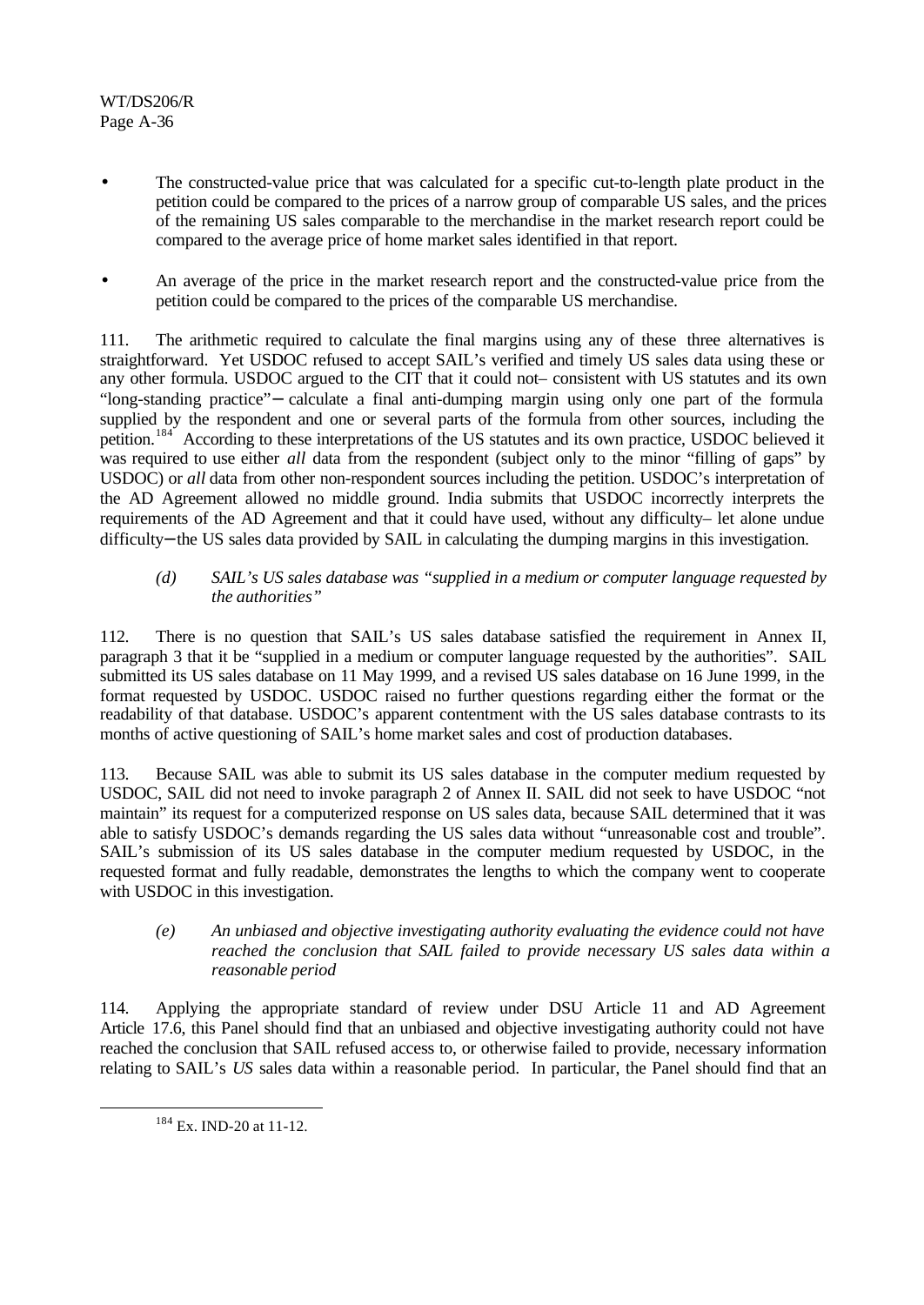unbiased and objective investigating authority would have reached the conclusion that SAIL's US sales data complied with all of the conditions of AD Agreement Annex II, paragraph 3, first sentence. Because USDOC did not use SAIL's US sales data in calculating the dumping margin but instead used facts available from the petition, the Panel should find that the final AD order dated 10 February 2000 is inconsistent with the United States' obligations under Article 6.8 and Annex II, paragraph 3 of the AD Agreement.

#### **2. Assuming** *arguendo* **that SAIL's US sales data were not "ideal in all respects," USDOC violated Annex II, paragraph 5 by rejecting the data because SAIL acted to the best of its ability in providing the data**

115. India sets forth below an alternative claim under Annex II, paragraph 5 of the AD Agreement. Based on the evidence in the record, the Panel should find that an unbiased and objective investigating authority evaluating that evidence could not have reached the conclusion that SAIL did not act to the best of its ability in providing the US sales data.

116. India urges the Panel to decide this claim and not exercise judicial economy. No WTO Member, and particularly no developing country Member, should be compelled to initiate new WTO proceedings because the exercise of judicial economy has left lacunae that prevent a complete resolution of the dispute. Accordingly, India requests that the Panel make findings with respect to this claim in the alternative.

117. The quality and timeliness of SAIL's US sales data submissions, and the effort required to provide that data, demonstrate that SAIL acted to the best of its abilities in providing US sales data to USDOC. Even if the Panel finds that SAIL's US sales data were not "ideal in all respects," they were of a very high quality. The absence of any complaints or followup by USDOC after receiving the data signalled its satisfaction that SAIL had done a good enough job for USDOC to be able to use these data as part of the equation for calculating SAIL's anti-dumping margins. The verification of the US database found it to be complete; for almost all of the data USDOC found "no discrepancies," and found only one significant error, the easily correctable width miscoding discussed above.<sup>185</sup>

118. In a project as large and complex as the preparation and submission of a dumping database, errors are inevitable, especially considering the short deadlines involved. If one error in a large database can trigger a finding that the respondent has failed to act to the best of its ability, Article 6.8 will be invoked in every investigation and the exception of "facts available" will swallow the rule of measuring dumping through actual data wherever possible. The Agreement cannot establish a standard of conduct that no respondent in the world could realistically satisfy; such a reading of its text would be contrary to the principle of good faith in treaty interpretation recognized by the Appellate Body.

119. In this case, no external evidence contradicts the conclusion that SAIL acted to the best of its ability, nor does any evidence raise concerns that SAIL applied anything less than its best efforts in preparing its US sales database. The Government of India submits that no objective and unbiased administering authority could reach a conclusion otherwise. In the domestic litigation concerning the final AD determination in this investigation, the CIT reversed USDOC's conclusion that SAIL had not acted to the best of its ability, and remanded the case to USDOC to reconsider that conclusion. Predictably, on

<sup>&</sup>lt;sup>185</sup> See paras. 25-28 above.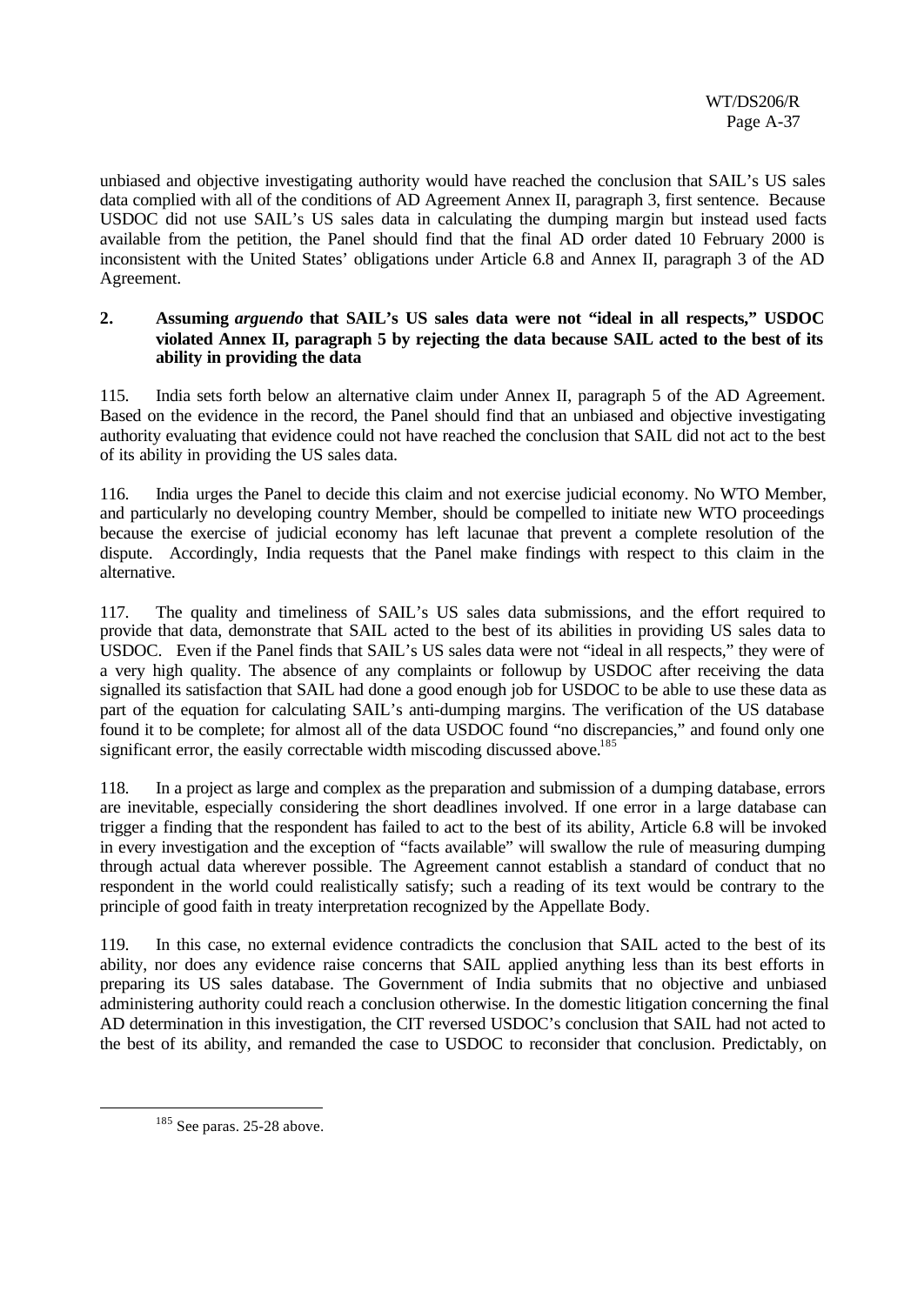remand USDOC came to the same conclusion as before, but even with this opportunity for reflection, USDOC did not base its conclusion on any problems with the US sales database.

#### **3. USDOC's application of adverse facts available in accepting the data in the petition for US sales violated Annex II, paragraph 7 because SAIL did not fail to cooperate with USDOC or otherwise withhold information related to its US sales**

120. Assuming *arguendo* that the Panel does not find that SAIL's US sales data should have been accepted by USDOC pursuant to Annex II, paragraphs 3 or 5, India presents an additional alternative claim that USDOC violated Annex II, paragraph 7. This claim is based on the fact that USDOC improperly applied "total" facts available and then "adverse" facts available against SAIL in concluding that SAIL had "failed to cooperate" in providing, *inter alia*, its US sales data. USDOC's conclusion could not have been based on a proper, unbiased and objective evaluation of the facts.

*(a) Interpretation of Annex II, paragraph 7*

121. The last sentence of Annex II, paragraph 7 provides that

It is clear, however, that if an interested party does not cooperate and thus relevant information is being withheld from the authorities, this situation could lead to a result which is less favourable to the party than if the party did cooperate.

122. The Appellate Body in *Japan Hot-Rolled* analyzed the meaning of the word "cooperate" in Annex II, paragraph 7. It emphasized that the term means a "process, involving joint effort, whereby parties work together towards a common goal."<sup>187</sup> The Appellate Body stressed that "investigating" authorities are not entitled to insist upon *absolute* standards or impose *unreasonable* burdens upon" exporters who are required to perform to a "very significant degree of effort – to the best of their abilities."<sup>188</sup> The Appellate Body faulted USDOC's definition of "cooperation" because that definition did not provide for USDOC to cooperate with respondents in finding the relevant and necessary information.<sup>189</sup>

123. Article 15 of the AD Agreement once again provides a necessary context for the Panel to determine the extent to which USDOC should have cooperated with SAIL in finding ways to utilize SAIL's US sales data. Article 15 requires USDOC to give "special regard" to the special situation of India as a developing country "when considering the application of anti-dumping measures under this Agreement." There is no indication that USDOC enhanced the level of its cooperation with SAIL or made any particular efforts to remedy any minor problems that may have existed with SAIL's US sales data in an effort to comply with the mandate of the first sentence of Article 15 of the AD Agreement.

124. Paragraph 7 also provides for investigating authorities to examine whether a respondent cooperated in providing particular categories of information. Annex II, paragraph 7 focuses on *particular* information – not the totality of the information provided (or not provided) by the responding company. The first sentence indicates that authorities may have to base their findings "on information from a

<sup>186</sup> Remand redetermination, Ex. IND-21.

<sup>187</sup> *Japan Hot-Rolled AB Report*, para. 99.

<sup>188</sup> Id., para. 102.

<sup>&</sup>lt;sup>189</sup> Id. para. 106 ("USDOC took no steps to assist KSC to overcome these difficulties, or to make allowances for the resulting deficiencies in the information supplied").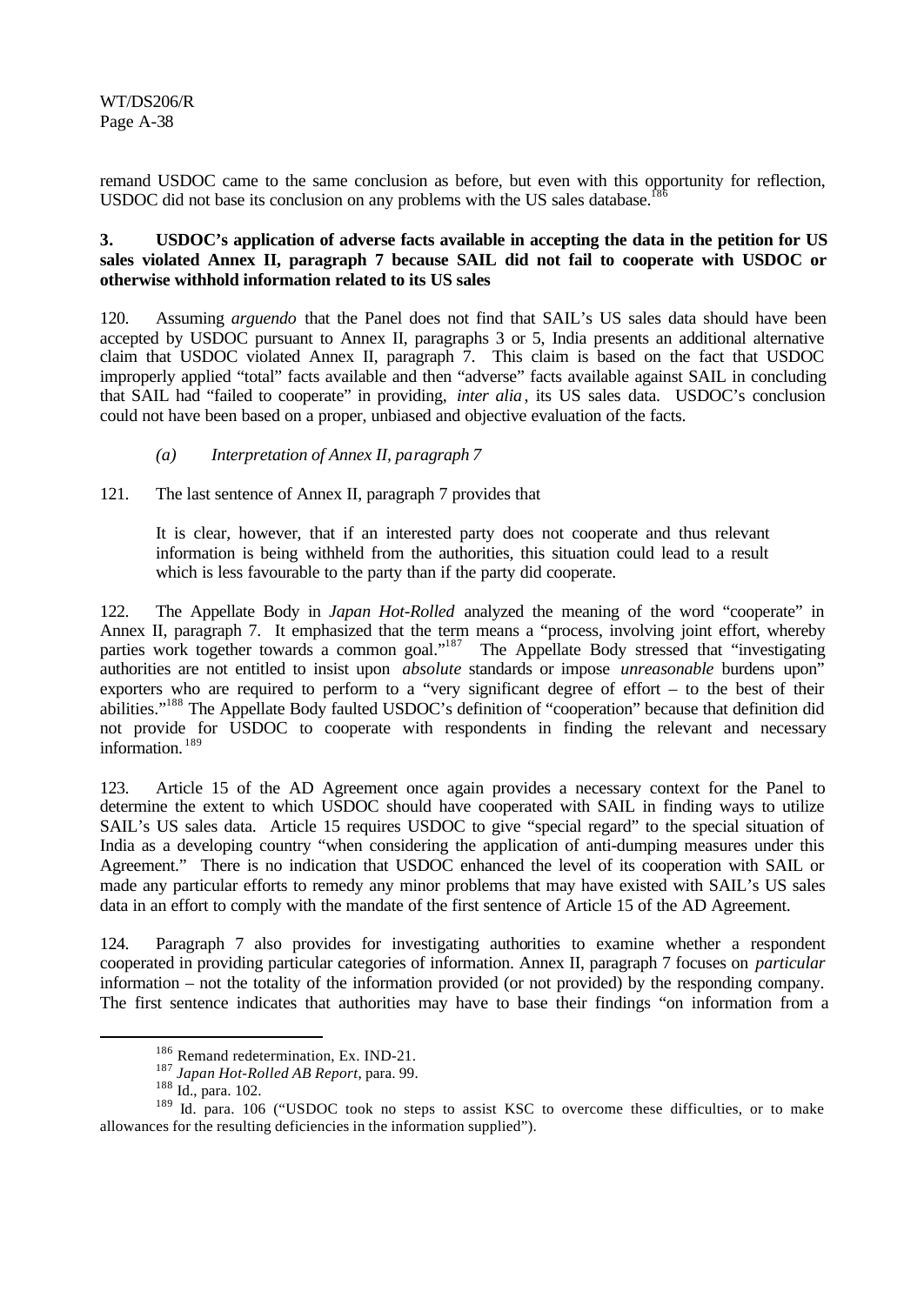secondary source", and "must check the information from other independent sources." The immediate context for Annex II, paragraph 7 is paragraph 6 which provides that "if *information* is not accepted, the supplying party" should be informed of the reasons, and "the reasons for the rejection of *such evidence or information* should be given in any published determinations."

125. There is no textual basis for any investigating authority to apply adverse facts available in place of a particular category of information, where the respondent cooperated to the best of its ability in seeking to provide that particular information. If the respondent cooperates with respect to a particular category of information, and does not act to the best of its ability in seeking to provide *another* category of information, an investigating authority is *not* thereby justified in rejecting the former to punish the respondent for its failures with respect to the latter.

#### *(b) SAIL cooperated fully with USDOC in providing its US sales information*

126. In the present case, USDOC concluded that SAIL "did not cooperate to the best of its ability during the course of this investigation" and consequently "used an adverse inference in selecting a margin as facts available."<sup>190</sup> USDOC made no finding regarding whether SAIL cooperated regarding its US sales data *alone*. Nothing in the record supports such a finding, even if USDOC had focused its cooperation analysis on SAIL's US sales data -- which it did not.

127. SAIL fully "cooperate[d]" with, and did not "withhold" any information from, USDOC regarding its US sales. SAIL's cooperation regarding the preparation and submission of its US sales database is demonstrated by the same facts as those that lead to the conclusion that the company "acted to the best of its ability". The fact that SAIL did not withhold any information is revealed by the fact that USDOC itself noted in its verification report that SAIL's US sales database was complete, and by the fact that all the information requested by USDOC – almost 1300 transactions with 28 fields of data for each -- was included in that database. To extent that errors in the US sales data were identified during verification, SAIL immediately provided additional information at USDOC's request. No more cooperation could have been possible or was necessary. Indeed, USDOC itself recognized that any errors in the US sales database "were susceptible of correction."

128. If there was any lack of cooperation regarding US sales data, it was a unilateral lack of cooperation on the part of USDOC. USDOC had an obligation to cooperate in good faith with SAIL. USDOC's refusal to use SAIL's actual US sales data in calculating SAIL's final dumping margin constituted a failure to cooperate. USDOC displayed a similar lack of cooperation in the investigation in the *Japan Hot-Rolled* case, when USDOC refused to use fully verified, timely submitted and usable information to calculate a dumping margin. The panel and Appellate Body quite correctly found that no objective and unbiased investigating official could have refused to use this information.

129. In view of the above, this Panel should find that an unbiased and objective investigating authority that had received and evaluated SAIL's US sales data, and evaluated SAIL's efforts in connection with the US sales data, could not have reached the conclusion that SAIL had failed to cooperate. Accordingly, the Panel should find that USDOC acted contrary to Annex II, paragraph 7 in using "adverse" facts available with respect to the US sales data.

<sup>190</sup> Final Determination, Ex. IND-17, at 73127-73128.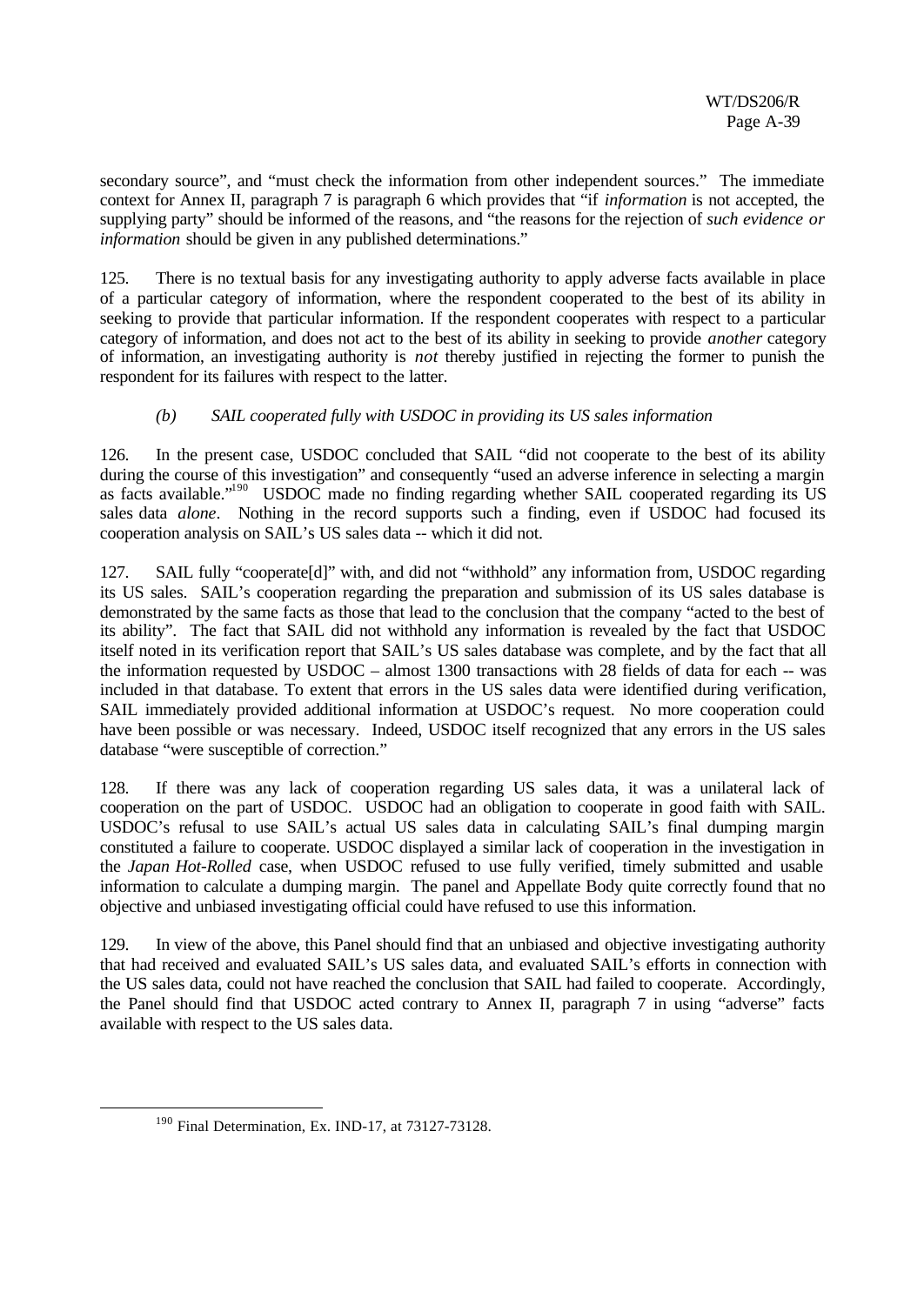## B. SECTIONS 776(A), 782(D) AND 782(E) OF THE TARIFF ACT OF 1930 VIOLATE ARTICLE 6.8 AND ANNEX II, PARAGRAPH 3 OF THE AD AGREEMENT

## **1. Introduction**

130. Section 782(e) and Section 776(a) of the Tariff Act of 1930 as such (*per se*) violate Article 6.8 and Annex II, paragraph 3 of the AD Agreement because in combination they require the rejection of information submitted by a foreign respondent that is verified, timely submitted and can be used without undue difficulty, unless USDOC finds that "the information is not so incomplete that it cannot serve as a reliable basis for reaching the applicable determination,"<sup>191</sup> and that the interested party has "acted to the best of its ability in providing the information."<sup>192</sup> Neither of these latter two conditions is found in best of its ability in providing the information."<sup>192</sup> Annex II, paragraph 3 of the AD Agreement.

131. As discussed in section V above, Annex II, paragraph 3 provides a closed, all-inclusive list of four conditions for determining whether information submitted by interested parties must be accepted by investigating authorities. These four items do not include any requirement that the respondent make its "best efforts," nor do they require an analysis of whether the information is "so incomplete that it cannot serve as a reliable basis for reaching an applicable determination."

132. USDOC and the CIT have interpreted the phrase "so incomple te that it cannot serve as a reliable basis for reaching an applicable determination" in section 782(e)(3) as mandating rejection of verified, timely submitted and otherwise usable information. They will reject such information where the foreign respondent has not provided sufficient information on what USDOC terms the "essential components of a respondent's data: US sales; home market sales; cost of production for the home market models; and constructed value for the US models."<sup>193</sup> Thus, in this case, because USDOC concluded that SAIL had not provided usable, verifiable or timely submitted information concerning SAIL's home market sales, cost of production for home market models, or constructed value for the US models, it refused to accept SAIL's US sales data at all. Its reasoning for doing so was based on a conclusion under section 782(e)(3), that SAIL's US sales data, standing alone, was so incomplete that it could not even serve as part of the basis for calculating a final dumping margin. USDOC describes such an action as the application of "total facts available."

133. USDOC will also reject verified, timely submitted and otherwise usable information unless the "interested party has demonstrated that it acted to the best of its ability in providing the information and meeting the requirements established by [USDOC] with respect to the information." This proviso, which appears in section  $782(e)(4)$  of the US statute, is also applied over and above the four factors listed in Annex II, paragraph 3. While a "best efforts" requirement is found in different form in Annex II, paragraph 5, the United States violates Annex II, paragraph 3 by merging the requirements of paragraphs 3 and 5 together. Moreover, USDOC (affirmed by the CIT) has interpreted this phrase as applying to a respondent's best efforts throughout the *entire* investigation, not only with respect to particular categories of information. The result of this improper interpretation is the mandated rejection of some verified, timely submitted and usable information because the respondent has failed to demonstrate to USDOC's satisfaction that it acted to the best of its ability in providing *other* information.

 $191$  Section 782(e)(3), Ex. IND-26.

<sup>&</sup>lt;sup>192</sup> Section 782(e)(4), Ex. IND-26.

<sup>&</sup>lt;sup>193</sup> Final Determination, Ex. IND-17, at 73130.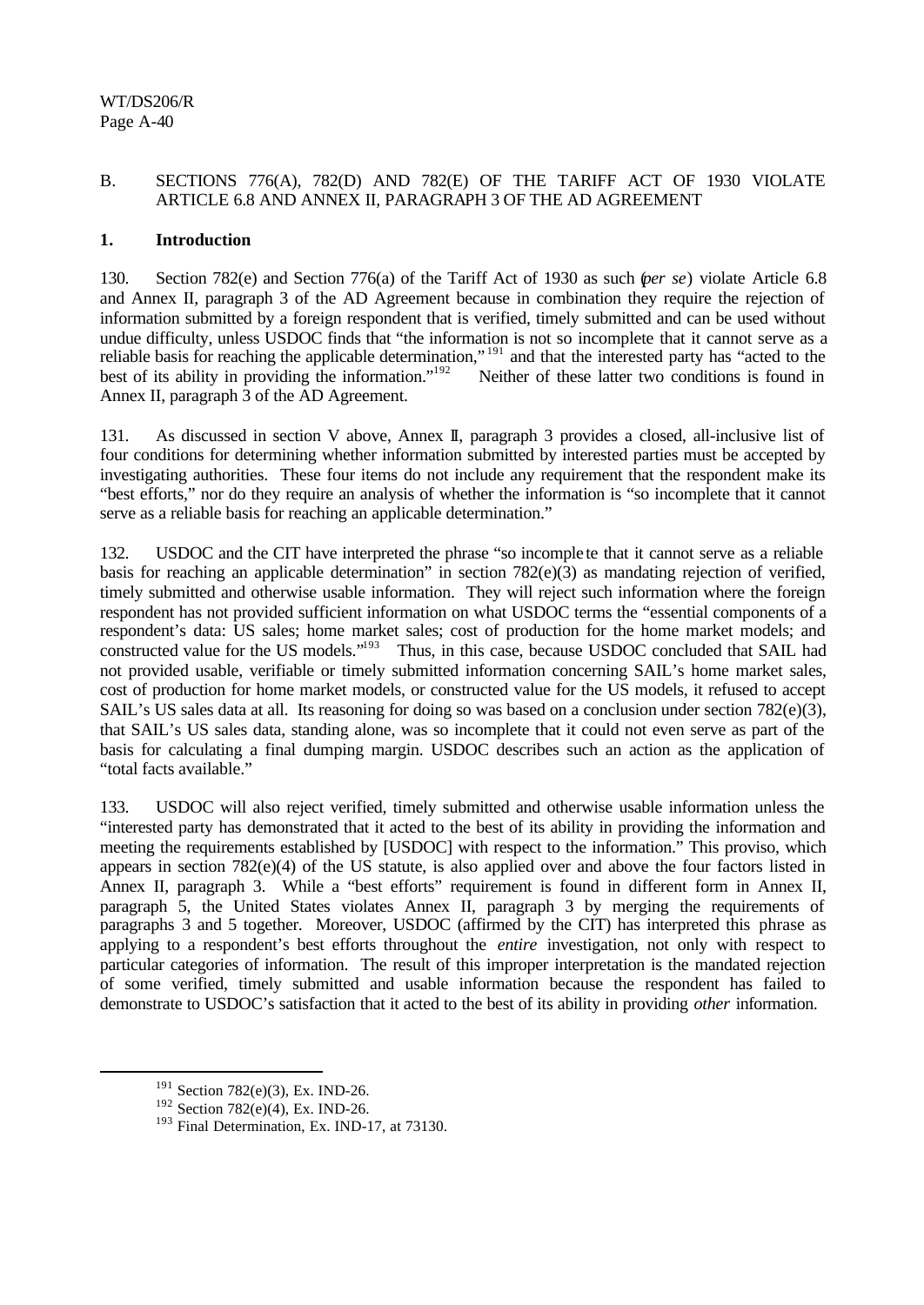#### **2. Operation of the US statutory scheme regarding "facts available"**

134. The statutory provisions relevant to how US authorities treat "facts available" are found in sections 776(a), 782(d) and 782(e) of the Tariff Act of 1930 as amended. Section 776(a) provides in general:

If−

- (1) necessary information is not available on the record, or
- (2) an interested party or any other person−

(A) withholds information that has been requested by the administering authority . . . under this subtitle,

(B) fails to provide such information by the deadlines for submission of the information or in the form and manner requested, subject to subsections  $(c)(1)$ and (e) of section 782,

(C) significantly impedes a proceeding under this title, or

(D) provides such information but the information cannot be verified as provided in section 782(i),

the administering authority . . . *shall*, subject to section 782(d), use the facts otherwise available in reaching the applicable determination under this title.<sup>194</sup>

135. The four conditions provided in section 776(a)(2) are specified (with "or") in the alternative. For example, even if no information has been withheld, and the investigation has not been impeded, and the information has been fully verified, the Commerce Department nonetheless *must* ("shall") use "facts available" if the information was submitted later than an arbitrarily-set deadline. Thus, if any one of these four conditions applies, USDOC must use facts available.

136. Section 782(d) provides as follows:

l

(d) Deficient Submissions.− If the administering authority... determines that a response to a request for information under this title does not comply with the request, the administering authority... shall promptly inform the person submitting the response of the nature of the deficiency and shall, to the extent practicable, provide that person with an opportunity to remedy or explain the deficiency in light of the time limits established for the completion of investigations or reviews under this title. If that person submits further information in response to such deficiency and either

(1) the administering authority . . . finds that such response is not satisfactory, or

(2) such response is not submitted within the applicable time limits,

 $194$  Section 776(a) (emphasis added), Ex. IND-26.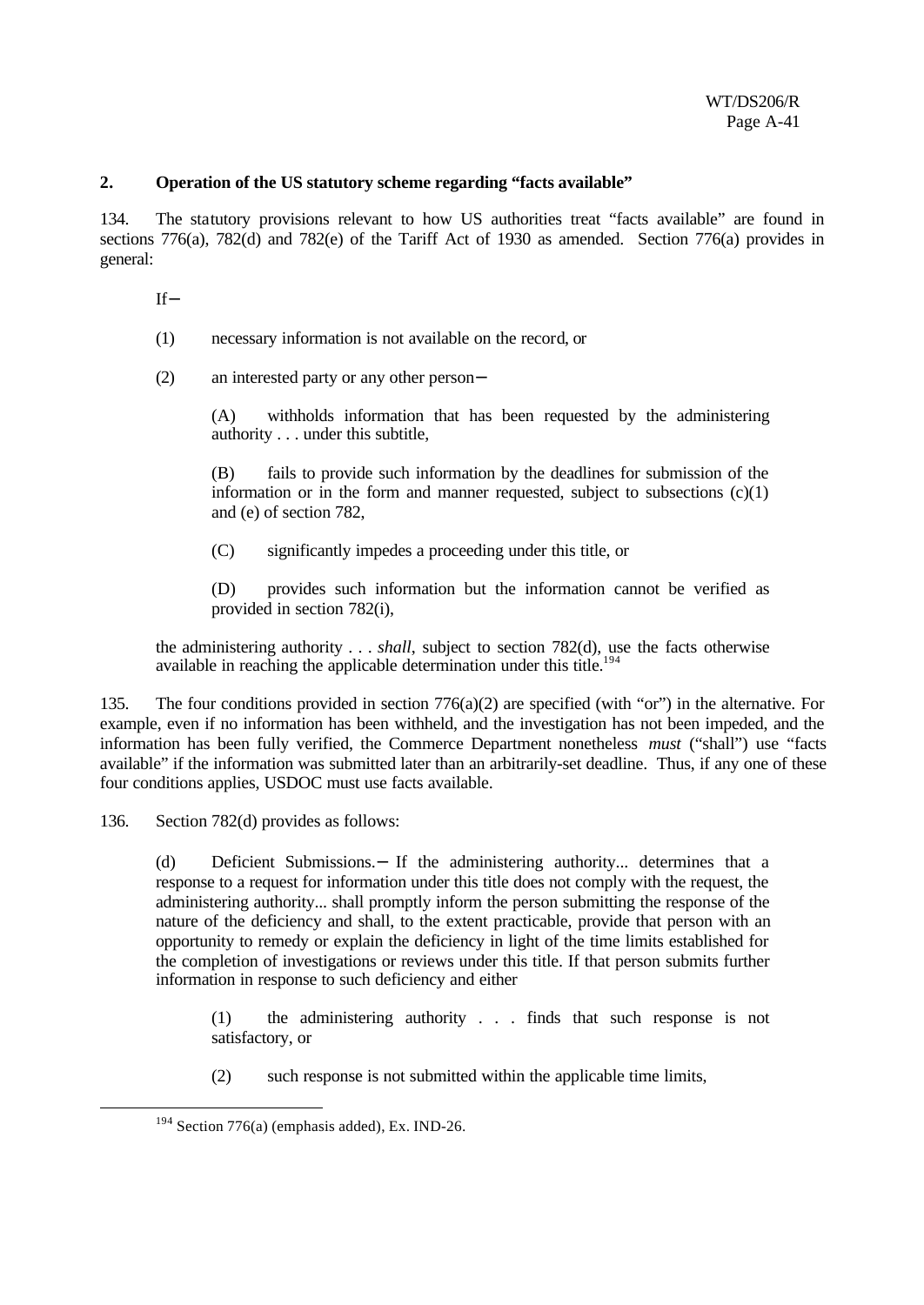> then the administering authority . . . may, subject to subsection (e), disregard all or part of the original and subsequent responses. $19$

137. While section 782(d) requires USDOC to give notice to a respondent if a submission is deficient, it does not modify the basic mandate in section 776(a) requiring use of the "facts available." Under section 782(d), if USDOC finds that such an additional submission is "not satisfactory," or if the submission was not made by the deadline arbitrarily set for it, USDOC may disregard not just the additional submission but all or part of the original response as well. This was the statutory basis for USDOC's decision to reject *all* of the information submitted by SAIL, and instead base its final determination in the cut-to-length plate case on mere conjecture− the highest dumping margins alleged by the petitioner.

138. Section 782(e) limits Commerce's ability to disregard actual information submitted, but only if *every one* of five listed conditions is fulfilled:

(e) Use of Certain Information.− In reaching a determination under section . . . 733, 735, 751, or 753 [in anti-dumping investigations or reviews] the administering authority . . . shall not decline to consider information that is submitted by an interested party and is necessary to the determination but does not meet all the applicable requirements established by the administering authority . . ., if−

(1) the information is submitted by the deadline established for its submission,

(2) the information can be verified,

(3) the information is not so incomplete that it cannot serve as a reliable basis for reaching the applicable determination,

(4) the interested party has demonstrated that it acted to the best of its ability in providing the information and meeting the requirements established by the administering authority or the Commission with respect to the information, *and*

 $(5)$  the information can be used without undue difficulties.<sup>196</sup>

139. If any one of these five factors is *not* fulfilled, then the mandatory requirement in section 776(a) that USDOC reject the information and use "facts otherwise available" is activated. Thus, USDOC is required to use the "facts available" if a questionnaire response was not submitted by an arbitrarily-set deadline, even if the response was complete, verifiable (and was verified), was usable and was provided in good faith.

140. Although the text of Sections 776(a) and 782(e) could be interpreted as applying to individual categories of information, USDOC and the CIT have not interpreted these provisions in that way. Instead, Section 776(a) has been interpreted as mandating the rejection of usable, verified, timely

<sup>195</sup> Section 782(d), Ex. IND-26.

<sup>&</sup>lt;sup>196</sup> Section 782 $(e)$  (emphasis added), Ex. IND-26.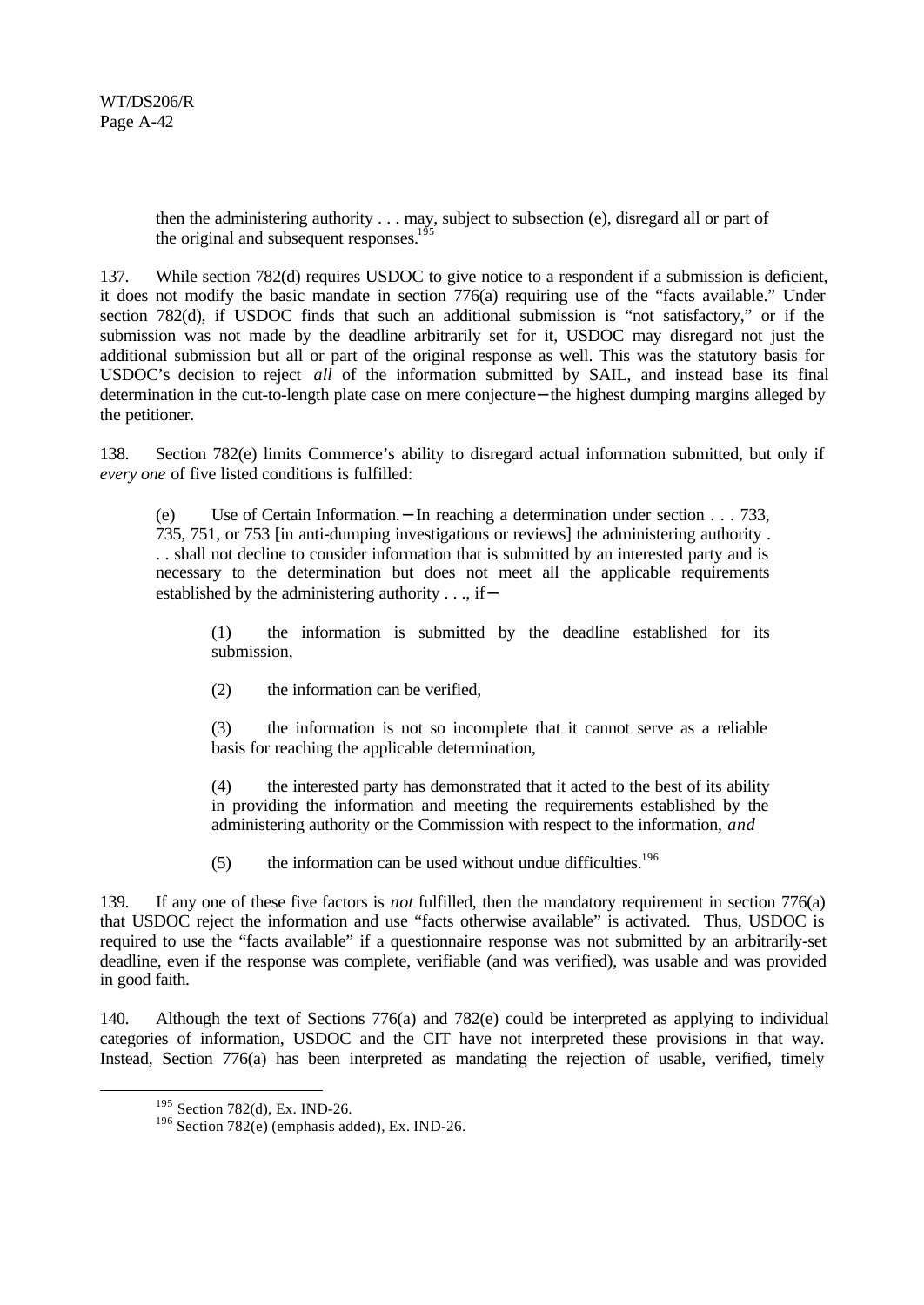submitted information where the respondent "withholds [other] information that has been requested by the administrating authority" or "fails to provide such [other] information by the deadlines for submission of the information or in the form and manner requested."<sup>197</sup>

#### **3. Sections 776(a) and 782(e) are mandatory provisions**

141. It is established GATT/WTO practice that the consistency of a law on its face may be challenged even independently from any application thereof if the law is mandatory in nature. In other words, if a law mandates WTO-inconsistent action or prohibits WTO-consistent action, it can be challenged on its face in a dispute settlement proceeding.<sup>198</sup>

142. Sections 776(a) and 782(e), read together, mandate a violation of GATT/WTO obligations and prohibit WTO-consistent treatment of information submitted during an anti-dumping investigation. They must therefore be found as such to be inconsistent with those obligations.<sup>199</sup> As discussed immediately preceding, section 776(a) *mandates* use of the "facts otherwise available" whenever one of the four situations enumerated therein exists. While section 782(e) permits information to be nevertheless taken into account, section 782(e) requires the submitting party (*i.e.,* the foreign respondent) to prove that *all* five of the listed conditions are fulfilled. If it can only demonstrate four out of five, then USDOC cannot take the information into account. Thus, sections 776(a) and 782(e), read together, mandate use of "facts available" when the respondent has failed to provide information by the deadlines for submission of the information or in the form and manner requested. They are measures that will necessarily result in action inconsistent with GATT/WTO obligations.

143. The Statement of Administrative Action for the Uruguay Round Agreements Act (SAA) reinforces the mandatory nature of sections 776(a) and 782(e). The SAA provides that Section 776(a) "*requires* Commerce . . . to make determinations on the basis of the facts available where requested information is missing from the record or cannot be used because, for example, it has not been provided, it was provided late, or Commerce could not verify the information."<sup>200</sup>

144. The SAA constitutes a definitive interpretation of the statute as most recently amended in 1994. It comprises an exegesis of the WTO Agreement and the agreements annexed to it, a description of the changes made in US law and regulations to implement them, and a definitive policy statement of how the US authorities would administer the US law and regulations as thus changed.<sup>201</sup> The SAA describes itself as "an authoritative expression by the Administration concerning its views regarding the interpretation

<sup>&</sup>lt;sup>197</sup> Section 776(a)(2)(A) and (b), Ex. IND-26.

<sup>198</sup> Japan Hot-Rolled Panel Report, para. 7.192.

<sup>199</sup> See *United States – Anti-Dumping Act of 1916*, Appellate Body Report, WT/DS136/AB/R-WT/DS162/AB/R, adopted 26 September 2000, para. 88.

<sup>200</sup> SAA p. 869, Ex. IND-27 (emphasis added).

<sup>&</sup>lt;sup>201</sup> The contents and phrasing of the Statement of Administrative Action were negotiated between the US Administration and the US Congress (with extensive input at times from interested private sector groups such as the industries most heavily utilizing anti-dumping remedies). The final text of the Statement of Administrative Action was then formally submitted to the US Congress together with the Uruguay Round package of international agreements and implementing legislation; it was expressly approved by Congress in section 101(a) of the Uruguay Round Agreements Act (codified at 19 U.S.C. 3511(a)). Section 102(d) of the same Act (19 U.S.C. 3521(d)) provides that "The statement of administrative action approved by Congress under section 101(a) shall be regarded as an authoritative expression by the United States concerning the interpretation and application of the Uruguay Round agreements and this Act in any judicial proceeding in which a question arises concerning such interpretation or application."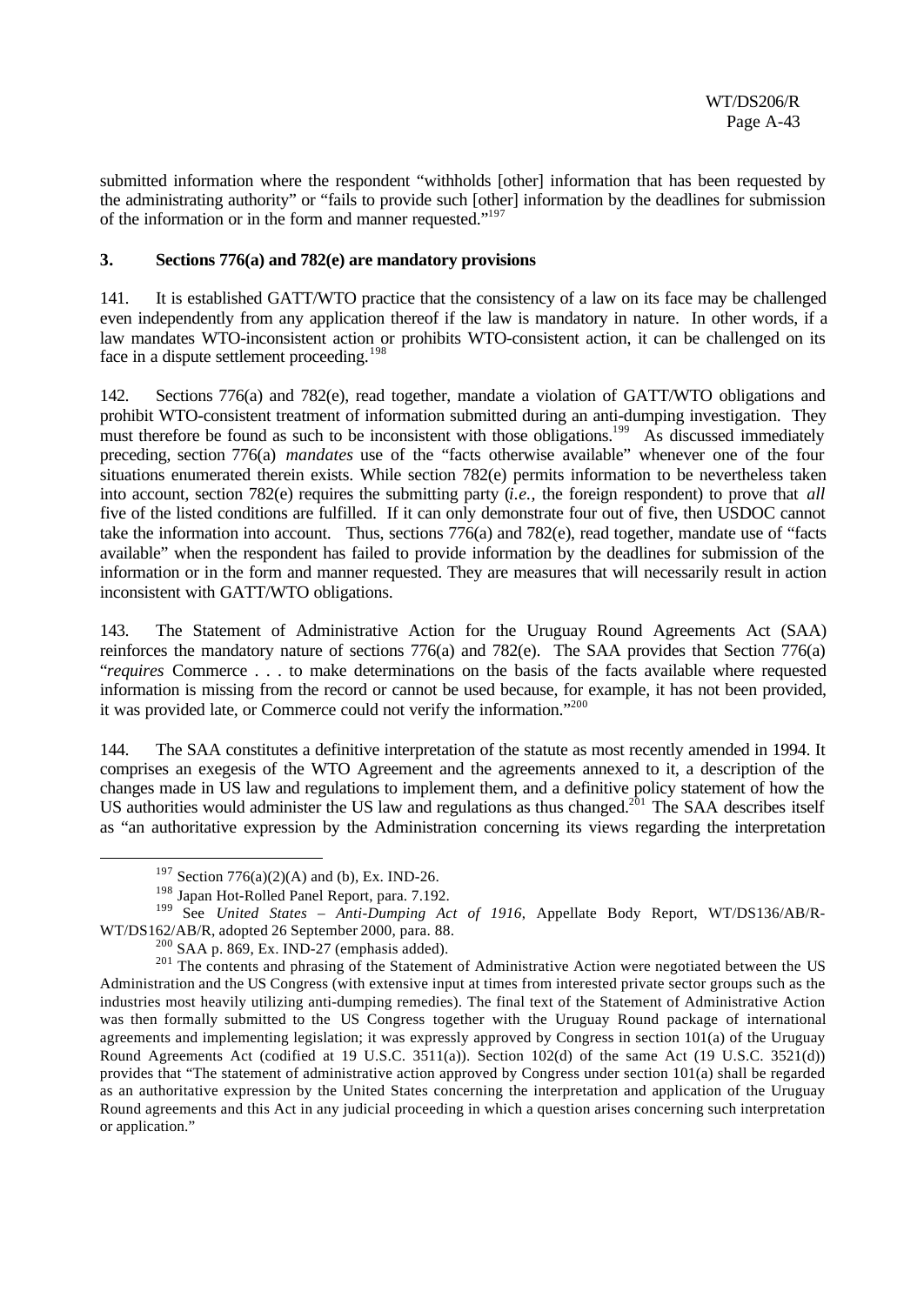l

and application of the Uruguay Round agreements, both for purposes of US international obligations and domestic law" and states that "it is the expectation of Congress that future Administrations will observe and apply the interpretations and commitments set out in this Statement."<sup>202</sup> As the panel found in *United States - Sections 301 - 310 of the Trade Act of 1974,* the "SAA thus contains the view of the Administration, submitted by the President to Congress and receiving its imprimatur, concerning both interpretation and application and containing commitments, to be followed also by future Administrations, *on which domestic as well as international actors can rely*.<sup>"203</sup>

145. USDOC and the CIT have treated sections 776(a) and 782(e) as mandating the use of facts available whenever the circumstances provided for in section 776(a) exist and any one of the conditions listed in section 782(e) is not met. Many USDOC determinations have described Section 776(a) as "requiring" USDOC to resort to facts available.<sup>204</sup> The CIT has held that "[Section 776(a)] sets forth four situations, any one of which *requires* Commerce to resort to 'facts otherwise available.'"<sup>205</sup> The CIT has also held that all five criteria enumerated in section 782(e) must be met before its provisions apply; if any one of the criteria is not fulfilled, analysis of the others is unnecessary.<sup>206</sup> USDOC's final determination on *Pasta from Italy,* describing the treatment of information submitted by the pasta exporter De Cecco, neatly describes USDOC's view of the relationship between section 776(a) and section 782(e):

Because section 782(e) did not prevent the Department from declining to consider De Cecco's COP [cost of production] information, and 782(d) allowed the Department to disregard De Cecco's original deficient COP response and its unsatisfactory responses to the Department's subsequent request, the Department determined that De Cecco failed to provide its COP information by the deadlines established or in the form and manner requested. Section 776(a) thus *required* the Department to use the facts available in making its determination as to De Cecco.<sup>207</sup>

<sup>205</sup> *Allegheny-Ludlum Corp. v. United States*, USCIT Slip Op 2000-170 (28 December 2000), at 42-43 (emphasis added), attached in Ex. IND-29.

<sup>206</sup> *Acciai Speciali Terni v. United States*, USCIT Slip Op. 2001-36 (30 March 2001), at 42, attached in Ex. IND-29.

<sup>202</sup> SAA p.1, quoted in *Japan Hot-Rolled Panel Report*, para. 7.198.

 $^{203}$  WT/DS152/R, adopted 27 January 2000, para. 7.111 (emphasis added).

<sup>204</sup> See, e.g., *Notice of Final Determination of Sales at Less than Fair Value: Certain Pasta from Italy*, 61 Fed.Reg. 30326, 14 June 1996 (" *Pasta from Italy"); Final Determination of Sales at Less than Fair Value: Certain Pasta from Turkey*, 61 Fed.Reg. 30309, 30311, 14 June 1996 ("*Pasta from Turkey"); Certain Cut-To-Length Carbon Steel Plate from Sweden: Preliminary Results of Antidumping Duty Administrative Review*, 61 Fed.Reg. 51898, 51899, 4 Oct. 1996 ("*Plate from Sweden*") ("the Department has determined that, insofar as SSAB's cost data could not be verified, section 776(a) of the Act requires the Department to use the facts available with respect to this data"). See also *Roller Chain, Other than Bicycle from Japan: Preliminary Results and Partial Rescission of Anti-dumping Duty Administrative Review*, 63 Fed.Reg. 25450, 8 May 1998 ("section 776(a) mandates that the Department use facts available in making its determination vis-à-vis Pulton"). These determinations are attached in Ex. IND-28.

<sup>207</sup> *Pasta from Italy, supra* n. 204, at 30328-29 (emphasis added). See also *Roller Chain, Other than Bicycle from Japan: Final Results and Partial Rescission of Anti-dumping Duty Administrative Review,* 63 Fed.Reg. 63671, 63673, 16 November 1998, attached in Ex. IND-28 ("*Roller Chain from Japan - Final*") ("Given that Kaga failed to provide the necessary information in the form and manner requested, even after being provided several opportunities to cure these deficiencies, the Department is required, under section 782(d), to apply, subject to section 782(e), facts otherwise available. We further determine that Kaga failed to satisfy several of the requirements enunciated by section 782(e) of the Act. . . . For the reasons stated above, the application of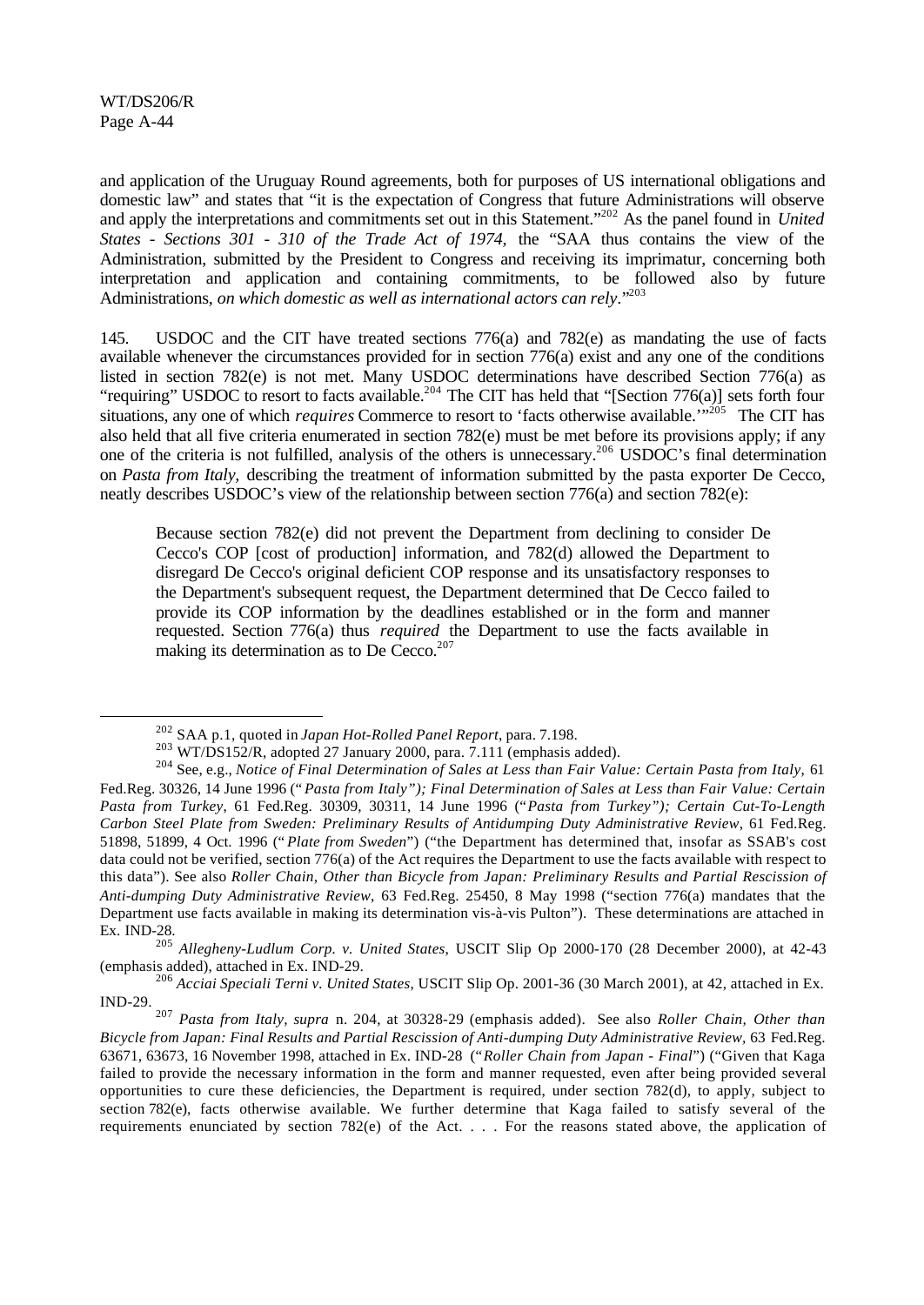## **4. The two additional conditions for acceptance of information imposed by sections 782(e)(3) and 782(e)(4), read together with section 776(a), are inconsistent with AD Article 6.8 and Annex II, paragraph 3**

146. In section V above, India has argued that the list in Annex II, paragraph 3 is an exhaustive list, and that it is legally impermissible for an administering authority to superimpose any additional conditions that will prevent it from taking into account verifiable, timely, usable and appropriately submitted information.

147. Sections 782(e) and 776(a), read together, violate Article 6.8 and Annex II, paragraph 3 by establishing two additional conditions not found or mandated in Annex II, paragraph 3, which expand the extent to which USDOC can and must use "facts available" instead of information actually submitted.

148. The first new condition is that the information must not be "so incomplete that it cannot serve as a reliable basis for reaching the applicable determination." There is simply no reference in Annex II, paragraph 3 to a quantum of information that is necessary in order for information to be used. None was imposed by the panels or the AB in earlier reports addressing Article 6.8 and Annex II, paragraph 3.

149. Moreover, in the final determination on cut-to-length plate from India – as well as in other investigations -- USDOC read the word "information" as comprising *all* the information requested or submitted during an investigation. Thus, if one large category of information, such as cost of production data, is not verifiable, complete, or timely submitted, this reading of Sections 782(e) and 776(a) permits USDOC to reject all of the information submitted and to substitute total facts available and a petitionbased dumping margin.

150. The second condition added by section 782(e) is that an interested party must demonstrate that it has acted to the "best of its ability" in providing the information and complying with the requirements established by USDOC "with respect to the information." We have set forth in detail the analysis of Annex II, paragraph 3 and 5 in Sections V and VI.A.2(a) above that compels the finding that paragraphs 3 and 5 consist of separate obligations for investigating authorities. The "best of its ability" provision of Section 782(e) turns around the sense of the reference to the same phrase in paragraph 5 of Annex II of the AD Agreement. If information satisfies the criteria of paragraph 3, it must be used, regardless of whether a party has acted to the "best of its ability." Conversely, under paragraph 5, investigating authorities must use even less-than-ideal information that does not meet the requirements of paragraph 3, as long as the party concerned has acted to the best of its ability.

151. In addition, under Article 2.4 of the AD Agreement, the obligation to carry out a fair comparison lies on the investigating authorities, not on the exporters. The investigating authorities already require interested parties to produce information; to refuse to use the information unless an interested party demonstrates it acted to the "best of its ability" is to impermissibly limit rights and impose new obligations inconsistent with the Agreement.<sup>208</sup>

section 782(e) of the Act does not overcome section 776(a)'s direction to use facts otherwise available for Kaga's submissions. Thus, the use of facts available is warranted in this case.")

<sup>&</sup>lt;sup>208</sup> Under section 776(b), if USDOC determines that an interested party has failed to cooperate by not acting "to the best of its ability" to comply with a USDOC request for information, then USDOC may not just use "facts available" but may use "adverse inferences," including information from the petition, or (in an administrative review) prior reviews. Section 782(e) also refers to "best of its ability."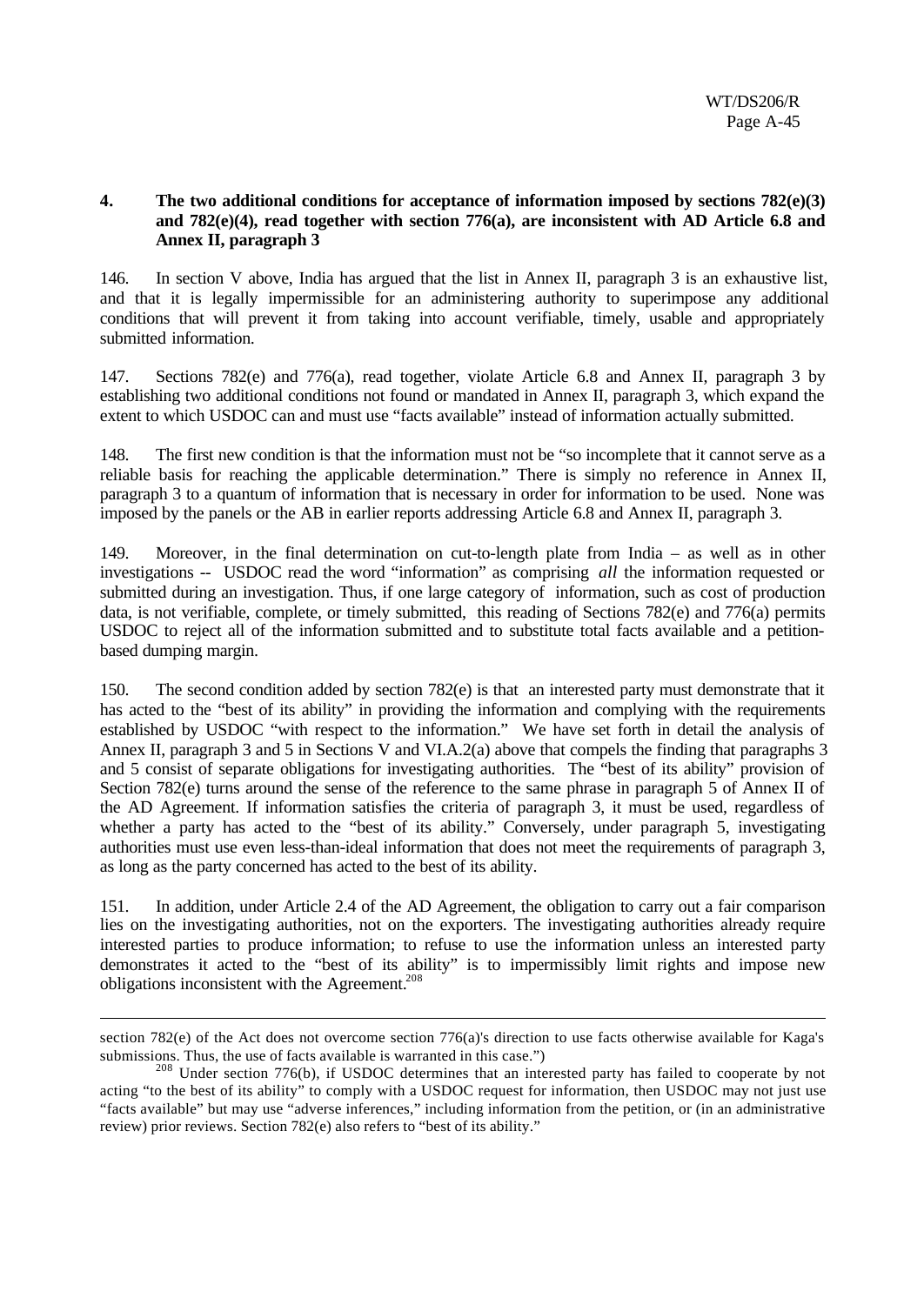152. In sum, by conflating the separate concepts found in paragraphs 3 and 5, section 782(e) reflects an impermissible interpretation of the AD Agreement that limits the circumstances in which information submitted by an interested party will be used.

## **5. Section 776(a) and 782(e), as interpreted by USDOC and the CIT, require USDOC to reject timely submitted, verified and usable information if** *other* **information is withheld or not submitted in the time, form or manner requested, and therefore violate Article 6.8 and Annex II, paragraph 3**

153. As discussed above, sections 776(a) and 782(e), read together, are mandatory measures. Section 776 mandates use of the "facts otherwise available" whenever the respondent has failed "to provide information by the deadlines for submission of the information or in the form and manner requested."<sup>209</sup> While the text of Section 776(a) could be interpreted as applying to individual categories of information, USDOC and the CIT have not interpreted these provisions in that way. Rather, they have interpreted sections 776(a) and 782(e) to require the rejection of timely submitted, verifiable, and usable information, because other submitted information proved imperfect. As discussed in section V above, such actions are inconsistent with paragraphs 3 and 5 of Annex II.

154. USDOC and the CIT have interpreted section 782(e)(3) as requiring that verified, timely submitted information must nevertheless be rejected where other information is missing. They have often interpreted the phrase "so incomplete that it cannot serve as a reliable basis for reaching an applicable determination" in section 782(e)(3) as mandating rejection of verified, timely submitted and otherwise usable information. A typical scenario involves an anti-dumping investigation where (as often happens) the petitioner alleges that home market sales were made at prices below the cost of production. If USDOC initiates an investigation of below-cost sales, then it demands that the respondent produce not just data on home market sales and US sales, but data on costs of production of products sold in the home market and constructed value of products sold in the US market− magnifying the likelihood that there will be flaws in one or more of the data sets.

155. For instance, in the case of *Pasta from Italy* , the petitioner alleged sales below cost, and USDOC requested data on cost of production and constructed value. During the investigation, the respondent De Cecco tried and failed to develop a cost-accounting system that would meet USDOC's standards. Six days before verification, De Cecco submitted a reconciliation of its submitted data to the records maintained in the normal course of business, then two days later USDOC decided that it was required to resort to facts available for De Cecco's cost data. USDOC then found that as a consequence, De Cecco's home market sales data were unusable because these sales could not be tested to determine whether they were above the cost of production. De Cecco's constructed value data could not be used either, because they were part of the rejected cost data. USDOC then went to total facts available and assigned a margin from the petition.<sup>210</sup> Indeed, USDOC has stated repeatedly that "The Department's prior practice has been to reject a respondent's submitted information in toto when flawed and unreliable cost data renders any price-to-price comparison impossible."<sup>211</sup> The final determination in the investigation of cut-to-length

<sup>&</sup>lt;sup>209</sup> Section 776(a)(2)(B), Ex. IND-26.

<sup>210</sup> *Pasta from Italy, supra* n. 204, at 30327, attached in Ex. IND-28.

<sup>211</sup> *Elemental Sulphur from Canada: Preliminary Results of Antidumping Duty Administrative Review*, 62 Fed.Reg. 969, 970 (7 January 1997) attached in Ex. IND-28, citing *inter alia Pasta from Italy* at 30329 and *Pasta from Turkey* at 30311. See also *Plate from Sweden*, *supra* n. 204, at 51899 and *Certain Cut-To-Length Carbon Steel*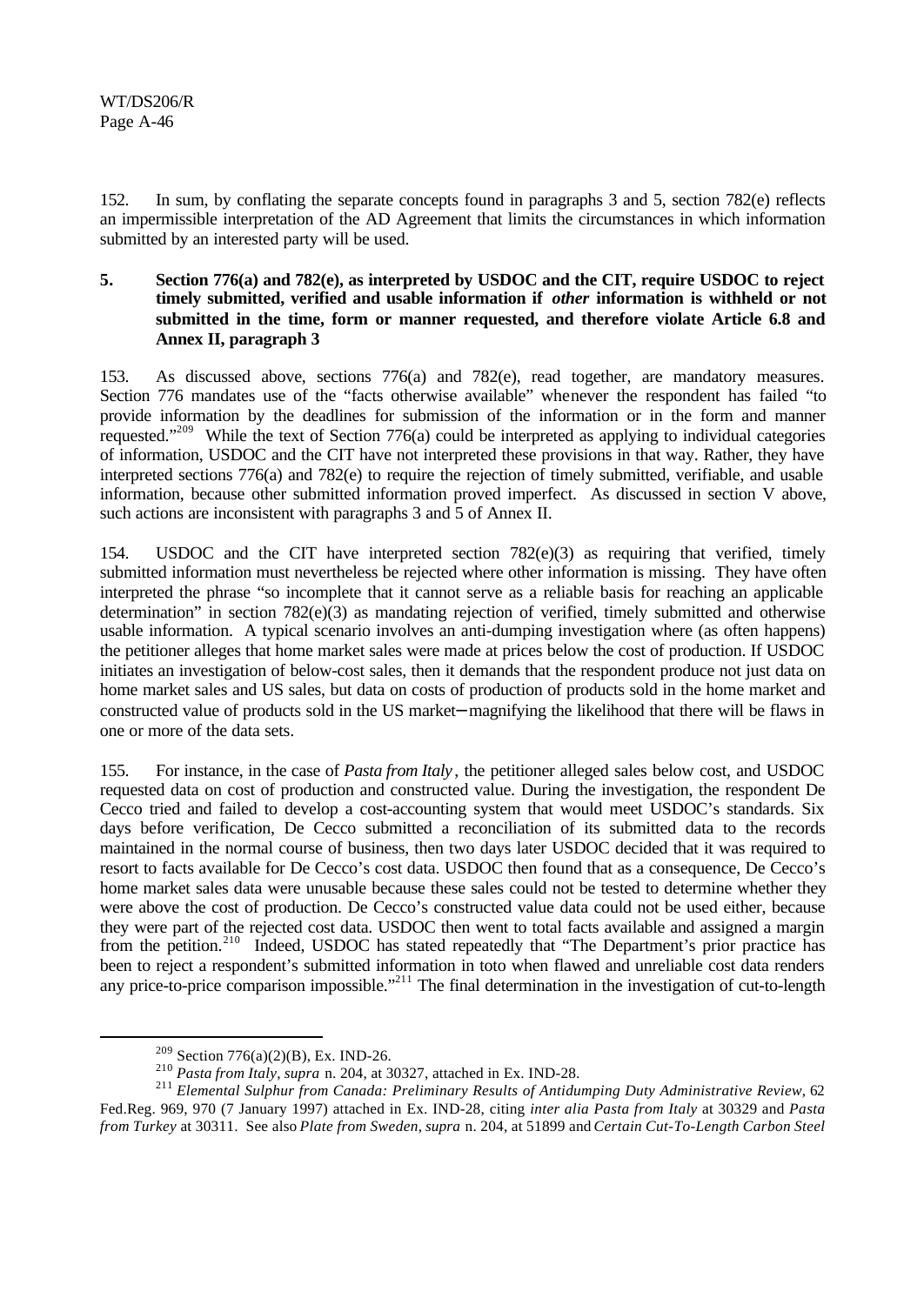plate from India similarly stated: "It is the Department's long-standing practice to reject a respondent's questionnaire response in toto when essential components of the response are so riddled with errors and inaccuracies as to be unreliable."<sup>212</sup>

156. Thus, in this case, because USDOC concluded that SAIL had not provided usable, verifiable or timely submitted information concerning SAIL's home market sales, cost of production for home market models, or constructed value for the US models, it refused to accept SAIL's US sales data. Its reasoning for doing so was based on Section 782(e)(3).

157. USDOC and the USCIT have also interpreted section 782(e)(4) to mandate rejection of verified, timely submitted information where USDOC has found that a respondent has not demonstrated that it has acted to the best of its ability in providing the information and meeting the requirements established by USDOC with respect to the information. A finding of this nature can be based on the mere fact of missing data, such as cost information.<sup>213</sup> Even an attempt to correct earlier mistakes can trigger a finding under section  $782(e)(4)$ <sup>214</sup> If some data were missing or corrected, then, by triggering sections  $782(e)$ and 776(a), this fact will lead to rejection of the other data that were submitted and even verified, in favour of total facts available and petition-based margins.

158. As the Appellate Body has interpreted Annex II, paragraph 3 of the AD Agreement, if information submitted is "verifiable," is "appropriately submitted so that it can be used in the investigation without undue difficulties," is "supplied in a timely fashion," and (where applicable) "supplied in a medium or computer language requested by the authorities," it cannot be rejected and it must be used.<sup>215</sup> Sections 782(e) and 776(a) as interpreted by USDOC and the CIT contradict this direction from the Appellate Body. Suppose that a respondent submits flawless databases of its US and home market sales, which are verifiable, are verified, are usable and are timely submitted. If that respondent's cost of production data are not also usable, under Section 782(e)(3) and (4) and USDOC "long-standing practice"<sup>216</sup> its flawless sales data will be rejected. USDOC will refuse to use "partial facts available," will be required to use total facts available under section 776(a), and will assign a margin from

l

<sup>215</sup> *Japan Hot-Rolled AB decision*, para. 83.

 $216$  See cases cited in footnote 211 above.

*Plate from Mexico: Preliminary Results of Antidumping Duty Administrative Review*, 63 Fed.Reg. 48181, 48182 (9 September 1998), attached in Ex. IND-28.

<sup>212</sup> Final Determination, Ex. IND-17 at 73130.

<sup>213</sup> *Plate from Sweden, supra* n. 204, at 51899; *Certain Cut-to-Length Carbon Steel Plate from Sweden*: *Final Results of Antidumping Duty Administrative Review*, 62 Fed.Reg. 18396, 18401 (15 April 1997), attached in Ex. IND-28 ("The Department's bases for relying on total facts available were: SSAB's inability to demonstrate that the costs submitted to the Department were reflective of actual costs accrued to produce the subject merchandise and reconcilable to information recorded in the normal books and records; and our inability to use partial facts available to fill in for the unverified information.") See also *Pasta from Italy, supra* n. 204, at 30328: "De Cecco had not demonstrated that it acted to the best of its ability in providing the requested information because De Cecco had failed to respond in a satisfactory manner to the Department's supplemental request for information and had provided completely new COP responses in February 1996, long after the Department's 27 November 1995, deadline for such a response."

<sup>214</sup> *Roller Chain from Japan – Final, supra* n. 207, at 63673: "Sugiyama did not demonstrate that it acted to the best of its ability in providing the necessary information. As explained above, and as detailed in the Sugiyama FA [facts available] Memorandum, after the November 17 deadline established for submission of new factual information in this review, Sugiyama continued to submit partial corrections to its timely submitted data and to the untimely submitted home market affiliated sales information that it provided to the Department for the first time on 27 January 1998."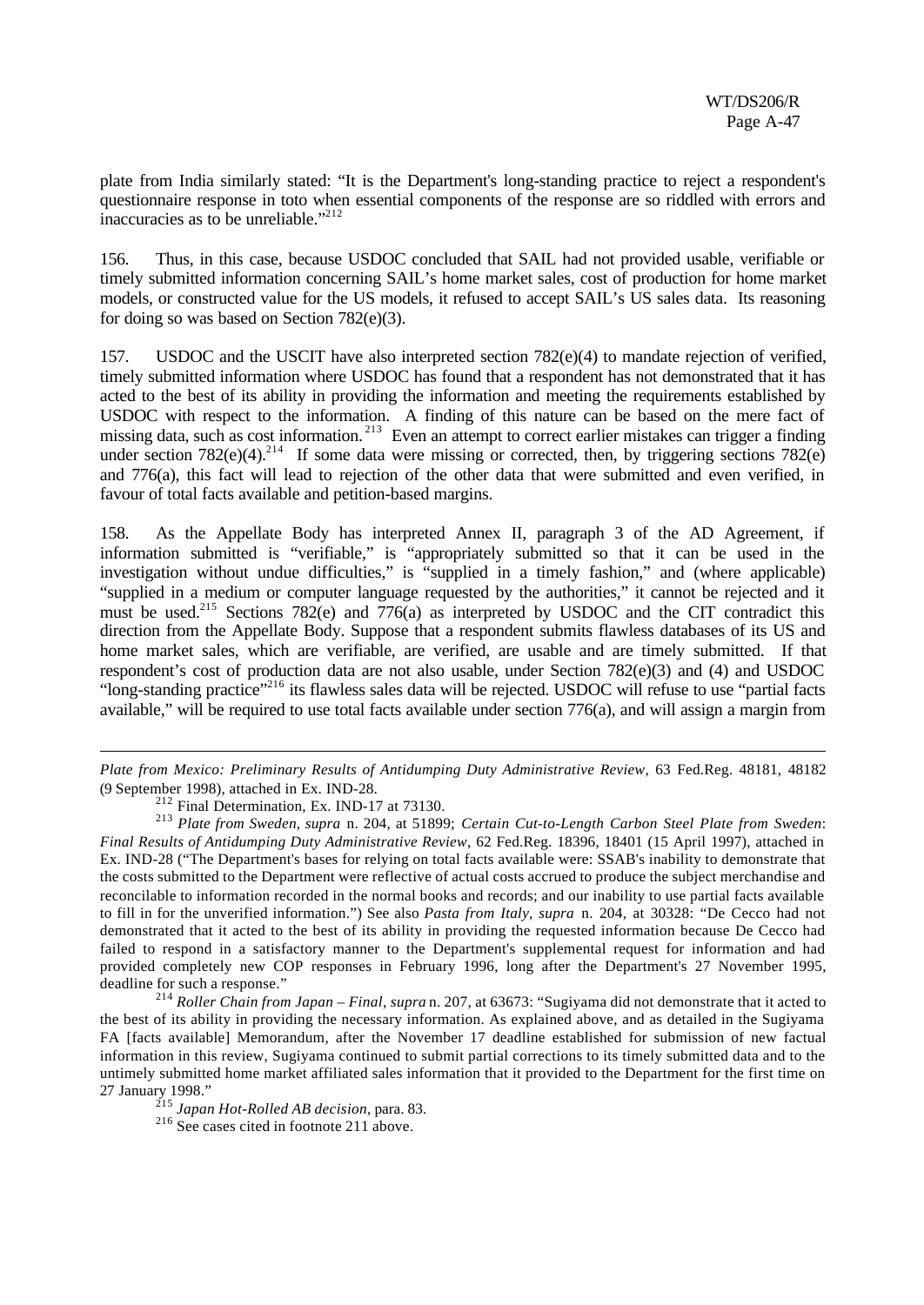the petition. Thus, sections 776(a), 782(d) and 782(e) violate Annex II and Article 6.8 of the AD Agreement.

#### **6. Conclusion**

159. These statutory provisions are inconsistent with the AD Agreement. They have led to decision after decision in which USDOC has rejected timely submitted, verified and usable information generally in favour of allegations and partial information submitted by the petitioner. The damage caused to exporters by these actions, and its continuing threat to legitimate exports to the US market, are entirely uncompensated by the WTO system. Only a finding of illegality by the Panel will ensure that further damage to exporters is prevented, by ensuring that the United States brings not just one administrative decision but also its statutes into conformity with its WTO obligations.

## C. SECTIONS 776(A), 782(D) AND 782(E) AS APPLIED TO THE ANTI-DUMPING INVESTIGATION OF CUT-TO-LENGTH PLATE FROM INDIA ARE INCONSISTENT WITH THE AD AGREEMENT

160. Section III above has laid out the sequence of events during the USDOC investigation of cut-tolength carbon steel plate from India. The following section discusses in more detail how USDOC and the USCIT applied sections 776(a), 782(e) and 782(d) to this investigation, and the inconsistency of that application with the AD Agreement.

161. As discussed above, SAIL responded on a timely basis in providing its US sales data. The US sales computer database submitted to USDOC on 16 June 1999 was complete and fully responsive, and was provided in the computer format requested by USDOC. USDOC requested that SAIL include four additional fields in its US sales database, which it did in its revised databases submitted in July through September, but otherwise USDOC raised no questions during the remaining course of the investigation regarding the readability or computer format of that US sales database, focusing its efforts instead on SAIL's data on home market sales and cost of production. In the preliminary anti-dumping determination of 29 July 1999, USDOC applied a dumping margin based on total facts available.<sup>217</sup> The only problems USDOC had cited at that point concerned SAIL's home market cost and price data.<sup>218</sup> USDOC decided to assign a margin to SAIL based on the petition, rejecting SAIL's US sales data out of hand solely because of the problems in the other data.

162. At verification in September 1999, the only problem with SAIL's US sales database considered significant was the simple, correctable coding error discussed at paragraph 30 above. But USDOC's Memorandum of Verification Failure concluded that "SAIL's data on the whole is unreliable."<sup>219</sup> The final determination of 29 December 1999 then rejected any use of the US sales database, and assigned an even higher margin on the basis of the petition.  $22$ 

163. In statutory terms, USDOC made a positive determination to use facts available pursuant to section 776(a)(2)(A), (B) and (D). Section 776(a)(2)(A) is triggered when USDOC determines that an interested party or other person "withholds information that has been requested by the administering authority." Thus, USDOC found that the computer and other problems with SAIL's home market sales

<sup>217</sup> Ex. IND-11 at 41204.

<sup>218</sup> Id. at 41203-04.

<sup>219</sup> Memorandum of Verification Failure, Ex. IND-16, at 5.

<sup>220</sup> Final Determination, Ex. IND-17, at 73127-28.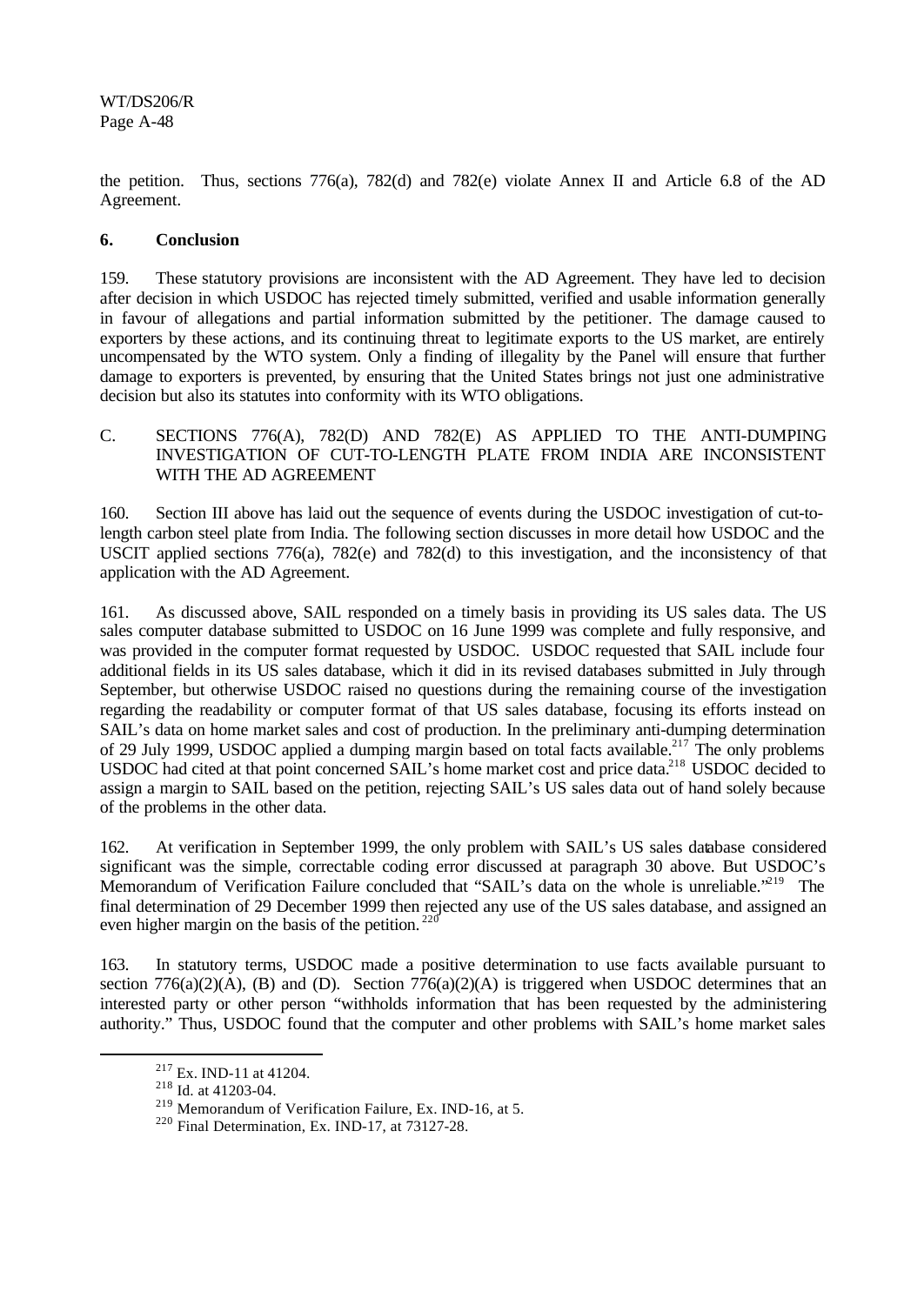and cost of production databases meant that SAIL had withheld requested information. Similarly, with respect to section 776(a)(2)(B), USDOC found that SAIL's problems assembling the home market sales and cost data meant that SAIL had "fail[ed] to provide such information by the deadlines for the submission of the information or in the form or manner requested." With respect to section  $776(a)(2)(D)$ , USDOC found that the problems found at verification (which all related to the home market sales database, except for the coding errors for US sales) meant that SAIL had "provid[ed] such information but the information cannot be verified."<sup>221</sup> USDOC then went on to find that all of the five exceptions in section 782(e) to the use of "facts available" did not apply.  $222$ 

164. To qualify for acceptance under section 782(e)(1), the "information" must be "submitted by the deadline established for its submission." USDOC found that "SAIL was given numerous extensions to submit accurate data which it failed to do. In fact the last submission of cost data filed on August 18, 1999, was a database which contained unreadable electronic versions of SAIL's cost of production which did not include any constructed value information."<sup>223</sup> In other words, USDOC interpreted the word "information" as meaning *all* the information requested in the case, and decided not to take into account the US sales data because of problems in the home market sales and cost data.<sup>224</sup>

165. Second, section 782(e)(2) only operates as an exception to the mandate in section 776 if "the information can be verified." USDOC found that "with respect to section 782(e)(2), we were not able to verify SAIL's questionnaire response due to the fact that essential components of the response (i.e., the home market and cost databases) contained significant errors."<sup>225</sup> Again, USDOC equated "information" with *all* the information requested, and refused to take into account the US sales data which had been fully verified because of problems in verifying other categories of information.

166. Third, section 782(e)(3) requires that "the information" be "not so incomplete that it cannot serve as a reliable basis for reaching the applicable determination." USDOC determined that "with respect to section 782(e)(3), the fact that essential components of SAIL's response could not be verified resulted in information that was incomplete and unreliable as a basis for determining the accurate margin of dumping."<sup>226</sup> This finding too interpreted "information" as *all* the information requested, and resulted in rejection of the verified US sales data because of problems in unrelated home market sales and cost of production data.

167. Fourth, section 782(e)(4) requires that an interested party have "demonstrated that it has acted to the best of its ability in providing the information and meeting the requirements established by the administering authority . . . with respect to the information." USDOC determined that "with respect to section 782(e)(4), SAIL, as stated in the home market sales verification report, did not sufficiently verify the accuracy and reliability of its own data prior to submitting the information to the Department, thereby indicating that it did not act to the best of its ability to provide accurate and reliable data to the Department."<sup>227</sup> Again, USDOC interpreted "the information" to mean *all* information requested. It focused on the same problems in the home market sales and cost of production database as a justification for excluding *all* of the information submitted, including the US sales data, when it had earlier found the

- <sup>221</sup> Id. at 73127.
- $222$  Id. at 73127, 73131.
- <sup>223</sup> Id. at 73127.
- <sup>224</sup> Id. at 73130.
- <sup>225</sup> Id. at 73127.
- <sup>226</sup> Id.

l

<sup>227</sup> Id.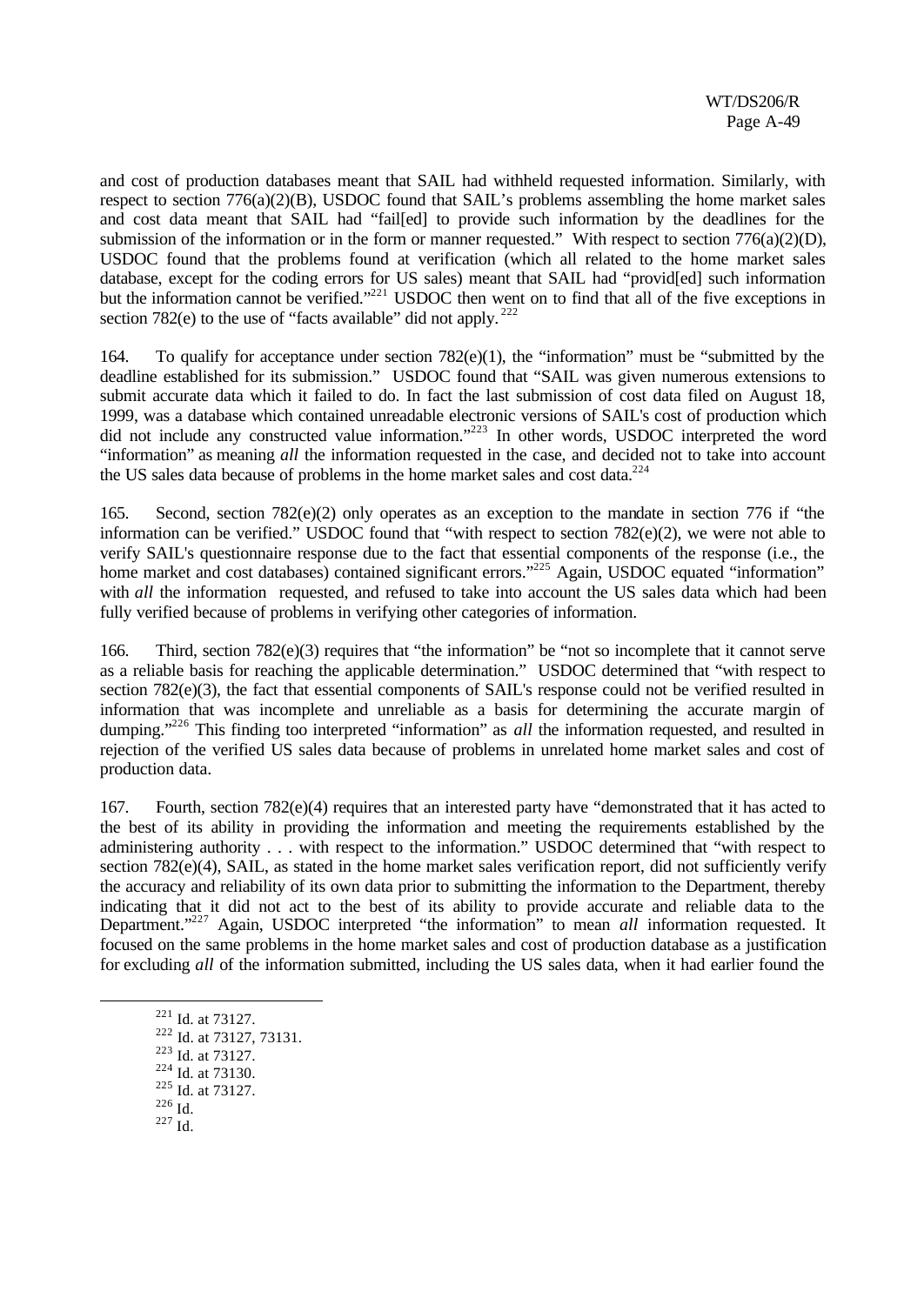US sales data to be accurate and complete. USDOC interpreted SAIL's failure to accomplish total compliance with the complex USDOC questionnaire and to present totally correct answers to questions regarding all the categories of information as implying a failure by SAIL to check its data; this failure to check the data became a failure to "act to the best of its ability."

168. Finally, section 782(e)(5) only operates as an exception to the mandate in section 776 if "the information can be used without undue difficulties." In this connection, USDOC determined that "the US sales database contained errors that, while in isolation were susceptible to correction, however when combined with the other pervasive flaws in SAIL's data lead us to conclude that SAIL's data on the whole is unreliable. As a result, the Department does not have an adequate basis upon which to conduct its analysis to determine the dumping margin and *must* resort to facts available pursuant to section 776(a)(2) of the Act."<sup>228</sup> Again, the problems with the home market cost and sales data led to rejection of the US sales database, even though the US sales data were accurate and complete, and the one identified computer coding error was simple to correct from information in the record of the investigation. Aside from USDOC's inflated and self-serving claim that flaws in other parts of SAIL's response caused it to suspect the reliability of the US sales data, there was no evidence in the record that would provide any link between those other flaws and the US sales data.

169. As a result, USDOC resorted to "total facts available" and refused to take into account the submitted information, as mandated under sections 776(a)(2) and 782(e) read together. The notice stated that "[i]t is the Department's long-standing practice to reject a respondent's questionnaire response *in toto* when essential elements of the response are so riddled with errors and inaccuracies as to be unreliable.... To properly conduct an anti-dumping analysis which includes a sales-below-cost allegation, the Department must analyze four essential components of a respondent's data: US sales; home market sales; cost of production for the home market models; and constructed value for the US models. Yet SAIL has not provided a useable home market sales database, cost of production database, or constructed value database."<sup>229</sup> Thus, USDOC read sections 776(a) and 782(e) as requiring rejection of the US sales data− which had been verified as accurate and complete and which could be used with a simple correction of an obvious coding error− because of the problems with home market sales and cost of production data. Indeed, as seen above, USDOC's actions in this case paralleled many other cases where problems in home market cost and/or sales data led to mechanical resort to facts available.

170. As discussed above, USDOC then assigned to SAIL a margin rate of 72.49 per cent from the petition.<sup>230</sup> After the US International Trade Commission's affirmative final injury determination, USDOC issued the anti-dumping order. $^{231}$ 

171. When SAIL appealed the final determination to the CIT, SAIL argued that the word "information" in section 782(e) applies to particular categories of information (such as the US sales data), as separate and distinct submissions of information.<sup>232</sup> USDOC argued in response that it had a "long" standing practice" of using total facts available when there are "essential components of the response" that are inaccurate or unreliable, and that it had "disregarded all the responses in order to calculate what it

<sup>228</sup> Id. (emphasis added).

 $229$  Id.

<sup>230</sup> Id. at 73127-28.

 $231$  Ex. IND-18.

<sup>232</sup> SAIL moving brief to the USCIT in *SAIL v. United States,* Ex. IND-19, at 15-23; *SAIL v. United States,* Ex. IND-20, at 4-6.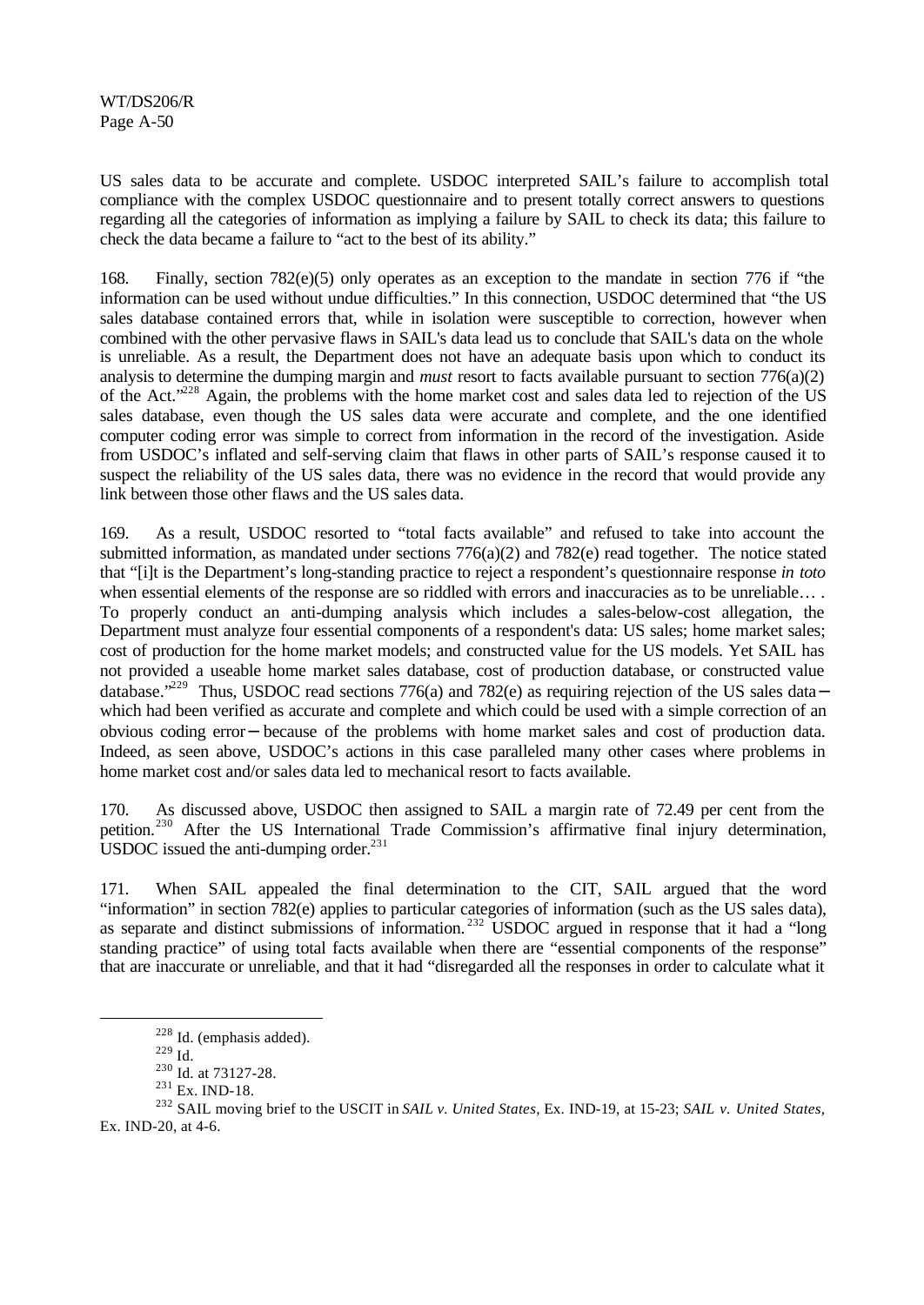considered a more accurate dumping margin."<sup>233</sup> USDOC also argued that the term "information" in section 782(e) meant *all* submitted responses by an interested party, not just a category within the responses.<sup>234</sup> USDOC argued to the CIT that it could not– consistent with US statutes and its own "longstanding practice"− calculate a final anti-dumping margin using only one part of the formula supplied by the respondent and one or several parts of the formula from other sources, including the petition. According to this interpretation of the US statutes and its own practice, USDOC believed it was required to use either *all* data from the respondent (subject only to the minor "filling of gaps" by USDOC) or *all* data from other non-respondent sources including the petition. USDOC's interpretation of the AD Agreement allowed no middle ground.

172. The CIT upheld USDOC's interpretation as a "reasonable construction of the statute" and consistent with USDOC's "long standing practice of limiting the use of partial facts available."<sup>235</sup> The court affirmed USDOC's decision to apply "total facts available" as supported by "substantial evidence in the record," on the basis of USDOC assertions that there were deficiencies which "cut across all aspects of SAIL's data," and because SAIL had not met USDOC deadlines.<sup>236</sup> However, the court found that in these circumstances, before applying adverse inferences, USDOC should have determined whether SAIL refused to cooperate or could have provided the information requested but did not. The issue was remanded to USDOC so that it could make such findings or reconsider its decision to apply an adverse inference.<sup>237</sup> USDOC's redetermination on remand changed nothing in USDOC's treatment of SAIL's submitted information, and so the margin of  $72.49$  per cent remains unchanged.<sup>238</sup>

173. For the reasons set out above, the Panel should rule that the interpretation of these statutes by USDOC and the CIT is inconsistent with Article 6.8 and paragraph 3 of Annex II of the AD Agreement.

D. USDOC VIOLATED AD AGREEMENT ARTICLES 2.2, 2.4, 9.3, AND ARTICLE VI:1 AND 2 OF GATT 1994 BY APPLYING FACTS AVAILABLE AND ADVERSE FACTS AVAILABLE IN CALCULATING AND LEVYING FINAL ANTI-DUMPING DUTIES WITHOUT USING SAIL'S SUBMITTED US SALES DATA

174. By failing to use SAIL's verified and timely produced US sales data, USDOC calculated and levied a final anti-dumping margin that failed to make a fair comparison between SAIL's export price and the normal value as required by AD Agreement Article 2.4. Because the incorrect anti-dumping margin was determined in violation of Article 2.4, USDOC also violated Article 9.3 which provides that "the amount of the anti-dumping duty shall not exceed the margin of dumping as established under Article 2." This failure to perform a fair comparison also constituted a violation of Article VI:1 of the GATT 1994, and consequently a violation of Article VI:2 of GATT 1994, which provides that a Member may only "levy on any dumped product an anti-dumping duty not greater in amount than the margin of dumping in respect of such product" and defines the margin of dumping as the price difference determined in accordance with Article VI:1.

- <sup>237</sup> Id. at 15-19.
- <sup>238</sup> Ex. IND-21.

<sup>233</sup> *SAIL v. United States*, Ex. IND-20, at 7.

<sup>234</sup> Id. at. 9.

<sup>235</sup> Id. at 11-13.

<sup>236</sup> Id. at 13-14, quoting USDOC brief to the USCIT.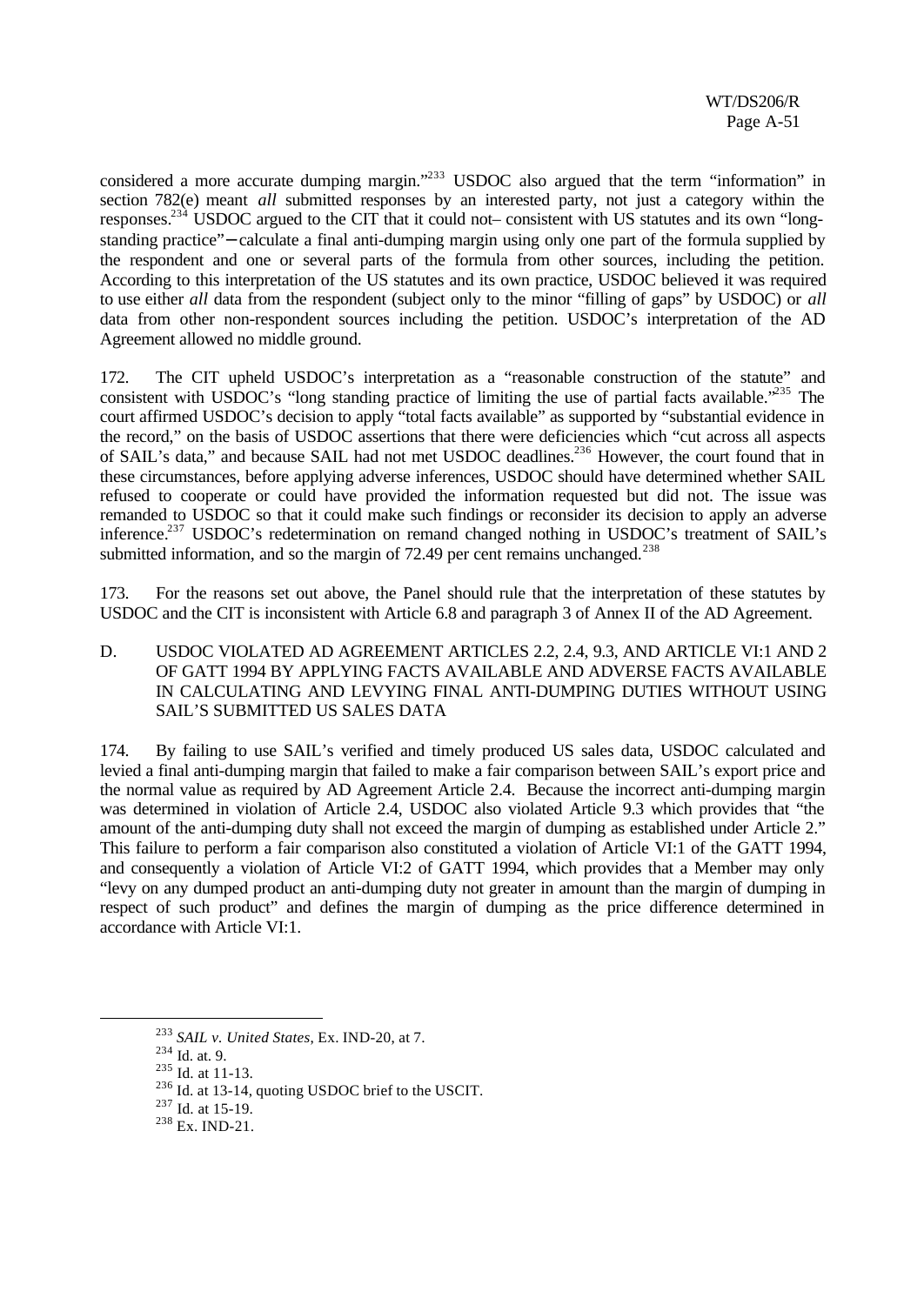#### E. USDOC VIOLATED AD AGREEMENT ARTICLE 15 BY FAILING TO GIVE SPECIAL REGARD TO THE SITUATION OF INDIA AS A DEVELOPING COUNTRY WHEN IT APPLIED FACTS AVAILABLE IN RELATION TO SAIL'S US SALES DATA

175. USDOC also violated AD Article 15 by failing to give special regard to India's status as a developing country when considering the application of anti-dumping duties. The second sentence of Article 15 of the AD Agreement required USDOC to "explore" the "possibilities of constructive remedies provided for" by the AD Agreement, "before applying anti-dumping duties" to exports from a developing country such as SAIL's exports in this case. Article 15 requires investigating authorities in developed countries to provide "notice or information" to respondents from developing country Members concerning the opportunities for exploring alternative remedies other than anti-dumping duties.<sup>239</sup> As the panel held in *India Bed Linens*, pure passivity by developed country investigating authorities is not sufficient to satisfy the obligation to "explore" possibilities of constructive remedies.<sup>240</sup> Rather, the "exploration of possibilities must be actively undertaken by the developed country authorities with a willingness to reach a positive outcome."<sup>241</sup> Article 15 imposes "an obligation to actively consider, with an open mind, the possibility of [a constructive remedy] prior to imposition of an anti-dumping measure that would affect the essential interests of a developing country."<sup>242</sup>

176. On 30 July 1999, SAIL filed a proposal with USDOC seeking a suspension agreement, stating as follows:

SAIL is interested in discussing with the Department a possible "suspension agreement" that will resolve any problem associated with trade in CTL plate for the foreseeable future. In this connection, we propose for purposes of discussion the attached draft suspension Agreement that is based on the level of prices prevailing in the United States  $\text{market.}^{243}$ 

177. USDOC made no written response to this proposal, and none is in the record before this Panel. In contacts with SAIL's counsel, USDOC officials stated orally that they would not discuss a suspension agreement at all, because the US domestic steel industry and its supporters in the US Congress would oppose any suspension agreement. USDOC's conduct showed not an "open mind" but a closed one. Its actions were devoid of any "exploration of possibilities . . . with a willingness to reach a positive outcome." Like the EC in *India Bed Linens,* USDOC did not treat SAIL any differently than respondents from developed countries when it issued final anti-dumping duties. It failed to provide notice to SAIL that it was willing to consider exploring the possibility of alternative remedies such as anti-dumping duties in a lesser amount or the acceptance of price undertakings. Asked about alternative remedies, it refused to discuss them.

178. Based on the foregoing, the Panel should find that the United States violated Article 15 in levying final anti-dumping duties on imports of cut-to-length plate from India without exploring the possibilities of constructive remedies.

<sup>239</sup> *European Communities – Anti-Dumping Duties on Imports of Cotton-Type Bed Linen from India*, WT/DS141/R (30 October 2000), para. 6.238.

<sup>240</sup> Id.

<sup>241</sup> Id., para. 6.233.

<sup>242</sup> Id*.*

<sup>&</sup>lt;sup>243</sup> Ex.IND-10, 30 July 1999 letter from John Greenwald, counsel for SAIL, to Robert S. La Russa, USDOC Assistant Secretary for Import Administration.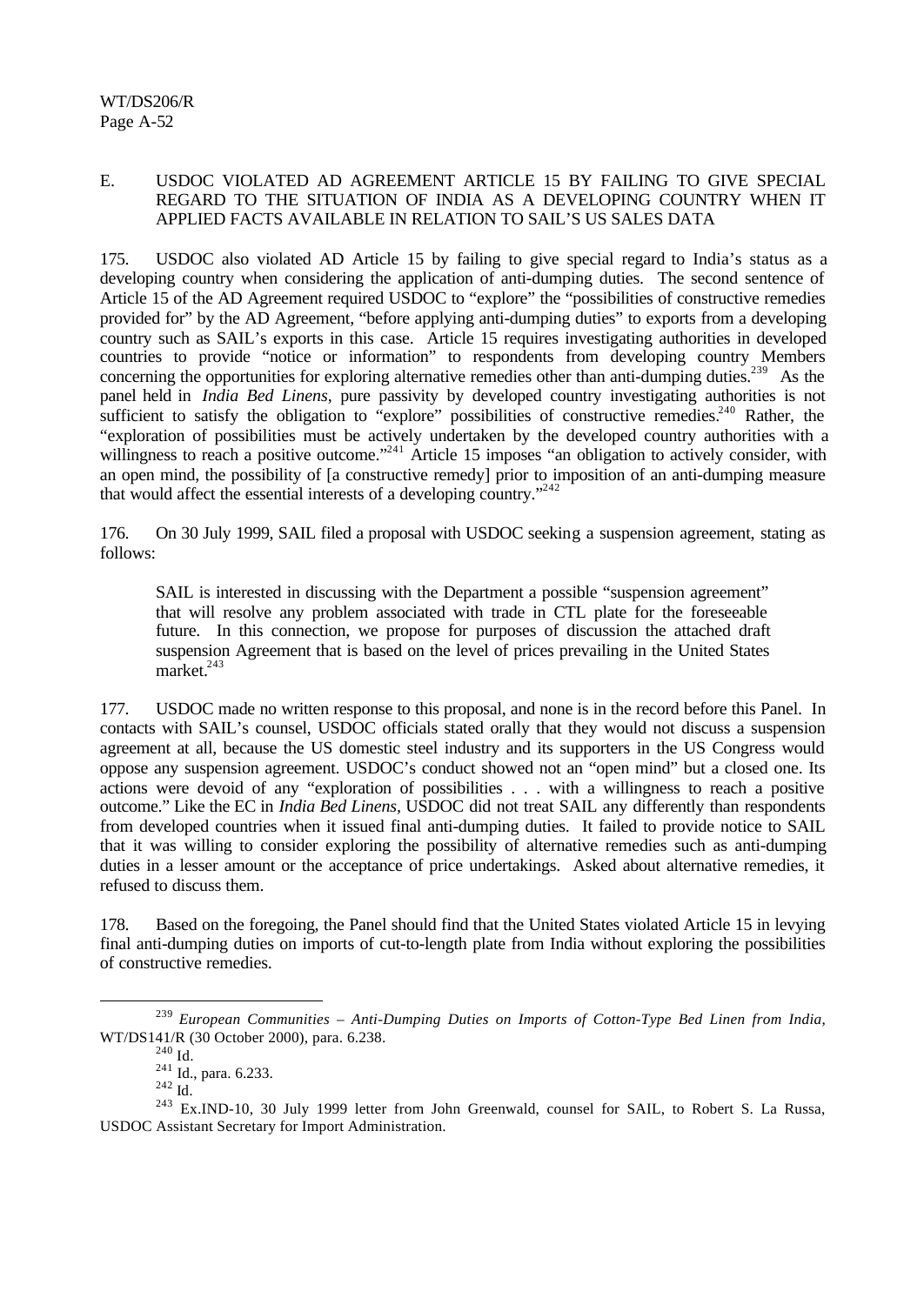#### **VII. CONCLUSION AND REQUEST FOR RULINGS AND RECOMMENDATIONS**

- 179. India requests that the Panel make the following findings:
	- 1. That the anti-dumping duty order issued by USDOC in *Certain Cut-To-Length Carbon-Quality Steel Plate Products from India* on 10 February 2000 is inconsistent with the US obligations under Articles 2.4, 6.8, 9.3, 15 and Annex II, paragraphs 3, 5 and 7 of the AD Agreement, and Articles VI:1 and VI:2 of GATT 1994.
	- 2. That sections 776(a), 782(d) and 782(e) of the Tariff Act of 1930 as amended (19 U.S.C. §§1677e(a), 1677m(d) and 1677m(e)) as such, and as interpreted by USDOC and the CIT, are inconsistent with US obligations under Article 6.8 and Annex II, paragraphs 3, 5 and 7 of the AD Agreement.
	- 3. That sections 776(a), 782(d) and 782(e) of the Tariff Act of 1930 as amended (19 U.S.C. §§1677e(a), 1677m(d) and 1677m(e)) as applied by USDOC in the investigation leading to the final actions referenced above are inconsistent with US obligations under Articles 2.4, 6.8, 9.3, 15 and Annex II, paragraphs 3, 5 and 7 of the AD Agreement, and Article VI:2 of GATT 1994.

180. India requests that the Panel recommend, pursuant to DSU Article 19.1, that the United States bring its anti-dumping duty order and the statutory provisions referred to above into conformity with the AD Agreement and Articles VI:1 and VI:2 of GATT 1994.

181. India further requests that the Panel exercise its discretion under DSU Article 19.1 to suggest ways in which the United States could implement the recommendations. In particular, the Panel should suggest that the United States recalculate the dumping margins by taking into account SAIL's verified, timely submitted and usable US sales data, and also, if appropriate, revoke the final antidumping order. India reserves the right to request the Panel to suggest additional ways in which the United States could implement the recommendations.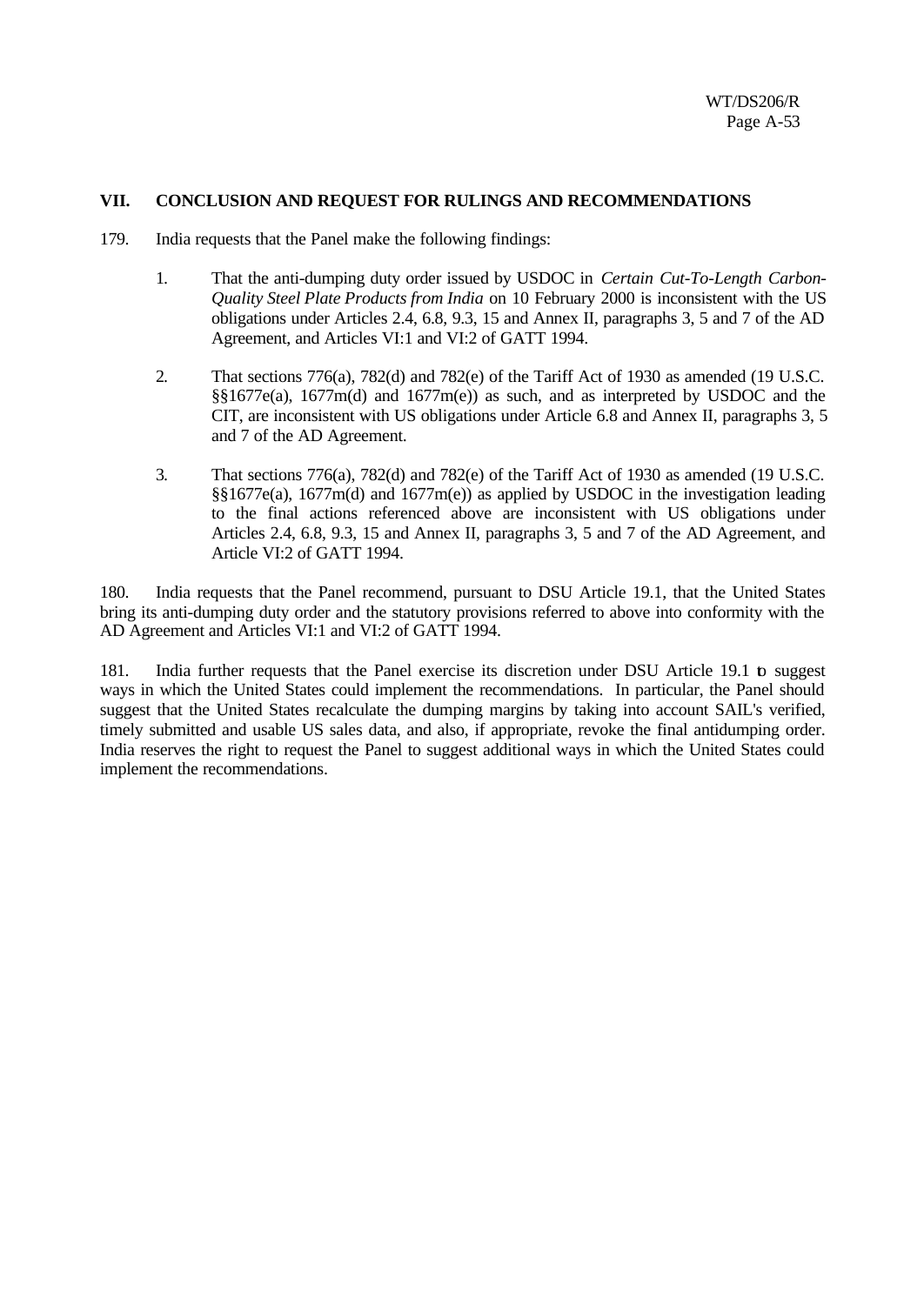# **ANNEX A-2**

## FIRST WRITTEN SUBMISSION OF THE UNITED STATES

## (10 December 2001)

## TABLE OF CONTENTS

|      |                 | Page                                                                      |  |  |
|------|-----------------|---------------------------------------------------------------------------|--|--|
|      | <b>EXHIBITS</b> |                                                                           |  |  |
| I.   |                 |                                                                           |  |  |
| II.  |                 |                                                                           |  |  |
| III. |                 |                                                                           |  |  |
|      | $\mathsf{A}$ .  | APPLICATION OF FACTS AVAILABLE WITH REGARD TO SAIL  A-61                  |  |  |
|      | 1.              |                                                                           |  |  |
|      | 2.              |                                                                           |  |  |
|      | 3.              |                                                                           |  |  |
|      | 4.              |                                                                           |  |  |
|      | 5.              | <b>Commerce's Final Efforts to Assist SAIL, Including the Decision to</b> |  |  |
|      |                 |                                                                           |  |  |
|      | 6.              |                                                                           |  |  |
|      | 7.              |                                                                           |  |  |
|      | 8.<br>9.        |                                                                           |  |  |
|      | 10.             |                                                                           |  |  |
|      |                 |                                                                           |  |  |
|      | <b>B.</b>       | <b>COMMERCE'S CONSIDERATION OF SAIL'S PROPOSED</b>                        |  |  |
|      |                 |                                                                           |  |  |
|      |                 |                                                                           |  |  |
| IV.  |                 |                                                                           |  |  |
|      | $\mathsf{A}$ .  | REVIEW OF AN AUTHORITY'S ESTABLISHMENT AND ASSESSMENT                     |  |  |
|      |                 | OF THE FACTS: PANELS MAY NOT ENGAGE IN DE NOVO REVIEW A-75                |  |  |
|      |                 |                                                                           |  |  |
|      | <b>B.</b>       | REVIEW OF AN AUTHORITY'S INTERPRETATION OF THE AD                         |  |  |
|      |                 | AGREEMENT: PANELS MUST RESPECT MULTIPLE,                                  |  |  |
|      |                 |                                                                           |  |  |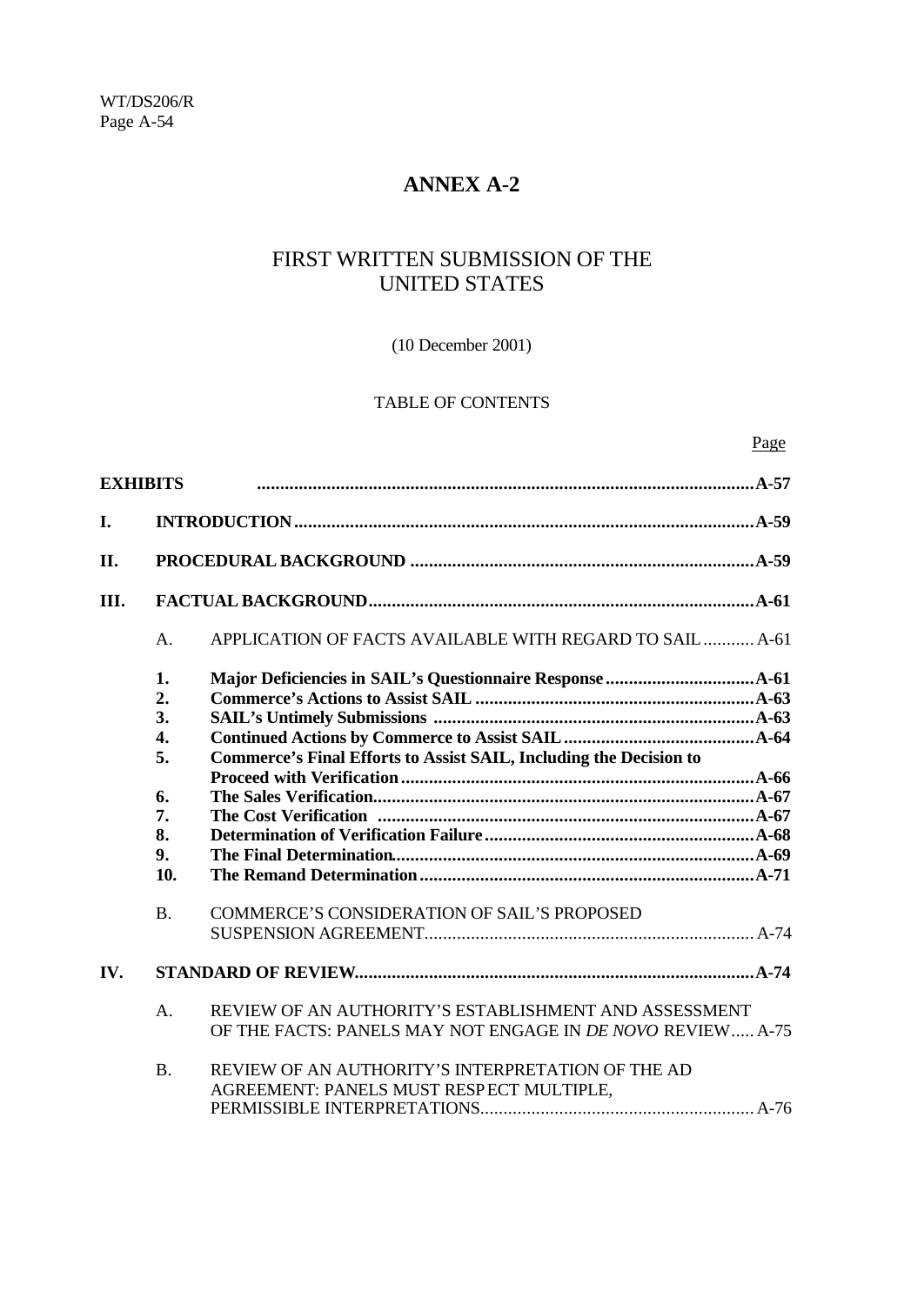| V. |                 |                                                                                                                                                                                                                                         |
|----|-----------------|-----------------------------------------------------------------------------------------------------------------------------------------------------------------------------------------------------------------------------------------|
|    | A.<br><b>B.</b> |                                                                                                                                                                                                                                         |
|    | 1.              |                                                                                                                                                                                                                                         |
|    | (a)<br>(b)      |                                                                                                                                                                                                                                         |
|    | 2.              |                                                                                                                                                                                                                                         |
|    | (a)<br>(b)      |                                                                                                                                                                                                                                         |
|    |                 | (i)                                                                                                                                                                                                                                     |
|    | (c)<br>(d)      |                                                                                                                                                                                                                                         |
|    | C.              | THE "FACTS AVAILABLE" PROVISIONS OF THE US STATUTE DO                                                                                                                                                                                   |
|    | 1.              | Under Established WTO Jurisprudence, the Legislation of a Member<br>Violates That Member's WTO Obligations Only If the Legislation                                                                                                      |
|    | 2.              | Sections 776(a), 782(d), and 782(e) of the Act Do Not Mandate WTO                                                                                                                                                                       |
|    | (a)             | The Meaning of the Facts Available Provisions Is a Factual Question That<br>Must Be Answered by Applying US Principles of Statutory Interpretation  A-86                                                                                |
|    | (b)             | Section 776(a) of the Act Does Not Mandate WTO- Inconsistent Action  A-86                                                                                                                                                               |
|    | (c)             | Section 782(d) of the Act Does Not Mandate WTO Inconsistent Action  A-88                                                                                                                                                                |
|    | (d)             | Section 782(e) of the Act Does Not Mandate WTO Inconsistent Action A-89                                                                                                                                                                 |
|    | (e)             | The Regulations Implementing Sections 776(a), 782(d), and 782(e) of the Act<br>Confirm That These Provisions Do Not Mandate Rejection of Information<br>In a Manner Inconsistent With Article 6.8 and Annex II of the AD Agreement A-91 |
|    | (f)             | India's Argument is Based on a Misinterpretation of Sections 776(a), 782(d),                                                                                                                                                            |
|    | 3.              | The Panel Should Reject India's Attempt to Challenge the Department's<br>Application of Section 776(a), 782(d), and 782(e) Based on USDOC                                                                                               |
|    | D.              | THE DEPARTMENT'S FACTS AVAILABLE DETERMINATION                                                                                                                                                                                          |
|    |                 | WITH REGARD TO SAIL WAS CONSISTENT WITH ARTICLE 6.8                                                                                                                                                                                     |
|    |                 |                                                                                                                                                                                                                                         |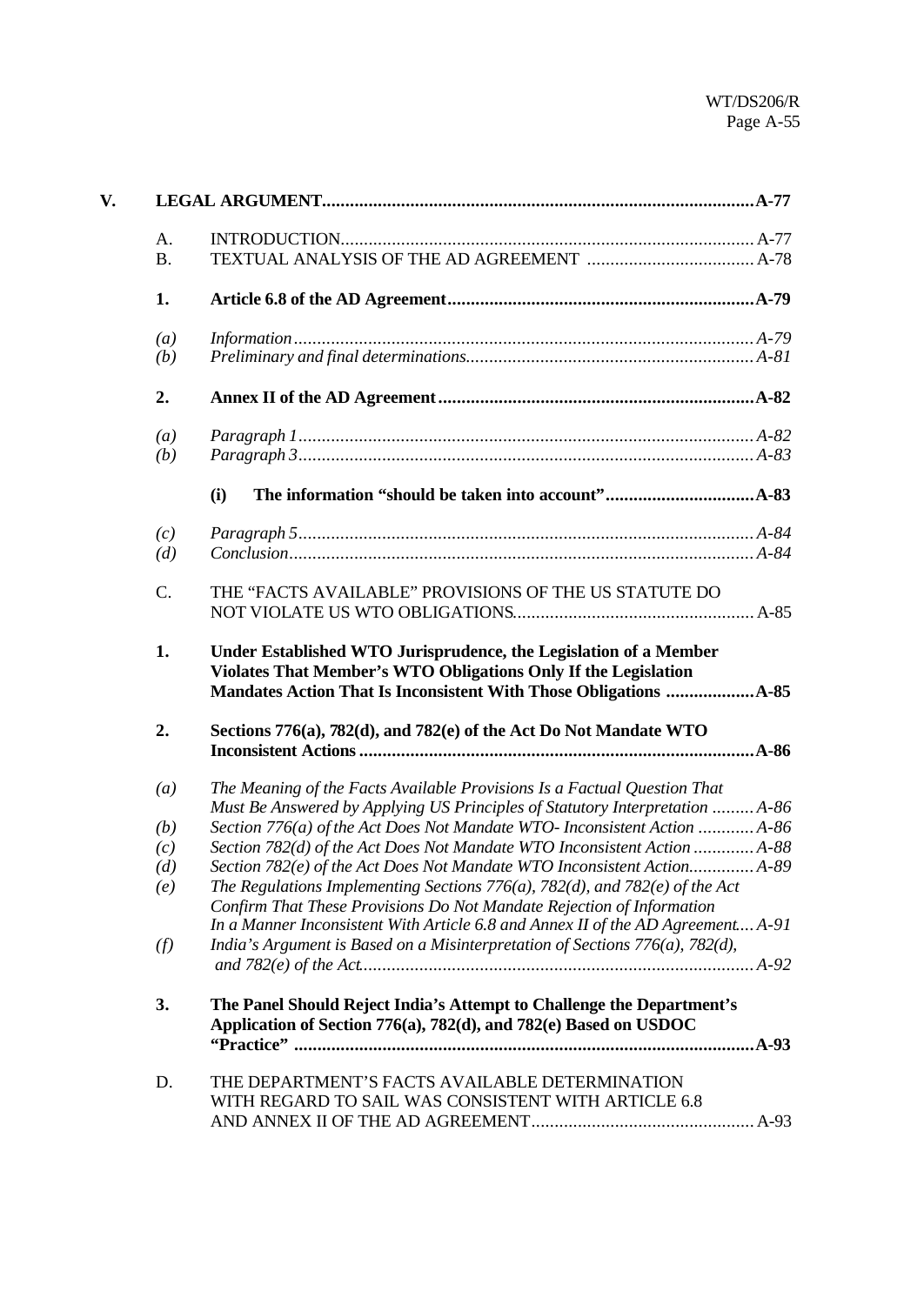|    | 1.               | Commerce gave SAIL notice of the information required at the outset<br>of the investigation, consistent with Article 6.1 of the AD AgreementA-94  |
|----|------------------|---------------------------------------------------------------------------------------------------------------------------------------------------|
|    | 2.               | Commerce identified deficiencies in SAIL's response and gave<br>multiple opportunities to cure, consistent with Article 6.1 of the AD             |
|    |                  | A-94                                                                                                                                              |
|    | 3.               | Commerce made significant efforts to provide SAIL with sufficient                                                                                 |
|    |                  |                                                                                                                                                   |
|    | 4.               | Commerce was unable to satisfy itself as to the accuracy of SAIL's                                                                                |
|    | 5.               | Commerce did not have necessary information to make its final                                                                                     |
|    |                  |                                                                                                                                                   |
|    | 6.               | Commerce's determination that SAIL had not acted to the best of                                                                                   |
|    |                  | its ability prior to disregarding SAIL's information was unbiased and                                                                             |
|    | 7.               | The affidavit of Albert Hayes constitutes extra-record evidence that was<br>never presented to the Department and thus is not properly within the |
|    |                  |                                                                                                                                                   |
|    |                  |                                                                                                                                                   |
|    | $\left(a\right)$ | Under Article 17.5 of the AD Agreement, a panel's review of an                                                                                    |
|    |                  | investigating authority's final dumping determination is limited to the facts                                                                     |
|    | (b)              |                                                                                                                                                   |
|    |                  |                                                                                                                                                   |
|    | 8.               |                                                                                                                                                   |
|    | E.               | THE DEPARTMENT'S FACTS AVAILABLE DETERMINATION                                                                                                    |
|    |                  | WITH REGARD TO SAIL DID NOT VIOLATE AD AGREEMENT                                                                                                  |
|    |                  | ARTICLES 2.2, 2.4, 9.3, AND ARTICLE V:1 AND 2 OF GATT 1994 A-100                                                                                  |
|    |                  |                                                                                                                                                   |
|    | F.               | <b>INDIA HAS FAILED TO ESTABLISH THAT THE DEPARTMENT'S</b>                                                                                        |
|    |                  | CONDUCT OF ITS ANTIDUMPING INVESTIGATION VIOLATED                                                                                                 |
|    |                  |                                                                                                                                                   |
|    | 1.               |                                                                                                                                                   |
|    | 2.               | There is No Basis to Conclude that the Department Violated Article 15                                                                             |
|    |                  | because India Never Claimed that Applying Antidumping Duties to SAIL                                                                              |
|    |                  |                                                                                                                                                   |
|    | 3.               | Notwithstanding India's Failure to Demonstrate that Applying                                                                                      |
|    |                  | Antidumping Duties to SAIL Would Affect India's Essential Interests,                                                                              |
|    |                  | the Department Did Explore the Possibility of Constructive Remedies A-103                                                                         |
| V. |                  |                                                                                                                                                   |
|    |                  |                                                                                                                                                   |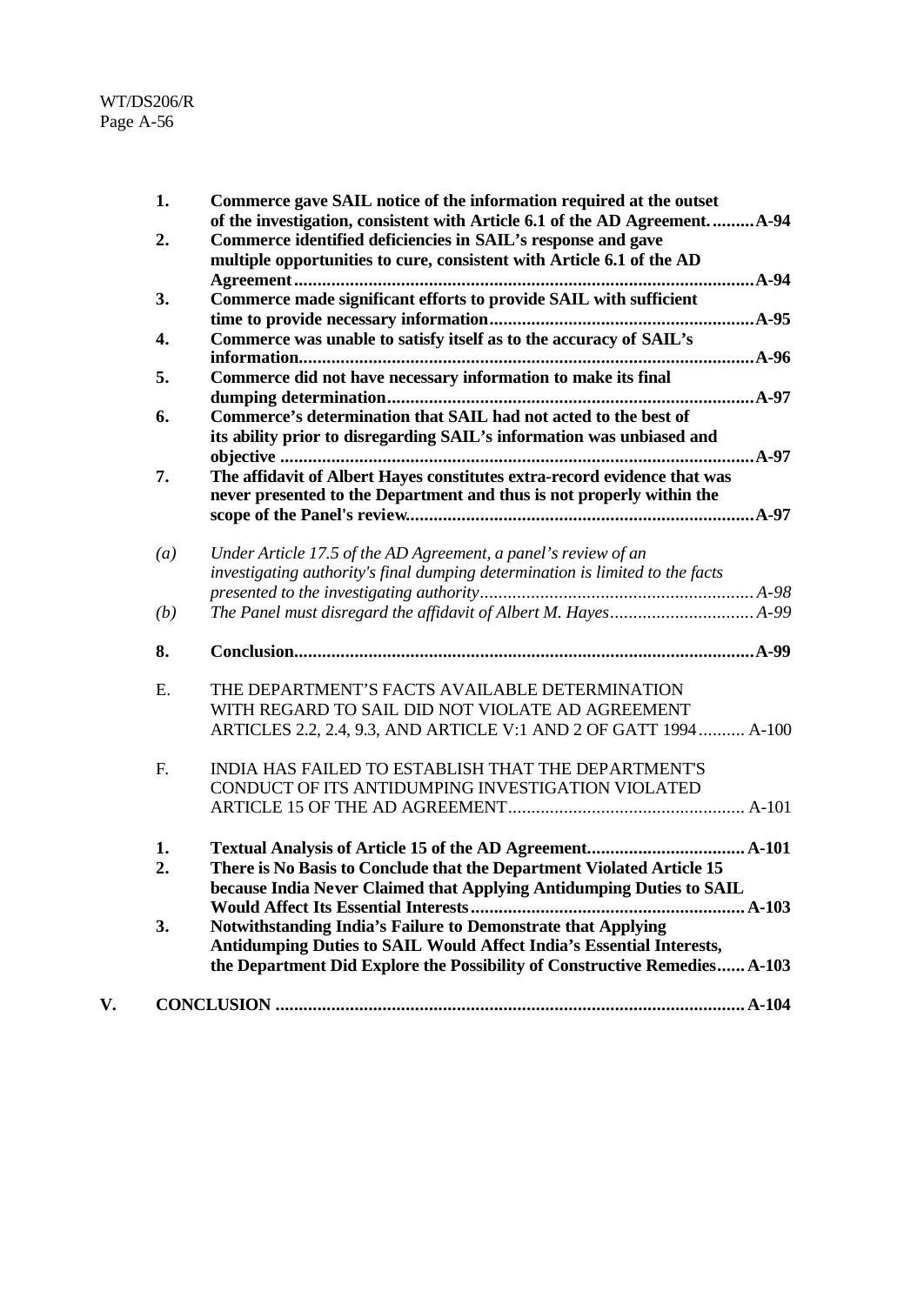#### **EXHIBITS**

- US-1. *USDOC Initial Antidumping Questionnaire to SAIL*, Sections A, B, C and D, dated 17 March 1999*.*
- US-2. *Petition of U.S. Steel Group, Bethlehem Steel Corporation, Gulf States Steel, IPSCO Steel Inc. and Tuscaloosa Steel*, dated 16 February 1999 (excerpts).<sup>1</sup>
- US-3. *Cost Verification Report*, dated 4 November 1999.
- US-4. *Sales Verification Report*, dated 4 November 1999.
- US-5. *Memoranda Granting Extensions*, dated 14, 16, and 30 April 1999.
- US-6. *Letter from SAIL's Counsel to USDOC Re: Breakdown and Extension Request*, dated 11 May 1999.
- US-7. *Letter from SAIL's Counsel to USDOC Re: Late Filing*, dated 11 May 1999.
- US-8. *USDOC First Deficiency Questionnaire to SAIL,* dated 27 May 1999.
- US-9. *USDOC Second Deficiency Questionnaire to SAIL*, dated 11 June 1999.
- US-10. *Letter from SAIL to USDOC*, dated 16 June 1999.
- US-11. *USDOC Memorandum to File: Conversations with SAIL's Counsel*, dated 7 July 1999.
- US-12. *USDOC Third Deficiency Questionnaire to SAIL*, dated 18 June 1999.
- US-13. *Letter from SAIL to USDOC Re: Late Filing*, dated 28 June 1999.
- US-14. *Letter from USDOC to SAIL Re: Return of Untimely Information*, dated 7 July 1999.
- US-15. *Letters from Counsel for Domestic Producers to USDOC Re: Request Cancellation of Verification* , dated 6 July 1999 and 20 August 1999.
- US-16. *DOC Memorandum Re: Preliminary Determination Facts Available for SAIL*, dated 29 July 1999.
- US-17. *USDOC Fourth Deficiency Questionnaire to SAIL*, dated 2 August 1999.
- US-18. *USDOC Fifth Deficiency Questionnaire to SAIL*, dated 3 August 1999.
- US-19. *Letter from USDOC to SAIL Re: Granting of Extension of Time*, dated 16 August 1999.

\_\_\_\_\_\_\_\_\_\_\_\_\_\_

 $<sup>1</sup>$  All documents are either Public or Public Versions.</sup>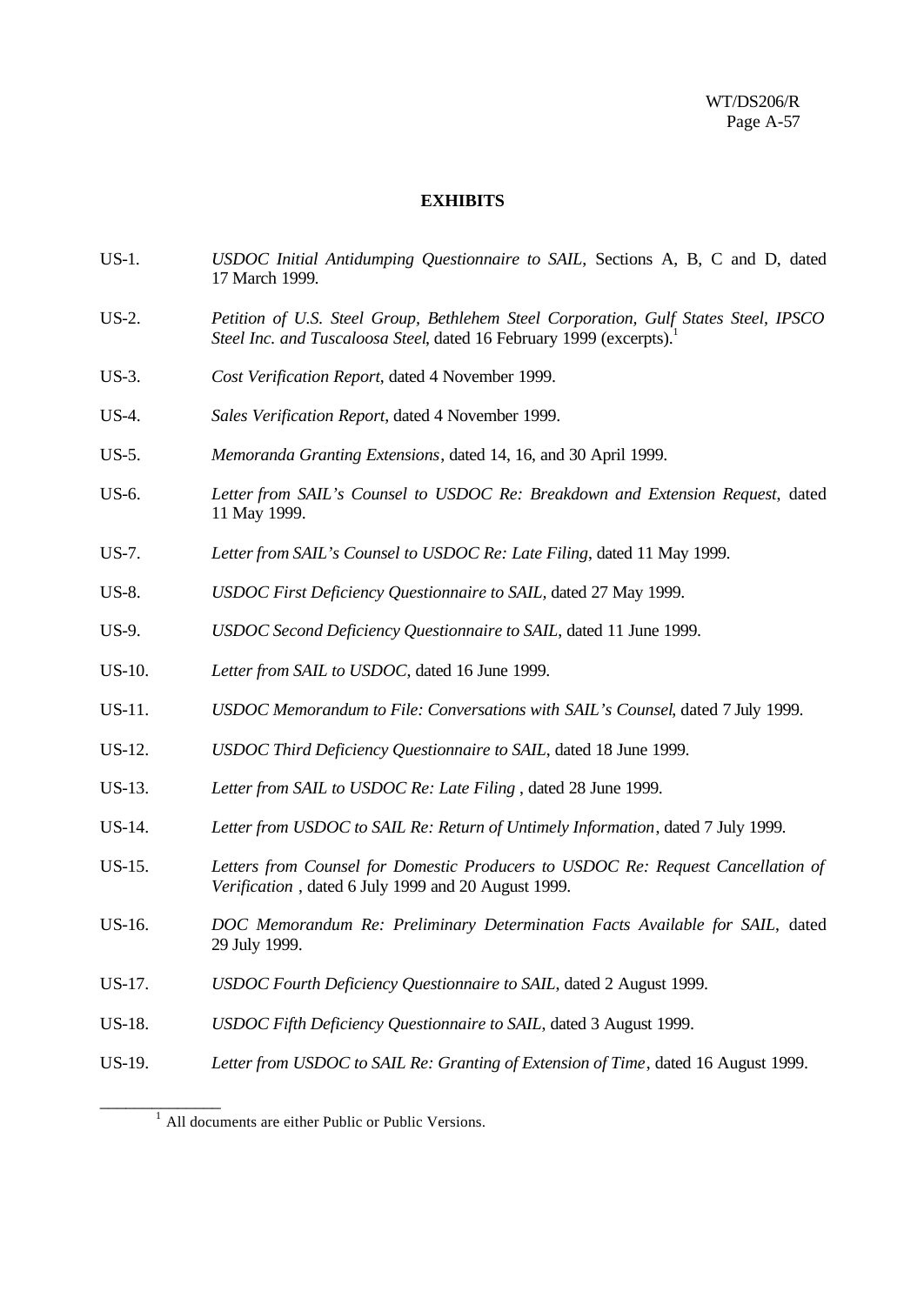- US-20. *Letter fro*m *DOC to SAIL Re: Final Request for Useable Database*, dated 12 July 1999.
- US-21. *USDOC Memorandum to the File re: Ex-Parte Meeting with Counsel for SAIL Regarding Possible Suspension Agreement*, dated 31 August 1999.
- US-22. Commerce Regulation 19 C.F.R. § 351.308.
- US-23. Statement of Administrative Action pages 864 -865 and 868 -871.
- US-24. *USDOC Addendum to Verification Report,* dated 10 November 1999.
- US-25. *USDOC Determination of Verification Failure Memorandum*, dated 13 December 1999.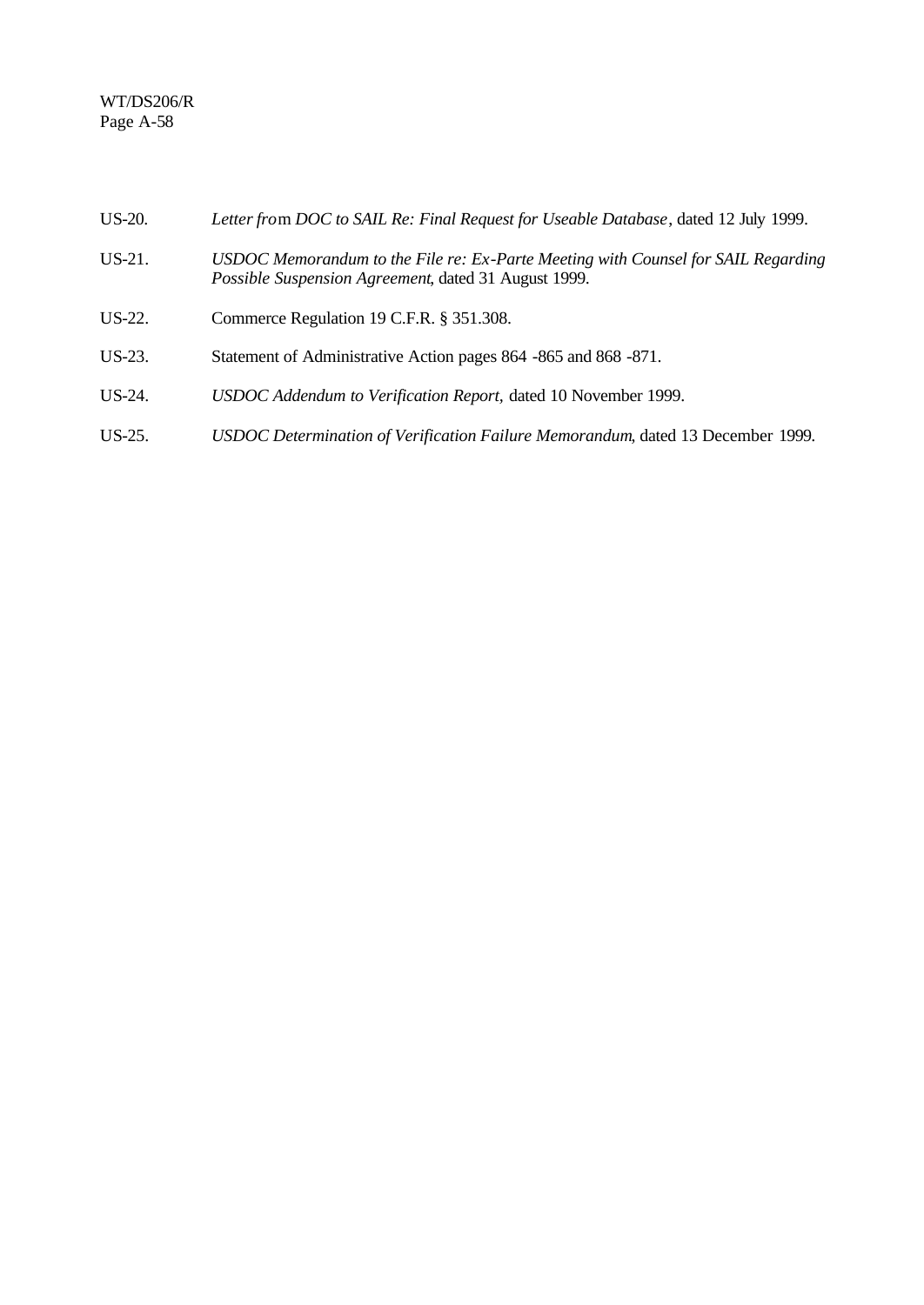## **I. INTRODUCTION**

1. In this proceeding, India has launched a broad-based challenge to the ability of an investigating authority – here, the US Department of Commerce ("Commerce") – to require complete and accurate information necessary to determine the existence of dumping. As we will demonstrate, this challenge is based, in the first instance, on India's fundamental misreading of the Antidumping Agreement ("AD Agreement") and India's efforts to read into that Agreement language and obligations which do not exist therein. In particular, India seeks this Panel's endorsement of its narrow and unsupported reading of Article 6.8 and Annex II of the AD Agreement – that the word "information" as used therein means, in fact, "categories of information" as further defined by India. There is no basis in the AD Agreement for India's interpretation.

2. Then, we will turn to the US statute implementing the obligations in the AD Agreement. India relies on a fundamental misinterpretation of the relevant US statutory provisions to claim that sections 776(a), 782(d) and 782(e) of the Tariff Act of 1930, as amended, ("the Act") constitute *per se* violations of Article 6.8 and Annex II of the AD Agreement. As we demonstrate in detail below, these provisions of US law are not susceptible to a claim of *per se* breach because they do not, as such, mandate a breach of any WTO obligation. Moreover, these provisions are substantively identical to Article 6.8 and Annex II of the AD Agreement.

3. The real issue in this dispute is whether Commerce's use of facts available with respect to the Steel Authority of India, Ltd. ("SAIL") was consistent with Article 6.8 and Annex II of the AD Agreement. Based on the text of the AD Agreement, the challenged determination was fully consistent with the United States' WTO obligations.

4. Finally, India attempts to broaden the obligation of Article 15 of the AD Agreement in a manner that cannot be justified by the text.

5. This first submission of the United States is filed in response to India's First Written Submission, dated 19 November 2001. This submission by the United States: (1) clarifies the applicable standard of review; (2) demonstrates that sections 776(a), 782(d) and 782(e) of the Act are fully consistent with Article 6.8 and Annex II of the AD Agreement; (3) demonstrates that nothing in Article 6.8 or Annex II of the AD Agreement precludes the rejection of a questionnaire response that is overwhelmingly deficient; (4) demonstrates that Commerce's facts available determination with regard to SAIL was consistent with Article 6.8 and Annex II of the AD Agreement; and (5) demonstrates that India's claims relating to obligations under Article 15 are baseless.

## **II. PROCEDURAL BACKGROUND**

l

6. On 16 February 1999, Commerce received an antidumping petition from a group of domestic steel producers alleging that certain cut-to-length carbon-quality steel plate products ("steel plate") from India and other countries were being dumped in the United States, and were thereby injuring a US industry. $<sup>1</sup>$ </sup> In addition to alleging injurious dumping, the petition provided information demonstrating

<sup>&</sup>lt;sup>1</sup> Initiation of Antidumping Duty Investigations: Certain Cut-to-Length Carbon-Quality Steel Plate from the *Czech Republic, France, India, Indonesia, Italy, Japan, the Republic of Korea, and the Former Yugoslav Republic of Macedonia* (*"Commerce Initiation Notice"*), 64 Fed. Reg. 12959 (16 March 1999) (Exh. IND-2).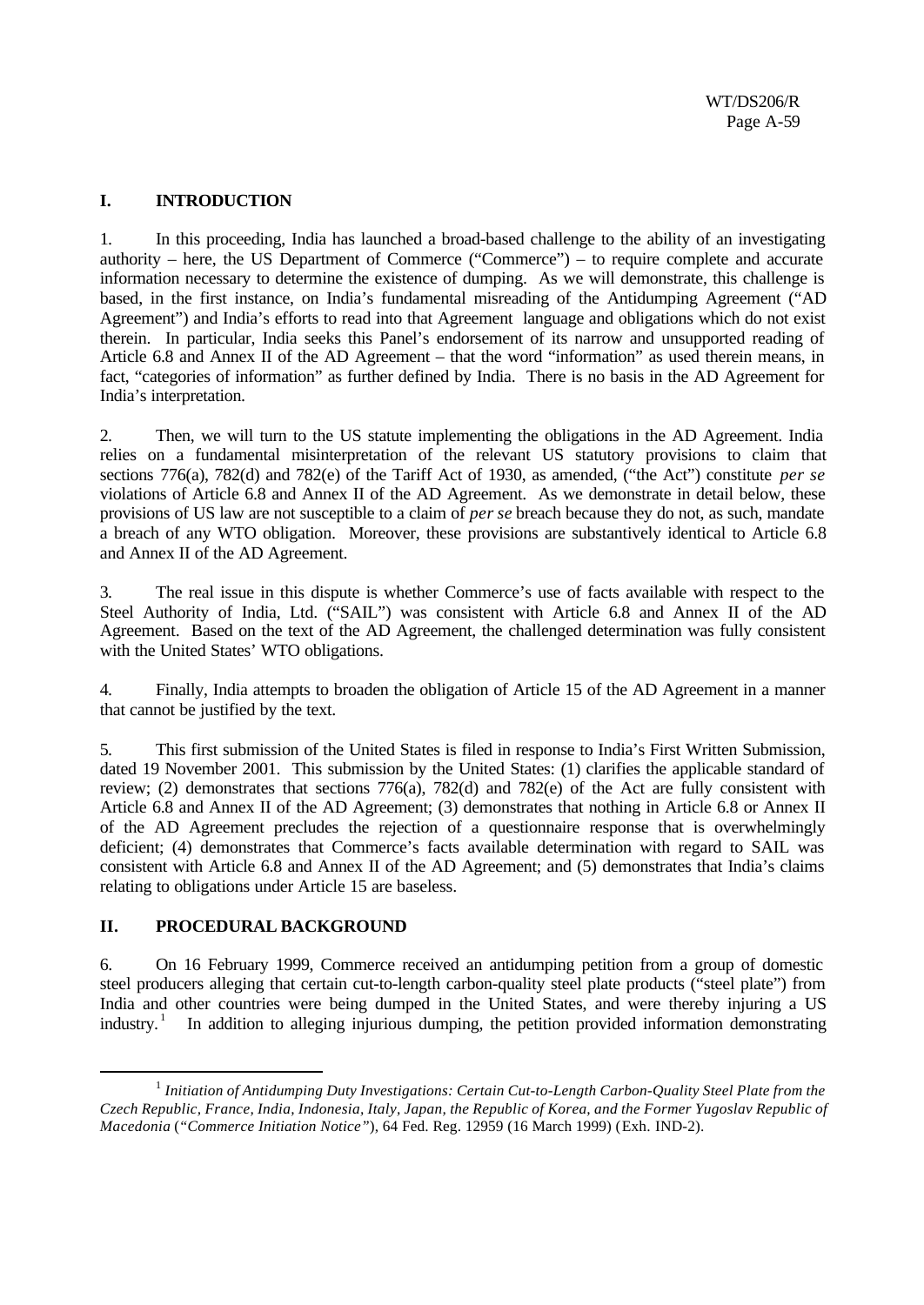reasonable grounds to believe or suspect that sales in India were made at prices below the cost of production ("COP").<sup>2</sup>

7. On 8 March 1999, Commerce initiated an investigation to determine whether imported steel plate from India and other countries was being sold at less than fair value.<sup>3</sup> In addition, Commerce initiated a country-wide cost investigation with respect to steel plate from India.<sup>4</sup> The period covered by this investigation was calendar year 1998.

8. Commerce published its Preliminary Determination of Sales at Less Than Fair Value ("*Preliminary Determination*") on 29 July 1999.<sup>5</sup> Because SAIL was unable to provide information necessary for the calculation of a dumping margin, Commerce resorted to information in the petition as facts available and assigned a margin for SAIL of 58.50 per cent.<sup>6</sup>

9. Petitioners and respondents both submitted case and rebuttal briefs on 12 and 17 November 1999, respectively, and a public hearing was held on 18 November 1999. <sup>7</sup>

10. On 29 December 1999, Commerce published its Final Determination of Sales at Less Than Fair Value ("Final Determination").<sup>8</sup> The dumping margin for SAIL in the *Final Determination* was 72.49 per cent.<sup>9</sup>

11. On 10 February 2000, the USITC published its final determination, finding that an industry in the United States was materially injured by reason of imports of the subject merchandise.<sup>10</sup>

12. On 10 February 2000, Commerce published its antidumping duty order in this case.<sup>11</sup>

13. On 13 March 2000, SAIL initiated proceedings before the US Court of International Trade ("CIT"), challenging Commerce's *Final Determination*.

14. On 4 October 2000, India requested consultations with the United States pursuant to Article 4 of the *Understanding on Rules and Procedures Governing the Settlement of Disputes* ("DSU"), Article 17 of the Agreement on Implementation of Article VI of the GATT 1994 ("AD Agreement"), Article 30 of the Agreement on Subsidies and Countervailing Measures ("*SCM Agreement*"), and Article XXII of the

l

<sup>5</sup> *Notice of Preliminary Determination of Sales at Less Than Fair Value: Certain Cut-to-Length Carbon-Quality Steel Plate from India* ("*Preliminary Determination*"), 64 Fed. Reg. 41202, 41202 (29 July 1999) (Exh. IN-11).

6 *Id*. at 41205.

 $7$  Transcript of Hearing at USDOC, dated 18 November 1999 (Exh. IND-15).

<sup>8</sup> *Notice of Final Determination of Sales at Less Than Fair Value: Certain Cut-to-Length Carbon-Quality Steel Plate from India* ("*Final Determination*"), 64 Fed. Reg. 73126, 73126 (29 December 1999) (Exh. IND-17)

9 *Id*. at 73131.

<sup>10</sup> *Certain Cut-To-Length Steel Plate Products From France, India, Indonesia, Italy, Japan and Korea* ("*USITC Final Determination*"), 65 Fed. Reg. 6624, 6624 (10 February 2000).

<sup>11</sup> *Notice of Amendment of Final Determinations of Sales at Less Than Fair Value and Antidumping Duty Orders: Certain Cut-To-Length Carbon-Quality Steel Plate Products From France, India, Indonesia, Italy, Japan and the Republic of Korea ("Antidumping Duty Order"),* 65 Fed. Reg. 6585, 6585 (10 February 2000) (Exh. IND-18).

<sup>2</sup> *Id*. at 12969.

<sup>3</sup> *Id*. at 12963.

<sup>4</sup> *Id*. at 12965-66.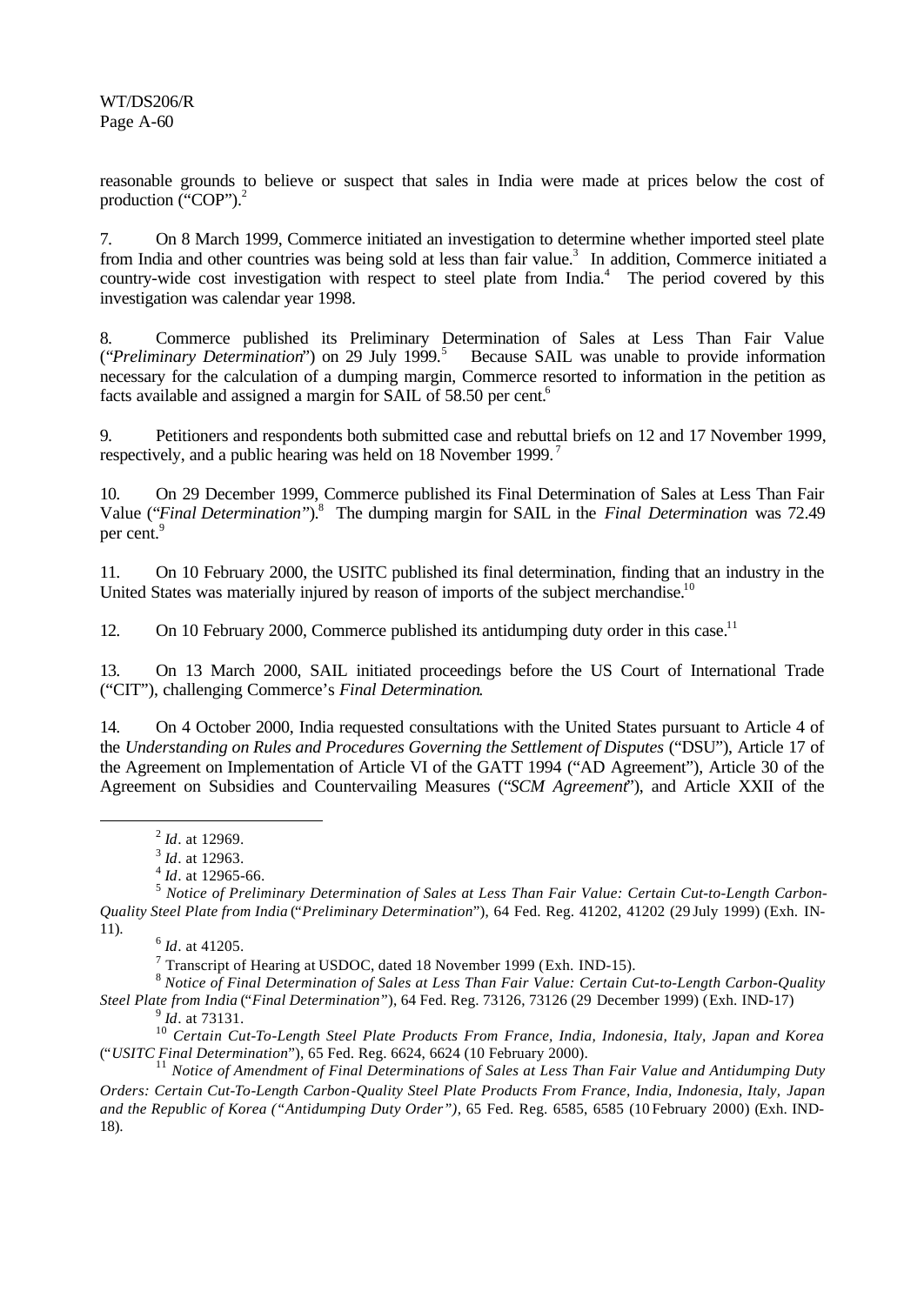GATT 1994, with respect to, *inter alia*, the US Department of Commerce's final antidumping determination on cut-to-length steel plate from India.<sup>12</sup> The United States and India held consultations in Geneva on 21 November 2000, but were unable to resolve the dispute.

15. On 26 May 2001, the CIT issued a decision affirming Commerce's decision to use total facts available in determining an antidumping duty margin for SAIL. The CIT remanded the decision, however, for further explanation as to Commerce's basis for determining that SAIL had failed to act to the best of its ability to respond to Commerce's information request. Commerce filed its explanation with the CIT on 27 September 2001.<sup>13</sup>

16. On 7 June 2001, India requested the establishment of a panel pursuant to Article 6 of the *DSU*, Article 17.4 of the AD Agreement, and Article XXIII:2 of the GATT 1994. India's panel request alleged violations of Articles 2.2, 2.4, 6.6, 6.8, 6.13, 9.3, 15, 18.4 and Annex II of the AD Agreement, Article VI:1 and VI:2 of the GATT 1994, and Article XVI:4 of the WTO Agreement.<sup>14</sup>

17. The Dispute Settlement Body established a panel to review India's allegations on 24 July 2001.<sup>15</sup> Chile, the European Communities, and Japan reserved third party rights.

18. For the convenience of the Panel, further facts relating to the underlying antidumping investigation have been organized and set forth below in terms of the issues raised for review. In addition, each section of argument pertaining to each issue addresses the facts as necessary to the argument of that issue.

#### **III. FACTUAL BACKGROUND**

## A. APPLICATION OF FACTS AVAILABLE WITH REGARD TO SAIL

#### **1. Major Deficiencies in SAIL's Questionnaire Response**

19. At the outset of the investigation, Commerce issued a standard antidumping questionnaire to SAIL. This questionnaire requests the information that collectively is necessary for the investigating authority's antidumping analysis.<sup>16</sup> Commerce granted several extensions to SAIL for submitting its initial questionnaire response.<sup>17</sup>

20. From 12 April 12 through 11 May 1999, SAIL submitted responses to the questionnaire. SAIL's failure to submit necessary information began early in the proceeding. For example, SAIL filed its 11 May 1999 database submission – including its reported US sales – late because of what it described as a

<sup>12</sup> WT/DS206/1, 9 October 2000.

<sup>13</sup> *USDOC Redetermination on Remand* (27 September 2001)(Exh. IND-21).

<sup>14</sup> WT/DS206/2, 8 June 2001.

<sup>15</sup> WT/DS206/3, 31October 2001.

<sup>&</sup>lt;sup>16</sup> *USDOC Initial Antidumping Questionnaire to SAIL*, Sections A, B, C and D, dated 17 March 1999 (Exh. US-1). Section A of the questionnaire requested general information concerning the company's corporate structure and business practices, the merchandise under investigation that it sells, and the sales of that merchandise in all markets. Sections B and C of the questionnaire requested home market sales listings and US sales listings, respectively. Section D of the questionnaire requested information regarding the cost of production of the foreign like product and the constructed value of the merchandise under investigation.

<sup>17</sup> *Memoranda Granting Extensions*, dated 14, 16, and 30 April 1999, (Exh. US-5).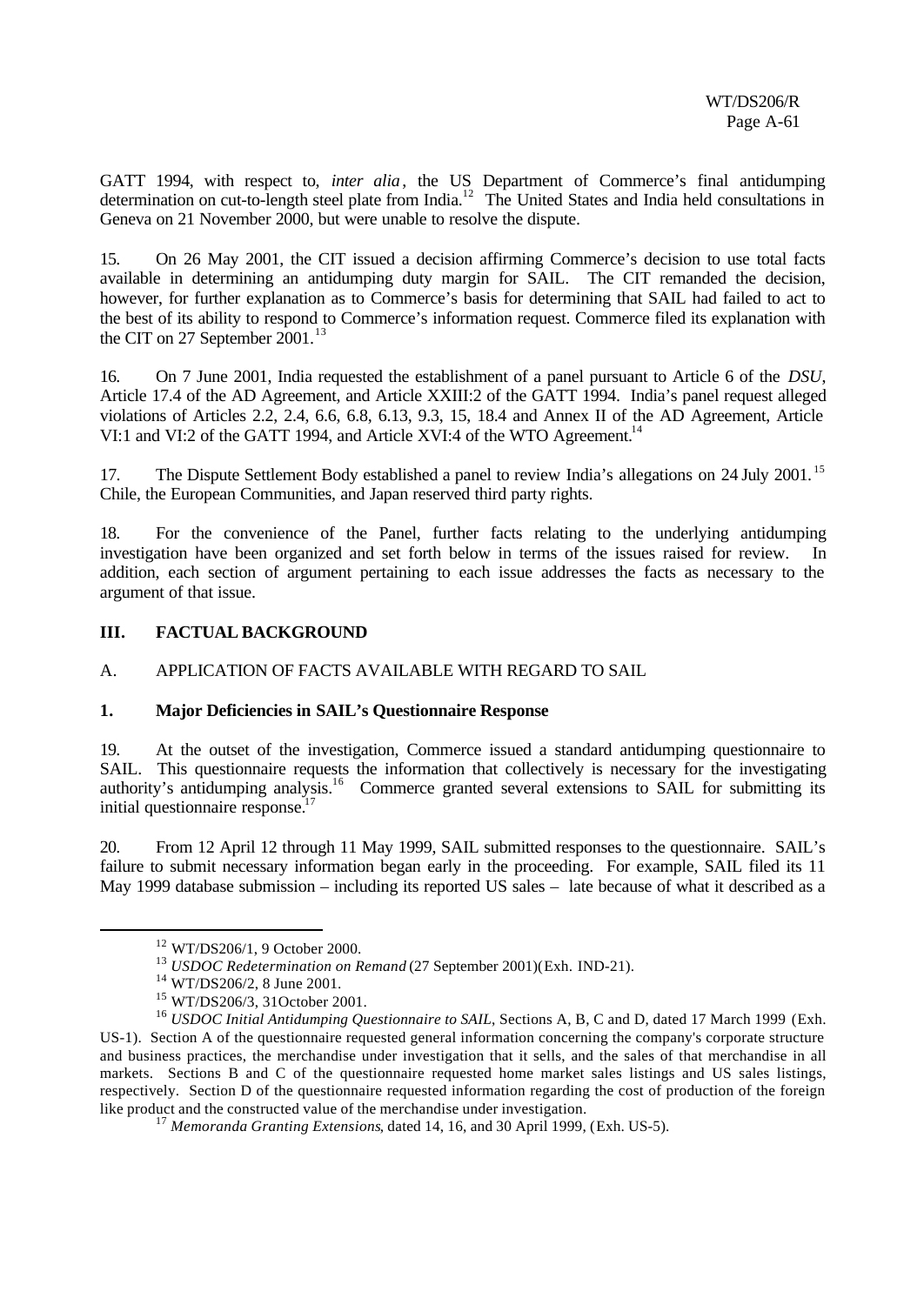"breakdown" in the computer programme being used by its US counsel to prepare the computer disk.<sup>18</sup> SAIL also indicated in its narrative response that "some of the data requested by the Department is still being collected (because, *e.g.*, it is available only in handwritten form). As soon as these data are available we will submit them to the Department and revise the diskette accordingly."<sup>19</sup>

21. After reviewing SAIL's responses, Commerce identified numerous deficiencies and areas requiring clarification and issued a supplemental questionnaire on 27 May 1999, covering SAIL's entire initial questionnaire response.<sup>20</sup> SAIL's Section A response required further information and/or clarification in 13 areas.<sup>21</sup> Additionally, further information and/or clarification were required in 17 areas of SAIL's home market sales response and five aspects of its US sales response.<sup>22</sup> SAIL's cost of production information was the most seriously deficient, requiring significant further information and/or clarification in 33 areas.<sup>23</sup> In addition to identifying these specific deficiencies, Commerce notified SAIL that:

there are two deficiencies which are major and need to be emphasized here. The first deficiency is that the response is substantially incomplete to the point where we may not be able to use the information contained therein to calculate a margin. Repeatedly throughout the questionnaire response you make the statement that certain data are unavailable and will be submitted later. For example, you only reported a subset of all your home market sales, and we cannot determine which sales have been reported. Because of your repeated failure to provide the information requested by the questionnaire, and incompleteness of your responses to other questions, we are unable to adequately analyze your company's selling practices. The questions in the attachment are limited accordingly. We anticipate having further questions once your questionnaire response is more complete.

The second deficiency is that you failed to respond adequately to the entire section III of section D, which requires an explanation of the response methodology. Indeed, almost your entire response to this section is contained in Exhibits 9 and 10, which are not responsive to the questions in this section. Moreover, you have not provided productspecific cost information. This information is essential for an adequate analysis of your company's selling practices. After reviewing the attached questions that relate to section D of the questionnaire, please contact the official in charge of the investigation to discuss possible ways to provide more product-specific cost information.<sup>24</sup>

22. On 3 and 8 June 1999, SAIL submitted certain clarifications supplementing its questionnaire responses submitted on 26 April and 10 May 1999. On 11 June 1999, Commerce issued a second deficiency questionnaire covering Sections A-C of SAIL's questionnaire response.<sup>25</sup> Commerce requested that SAIL provide more specific information on variables reported in its home market, US sales and cost

<sup>18</sup> Letter from SAIL's Counsel to USDOC Re: Breakdown/Extension Request, dated 11 May 1999 (Exh. US-

6).

l

<sup>21</sup> *Id.* at Attach. 1, pp. 1-4.

<sup>22</sup> *Id.* at pp. 4-10.

<sup>25</sup> *USDOC Second Deficiency Questionnaire to SAIL*, dated 11 June 1999 (Exh. US-9) (*"Second Deficiency Questionnaire"*).

<sup>19</sup> *Letter from SAIL's Counsel to USDOC*, dated 11 May 1999 (Exh. US-7).

<sup>&</sup>lt;sup>20</sup> *USDOC First Deficiency Questionnaire to SAIL*, dated 27 May 1999 (Exh. US-8).

<sup>23</sup> *Id.* at pp. 10-15.

<sup>&</sup>lt;sup>24</sup> *Id.*at cover letter from DOC to SAIL.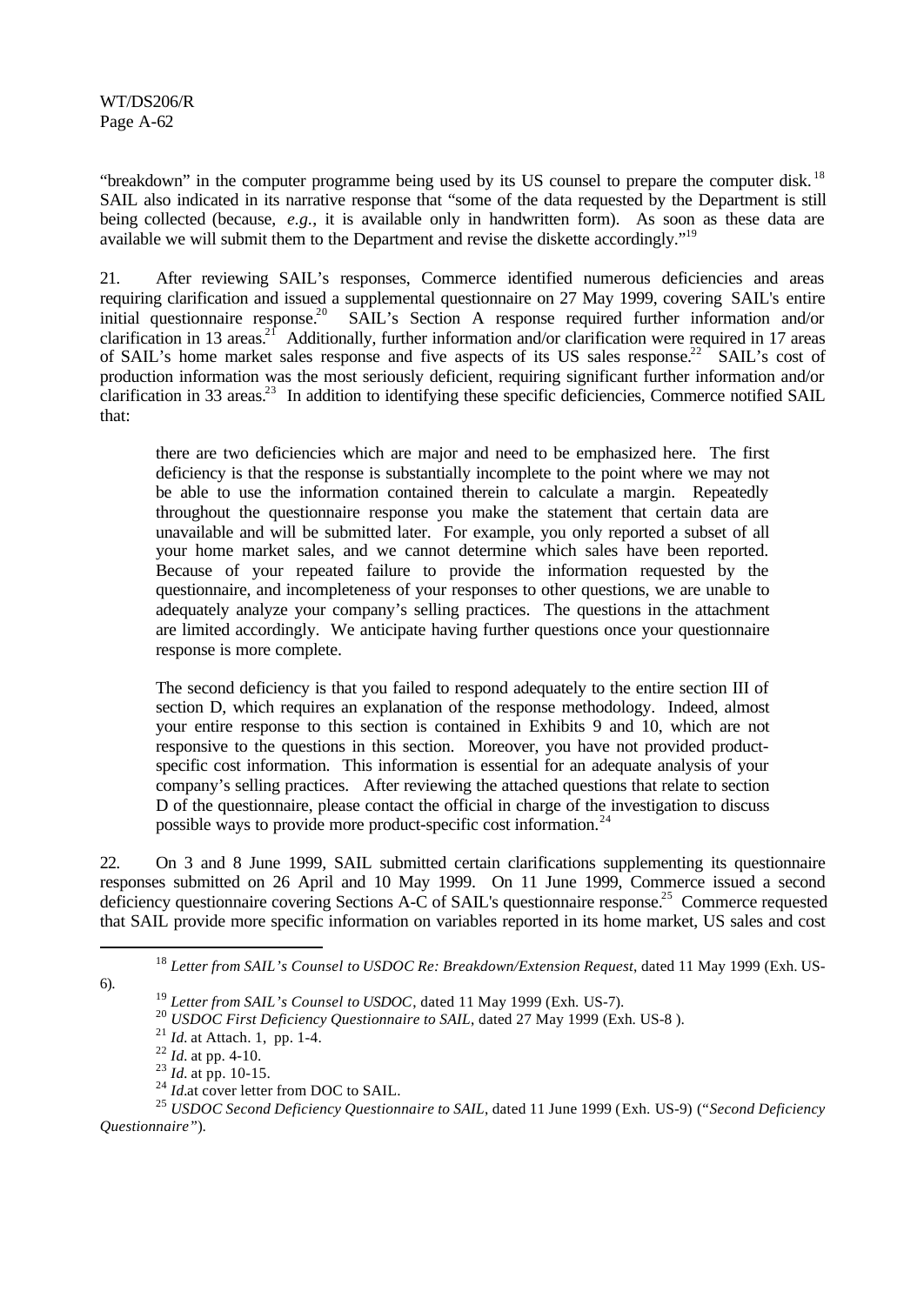databases.<sup>26</sup> This *Second Deficiency Questionnaire* also identified inconsistencies between SAIL's narrative explanation and its reported databases, inaccurate control numbers ("CONNUMs"), $^{27}$  and other necessary information.<sup>28</sup> Commerce further granted SAIL's request for an extension to provide its response to this deficiency questionnaire.<sup>29</sup>

23. On 16 June 1999, SAIL submitted revised home market and US sales electronic databases.<sup>30</sup> SAIL assured Commerce that the "revised database includes all of the individual home market sales that were made during the period of investigation."<sup>31</sup> According to SAIL, "[s]ome gaps still remain in the database, but they are not significant and do not materially impact the dumping margin analysis."<sup>32</sup> On 18 June 1999, SAIL submitted certain data further supplementing its previous submissions.

#### **2. Commerce's Actions to Assist SAIL**

24. During this time, Commerce staff took action to assist SAIL in supplying information by working regularly with SAIL's counsel to identify deficiencies in the electronic database, including deficiencies in the reporting of US sales.<sup>33</sup> Among the specific deficiencies discussed were: 1) that SAIL provided no explanation in its response for why certain sales data were not reported; 2) that SAIL's home market and US sales databases did not correspond, preventing performance of the test to determine whether home market sales were made at less than the cost of production and precluding Commerce from assigning a constructed value to specific products; 3) that certain information was missing entirely from the home market database; and 4) that SAIL's US database was missing several fields needed to perform the necessary model match procedures to determine the proper comparisons of sales to be made to calculate the dumping margin. <sup>34</sup>

25. On 18 June 1999, Commerce issued its *Third Deficiency Questionnaire* – concerning SAIL's Section D response – which SAIL had supplemented on 8 June 1999.<sup>35</sup> Specifically, Commerce requested that SAIL provide supporting evidence for its reported "standard" cost of production.<sup>36</sup> SAIL's responses were due on 28 June 1999.

## **3. SAIL's Untimely Submissions**

26. On 29 June 1999, SAIL made three submissions. The first two submissions were in response to Commerce's *Third Deficiency Questionnaire* and had been due the previous day, 28 June. SAIL's

<sup>&</sup>lt;sup>26</sup> *Id.* at Attach. I. India's Statement of Facts incorrectly suggests that this questionnaire contained no questions regarding SAIL's US sales database. *See* India's First Written Submission at para. 22. The deficiency questionnaire specifically identified product classification and coding errors related to SAIL's US sales database.

<sup>&</sup>lt;sup>27</sup> CONNUMs are used by Commerce to identify each product sold by its unique characteristics. Identical products have identical CONNUMs; different products have different CONNUMs. The reporting of accurate CONNUMs is essential for purposes of determining the sales of merchandise that should be compared to calculate a company's dumping margin and for assigning a cost of production for each product.

<sup>28</sup> *USDOC Second Deficiency Questionnaire* at Attach. II.

<sup>29</sup> *Id.* at cover letter.

<sup>30</sup> *Letter from SAIL to USDOC*, dated 16 June 1999 (Exh. US-10).

<sup>31</sup> *Id.*

<sup>32</sup> *Id*.

<sup>33</sup> *USDOC Memorandum to File: Conversations with SAIL's Counsel*, dated 7 July 1999 (Exh. US-11).

<sup>34</sup> *Id.* at Attachment.

<sup>35</sup> *USDOC Third Deficiency Questionnaire to SAIL*, dated 18 June 1999 (Exh. US-12).

<sup>36</sup> *Id.* at Attachment I.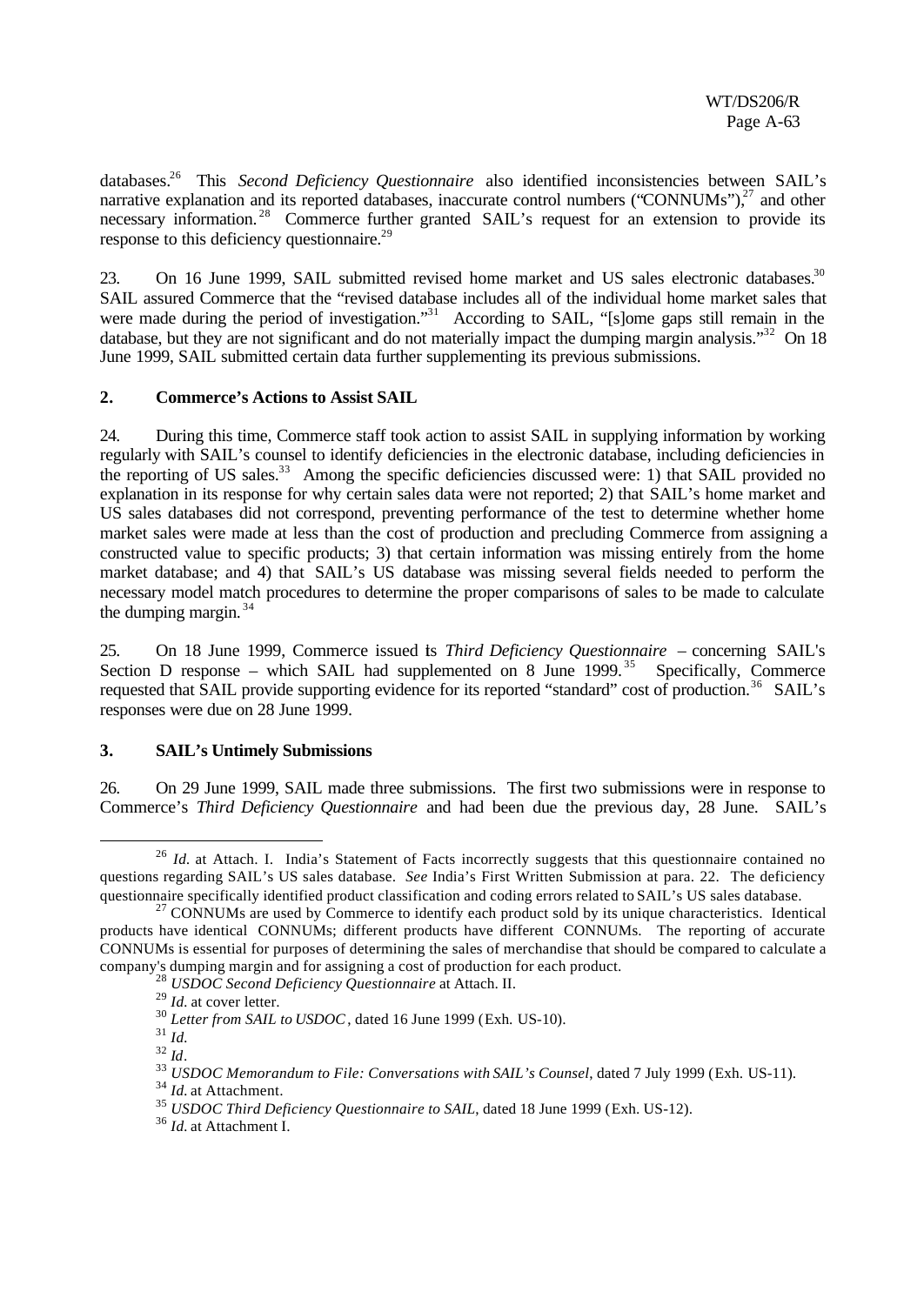counsel explained that its courier had been unable to deliver the submissions to Commerce.<sup>37</sup> The third submission responded to Commerce's *First Deficiency Questionnaire* and had been due 18 June 1999. SAIL did not provide any explanation for why this third submission was untimely filed. In accordance with its own regulations (19 C.F.R. § 351.302(d)), Commerce explained that it must return all three submissions to SAIL as untimely.<sup>38</sup> Commerce cautioned SAIL that:

repeated throughout your submissions is the statement that certain data are unavailable and will be supplied later. These statements are not substitutes for extension requests under [section] 351.302 of the Department's regulations. If you submit these data after the deadline the Department has set for a response to its information requests, and the Department has not formally granted you an extension, these data also will be returned to you as late.<sup>39</sup>

27. In addition, Commerce notified SAIL that the company had yet to address the major deficiencies in its responses that had been identified one month previously:

The first deficiency, which was raised to your attention in our letter of 27 May 1999, is that you still have not provided product-specific costs, nor adequately demonstrated that such costs cannot possibly be derived from SAIL's accounting records. Without productspecific costs it is impossible to determine whether home market sales are being made at prices below production costs, whether any adjustment for physical differences in merchandise is warranted, and, where appropriate, whether constructed value has been properly calculated.

The second deficiency is that your electronic database submissions have proven seriously deficient and are currently unusable. We have made repeated requests and have yet to receive the supporting documentation that customarily accompanies electronic database submissions, including hard-copy examples of the database. Most troubling is that after devoting significant amounts of time and attention to your tapes, we have had to ask you to resubmit them on three separate occasions due to database flaws which prevent the files on these tapes from loading. Because such a large amount of data is reviewable only in electronic form, your repeated failure to provide usable electronic databases has prevented us from adequately evaluating SAIL's selling practices.<sup>40</sup>

<sup>&</sup>lt;sup>37</sup> *Letter from SAIL to USDOC Re: Late Filing*, dated 28 June 1999 (Exh. US-13). SAIL stated that:

Our messenger left our offices at 4:30pm on Monday, 28 June, to file the enclosed submissions. He returned at 5:30 p.m. saying that he arrived at the Commerce Department too late to gain entry. The problem, as he described it, was a combination of traffic congestion and refusal by the police to allow him to park near the Commerce Department.

<sup>38</sup> *Letter from USDOC to SAIL Re: Return of Untimely Information*, dated 7 July 1999 (Exh. US-14).

<sup>39</sup> *Id.* at 2.

 $^{40}$  *Id.* at 1.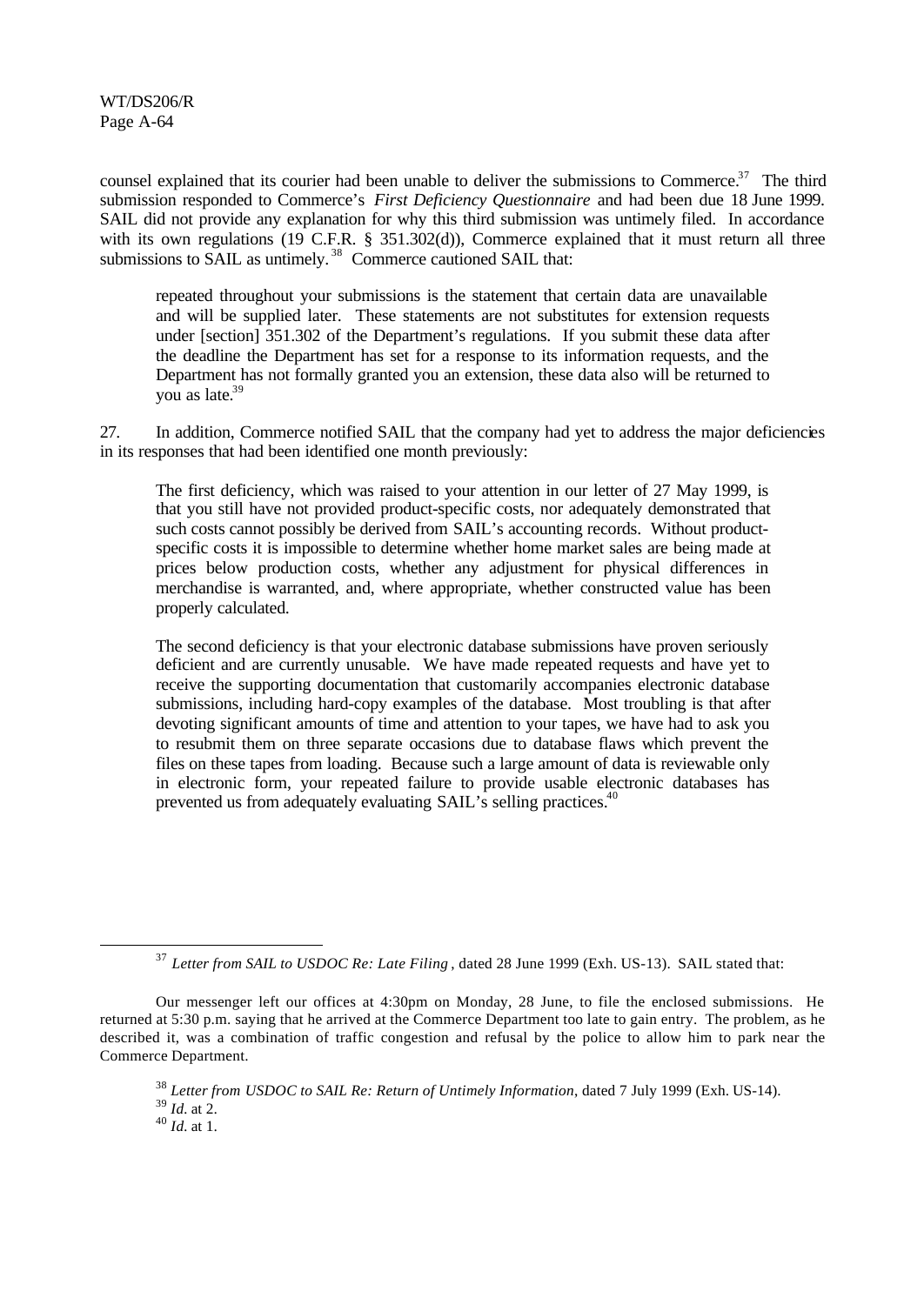28. On 6 July 1999, domestic producers submitted comments regarding deficiencies in SAIL's questionnaire responses. Domestic producers argued that SAIL should not be permitted to submit a new cost response and that any scheduled verification be cancelled.<sup>41</sup>

#### **4. Continued Actions by Commerce to Assist SAIL**

29. On 12 July 1999, Commerce issued a letter to SAIL providing it with a final opportunity to submit a reliable electronic database and information on product-specific costs:

As discussed previously with you, and as identified in earlier supplemental questionnaires, these databases have been fraught with problems and are not yet useable. On 6 July[,] we described in a telephone conversation and in a memorandum to the file, the remaining database errors that, given the state of your tapes, we could identify as requiring attention and correction. You have until Friday 16 July, to submit revised tapes to the Department. After that date, any other electronic submissions that you make will be returned to you unless the Department has specifically requested further tape filings.<sup>42</sup>

30. On 16 July 1999, one business day before the agency's preliminary determination, SAIL filed a revised electronic database and proposed a product-specific cost methodology. Commerce accepted the submission, but, given the timing of the submission, there was no possibility that the revised data could be analyzed in time for the preliminary determination.

31. For purposes of the preliminary determination, Commerce calculated a margin for SAIL based entirely on facts available. In its *Preliminary Determination Facts Available Memorandum,* Commerce chronicled in detail the bases for its concerns regarding SAIL's timeliness and completeness of information and its problematic database submissions.<sup> $43$ </sup> Commerce also outlined its concerns regarding SAIL's failure to submit product-specific costs.<sup>44</sup>

32. In its public notice, Commerce summarized its findings on this issue:

We have determined that the use of facts available is appropriate for SAIL for purposes of this preliminary determination. Although SAIL filed a questionnaire response, it contained numerous errors. Moreover, because of the problems with the electronic databases that SAIL submitted, its questionnaire response cannot be used to calculate a reliable margin at this time. Section  $776(a)(2)(B)$  of the Act provides that the administering authority shall use facts otherwise available when an interested party "fails to provide such information by the deadlines for the submission of the information or in the form and manner requested.'' Therefore, the use of facts available is warranted in this case. 45

<sup>41</sup> *Letters from Counsel for Domestic Producers to USDOC Re: Request Cancellation of Verification*, dated 6 July 1999 and 20 August 1999 (Exh. US-15).

<sup>42</sup> *Letter fro*m *DOC to SAIL Re: Final Request for Useable Database*, dated 12 July 1999 (Exh. US-20).

<sup>43</sup> *DOC Memorandum Re: Preliminary Determination Facts Available for SAIL*, dated 29 July 1999 (Exh. US-16), at Attach. I & II.

<sup>44</sup> *Id.* at Attach. I.

<sup>45</sup> *Preliminary LTFV Determination* at 41203.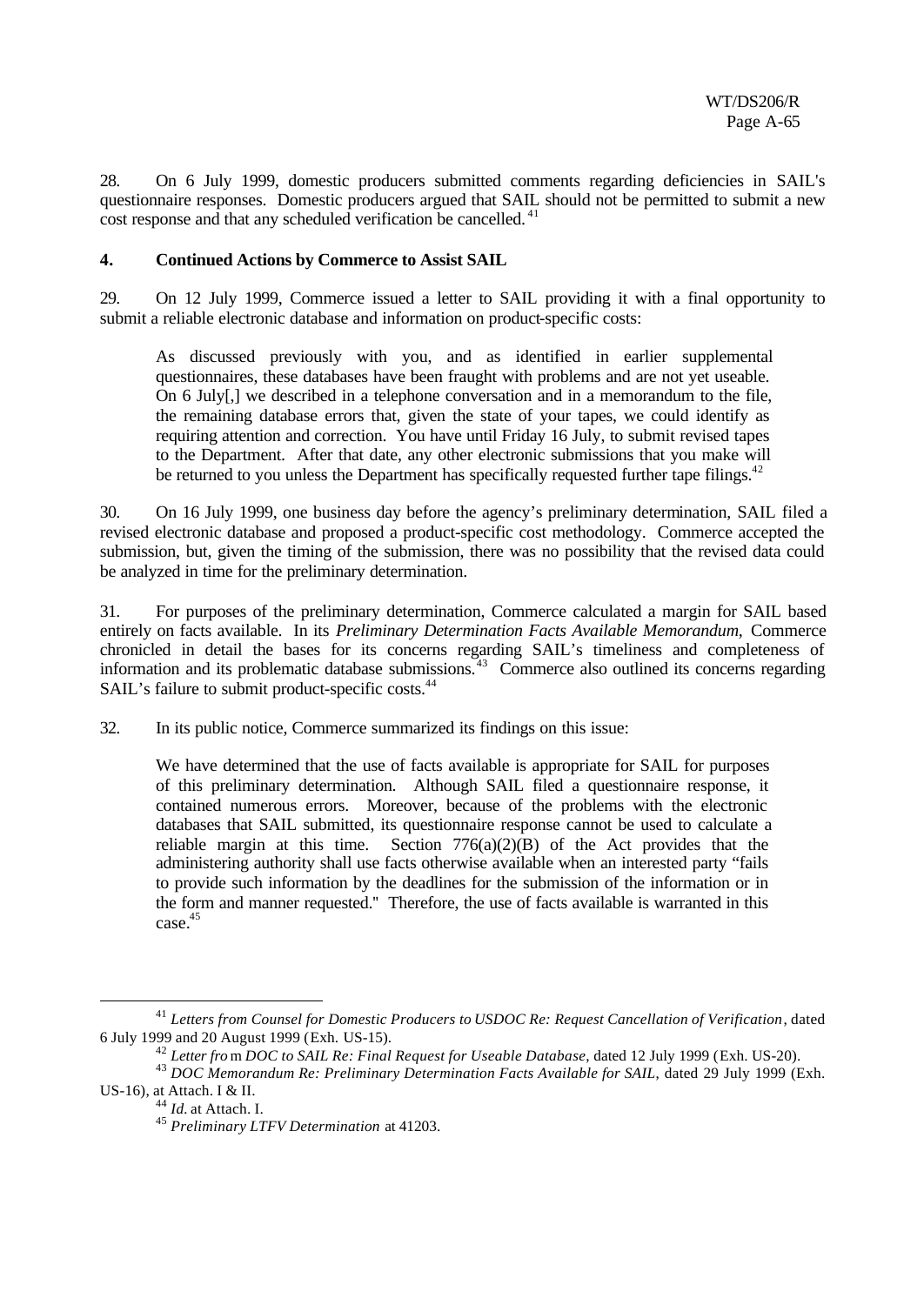33. Commerce also concluded that, despite numerous opportunities and extensions of time, "SAIL did not act to the best of its ability to provide the information requested.<sup>46</sup> Commerce identified the three inter-related problems with SAIL's questionnaire response: (1) technical errors in its electronic databases; (2) lateness and incompleteness of certain narrative portions of its questionnaire response; and (3) the lack of product-specific costs.<sup>47</sup>

34. Commerce also explained its decision to apply, as adverse facts available, the average of the margins alleged in the petition, rather than the highest margin alleged in the petition:

For the preliminary determination, we assigned SAIL the average of the margins in the petition, which is 58.50 per cent. Although we find that SAIL did not fully cooperate to the best of its ability, SAIL tried to provide the Department with the data requested in the antidumping questionnaire. Recognizing SAIL's attempts to respond to the Department's information requests, and in light of its claimed difficulties, we do not believe that it is appropriate to assign the highest margin alleged in the petition at this time.<sup>48</sup>

## **5. Commerce's Final Efforts to Assist SAIL, Including the Decision to Proceed with Verification**

35. Commerce continued to collect data that it hoped would be sufficient for verification and for use in the final determination. On August 2, 1999, Commerce issued its *Fourth Deficiency Questionnaire* that sought to resolve continuing deficiencies in SAIL's July 16, 1999 submission.<sup>49</sup> The next day, Commerce provided SAIL with its *Fifth Deficiency Questionnaire,* listing twelve areas that required further information or clarification in preparation for the verification scheduled for the following month.<sup>50</sup>

36. On 16 August 1999, Commerce granted SAIL's request for an additional extension due to logistical difficulties in collecting data and further revisions that its cost data required.<sup>51</sup> In addition to filing corrected data, SAIL detailed how it would reconcile these data during verification. At no time during this period did SAIL indicate that it could not provide the data necessary for a margin analysis.

37. On 12 and 23 August 1999, Commerce provided SAIL with outlines of the agenda and procedures to be followed during the on-site sales and cost verifications in India.<sup>52</sup> On 20 and 26 August 1999, domestic producers argued that SAIL "has again failed to provide product-specific costs as requested" and argued that Commerce should cancel verification. <sup>53</sup> Nevertheless, Commerce proceeded with the sales and cost verifications. These verifications were conducted during a 2½ week period, from August 30-September 15, 1999. On September 1 and 8, 1999, SAIL submitted corrections discovered during preparation for verification, including a revised computer disk for certain sales.<sup>54</sup> Notwithstanding these corrections, significant additional problems were discovered during the verification.

<sup>46</sup> *Id.*

<sup>47</sup> *Id.* at 41203-04.

<sup>48</sup> *Id.* at 41204.

<sup>49</sup> *USDOC Fourth Deficiency Questionnaire to SAIL*, dated 2 August 1999 (Exh. US-17).

<sup>50</sup> *USDOC Fifth Deficiency Questionnaire to SAIL* , dated 3 August 1999 (Exh. US-18).

<sup>51</sup> *Letter from USDOC to SAIL Re: Granting of Extension of Time*, dated 16 August 1999 (Exh. US-19).

<sup>52</sup> *See, e.g., USDOC Verification Outline for SAIL*, dated 12 August 1999 (Exh. IND-12).

<sup>53</sup> *Letters from Counsel for Domestic Industry to USDOC Re: Cancellation Requests of Verification*, dated 6 July 1999 and 20 August 1999 (Exh. US-15).

<sup>54</sup> *SAIL Corrected US Sales Database, computer printout,* dated 1 September 1999 (Exh. IND-8).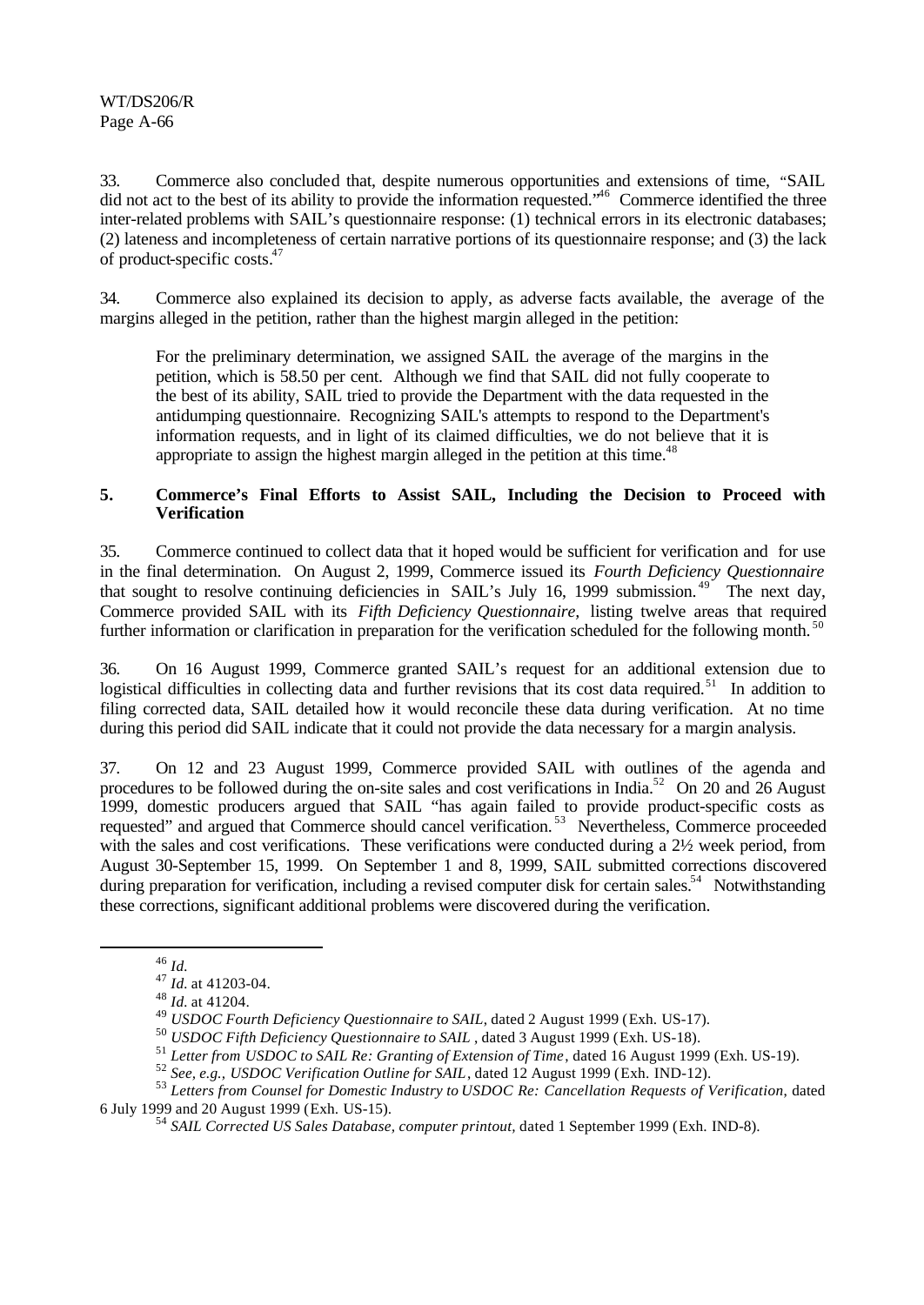#### **6. The Sales Verification**

38. The sales verification report summarizes the findings made during the on-site verification. Commerce made the following findings:

SAIL had under-reported home market prices for a significant percentage of sales.

SAIL double-counted sales made by the Rourkela Steel Plant.

SAIL was unable to demonstrate that the quantity and value of home market sales were properly reported.

The reporting of plant sales was incorrect in nearly every possible way -- quantity and value were under-reported, prices and adjustments were inaccurate, and sales of prime and non-prime merchandise were mixed up.<sup>55</sup>

Commerce also stated that it found "numerous coding errors in the home market database."<sup>56</sup>

39. Commerce also discovered errors in the US sales database. Commerce explained that "[w]hile testing US sales for model match purposes, we found an incorrectly reported model match criterion."<sup>57</sup> Commerce further noted that this error affected a preponderance of SAIL's export sales to the United States. Commerce also explained that SAIL had failed to report certain product control numbers in the cost of production database. According to Commerce, the missing control numbers were related to the primary type of steel plate exported by SAIL to the United States during the period of investigation. Commerce later explained that it was difficult for its verification team to evaluate whether the reporting of product specification/grade was accurate because SAIL had prepared no supporting verification exhibits.<sup>58</sup>

#### **7. The Cost Verification**

40. A separate cost verification report details the findings made during the on-site verification of SAIL's reported costs. Significant problems with SAIL's cost data were identified:

Company officials stated that the total cost of manufacture (TCOM), and the variable COM (VCOM) on the COP tape submitted 17 August 1999, are incorrect. There is no way to establish a meaningful correlation between the TCOM and VCOM on the tape and the underlying cost data and sources documents. On the first day of verification, SAIL presented a completely revised COP tape, as part of the correction presented in exhibit C-3. It was not clear the extent to which this tape should be considered "new information". Accordingly, we did not accept it. . . .

Although the COP tape was incorrect, and a new revised COP tape was not accepted, we proceeded with verification because the {sic} cost information underlying the reported per-unit COP was still verifiable--that is the actual average cost for plates and normalized

<sup>55</sup> *Sales Verification Report*, dated 4 November 1999 (Exh. US-4) (public version) at 4-5.

<sup>56</sup> *Id.* at 5.

<sup>57</sup> *Id.* at 5, 12.

<sup>58</sup> *USDOC 10 November 1999 Addendum to Verification Report*, Exh. US-24 (public version) at 1.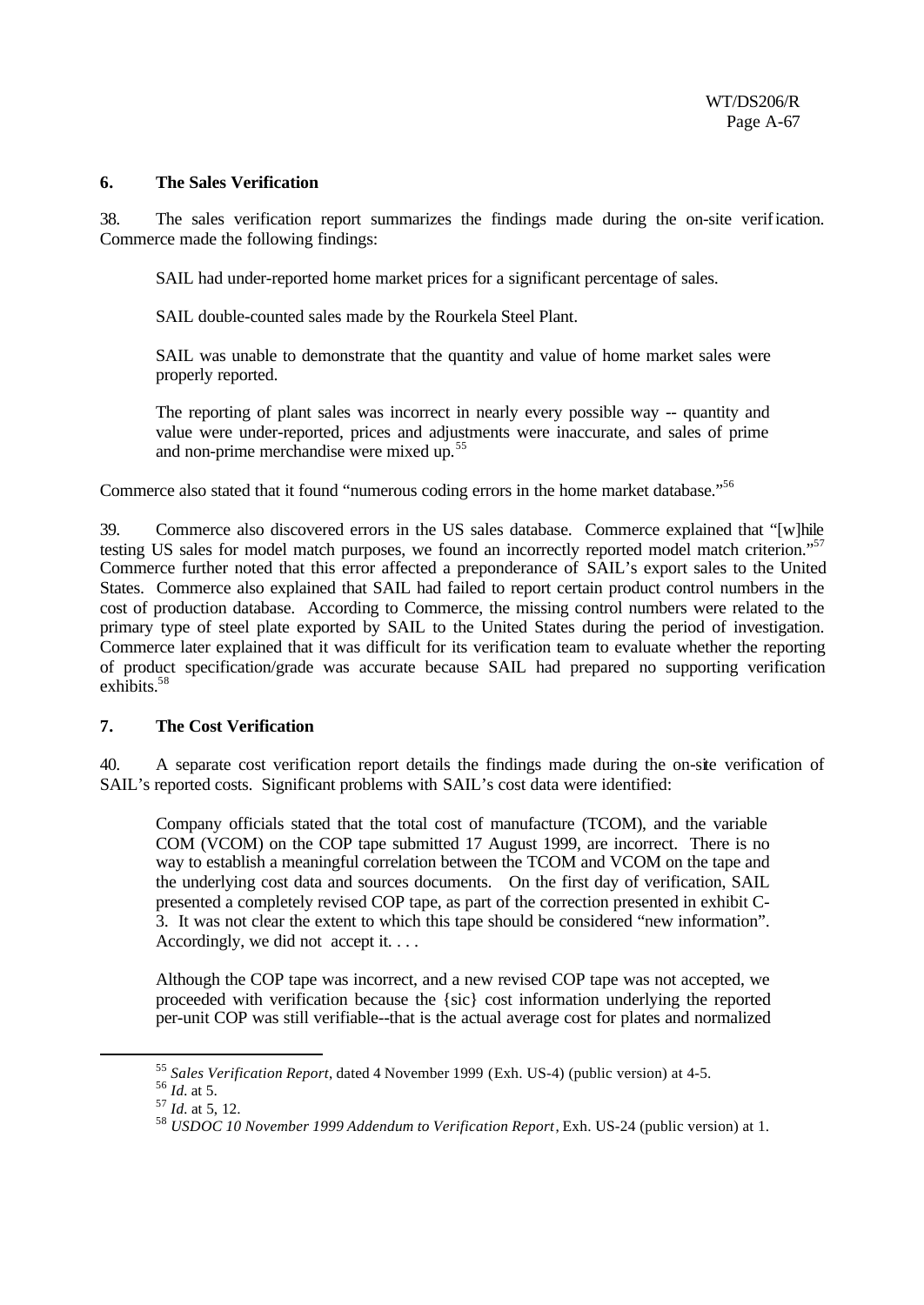plates at each plant . . . and the data underlying the indices developed by SAIL for calculating product-specific costs  $\ldots$ <sup>59</sup>

As detailed in the verification report, the COP information could not be verified. Commerce identified numerous other problems in SAIL's reported costs.<sup>60</sup>

## **8. Determination of Verification Failure**

41. On 18 November 1999, Commerce held a public hearing was held to allow interested parties to comment in preparation for the final determination.<sup> $6$ </sup>

42. After consideration of the facts, the parties' arguments, and the applicable statute, Commerce determined that SAIL had failed verification and that application of adverse facts available was required to determine the margin of dumping. The agency's *Determination of Verification Failure Memorandum* was issued on 13 December 1999, and outlined the significant findings at verification.<sup>62</sup> Commerce explained that:

[w]henever serious problems arise at verification we must determine whether the problems can be isolated and perhaps dealt with by the selective use of adverse inferences or are so significant as to undermine the integrity of the whole response.<sup>63</sup>

43. With respect to the home market sales portion of the questionnaire, Commerce explained that:

[a]t verification one of the primary goals is to ensure that all home market sales were reported meaning that all sales are reported and that the prices and adjustments are reported correctly in the sales listing. An integral part of ensuring the proper reporting of sales is verifying the negative, *i.e.*, looking for unreported sales (or discounts). This requires reconciling the company's records for sales of subject merchandise to the reported quantity and value.

As detailed in the Sales Verification Report, the problems encountered were such that we could not ensure that home market sales were properly reported. We have no way of knowing how many sales of subject merchandise may have been made in the home market. The fact that SAIL could not tie the reported quantity and value for sales of subject merchandise to the company's financial records and that prices were underreported for a significant percentage of home market sales undermines the credibility of SAIL's records. Taken together these problems resulted in our inability to establish that home market sales were properly reported.<sup>64</sup>

Regarding SAIL's COP/CV data, Commerce stated that:

l

<sup>63</sup> *Id.* at 4.

<sup>59</sup> *Cost Verification Report*, dated 4 November 1999 (Exh. US-3) (public version) at 2.

<sup>60</sup> *Id.* at 2-3.

<sup>61</sup> Transcript of Hearing at USDOC (18 November 1999) (Exh. IND-15).

<sup>62</sup> *USDOC Determination of Verification Failure Memorandum*, dated 13 December 1999 (Exh. US-25).

<sup>64</sup> *Id.* at 4-5.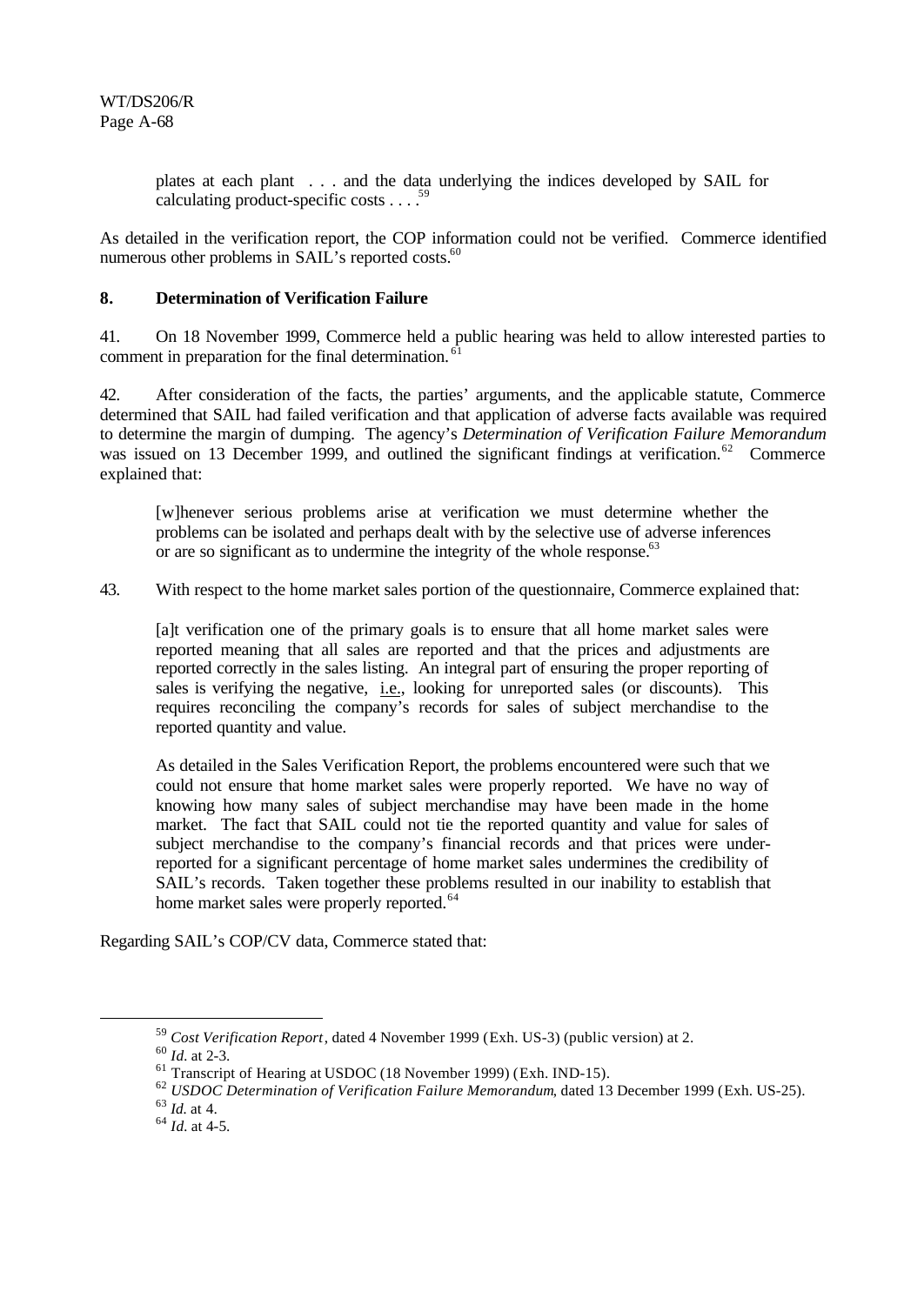[o]n the first day of verification SAIL company officials stated that the cost tape submitted was inaccurate and could not be tied to existing books and records. In addition, SAIL failed even to submit Constructed Value ("CV") data for US sales. Thus, there is no useable COP or CV data on the record. Despite the fact that the aggregate product-specific COP data were inaccurate, and there were no CV data at all, we nevertheless reviewed the [sic] underlying components of the aggregate costs. Here too we find widespread errors and inaccuracies.<sup>65</sup>

44. Finally, in describing several errors in the US sales database, Commerce explained that:

[w]hile these errors, in isolation, are susceptible to correction, when combined with other pervasive flaws in SAIL's data, these errors support our conclusion that SAIL's data on the whole is unreliable. $66$ 

#### **9. The Final Determination**

45. Commerce provided a comprehensive summary of these facts and its decision to base its margin calculation upon adverse facts available in the *Final Determination*:

[T]he use of facts available is appropriate for SAIL for purposes of the final determination, pursuant to section  $776(a)(2)(A)$ , (B), and (D) of the Act. With respect to subsection (A), at verification the Department discovered that SAIL failed to report a significant number of home market sales; was unable to verify the total quantity and value of home market sales; and failed to provide reliable cost or constructed value data for the products. See Home Market and United States Sales Verification Report (``Sales Report''), dated 3 November 1999; see also Cost of Production and Constructed Value Verification Report (``Cost Report''), dated 3 November 1999. With regard to subsection (B), SAIL was provided with numerous opportunities and extensions of time to fully respond to the Department's original and supplemental questionnaires, as well as ample time to prepare for verification. However, even with numerous opportunities to remedy problems, SAIL failed to provide reliable data to the Department in the form and manner requested.

With respect to section  $776(a)(2)(D)$  of the Act, we note that as a result of the widespread problems encountered at verification, SAIL's questionnaire responses could not be verified. See Sales Report and Cost Report. See Memorandum to the File: Determination of Verification Failure (``Verification Memo''), dated 13 December 1999.<sup>67</sup>

46. In addition, Commerce addressed the statutory requirement that parties be advised of deficiencies in their submissions:

With respect to section 782(d), we gave SAIL numerous opportunities and extensions to submit complete and accurate data. As stated in the Preliminary Determination, SAIL's questionnaire and deficiency questionnaire responses were found to be substantially deficient and untimely for purposes of calculating an accurate antidumping margin. See

<sup>65</sup> *Id.* at 5.

<sup>66</sup> *Id*.

<sup>67</sup> *Final Determination* at 73126-27.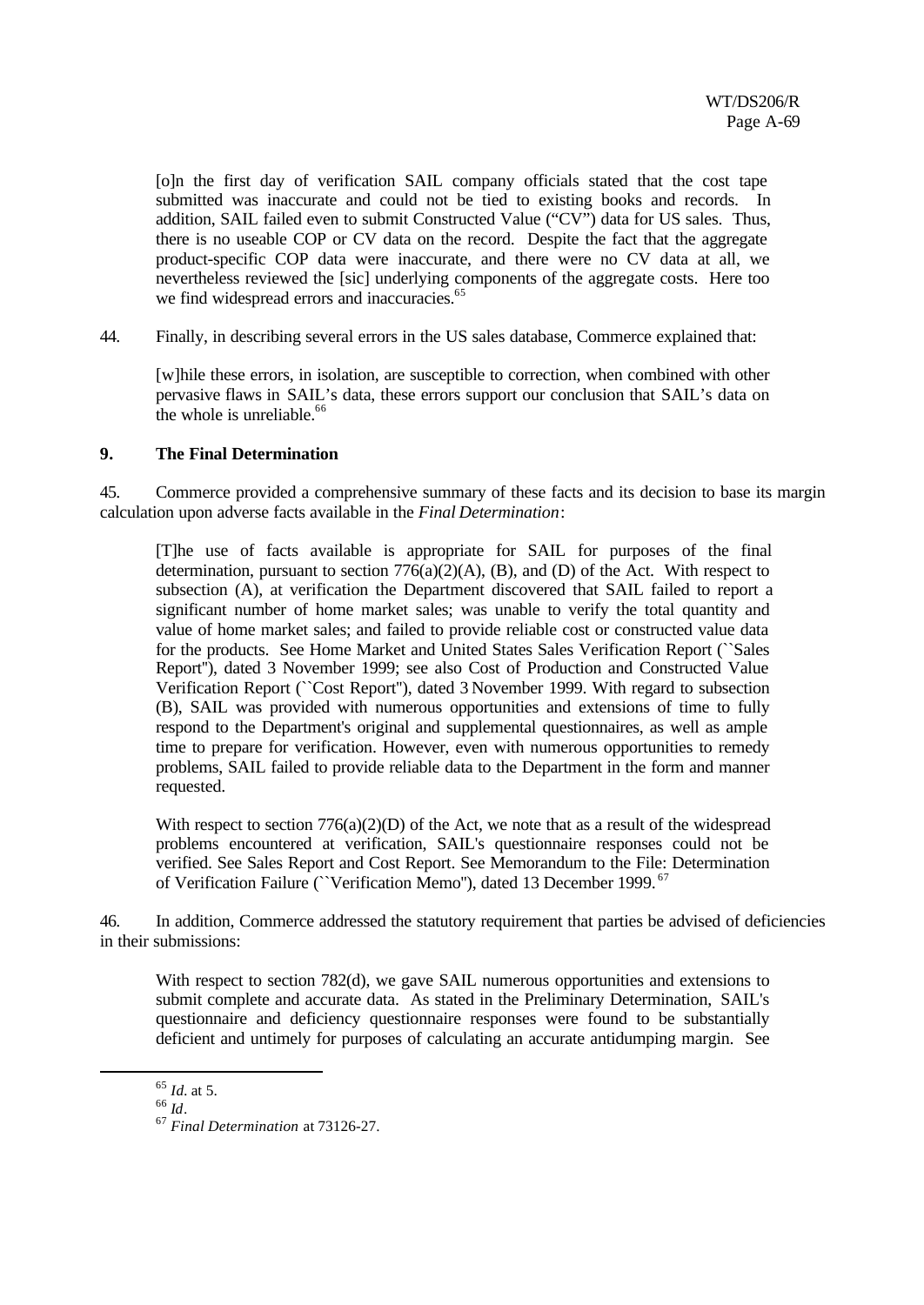Preliminary Determination. However, subsequent to the preliminary determination we issued two additional questionnaires and further extensions to SAIL presenting it yet additional opportunities to submit a complete and accurate electronic database. Nevertheless, the Department found at verification that the final submission was again substantially deficient . . . .Therefore the Department may ``disregard all or part of the original and subsequent responses," subject to subsection (e) of section 782.<sup>68</sup>

47. In a separate section of the *Final Determination*, Commerce specifically addressed SAIL's comments that Commerce should determine that the company cooperated to the best of its ability:

SAIL has consistently failed to provide reliable information throughout the course of this investigation. At the preliminary determination we relied on facts available because widespread and repeated problems in SAIL's questionnaire response rendered it unuseable for purposes of calculating a margin. These problems recurred despite our numerous and clear indications to SAIL of its response deficiencies. Even though we rejected use of SAIL's questionnaire response at the preliminary determination, because the company was seemingly attempting to cooperate, albeit in a flawed manner, we continued to collect data after the preliminary determination in an attempt to gather a sufficiently reliable database and narrative record for verification and for use in the final determination. The Department also rejected petitioners' request that verification be cancelled in light of the response deficiencies. However, as evidenced by the summary below, SAIL was unable to provide the Department with useable information to calculate and determine whether sales were made at less than fair value.<sup>69</sup>

48. Commerce then proceeded to summarize in detail the deficiencies in the previously-identified areas of completeness, timeliness, and workability of computer tapes and the fact that SAIL failed verification.<sup>70</sup>

49. Commerce disagreed with SAIL's characterization that its US sales were accurate, timely submitted, and verified:

In fact, the US sale database contained certain errors, as revealed at verification. See Sales Report; see also Verification Memo. Moreover, we disagree with SAIL that we are required by the Act to use SAIL's reported US prices. SAIL cites to [judicial and administrative cases] as support for the contention that the Department does not resort to total facts available if there are deficiencies in the respondent's submitted information. It is the Department's long-standing practice to reject a respondent's questionnaire response in toto when essential components of the response are so riddled with errors and inaccuracies as to be unreliable. *See Steel Wire Rod from Germany*. SAIL's argument relies on a mischaracterization of our practice with respect to so-called ``gap-filler'' facts available. SAIL argues that the Department should fill in the record for home market sales, cost of production, and constructed value as if there were a mere ``gap'' in the response, as opposed to the entire record. Thus respondent's arguments and citations to these cases are inapposite. In each of the above-mentioned cases, the majority of the information on the record was verified and useable; there were only certain small areas of

<sup>68</sup> *Id.* at 73127.

<sup>69</sup> *Id.* at 73129-30.

<sup>70</sup> *Id.* at 73130.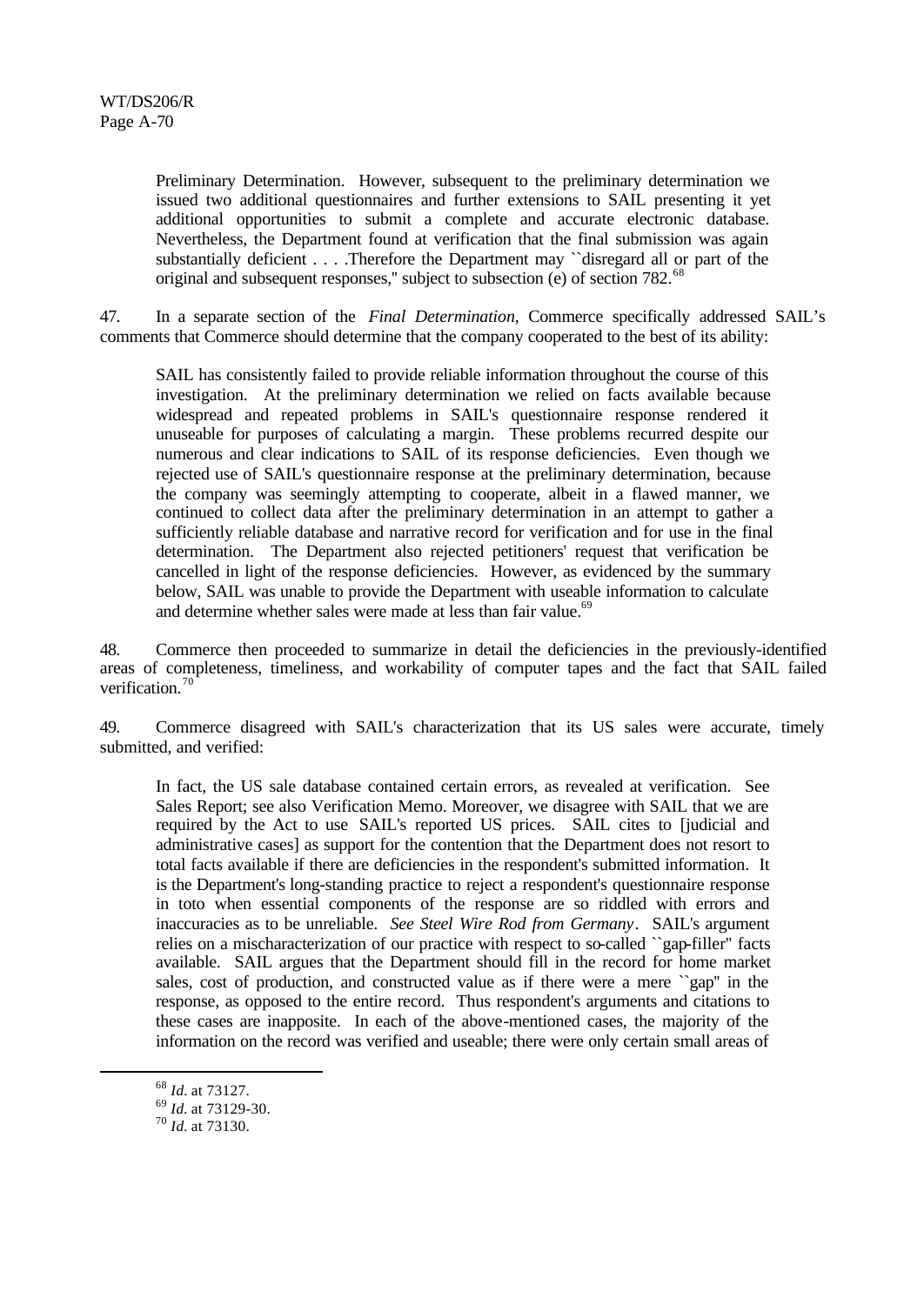information which required the Department to {use} facts otherwise available to accurately calculate a dumping margin. The Department's long-standing practice of filling in gaps or correcting inaccuracies in the information reported in a questionnaire response, often based on verification findings, is appropriate only in cases where the questionnaire response is otherwise substantially complete and useable. In contrast, in this case, SAIL's questionnaire response is substantially incomplete and unuseable in that there are deficiencies concerning a significant portion of the information required to calculate a dumping margin. To properly conduct an antidumping analysis which includes a sales-below-cost allegation, the Department must analyze four essential components of a respondent's data: US sales; home market sales; cost of production for the home market models; and constructed value for the US models. Yet SAIL has not provided a useable home market sales database, cost of production database, or constructed value database. Moreover, the US sales database would require some revisions and corrections in order to be useable. As a result of the aggregate deficiencies (data problems and SAIL's responses), the Department was unable to adequately analyze SAIL's selling practices in a thorough manner for purposes of measuring the existence of sales at less than fair value for this final determination. *See Sales Report and Cost Report.<sup>71</sup>*

50. Finally, regarding SAIL's argument that US law, specifically section 782(e) of the Act, required Commerce to utilize SAIL's US sales data in calculating a dumping margin, Commerce explained that:

Section 782(e) of the Act states that the Department shall not decline to consider information deemed "deficient'' under section 782(d) provided that subsections (1), (2), (3), (4), and (5) of section 782(e) are met. In the instant investigation, record evidence supports the finding that SAIL did not meet these requirements . . . . With regard to each respective subsection of 782(e): (1) SAIL did not provide information in a timely manner; (2) the information submitted could not be verified; (3) essential components of the information (*e.g.*, home market sales and cost information) are so incomplete that it cannot be used as a reliable basis for reaching a determination; (4) SAIL did not act to the best of its ability in providing the information and meeting the requirements established by the administering authority; and (5) the information cannot be used without undue difficulties. Accordingly, we are applying a margin based on total facts available to SAIL in the final determination.<sup>72</sup>

51. As a result, Commerce determined that SAIL's information was unusable and not a reliable basis upon which to calculate a margin. Moreover, because Commerce determined that SAIL did not act to the best of its ability, it used an adverse inference in selecting the highest margin alleged in the petition as facts available.

52. SAIL subsequently challenged the *Final Determination* at the CIT.

## **10. The Remand Determination**

53. On 26 May 2001, the CIT affirmed Commerce's decision to reject SAIL's information as unusable and use facts available in determining an antidumping duty margin for SAIL. The CIT

<sup>71</sup> *Id.* at 73130.

<sup>72</sup> *Id.* at 73130-31.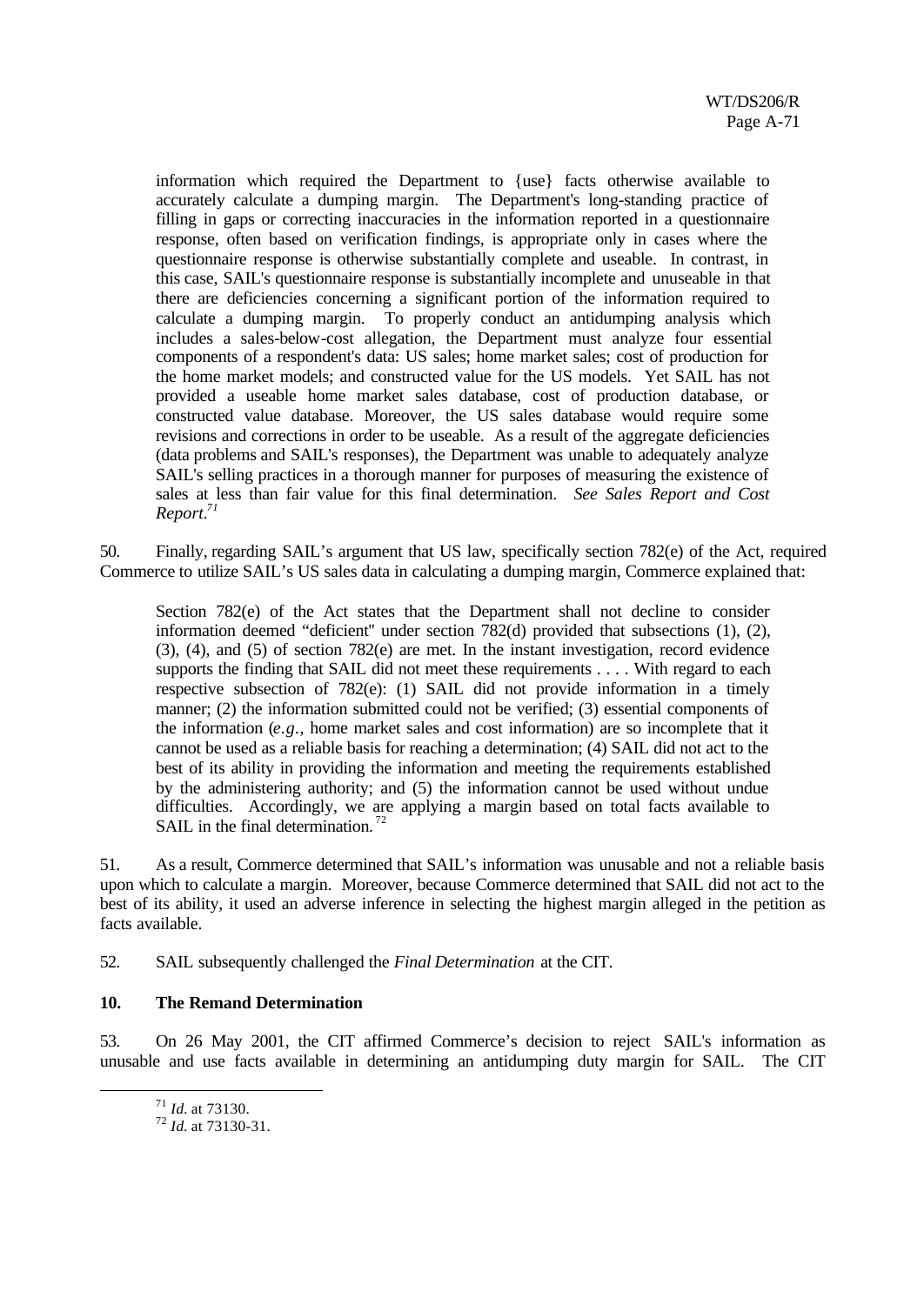remanded the decision, however, for further explanation as to Commerce's basis for determining that SAIL had failed to act to the best of its ability. Contrary to India's contention, the CIT did not "reverse" Commerce's determination that SAIL had not acted to the best of its ability; it simply remanded the case for further explanation by Commerce on this point.

54. Commerce filed its explanation with the CIT on 27 September 2001.<sup>73</sup> In that determination, Commerce summarized the factual and legal basis for its finding that SAIL had failed to act to the best of its ability.

55. First, Commerce explained its finding that SAIL possessed the necessary information and that it had the ability to provide the information in compliance with Commerce's information requests. Commerce explained its information collection process as follows:

Although responding to the antidumping questionnaire can be a demanding exercise, it is tailored so that it can be completed by companies that keep audited records of their sales and costs. Every year, Commerce sends essentially the same questionnaire to dozens of foreign producers, and the great majority of these respondent companies is able to provide the necessary information. Although Commerce modulates the level of detail and (importantly) the type of computerization required in order to accommodate each company's unique circumstances, in the main, Commerce solicits much the same type of information from each company. As a general matter, it is reasonable for Commerce to conclude that, if companies with fewer resources can respond fully and adequately to an antidumping questionnaire in a timely manner, a company with the resources and expertise of SAIL, that does not inform the Department otherwise in a timely fashion, is also capable of doing so. $74$ 

56. Commerce also explained that the respondent ultimately controls the information necessary for an anti-dumping determination:

It should be noted that Commerce has very limited knowledge of the actual extent of a respondent's ability to comply with requests for information. It is the respondent, not Commerce, that possesses the necessary information and knowledge of the company's operations and records. Therefore, it is incumbent on the respondent to demonstrate why it is incapable of providing requested information in a timely manner. Commerce cannot rely on mere assertions of vague "difficulties" or inability to comply as a basis for concluding that a respondent acted to the best of its ability.

That is why the Department requires the reason why a party has failed to provide requested data. Without a specific, compelling explanation, Commerce generally has no means of discerning if a respondent is truly incapable of complying. If there was some circumstance beyond SAIL's control that prevented it from responding adequately and in a timely manner, it did not offer any such explanation. SAIL has not demonstrated that its failure to respond accurately is excused "because it was not able to obtain the requested information, did not properly understand the question asked, or simply overlooked a particular request." Mannesmannrohren-Werke AG v. United States, 77 F.Supp. 2d 1302, 1316 (CIT 2000) (Mannesmann I). The information that SAIL failed to

<sup>73</sup> *USDOC Redetermination on Remand* (September 27, 2001) (Exh. IND-21).

<sup>74</sup> *Id*. at 2-3.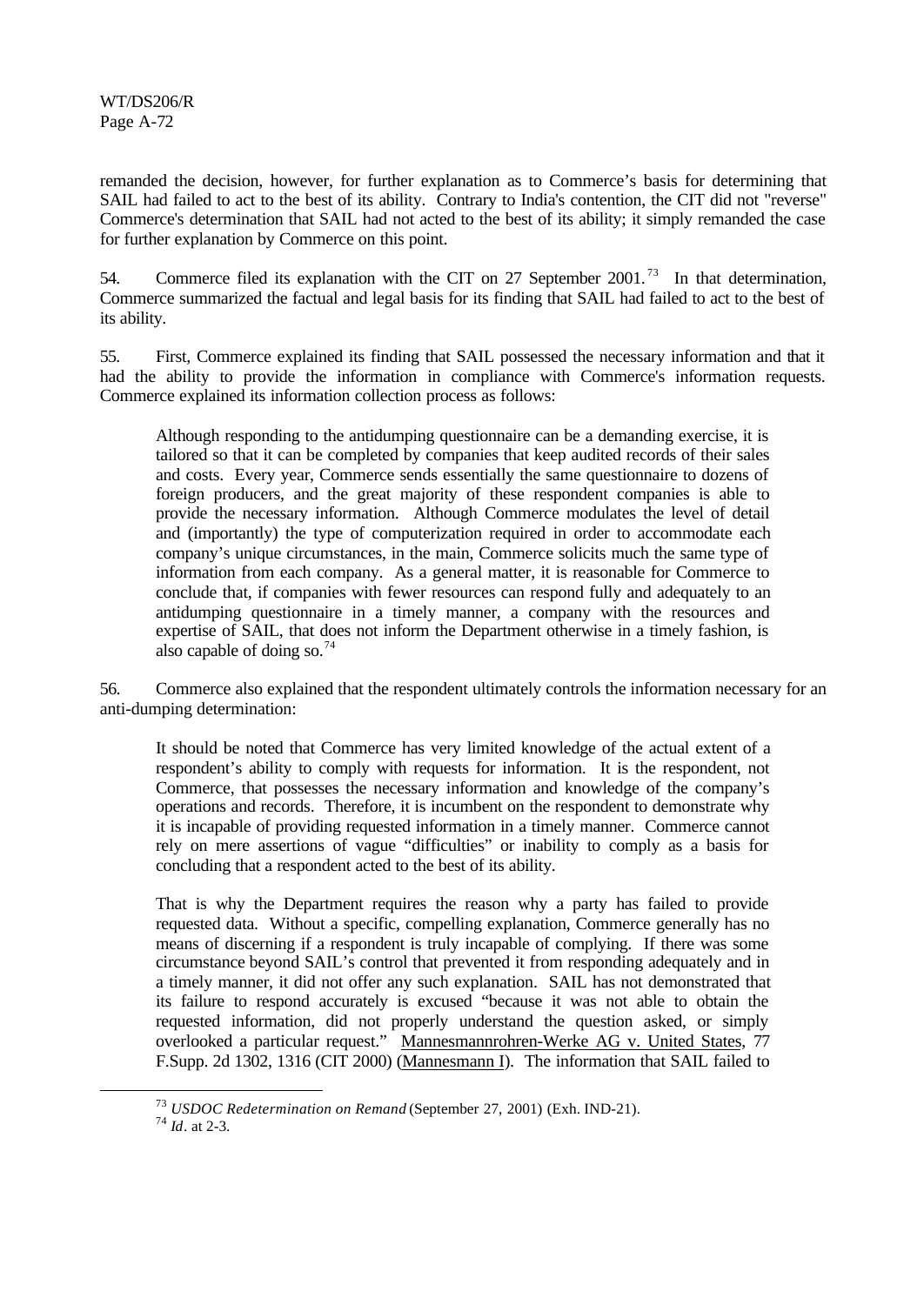provide was within its own control. Moreover, SAIL was provided with substantial guidance on the questions asked, and its failure was more comprehensive than the simple oversight of a particular request.<sup>75</sup>

### 57. Commerce again summarized the facts of its attempt to obtain necessary information from SAIL:

During the underlying investigation, SAIL did advise Commerce that it was experiencing difficulties in gathering and submitting the requested information. Typically, however, these difficulties were offered to justify requests for additional time to submit information (which the Department repeatedly granted) and were often accompanied by assurances that the information would be forthcoming. For example, in its 11 May 1999, database submission -- which was filed late due to a computer "breakdown" -- SAIL indicated that "some of the data requested by [Commerce] is still being collected (because, e.g. it is available only in handwritten form). As soon as these data are available we will submit them to the Department and revise the diskette accordingly." Def. Ex. 5, C.R. 7. Thus, in the underlying proceeding, SAIL's reference to handwritten records was given as an example of why it needed additional time. SAIL did not indicate that it would be unable to provide a usable database; on the contrary, it promised that such a database would be forthcoming. As a result, we disagree with SAIL's suggestion, Pl.'s Mem. Supp. Mot. J. Agency R. at 32, that its identification of these logistical difficulties demonstrates that it could not comply with the information requests. In Commerce's view, the record demonstrates that SAIL could comply with the request for data, and SAIL never offered any valid explanation of circumstances that rendered it incapable of complying with those requests.

In the underlying proceeding, the Department repeatedly requested that SAIL remedy deficiencies in its response and SAIL gave every indication that it would comply with the agency's information requests. Where information was not provided initially, SAIL indicated that it would be submitted as soon as it became available and that unuseable computer tapes would be revised accordingly. See, e.g., Def. Ex. 5, C.R. 7; see also Def. Ex. 11, C.R. 17 (SAIL submitted revised computer tapes and stated that all home market sales made during the period were provided). At SAIL's behest, Commerce took the unusual step of permitting the submission of significant amounts of information after the preliminary determination; SAIL assured Commerce that this new data could be verified. Def. Ex. 25, C.R. 33. All of these representations suggest that SAIL itself believed it could comply with the requests for information. In such circumstances, it is reasonable for Commerce to conclude that SAIL had assessed its own operations and knew that it could fulfill its representations. This Court has held that it is "reasonable for Commerce to charge [a respondent] with knowledge of its own operations." Mannesmannrohren-Werke AG v. United States, Slip Op. 00-126 (CIT 5 October 2000) Mannesmann II). Therefore, even accepting that SAIL's efforts were made in good faith "does not relieve its burden to respond to the best of its ability, and its 'ability' includes possessing knowledge of its business operations." Id.<sup>76</sup>

58. Finally, Commerce addressed SAIL's suggestion that it could not provide the necessary information:

<sup>75</sup> *Id*. at 3.

<sup>76</sup> *Id*. at 3-4 (footnotes omitted).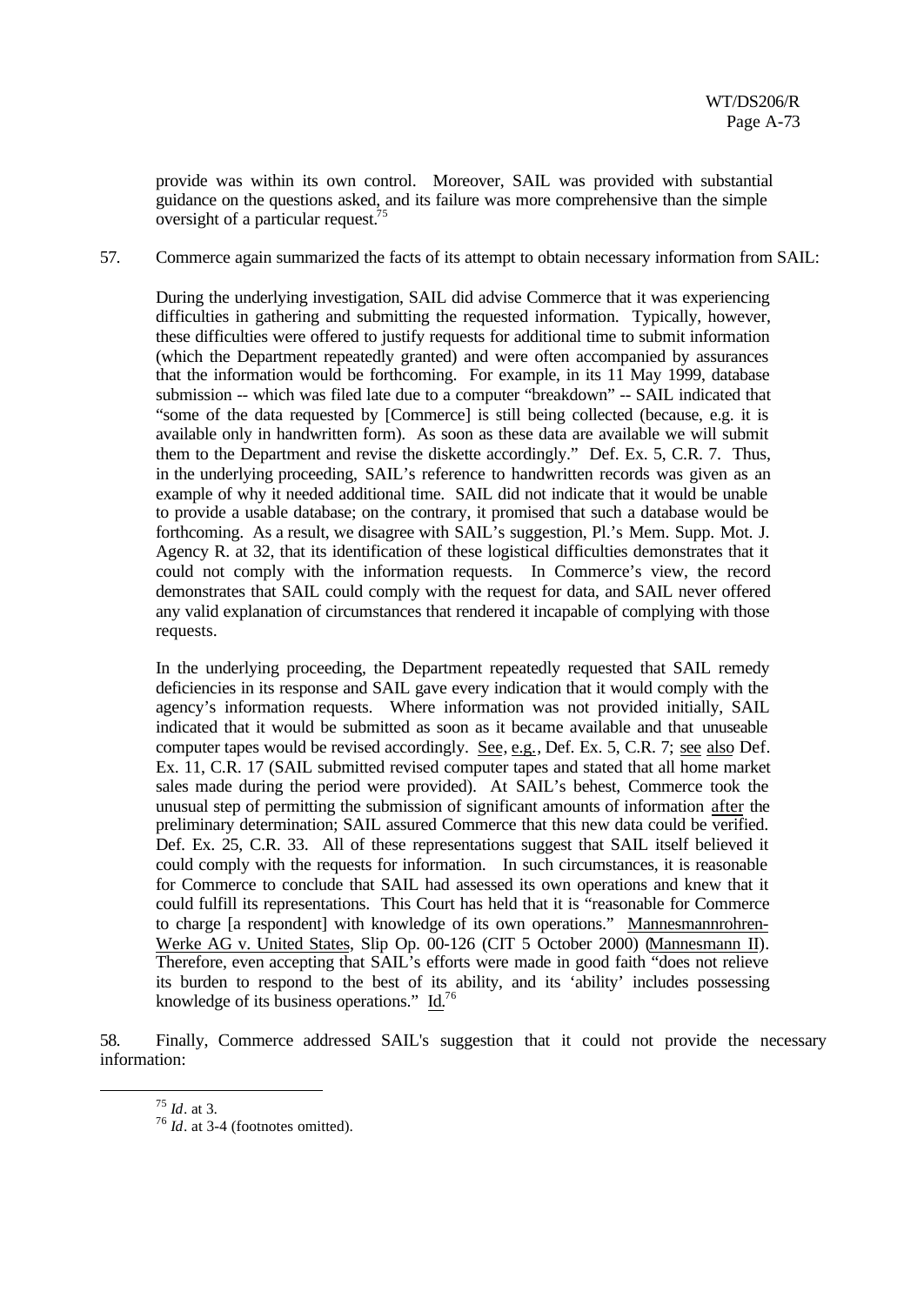To conclude that SAIL tried its best but simply could not report accurate information about its home market sales or production costs is not credible. SAIL is one of the largest integrated steel producers in the world, with significant expertise in many areas and significant resources at its disposal. For example, SAIL has an established accounting system and its books are audited annually by a large team of public accountants. See, e.g., SAIL Section A Response, C.R. 5, at Exhibit A-9 (SAIL Annual Report). Moreover, because SAIL is predominantly owned by the Indian Government, SAIL is accountable for a variety of additional Government accounting requirements. Based on the information available to Commerce, we conclude that SAIL had the ability to comply with the information requests. In sum, SAIL is and should be accountable for the information recorded in its books and records. To conclude otherwise would allow respondents to provide only the most rudimentary information, without regard to the information actually required for an investigation. More importantly, to allow a respondent to select the information it will submit provides a major incentive for selfserving behaviour – supplying information that is generally favorable while claiming that it cannot supply information that might prove unfavourable to respondent . . . .

This investigation may have been SAIL's "first real brush with US antidumping law," [] but SAIL has provided us with no information that indicates it could not comply with the information requests made by Commerce. Thus, it is reasonable for Commerce to conclude that SAIL had the resources and ability to comply with Commerce's questionnaire but inexplicably failed to do so.  $77$ 

#### B. COMMERCE'S CONSIDERATION OF SAIL'S PROPOSED SUSPENSION AGREEMENT

59. In a letter dated 29 July 1999, SAIL submitted a proposed agreement to suspend<sup>78</sup> the investigation to "address any problems that might be caused by imports of {cut-to-length} plate from India.<sup>79</sup> On 31 August 1999, a meeting was held with counsel for SAIL, Commerce's Assistant Secretary for Import Administration and other officials to discuss the antidumping suspension agreement proposal from India. <sup>80</sup> During the meeting, the Department stated that it "would consider the respondent's request, but noted that suspension agreements are rare and require special circumstances."<sup>81</sup> The Department also discussed the fact that "the requisite circumstances may not exist at the present time," and eventually denied the request. $82$ 

### **IV. STANDARD OF REVIEW**

60. The AD Agreement is unique among the WTO agreements in providing its own standard for a WTO panel's review of an anti-dumping determination by an investigating authority. That standard is set forth in Article 17.6 in two parts: the first concerns review of questions of fact and the second concerns

<sup>&</sup>lt;sup>77</sup> *Id*. at 4-5 (footnotes, citations omitted).

 $^{78}$  Note that a suspension agreement is otherwise known as a price undertaking.

<sup>79</sup> *Letter from SAIL's Counsel to USDOC Re: Request for a Suspension Agreement*, dated 29 July 1999 (Exh. IND-10).

<sup>80</sup> *USDOC Memorandum to the File re: Ex-Parte Meeting with Counsel for SAIL Regarding Possible Suspension Agreement*, dated 31 August 1999 (Exh. US-21).

 $81$  *Id.*  $82$   $H$ .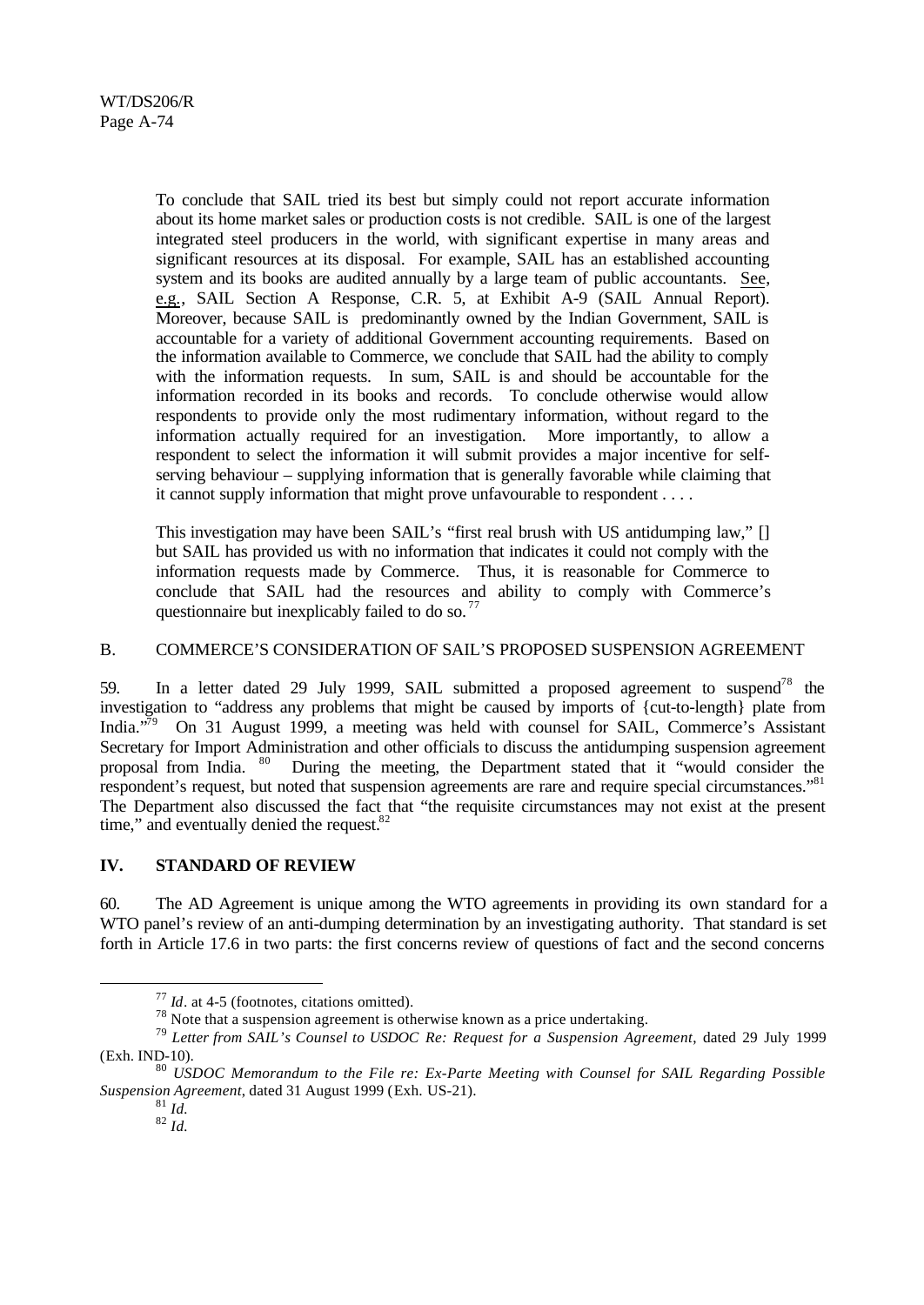review of issues of law. In its submission, India acknowledges this concept.<sup>83</sup> However, India also claims that another standard, described in *United States - Transitional Safeguard Measure on Combed Cotton Yard from Pakistan*, also applies. As explained below, this is an incorrect reading of the WTO agreements. Furthermore, India states that Article 17.6 requires this Panel to effectively ignore the policies and procedures underlying US law and its application, thereby distorting the standard of review which this Panel is to apply. The proper standard is described below.

#### A. REVIEW OF AN AUTHORITY'S ESTABLISHMENT AND ASSESSMENT OF THE FACTS: PANELS MAY NOT ENGAGE IN *DE NOVO* REVIEW

- 61. Article 17.6(i) of the AD Agreement provides that:
	- (i) in its assessment of the facts of the matter, the panel shall determine whether the authorities' establishment of the facts was proper and whether their evaluation of those facts was unbiased and objective. If the establishment of the facts was proper and the evaluation was unbiased and objective, even though the panel might have reached a different conclusion, the evaluation shall not be overturned.

62. In other words, a panel may not conduct its own *de novo* evaluation of the facts if the authority's establishment of the facts is proper and its evaluation of the facts is unbiased and objective. As articulated by the Appellate Body in *United States - Antidumping Measures on Certain Hot-Rolled Steel Products from Japan ("Hot-Rolled AB Report"*), pursuant to Article 17.6(i) and Article 11 of the DSU, both of which require an "objective" assessment of the facts, "the task of panels is simply to review the investigating authorities' 'establishment' and 'evaluation' of the facts."<sup>84</sup>

63. In order to 'establish' and "evaluate' the facts, Article 17.6(i) notes that a panel must determine (1) if the establishment of the facts on the record was "proper," given the overall investigation or review under scrutiny by the panel and (2) if the investigating authority's determination, based upon the facts on the record, was unbiased and objective.<sup>85</sup> "Proper," as defined by the Oxford Standard Dictionary, means "suitable" or "appropriate."<sup>86</sup> Thus, a panel must review all of the facts on the record and determine if the investigating authority appropriately considered the facts of the record and applied those facts in an objective, unbiased manner in making its final determination.

64. Once a panel makes an objective assessment of the investigating authority's establishment of the facts, pursuant to17.6(i), it is well established that even if a panel disagrees with an agency's findings, as long as the investigating authority's findings are based upon properly-applied facts and its decision has been made in an objective, unbiased manner, then the panel may not substitute its judgment for that of the investigating authority.  $87$  This applies even if the panel – had it stood in the shoes of that authority originally– might have decided the matter differently.

<sup>83</sup> First Submission of India at para. 49.

<sup>84</sup> *United States - Anti-Dumping Measures on Certain Hot-Rolled Steel Products from Japan*, *Report of the Appellate*, WT/DS184/AB/R, adopted 23 August 2001, para. 55 (" *Hot-Rolled AB Report")*. *See also Article 21.5 Recourse Decision, Mexico-Anti-Dumping Investigation of High Fructose Corn Syrup ("HFCS AB Report") From the United States*, WT/DS132/AB/RW, adopted 22 October 2001, para 130. Article 11 of the DSU imposes upon panels a comprehensive obligation to make an "objective assessment of the matter."

<sup>85</sup> *See Hot-Rolled AB Report*, para 55.

<sup>86</sup> *The New Shorter Oxford English Dictionary*, Clarendon Press, Oxford (1993) (definition III).

<sup>87</sup> *See Hot-Rolled AB Report*, para. 56.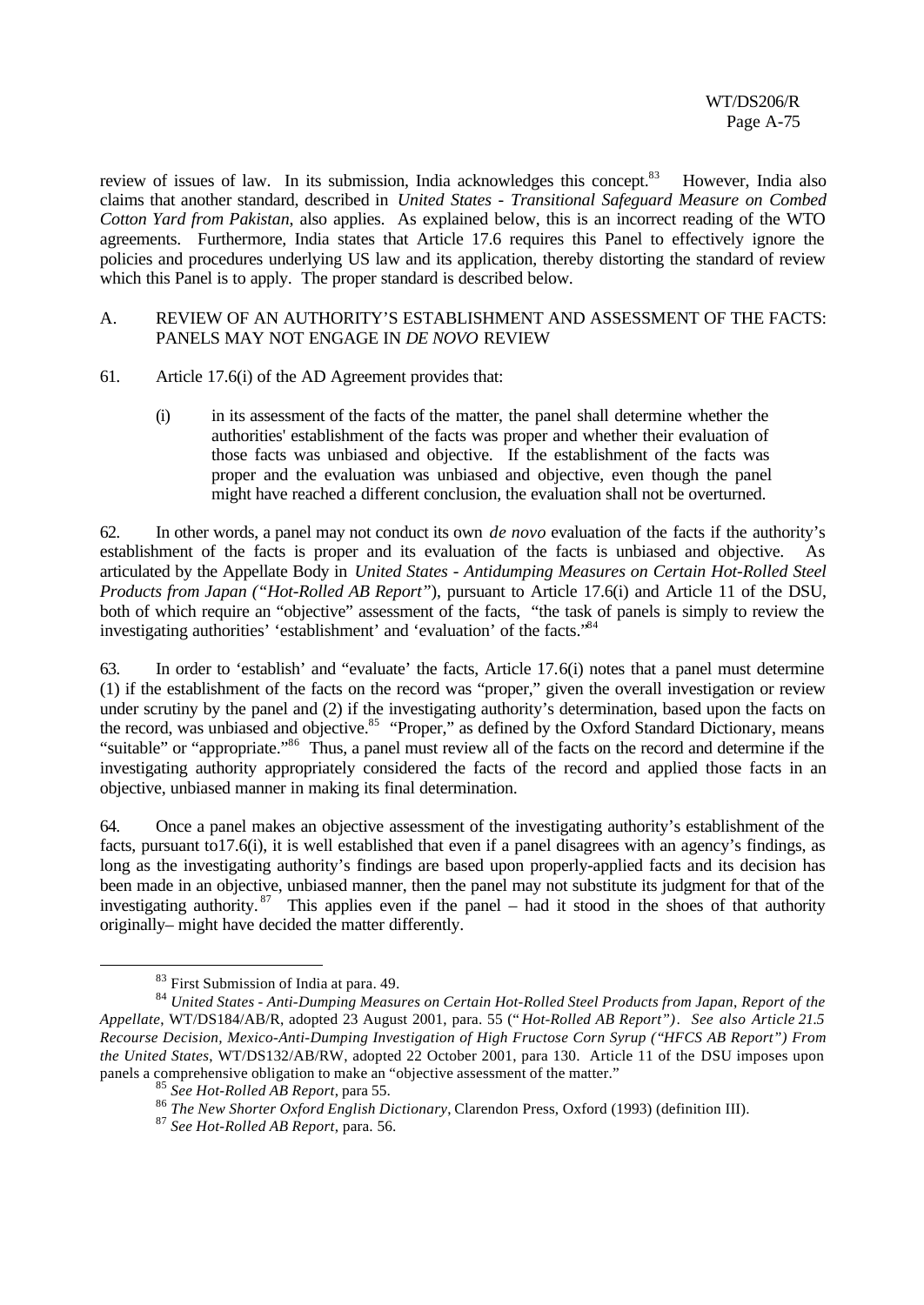65. Several panels have stressed that a panel review is not a substitute for proceedings conducted by national investigating authorities, and that the role of panels is not to conduct a *de novo* review of the factual findings of a national investigating authority. This standard of review has been articulated by both WTO panels and GATT panels:

[T]he Panel was not to conduct a *de novo* review of the evidence relied upon by the United States authorities or otherwise to substitute its judgment as to the sufficiency of the particular evidence considered by the United States authorities.<sup>88</sup>

This concept is extremely important because, as noted in *Thailand - H-Beams from Poland*, "the aim of Article 17.6(i) is to prevent a panel from 'second-guessing' a determination of a national authority when the establishment of the facts is proper and the evaluation of those facts is unbiased and objective.<sup>89</sup>

66. In reviewing the facts of the record, WTO panels are directed to look to the entire administrative record of an investigation. India argues that the Panel is required to review SAIL's US sales data specifically, apply the four conditions of Annex II, paragraph 3 only to that data, and then to make its determination exclusively based upon that analysis. This is a misreading of the AD Agreement. Article 17.6(i), on its face, applies to all of the "facts of a matter," and does not affirmatively segregate between respondent-selected segments of submissions. Thus, this Panel must "examine whether the evidence relied upon by the [investigating authority] was sufficient, that is, whether an unbiased and objective investigating authority evaluating that evidence" could properly have reached its determination.<sup>90</sup>

#### B. REVIEW OF AN AUTHORITY'S INTERPRETATION OF THE AD AGREEMENT: PANELS MUST RESPECT MULTIPLE, PERMISSIBLE INTERPRETATIONS

- 67. Article 17.6(ii) applies to the legal standard of review:
	- (ii) the panel shall interpret the relevant provisions of the Agreement in accordance with customary rules of interpretation of public international law. Where the panel finds that a relevant provision of the Agreement admits of more than one permissible interpretation, the panel shall find the authorities' measure to be in conformity with the Agreement if it rests upon one of those permissible interpretations.

68. In reviewing legal questions that turn on the proper meaning to be ascribed to the AD Agreement, subparagraph (ii) of Article 17.6 provides that, where a relevant provision of the AD Agreement is subject to more than one permissible interpretation, a WTO panel shall find the anti-dumping measure in question to be in conformity with the Agreement if it is based on any of those permissible interpretations.

<sup>88</sup> *Mexico - Anti-Dumping Investigation of High Fructose Corn Syrup ("HFCS") from the United States*, WT/DS132/R (Jan. 28, 2000), para. 7.56. The *HFCS* panel was citing from *Guatemala-Anti-Dumping Investigation Regarding Portland Cement From Mexico*, WT/DS60/R, adopted 19 June 1998. The language is actually taken from *United States - Measures Affecting Import of Softwood Lumber from Canada*, SCM/162BISD40S/358, adopted 27-28 October 1993, para. 335.

<sup>89</sup> *Thailand - Anti-Dumping Duties on Angles, Shapes and Sections of Iron or Non-Alloy Steel and H-Beams from Poland*, Report of the Appellate Body, WT/DS122/AB/R, adopted 12 March 2001, paras. 117-18 (*"Thailand H-Beams from Poland"*).

<sup>90</sup> *HFCS*, para. 7.57.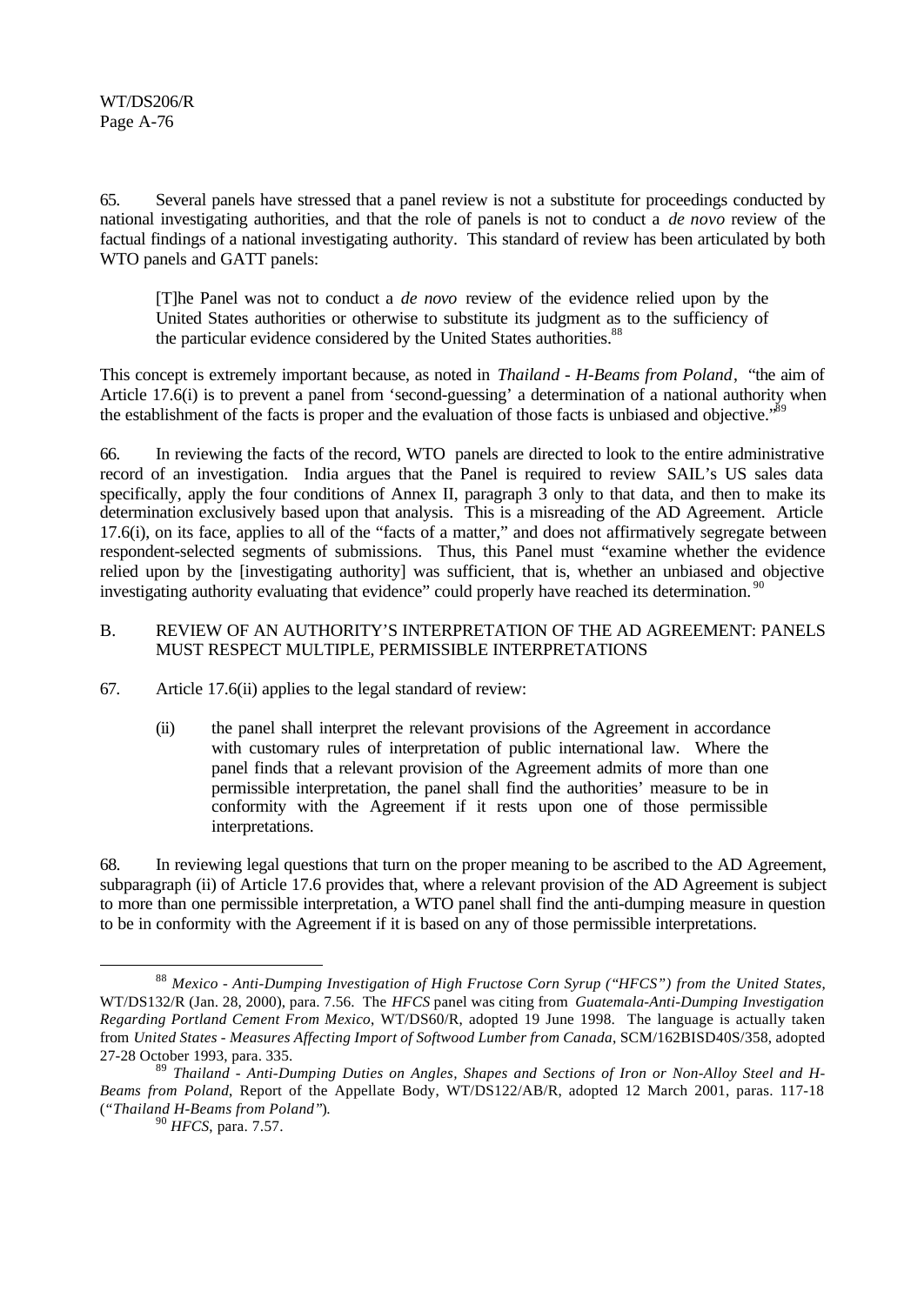69. Thus, Article 17.6(ii) reflects a deliberate choice by the negotiators to recognize the possibility of multiple interpretations. In this sense, Article 17.6(ii) constitutes an admonition to panels to take special care, as clearly stated in Articles 3.2 and 19.2 of the DSU, not to add to the obligations of Members.

70. In sum, Article 17.6(ii) instructs panels that, if the terms of the Agreement admit of multiple permissible interpretations, they must find an authority's action conforms with the AD Agreement if it conforms to one of those interpretations. Thus, the relevant question in every case is not whether the challenged determination rests upon the best or the "correct" interpretation of the AD Agreement, but whether it rests upon a "permissible interpretation" (of which there may be many).

71. India does not disagree with the above analysis, but by citing to *Transitional Safeguard Measure on Combed Cotton Yarn From Pakistan* ("*Yarn from Pakistan*"),<sup>91</sup> attempts to add to the obligations of investigating authorities, pursuant to Article 11 of the DSU, in determining if the investigating authority has "complied with their obligations." Article 1.2 of the DSU, however, provides that "special or additional rules and procedures on dispute settlement contained in covered agreements" shall prevail over the more general rules and procedures of the DSU to the extent of any differences. As explained previously, the AD Agreement is unique among the WTO Agreements in that it contains a specified "standard of review." Therefore, the decision in *Yarn From Pakistan* is irrelevant, because the Panel in that case had no special standard of review provision to apply.

72. Thus, in applying the *Textiles Agreement* in *Yarn From Pakistan*, the Appellate Body was enunciating the standard pursuant to DSU Article 11 for an "objective" review of the facts. In the case at hand, however, Articles 17.6(i) and (ii) of the AD Agreement provide for the standard of review by which a panel should make its determination. The Appellate Body has never stated that in addition to the requirements of Article 17.6, a panel reviewing a measure under the AD Agreement must also implement the test articulated in *Yarn From Pakistan*.

73. In summary, this Panel should review the entire record and all of the facts contained therein. In that context, this Panel should assess whether Commerce's application of facts available in this investigation was conducted in an unbiased and objective manner. Furthermore, this Panel should determine, based upon the complete record, whether the United States' legal analysis is a permissible interpretation of its obligations under the AD Agreement.

# **V. LEGAL ARGUMENT**

## A. INTRODUCTION

l

74. Customary rules of interpretation of public international law, as reflected in Article 31(1) of the Vienna Convention, provide that a treaty "shall be interpreted in accordance with the ordinary meaning to be given to the terms of the treaty *in their context and in the light of its object and purpose*" (emphasis added). The purpose of treaty interpretation is, as stated in Article 31 of the Vienna Convention, to give effect to the intention of the parties to the treaty as expressed in their words read in context.

75. Article VI of the GATT 1994 ("Article VI") authorizes WTO Members to impose anti-dumping duties in order to remedy injurious dumping. The object and purpose of Article VI is to provide a remedy to Member countries that are faced with dumped imports that cause or threaten material injury. Article VI:1 states that "dumping . . .is to be condemned if it causes or threatens material injury to an established

<sup>91</sup> *WT/DS192/AB/R*, adopted 8 October 2001, para. 74 (" *Yarn from Pakistan*")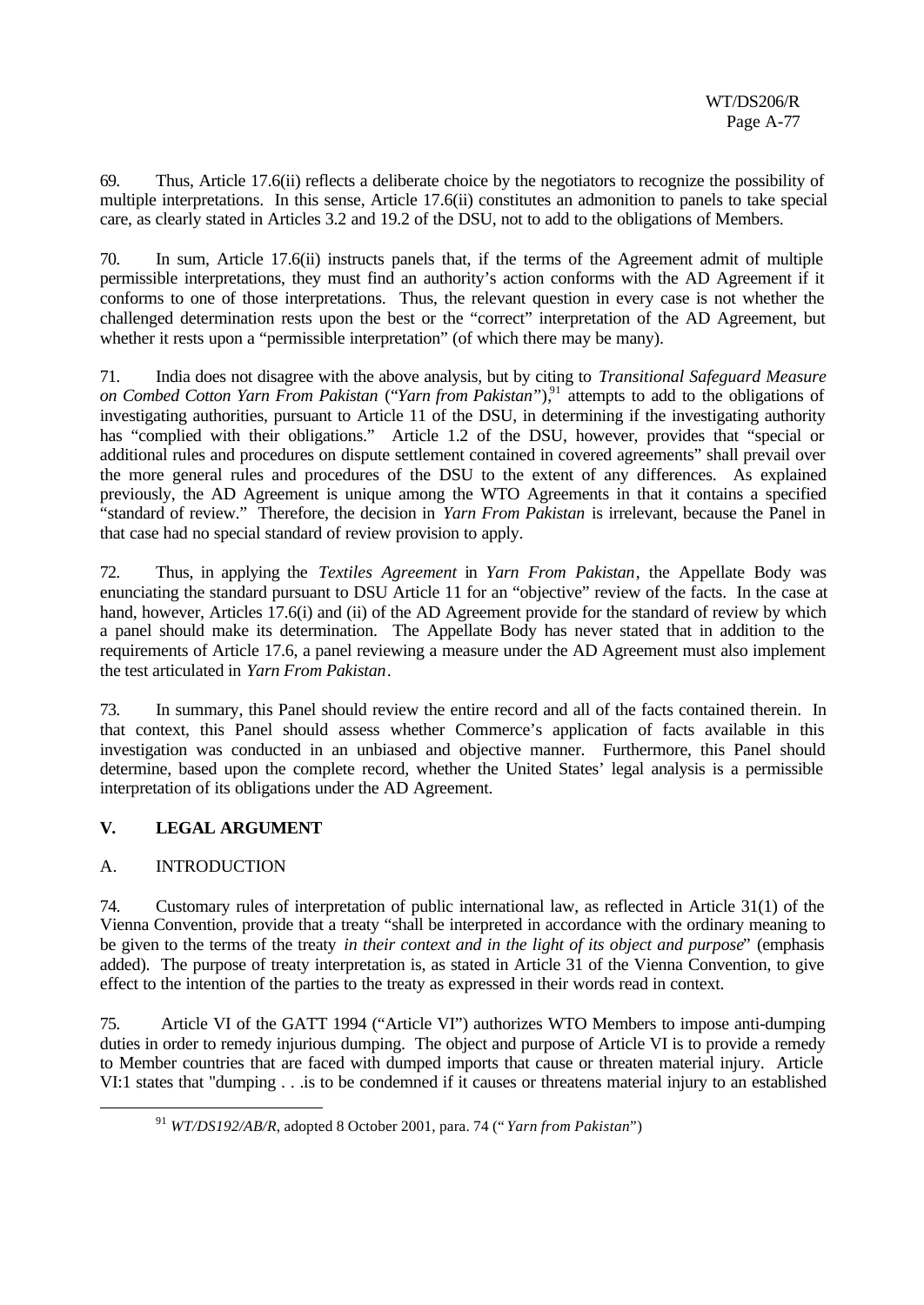WT/DS206/R Page A-78

industry . . .or materially retards the establishment of a domestic industry." Given the object and purpose of Article VI and the AD Agreement, which authorizes a remedy for injurious dumping, the provisions of these agreements must be interpreted so as to allow investigating authorities to obtain and analyze all information necessary to the antidumping analysis.

76. Article VI and the AD Agreement require that a determination of dumping must be based on detailed information involving prices in the domestic market of the exporting country ("normal value") and export prices to the market of the investigating authority.<sup>92</sup> The dumping determination must include, where alleged, an analysis of cost information to determine whether sales in the domestic market of the exporting country are below the cost of production("COP"). Only when all of this information is accurately provided can the administering authority perform an accurate calculation of a dumping margin. Based on these requirements, Commerce's questionnaire requests of information necessary for the dumping analysis, including general information concerning the company's corporate structure and business practices; the merchandise under investigation that it sells; the sales of that merchandise in all markets; the home market sales listings; the US sales listings; and information regarding the cost of production of the foreign like product and the constructed value of the merchandise under investigation. This information, which is necessary for any dumping determination, is normally within the control of the responding parties whose sales are the subject of the anti-dumping investigation.

77. Thus, in light of the object and purpose of Article VI and the AD Agreement, authorizing Members to remedy injurious dumping, the provisions at issue must be interpreted to allow investigating authorities to request, require and obtain the necessary information from interested parties. The interpretation advanced by India would give ultimate control to responding parties over what information investigating authorities may analyze.

78. The goal of an anti-dumping investigation is "ensuring objective decision-making based on facts."<sup>93</sup> In order for investigating authorities to *make* objective decisions based on facts, they must have *access* to those facts. An interpretation of the AD Agreement that would encourage parties to selectively provide necessary information would frustrate the goal of objective decision-making and nullify the effectiveness of the Article VI remedy. At some point, investigating authorities must have the discretion to reject questionnaire responses in their entirety when responding parties fail to provide critical information that authorities need to conduct antidumping investigations.

## B. TEXTUAL ANALYSIS OF THE AD AGREEMENT

79. In this section of our submission, we analyze the provisions of the AD Agreement relevant to this dispute, that is, Article 6.8 and Annex II. As will be shown, the ordinary meaning of Article 6.8 and Annex II of the AD Agreement support the interpretation of the United States as reflected in its statutory provisions and its actions with respect to SAIL in the antidumping duty investigation at issue.

80. Article 6.8 of the AD Agreement permits the application of facts available when a party fails or refuses to provide necessary information in an anti-dumping investigation. Annex II of the AD Agreement then sets out the criteria which investigating authorities should take into account before applying facts available. As we demonstrate below, taken together, Article 6.8 and Annex II allow investigating authorities to make preliminary and final determinations, in whole or in part, on the basis of facts available, which could lead to a result which is less favorable to the party than if the party had

<sup>92</sup> *See, e.g.,* Article VI:1 of GATT 1994; Article 2 of the AD Agreement.

<sup>93</sup> *Hot-Rolled Panel Report,* para. 7.55.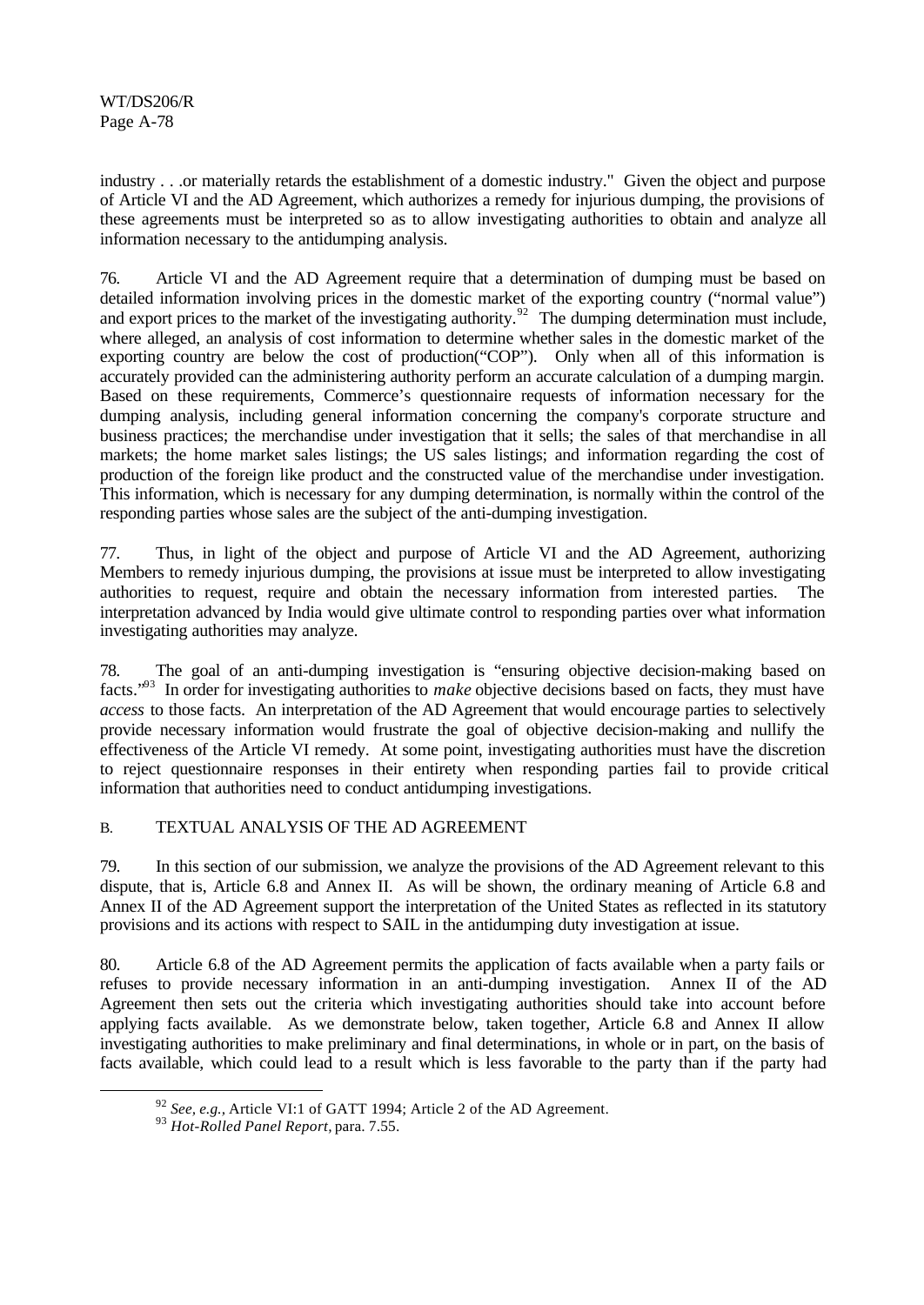cooperated and provided the necessary information. These provisions of the AD Agreement provide investigating authorities with a feasible method for calculating antidumping margins when information in control of responding parties is missing, untimely, or unreliable because a party either refuses access to it or otherwise does not timely provide it.

## **1. Article 6.8 of the AD Agreement**

81. Article 6.8 of the AD Agreement provides as follows:

In cases in which any interested party refuses access to, or otherwise does not provide, necessary information within a reasonable period or significantly impedes the investigation, preliminary and final determinations, affirmative or negative, may be made on the basis of facts available. The provisions of Annex II shall be observed in the application of this paragraph.

#### *(a) Information*

l

82. A fundamental issue in this dispute is the proper interpretation of the term "information" as used in Article 6.8 and Annex II of the AD Agreement. The ordinary meaning of the term "information," which is not defined in the AD Agreement, is a "communication of the knowledge of some act or occurrence" and "knowledge or facts communicated about a particular subject, event, etc.; intelligence,  $news.$ <sup>"94</sup>

83. Article 6.8 of the AD Agreement uses the term "necessary information." The ordinary meaning of the term "necessary" is "[t]hat cannot be dispensed with or done without; requisite; essential; needful."<sup>95</sup> The "necessary" or "requisite" or "essential" information for conducting an antidumping investigation includes prices of the subject merchandise in the domestic market of the exporting country, export prices of the subject merchandise, and, in appropriate circumstances, cost of production information and constructed value information. Because dumping is defined in Article 2.1 of the AD Agreement based on a comparison of the export price with the normal value, in the ordinary course of trade, all of this information constitutes "necessary" information for purposes of making a dumping determination. <sup>96</sup>

84. Throughout its First Written Submission, India claims that Commerce was wrong to examine the sufficiency of all of the information necessary for the conduct of its investigation. Instead, India argues that Commerce was obligated to focus on certain "categories of information" -- a term which does not appear anywhere in the AD Agreement. Nothing in the AD Agreement requires an administering authority to evaluate distinct "categories" of information separately for purposes of determining whether it is permissible to use facts available for a dumping determination.

<sup>&</sup>lt;sup>94</sup> The New Shorter Oxford English Dictionary, Clarendon Press, Oxford, 1993.

<sup>&</sup>lt;sup>95</sup> The New Shorter Oxford English Dictionary, Clarendon Press, Oxford, 1993.

<sup>&</sup>lt;sup>96</sup> Article 2.1 of the AD Agreement states:

For the purpose of this Agreement, a product is to be considered as being dumped, ie. introduced into the commerce of another country at less than its normal value, if the export price of the product exported from one country to another is less than the comparable price, in the ordinary course of trade, for the like product when destined for consumption in the exporting country.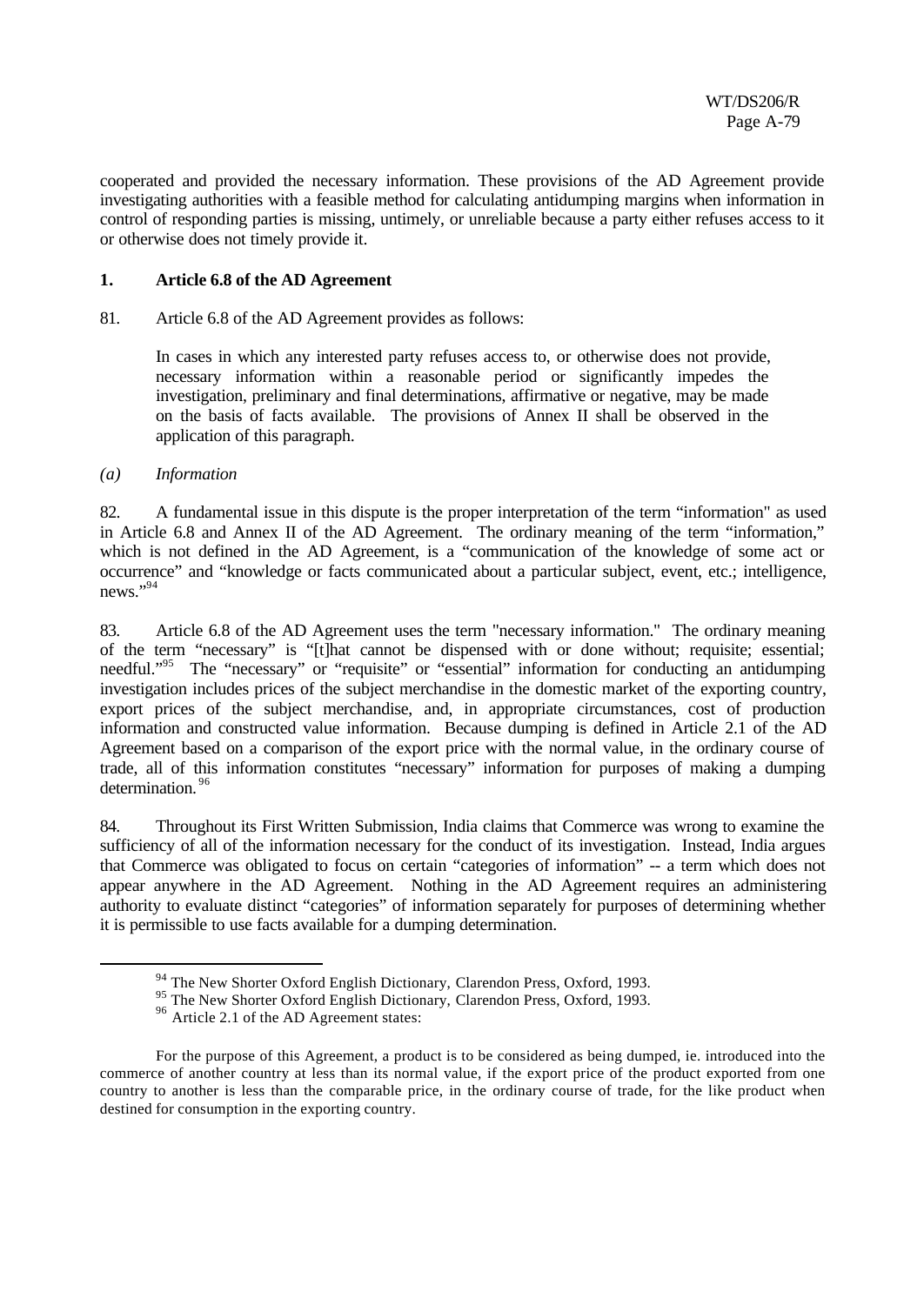WT/DS206/R Page A-80

85. It is also relevant to consider the meaning of the term "information" in terms of the overall purpose of the AD Agreement. As stated by the *Hot Rolled* panel:

One of the principal elements governing anti-dumping investigations that emerges from the whole of the AD Agreement is the goal of ensuring objective decision-making based on facts.<sup>97</sup>

To the extent that "objective decision-making based on facts" is accepted as a goal of the AD Agreement, the Agreement should be interpreted in a manner that would achieve that goal. The only way to achieve "objective decision-making based on facts" is to interpret the AD Agreement in a manner which encourages the parties in possession of the facts (in this case the responding interested parties) to provide that information to the investigating authorities in a timely and accurate manner. Conversely, an interpretation which would encourage responding interested parties to provide only partial information would be inconsistent with that goal and is not to be preferred.

86. The purpose of the objective standard for decision-making is to permit neutral determinations to be made without bias toward either the party that could be subject to duties or the party being injured by any dumping. When investigating authorities rely on facts available, it is not possible to determine whether those facts are advantageous to the responding party because the information necessary to determine or even estimate that party's actual margin of dumping is not available. Thus, an interpretation of the AD Agreement that would allow responding parties to selectively provide information and require investigating authorities to use that information could encourage such selective responses and thereby defeat the underlying purpose of "objective decision-making based on facts."

87. India's interpretation of the term "information" to mean "categories of information" cannot be squared with the goal of "objective decision-making based on facts." Under India's interpretation, responding interested parties would be able to select what information they want to supply to the investigating authorities. India's interpretation would, in fact, encourage responding interested parties to distinguish between helpful and harmful information and to provide only that select information which will not have negative consequences for them.

88. Moreover, India's interpretation would often lead to absurd results. For example, under India's interpretation of the AD Agreement, if a responding party submitted only its COP data, omitting home market and export sales information, Commerce would be required to include that data in its calculations. Such information would be impossible to use, however, because in the absence of actual home market prices, it would be unknowable whether the actual home market sales were above cost and therefore appropriate for determining normal value (pursuant to Article 2.2.1 of the AD Agreement), or below cost, such that constructed value should be used to determine normal value (pursuant to Article 2.2 of the AD Agreement). Such an interpretation would be absurd and, as such, should be avoided.

89. Furthermore, India's interpretation adds language to the text that is not there.The Appellate Body has noted that panels must look to the ordinary meaning of the text of an Agreement in determining the obligations set forth by that provision: "The fundamental rule of treaty interpretation requires a treaty interpreter to read and interpret the words actually used by the agreement under examination, and not

<sup>97</sup> *Hot-Rolled Panel Report*, para. 7.55.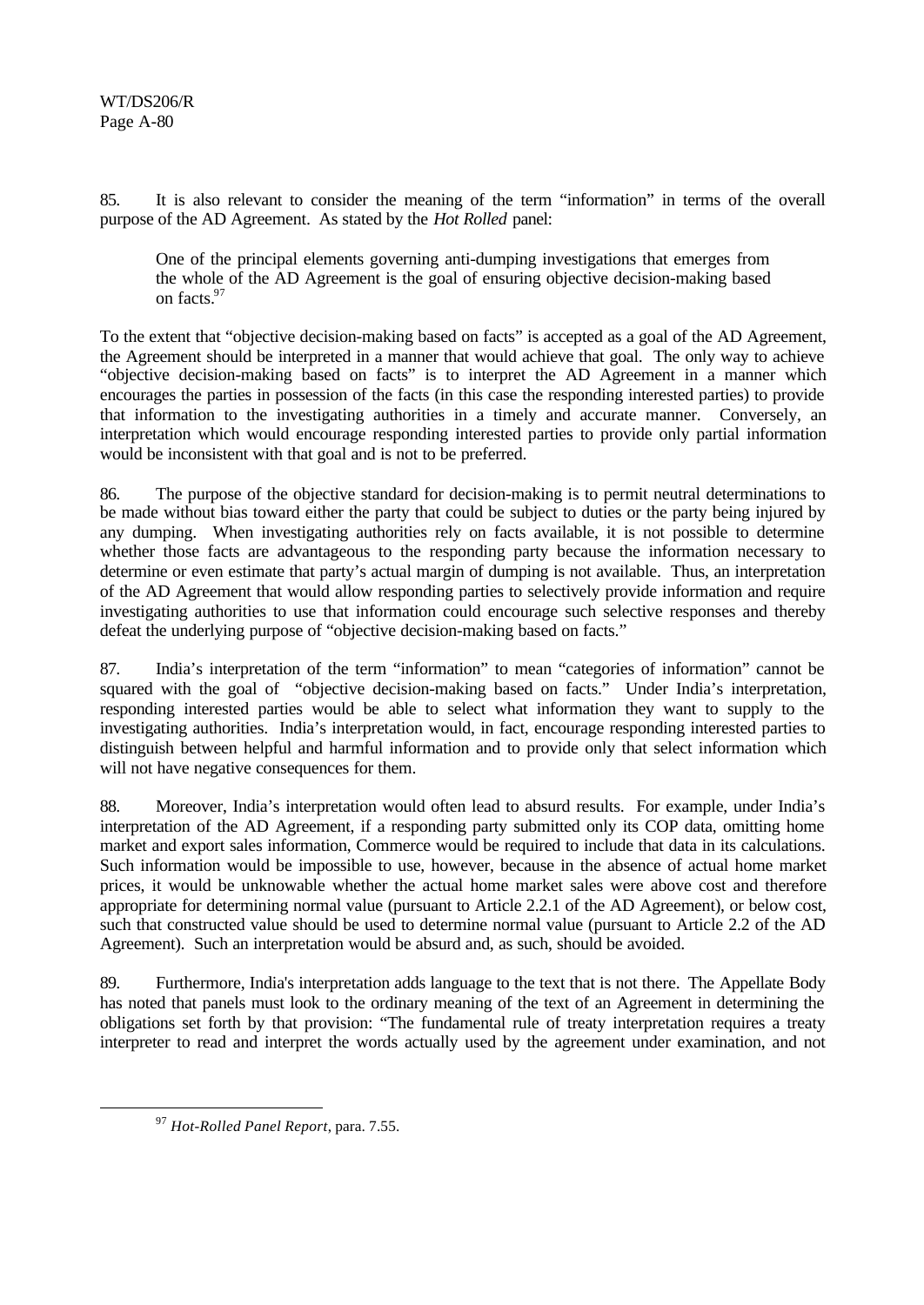words which the interpreter may feel should have been used."<sup>98</sup> The Appellate Body has further noted, "[A] treaty interpreter is not entitled to assume that such usage [of particular terms] was merely inadvertent on the part of the Members who negotiated and wrote that Agreement."<sup>99</sup>

90. It is an investigating authority's ability to apply facts available in cases where responses are substantially incomplete which provides an incentive for responding parties to supply complete information. While the goal of antidumping proceedings is "ensuring objective decision-making based on facts,"<sup>100</sup> allowing the parties submitting information to control that decision-making by controlling the production of information would run counter to the object and purpose of the AD Agreement to encourage participation in antidumping proceedings in order to permit the calculation of accurate antidumping margins.

91. When a respondent provides grossly inadequate and unreliable information pertaining to the overall dumping margin calculation, Article 6.8 permits the investigating authority to use the facts available to determine the existence of dumping. Although certain portions of information may appear acceptable in isolation, when the nature and extent of deficiencies on the whole are substantial, it calls into question the reliability of the entire response. Article 6.8 provides that in such circumstances, the authority may rely on facts available.

92. Thus, consistent with the proper interpretation of "necessary information" in Article 6.8, it would be permissible for a fair and objective investigating authority to conclude that a party's failure to provide the necessary information for the calculation of accurate dumping margins would constitute the nonprovision of necessary information such that, even with some limited data, it was necessary and appropriate to use facts available for the entire dumping determination.

## *(b) Preliminary and final determinations*

93. Article 6.8 of the AD Agreement provides that, when certain conditions have been met, "preliminary and final determinations, affirmative or negative, may be made on the basis of facts available." (emphasis added). In its First Written Submission to this Panel, India has ignored this language of the AD Agreement which explicitly provides for the use of facts available as to the ultimate determination of dumping.

94. Throughout the AD Agreement, the text distinguishes between "preliminary and final determinations" and individual pieces of information which may need to be determined. For example, Article 12 of the AD Agreement provides for "Public Notice and Explanation of Determinations." Therein, Article 12.2 specifically addresses any "preliminary or final determination" and the required contents of such determinations. Further, Article 12.2.1 of the AD Agreement provides for a public notice of the imposition of provisional measures, including, in particular, "preliminary determinations on dumping and injury," distinguishing such preliminary determinations from the "matters of fact and law" and from the "methodology used in the establishment and comparison of the export price and the normal value" in subsection (iii) of Article 12.2.1.

<sup>98</sup> *EC - Measures Concerning Meat and Meat Products* (*"EC-Hormones AB Report"*), WT/DS48/AB/R, adopted 13 Feb. 1998, para. 181("*EC-Hormones AB Report*").

<sup>99</sup> *Id.* at para. 164.

<sup>100</sup> *Hot-Rolled Panel Report*, para. 7.55.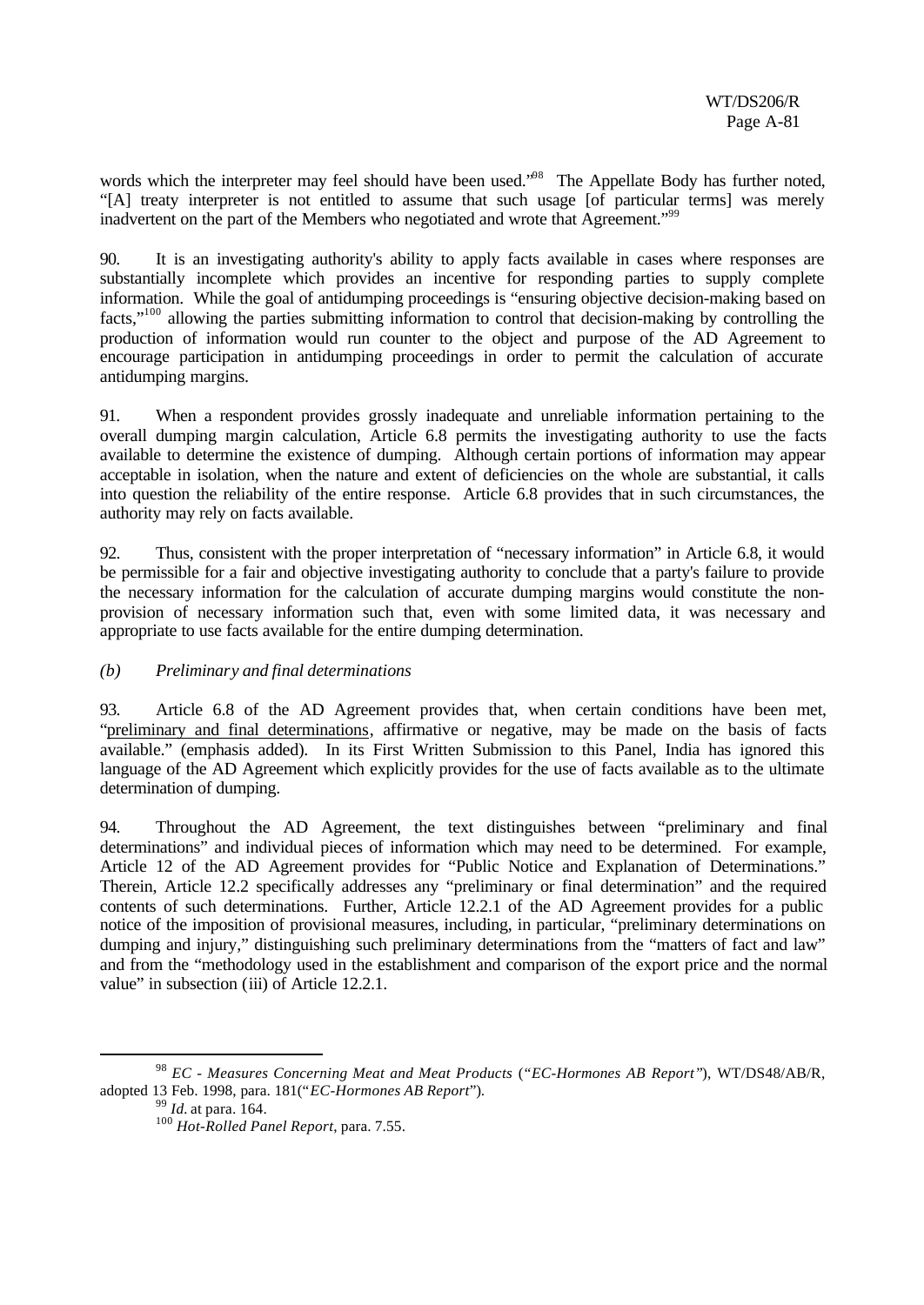WT/DS206/R Page A-82

95. Similar to subsection (iii) of Article 12.2.1, various subparts of Article 2 refer to the particular items which need to be determined in order to reach a preliminary or final determination:

| Article 2.2   | $\overline{\phantom{0}}$ | "the margin of dumping shall be determined"                               |
|---------------|--------------------------|---------------------------------------------------------------------------|
| Article 2.2.1 | $\equiv$                 | "if the authorities determine that such sales are made within an extended |
|               |                          | period of time"                                                           |
| Article 2.2.2 |                          | "the amounts {for administrative, selling and general costs and for       |
|               |                          | profits may be determined"                                                |
| Article 2.3   | $\equiv$                 | under particular conditions, "export price may be constructed $\{\}$ on   |
|               |                          | such reasonable basis as the authorities may determine."                  |

96. The use of the term "preliminary and final determinations" in Article 6.8 should be given its ordinary meaning within the context of the AD Agreement. As used in the AD Agreement, the term "preliminary and final determinations" refers to the ultimate finding of dumping. Where the drafters of the AD Agreement wanted to refer to the particular items that may need to be determined in order to reach a preliminary or final determination, specific reference was made.

97. Notably, India ignores this language in Article 6.8 in its efforts to have the Panel interpret that Article as applying to "categories of information." Nevertheless, this plain language of Article 6.8 plainly permits the use of facts available as the basis for "preliminary and final determinations" when an interested party has failed to provide necessary information.

### **2. Annex II of the AD Agreement**

98. With respect to Annex II of the AD Agreement, paragraphs 1, 3, and 5 are relevant to this dispute. We discuss each in turn.

- *(a) Paragraph 1*
- 99. Paragraph 1 of Annex II to the AD Agreement provides:

As soon as possible after the initiation of the investigation, the investigating authorities should specify in detail the information required from any interested party, and the manner in which that information should be structured by the interested party in its response. The authorities should also ensure that the party is aware that if information is not supplied within a reasonable time, the authorities will be free to make determinations on the basis of facts available, including those contained in the application for the initiation of the investigation by the domestic industry.

100. Paragraph 1 of Annex II provides the basic guidance in the AD Agreement for obtaining the participation of responding interested parties. The first sentence provides that the authorities, as soon as possible, should contact the parties, advise them of the information required from them for the investigation, and advise them of the manner in which to submit that information. The second sentence then provides that the investigating authorities should advise the responding interested parties of the consequences of not providing the required information – that the investigating authorities *will be free* to make determinations on the basis of the facts available, including, in particular, those facts contained in the application for the initiation of the investigation.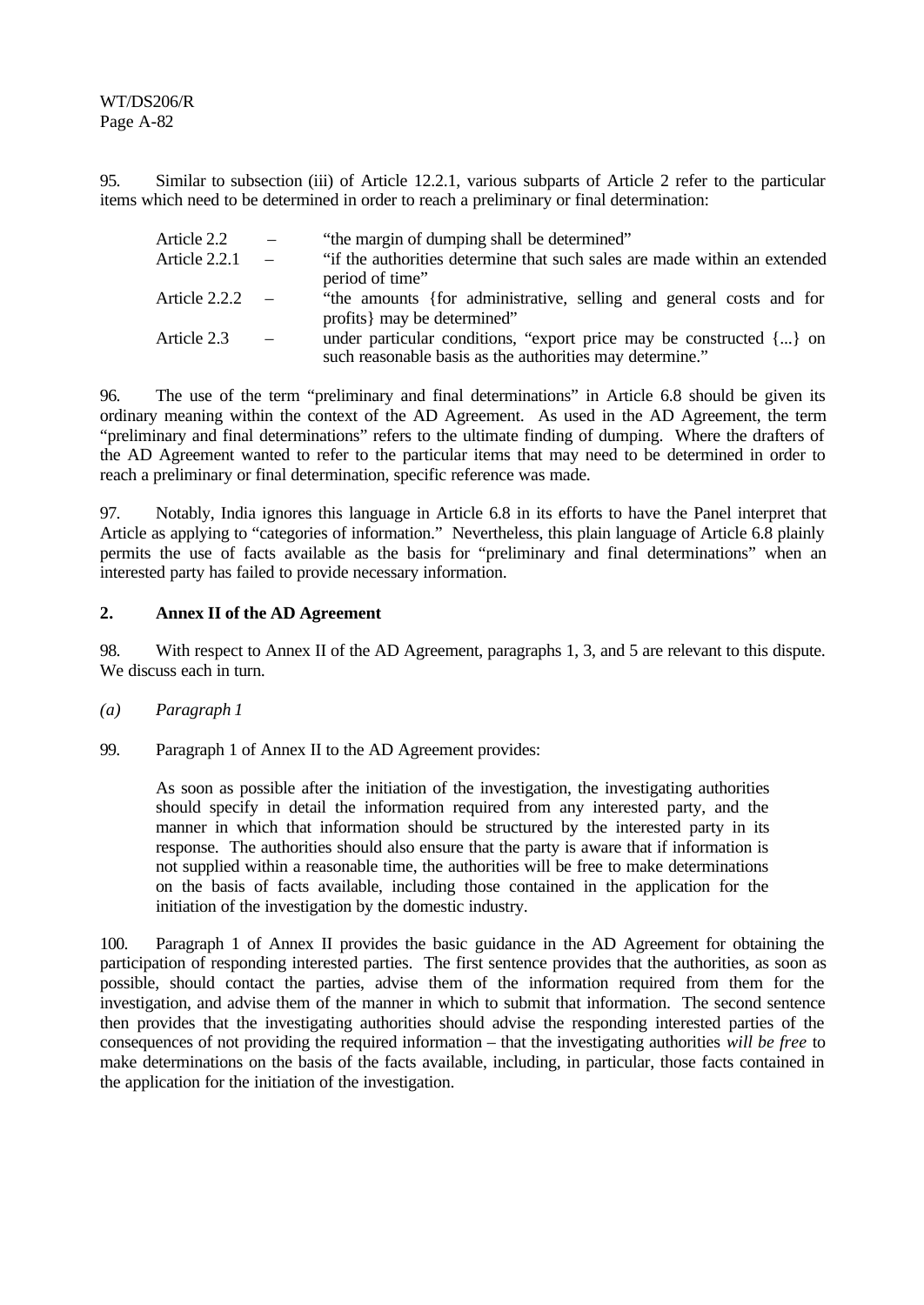### *(b) Paragraph 3*

101. Annex II, paragraph 3 of the AD Agreement provides:

All information which is verifiable, which is appropriately submitted so that it can be used in the investigation without undue difficulties and which is supplied in a timely fashion, and, where applicable, supplied in a medium or computer language requested by the authorities, should be taken into account when determinations are made. If a party does not respond in the preferred medium or computer language but the authorities find that the circumstances set out in paragraph 2 have been satisfied, this should not be considered to significantly impede the investigation.

102. Annex II, paragraph 3 contains a number of conditions which, if met, indicate that the authorities "should take that information into account." Those conditions are:

- (i) the information is verifiable;
- (ii) the information is appropriately submitted so that it can be used . . . without undue difficulties;
- (iii) the information is supplied in a timely fashion; and
- (iv) the information, where applicable, is supplied in a medium or computer language requested by the authorities.

Only if all four of these conditions are met does the AD Agreement provide that the information should be taken into account. If the information fails to meet any one of these conditions, Annex II, paragraph 3 does not provide any obligation on the authorities to further consider, or otherwise take into account, the information.

### **(i) The information "should be taken into account"**

103. India claims that if the four conditions of Annex II, paragraph 3 are met, the investigating authorities must use the information to calculate the antidumping margin. Once again, India is reading language into the text.<sup>101</sup> In actuality, that provision simply states that, if the four conditions are met, then the information "should be taken into account." "Must use" and "should be taken into account" are not synonymous terms.

104. Annex II, paragraph 5 uses similar language, stating that even if information is not ideal in all respects, this fact alone "should not justify the authorities from disregarding it, providing the interested party has acted to the best of its ability." (emphasis added).

105. The ordinary meaning of the term "should" differs greatly from the terms "must" or "shall." The former word implies a suggested course of action, while the latter terms impose a mandatory obligation on Members.

106. As the panel recognized in *United States - Anti-dumping Measures on Stainless Steel Plate in Coils and Stainless Steel Sheet and Strip From Korea,<sup>102</sup>* the ordinary meaning of "should" does not impose mandatory obligations upon Member states. Therein, the Panel rejected the argument that the

<sup>101</sup> *EC-Hormones AB Report*, para. 181.

<sup>102</sup> WT/DS179/R, adopted 1 February 2001, para. 6.93 ("*SSPC from Korea*").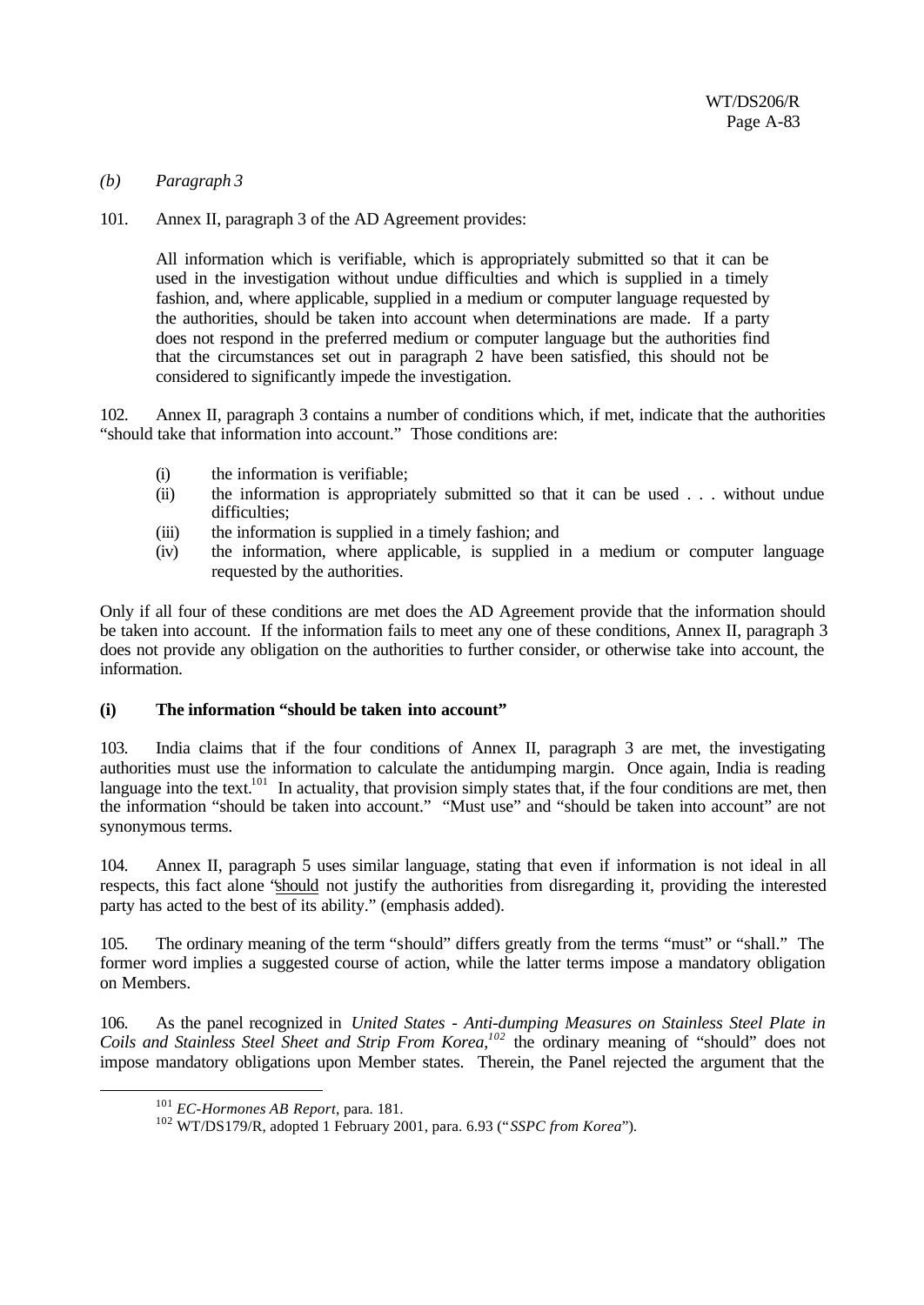term "should" was the equivalent of the word "may," but agreed that in its ordinary meaning, it was a permissive rather than mandatory term.<sup>103</sup>

107. Thus, the language of Annex II, paragraphs 3 and 5, urges the investigating authority to take into account, or not disregard, information on the record which meets the criteria of those provisions; however, the ordinary meaning of both of these provisions does not require Members to utilize that information.

- *(c) Paragraph 5*
- 108. Paragraph 5 of Annex II of the AD Agreement states that

Even though the information provided may not be ideal in all respects, this should not justify the authorities from disregarding it provided the interested party has acted to the best of its ability.

109. Paragraph 5 incorporates the principle that perfection is not the standard, that information with correctable errors should not be disregarded where the respondent has acted to the best of its ability.

110. The phrase "may not be ideal in all respects" is particularly relevant to this dispute. It implies that the information in question is either "ideal" in most respects or nearly ideal across the board. Nevertheless, paragraph 5 indicates that there will be situations in which the investigating authority would be justified in disregarding the information.

111. Again, the use of the term "should" in this paragraph, as indicated above, indicates that this is not a mandatory obligation in the AD Agreement.

112. The phrase "provided the interested party has acted to the best of its ability" is also particularly relevant. Where the interested party has acted to the best of its ability, the fact that they were unable to provide information which was ideal in all respects should not justify disregarding that information. On the other hand, where the conditions for making a determination based on the facts available otherwise apply, the clear implication of paragraph 5 is that an investigating authority would be justified in disregarding information that is not ideal in all respects if a party has failed to act to the best of its ability. Similarly, if the information is far from ideal in most respects, paragraph 5 would have no bearing, even if the interested party has acted to the best of its ability.

*(d) Conclusion*

l

113. In short, the AD Agreement provides that when a party refuses or otherwise does not supply necessary information (including the provision of incomplete, untimely or unreliable information), or significantly impedes the investigation, the investigating authority is free to use the facts available to make its determination. However, in such a case, where information was provided which is verifiable, appropriately submitted so that it can be used without undue difficulty, supplied in a timely fashion, and supplied in the requested medium, it should be taken into account, although it need not be used to

<sup>&</sup>lt;sup>103</sup> *SSPC from Korea* at para. 6.93 (footnote omitted). The Panel stated that the term "should" was not the equivalent of "may," because there would be no effective disciplines on the methodology selected. Thus, the Panel found that the term "should" provided an authorization for a specified, but non-mandatory, act. *See id.* at para. 6.94 and accompanying notes.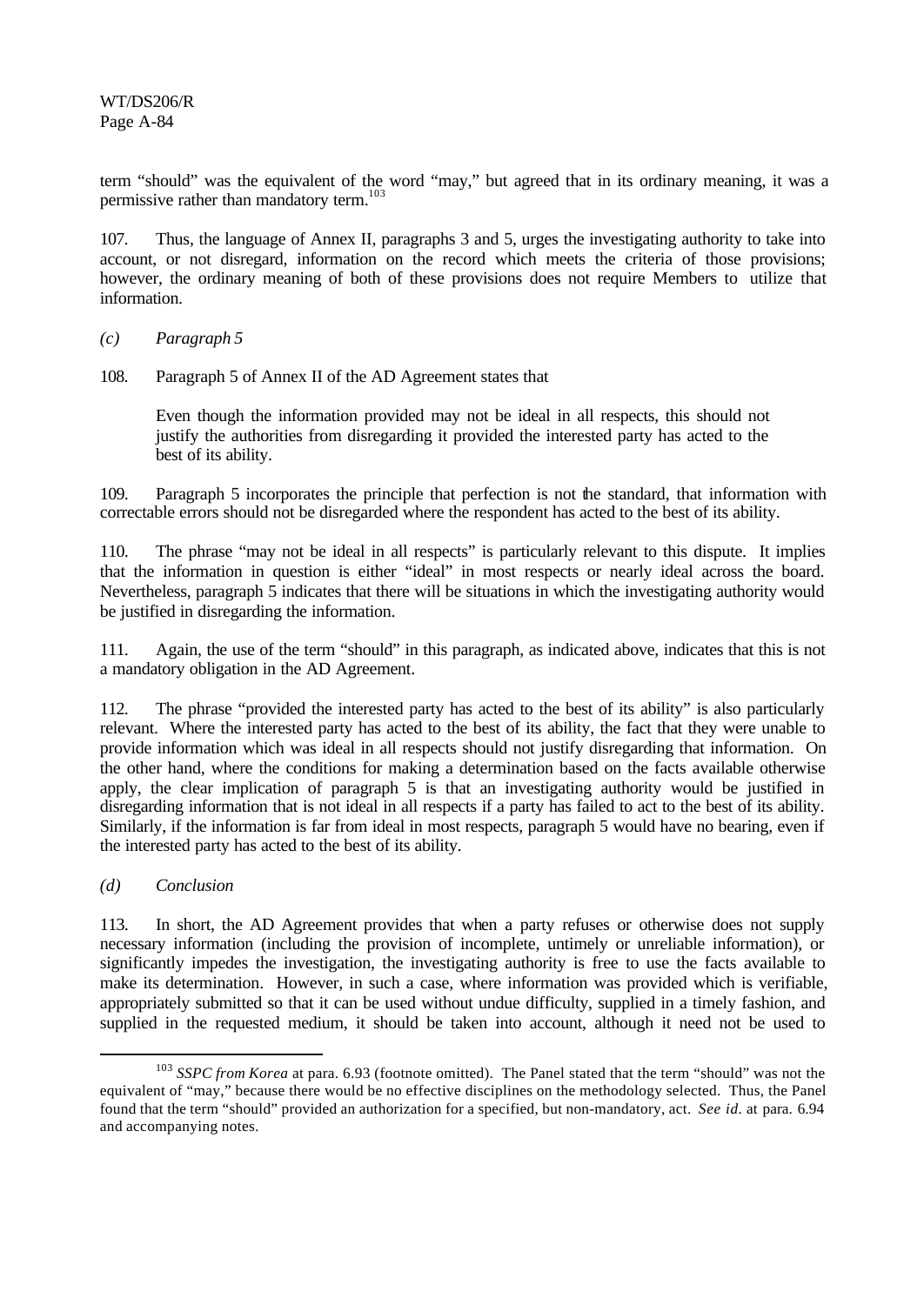calculate the margin. Additionally, even though information may not be ideal in all respects, the authorities should not disregard it if the interested party acted to the best of its ability. Conversely, if a party has failed to act to the best of its ability, then an investigating authority would be justified in disregarding information that is not ideal in all respects.

114. As we will demonstrate below, both the statute implementing the United States' WTO obligations and the final determination of the Department of Commerce with respect to SAIL are consistent with this interpretation of the AD Agreement.

### C. THE "FACTS AVAILABLE" PROVISIONS OF THE US STATUTE DO NOT VIOLATE US WTO OBLIGATIONS

115. India seeks to have this Panel find that sections 776(a), 782(d), and 782(e) of the Act "as such" violate Article 6.8 and Annex II, paragraph 3 of the AD Agreement.<sup>104</sup> Its entire argument is premised on a misinterpretation of both the obligations provided for in Article 6.8 and Annex II and those in US law. As we explain below, where the AD Agreement creates obligations pertaining to the use of the facts available, the US statute is consistent with those obligations. Where the AD Agreement leaves discretion with Members, the statute provides particular criteria that limit the Department's discretion to use the facts available in place of a respondent's submitted data. Since the US statute does not mandate WTO inconsistent action, there is no basis for the Panel to conclude that the statute violates the AD Agreement.

### **1. Under Established WTO Jurisprudence, the Legislation of a Member Violates That Member's WTO Obligations Only If the Legislation Mandates Action That Is Inconsistent With Those Obligations**

116. It is well established under GATT and WTO jurisprudence that legislation of a Member violates that Member's WTO obligations only if the legislation *mandates* action that is inconsistent with those obligations or precludes action that is consistent with those obligations. If the legislation provides discretion to administrative authorities to act in a WTO-consistent manner, the legislation, as such, does not violate a Member's WTO obligations.

117. The Appellate Body has explained that "the concept of mandatory as distinguished from discretionary legislation was developed by a number of GATT panels as a threshold consideration in determining when legislation as such – rather than a specific application of that legislation – was inconsistent with a Contracting Party's GATT 1947 obligations."<sup>105</sup> This doctrine has continued under the WTO system, as panels and the Appellate Body have continued to apply the mandatory/discretionary distinction in considering whether a Member's legislation is WTO - consistent.

118. Most recently, the panel in the *Export Restraints* case applied the doctrine in concluding that certain provisions of the US countervailing duty law did not mandate action inconsistent with provisions

<sup>&</sup>lt;sup>104</sup> Although India cites to three provisions in the heading to section VI.B. of their First Written Submission, the text of that section challenges only the consistency of sections 776(a) and 782(c) with the AD Agreement. *See* India's First Written Submission at paras. 130-59. Nevertheless, we discuss all three provisions for purposes of completeness.

<sup>105</sup> *United States - Anti-Dumping Act of 1916*, WT/DS136/AB/R, WT/DS162/AB/R, Report of the Appellate Body adopted 26 September 2000, para. 88 (" *US 1916 Act AB Report*").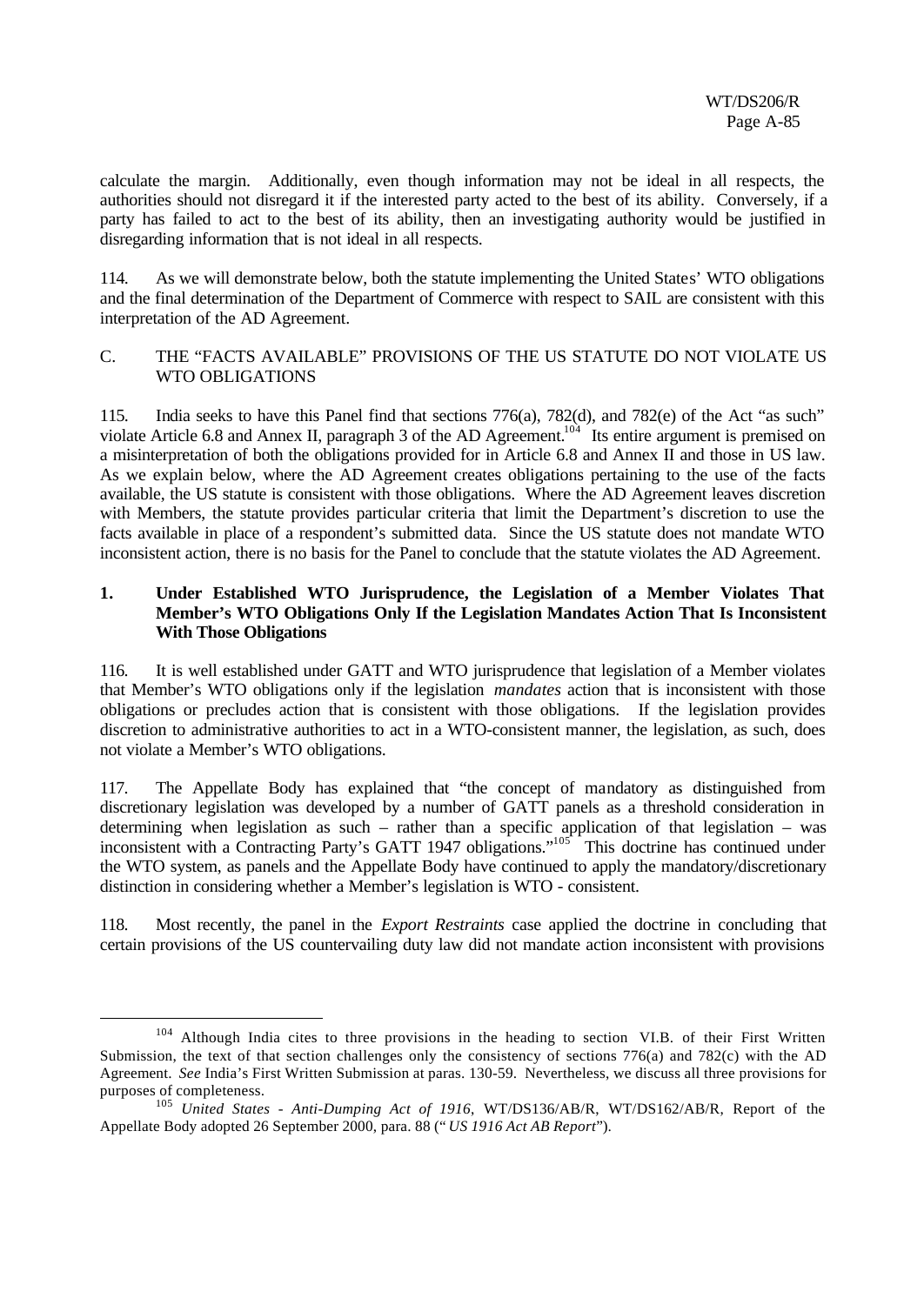WT/DS206/R Page A-86

of the *Agreement on Subsidies and Countervailing Measures*. <sup>106</sup> The Panel in *Export Restraints* described the mandatory/discretionary distinction as a "classical test" with longstanding historical support.<sup>10</sup>

### **2. Sections 776(a), 782(d), and 782(e) of the Act Do Not Mandate WTO Inconsistent Actions**

*(a) The Meaning of the Facts Available Provisions Is a Factual Question That Must Be Answered by Applying US Principles of Statutory Interpretation*

119. A central question in this dispute is the following: Do sections 776(a), 782(d), and 782(e) of the Act mandate that Commerce reject submitted information in a manner inconsistent with Article 6.8 and Annex II of the AD Agreement? If they do not, then India's challenge to the *US* statute "as such" must fail.

120. It is an accepted principle that questions concerning the meaning of municipal law are questions of fact that must be proven.<sup>108</sup> Likewise, it is equally well-established that municipal law consists not only of the provisions being examined, but also domestic legal principles that govern the interpretation of those provisions.<sup>109</sup> While the Panel is not bound to accept the interpretation presented by the United States, the United States can reasonably expect that the Panel will give considerable deference to the United States' views on the meaning of its own law.<sup>110</sup>

121. For purposes of ascertaining the meaning of sections 776(a), 782(d), and 782(e) of the Act as a matter of US law, US courts and agencies must recognize the longstanding and elementary principle of US statutory construction that "an act of Congress ought never to be construed to violate the law of nations if any other possible construction remains." *Murray v. Schooner Charming Betsy*, 6 US (2 Cranch) 64, 118 (1804). While international obligations cannot override inconsistent requirements of domestic law, "ambiguous statutory provisions . . . [should] be construed, where possible, to be consistent with international obligations of the United States."<sup>111</sup>

## *(b) Section 776(a) of the Act Does Not Mandate WTO- Inconsistent Action*

122. A comparison of section 776(a) of the Act and Article 6.8 of the AD Agreement reveals that the two provisions are largely identical, and that section 776(a) does not mandate any action that is inconsistent with Article 6.8. Article 6.8 states that:

In cases in which any interested party refuses access to, or otherwise does not provide, necessary information within a reasonable period or significantly impedes the investigation, preliminary and final determinations, affirmative or negative, may be made

<sup>106</sup> *United States – Measures Treating Export Restraints as Subsidies*, WT/DS194/R, adopted 23 August 2001, paras. 8.4 – 8.131.

<sup>107</sup> *Id*. at para. 8.9.

<sup>108</sup> *See, e.g.*, *India - Patent Protection for Pharmaceutical and Agricultural Chemical Products*, WT/DS50/AB/R, adopted 16 January 1998, paras. 64, 73-74, and cases and authorities cited therein.

<sup>&</sup>lt;sup>109</sup> See, e.g., United States - Section 301-310 of the Trade Act of 1974, WT/DS152/R, adopted 27 January 2000*,* para. 7.108 & n. 681 (" *US 301*").

<sup>110</sup> *US 301*, para. 7.19.

<sup>&</sup>lt;sup>111</sup> Restatement (Third) of the Foreign Relations Law of the United States, § 114 (1987) (copy attached as US-13); and *US 301*, note 681, in which the panel recognized the existence of what is known in the United States as "the *Charming Betsy* doctrine".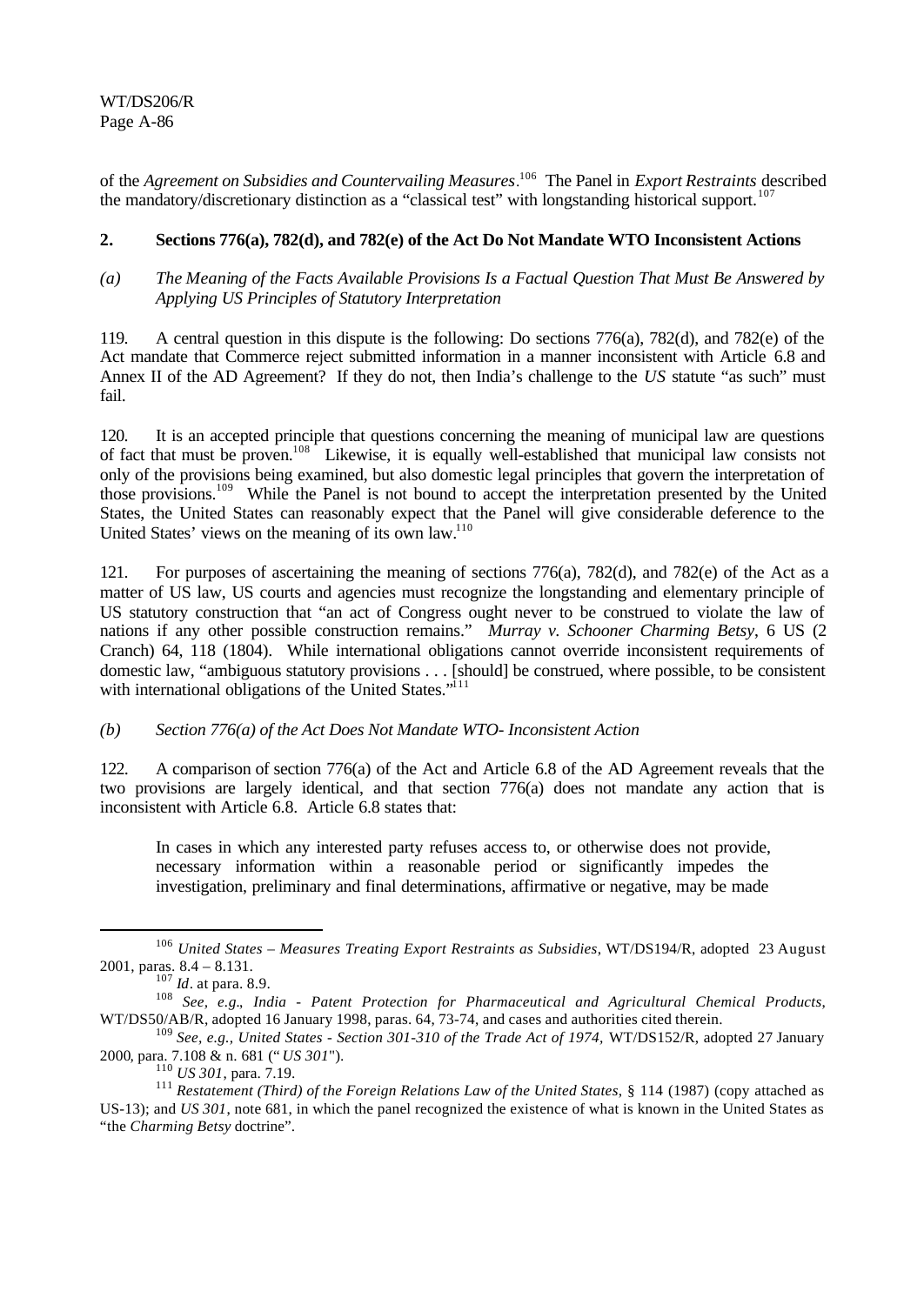on the basis of the facts available. The provisions of Annex II shall be observed in the application of this paragraph.

Section 776(a) in turn reads as follows:

 $If -$ 

(1) necessary information is not available on the record, or

(2) an interested party or any other person–

(A) withholds information that has been requested by the administering authority or the Commission under this title,

(B) fails to provide such information by the deadlines for the submission of the information or in the form and manner requested subject to subsections  $(c)(1)$ and (e) of section 782,

(C) significantly impedes a proceeding under this title, or

(D) provides such information but the information cannot be verified as provided in section 782(i),

the administering authority and the Commission shall, subject to section 782(d), use the facts otherwise available in reaching the applicable determination under this title.<sup>112</sup>

123. As a side by side comparison of the two provisions demonstrates, the section  $776(a)(2)(A)$ requirement to use the facts available if an interested party "withholds" information does not mandate WTO inconsistent action because Article 6.8 explicitly permits Members to use the facts available when an interested party "refuses access to" information.

124. Similarly, the fact that section  $776(a)(2)(B)$  requires use of facts available if an interested party "fails to provide information" by the relevant deadline does not mandate WTO inconsistent action because Article 6.8 permits a Member to use the facts available if an interested party "does not provide" information within a reasonable period.

125. Moreover, the requirement in section  $776(a)(2)(C)$  to use facts available if a party significantly impedes an authority's investigation does not mandate WTO inconsistent action because it is plainly permissible under Article 6.8 for a Member to resort to facts available in such situations.

126. Additionally, the requirement in section  $776(a)(2)(D)$  to disregard information that cannot be verified and use the facts available does not mandate WTO inconsistent action because only "verifiable" information should be taken into account under Article 6.8 and paragraph 3 of Annex II of the AD Agreement.

 $112$  Section 776(a) (emphasis added) (Exh. IND-26).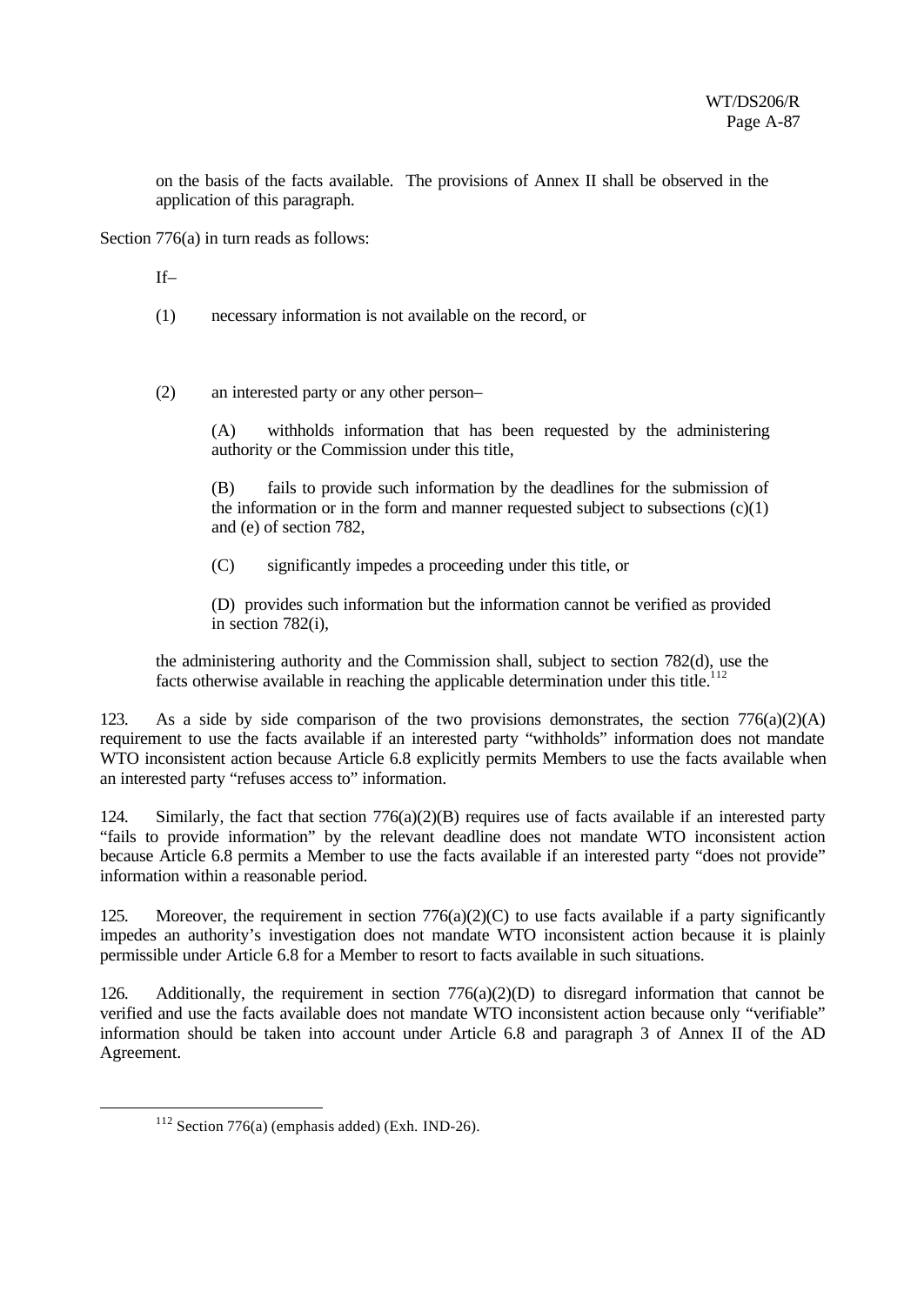l

127. Finally, section 776(a) makes the use of facts available, when any one of these conditions have been met, subject to section 782(d) of the Act. Thus, the reference here to section 782(d) does not mandate WTO inconsistent action because it limits the otherwise WTO-consistent ability to use the facts available.

128. In sum, section 776(a) of the Act only requires use of the facts available in circumstances that are consistent with Article 6.8, therefore, it does not *mandate* rejection of information in a manner inconsistent with Article 6.8 of the AD Agreement. This reading of section 776(a) is further confirmed by the Statement of Administrative Action, interpreting section  $776(a)$ .<sup>113</sup>

### *(c) Section 782(d) of the Act Does Not Mandate WTO Inconsistent Action*

129. India claims (at para. 137) that section 782(d) of the Act does not modify the basic requirements in section 776(a) pertaining to the facts available. India's point is irrelevant because, as already discussed, section 776(a) does not mandate WTO inconsistent action. The same is true with respect to section 782(d) of the Act. Section 782(d) provides:

(d) Deficient Submissions.--If the administering authority or the Commission determines that a response to a request for information under this title does not comply with the request, the administering authority . . . shall promptly inform the person submitting the response of the nature of the deficiency and shall, to the extent practicable, provide that person with an opportunity to remedy or explain the deficiency in light of the time limits established for the completion of investigations or reviews under this title. If that person submits further information in response to such deficiency and either–

- (1) the administering authority . . . finds that such response is not satisfactory, or
- (2) such response is not submitted within the applicable time limits,

then the administering authority . . . *may*, subject to subsection (e), disregard all or part of the original and subsequent responses.<sup>114</sup>

130. The use of the word "may" alone demonstrates that section 782(d) of the Act is discretionary and does not *mandate* rejection of any information that would otherwise be acceptable pursuant to Article 6.8 and Annex II of the AD Agreement. As a discretionary provision, section 782(d) cannot violate US WTO

 $113$  With respect to section 776(a) of the Act, the SAA provides that:

New section 776(a) requires Commerce and the Commission to make determinations on the basis of the facts available where requested information is missing from the record or cannot be used because, for example, it has not been provided, it was provided late, or Commerce could not verify the information. Section 776(a) makes it possible for Commerce and the Commission to make their determinations within the applicable deadlines if relevant information is missing from the record. In such cases, Commerce and the Commission must make their determinations based on all evidence of record, weighing the record evidence to determine that which is most probative of the issue under consideration. The agencies will be required, consistent with new section 782(e), to consider information requested from interested parties that: (1) is on the record; (2) was filed within the applicable deadlines; and (3) can be verified.

 $114$  Section 782(d) (emphasis added) (Exh. IND-26).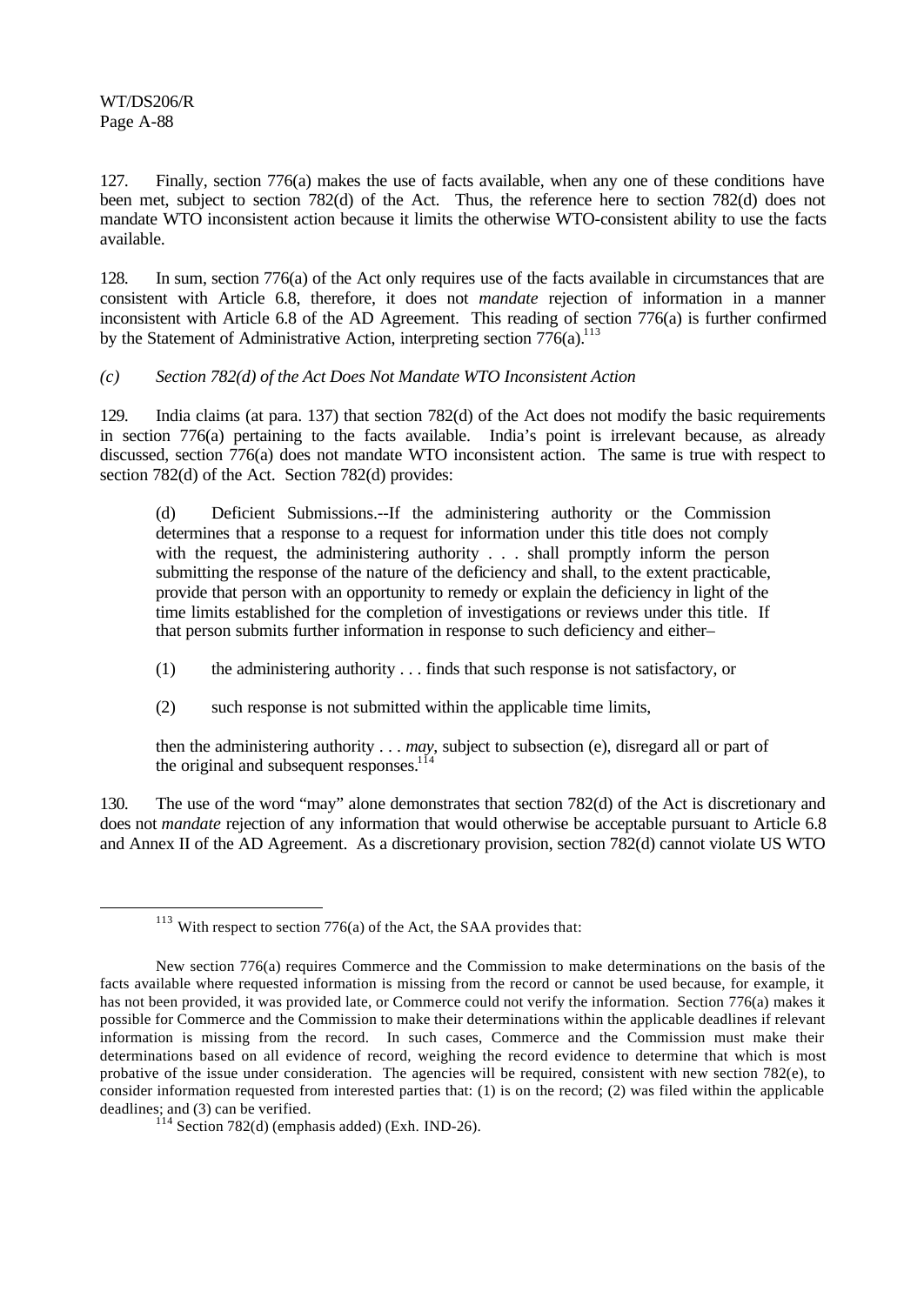obligations.<sup>115</sup> This reading of section 782(d) is confirmed by the Statement of Administrative Action, interpreting section 782(d) of the Act.<sup>116</sup>

#### *(d) Section 782(e) of the Act Does Not Mandate WTO Inconsistent Action*

131. Finally, nothing in section 782(e) of the Act mandates WTO inconsistent action. Under 782(e):

(e) Use of Certain Information.--In reaching a determination under section 703, 705, 733, 735, 751, or 753 the administering authority . . . *shall not decline to consider information that is submitted by an interested party* and is necessary to the determination but does not meet all the applicable requirements established by the administering authority or the Commission if–

(1) the information is submitted by the deadline established for its submission,

(2) the information can be verified,

l

(3) the information is not so incomplete that it cannot serve as a reliable basis for reaching the applicable determination,

Nothing in this language mandates the rejection of information that is otherwise consistent with Article 6.8 and Annex II.

<sup>116</sup> With respect to section 782(d) of the Act, the SAA (Exh. US-23) provides (at 865) that:

New section 782(d) requires Commerce and the Commission to notify a party submitting deficient information of the deficiency, and to give the submitter an opportunity to remedy or explain the deficiency. This requirement is not intended to override the time-limits for completing investigations or reviews, nor to allow parties to submit continual clarifications or corrections of information or to submit information that cannot be evaluated adequately within the applicable deadlines. If subsequent submissions remain deficient or are not submitted on a timely basis, Commerce and the Commission may decline to consider all or part of the original and subsequent submissions. Pursuant to new section 782(f), Commerce and the Commission will provide, to the extent practicable, a written explanation of the reasons for not accepting information.

Nothing in the interpretive language calls into question the obvious discretionary nature of section 782(d).

<sup>&</sup>lt;sup>115</sup> Moreover, the text of section 782(d) is substantively identical to paragraph 6 of Annex II, which states:

If evidence or information is not accepted, the supplying party should be informed forthwith of the reasons thereof and have an opportunity to provide further explanations within a reasonable period, due account being taken of the time-limits of the investigation. If the explanations are considered by the authorities as not being satisfactory, the reasons for rejection of such evidence or information should be given in any published findings.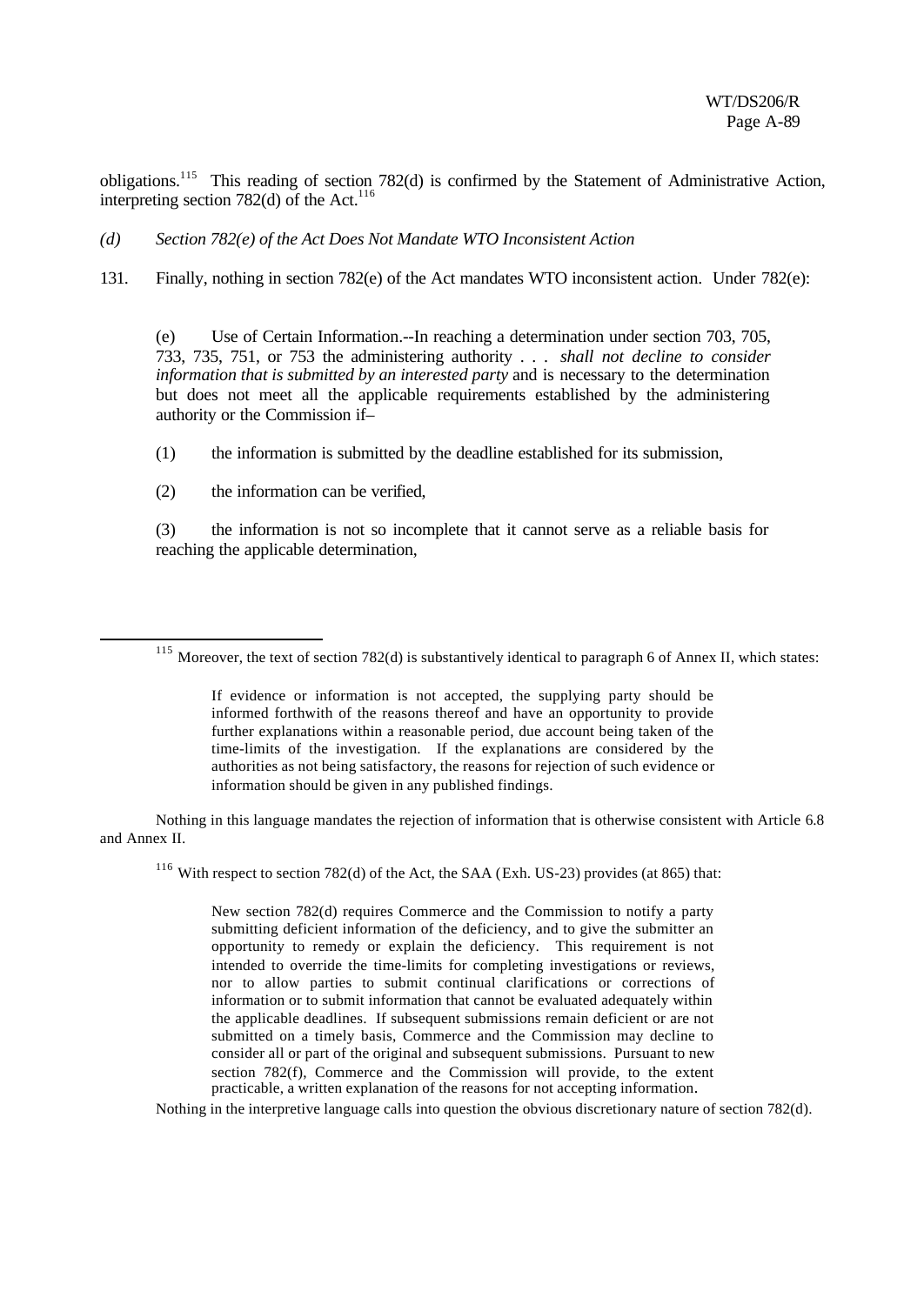(4) the interested party has demonstrated that it acted to the best of its ability in providing the information and meeting the requirements established by the administering authority or the Commission with respect to the information, and

 $(5)$  the information can be used without undue difficulties.<sup>117</sup>

132. The United States explained above that section 776(a) of the Act cannot mandate WTO inconsistent action because it only requires use of the facts available in circumstances that Article 6.8 permits. Section 782(e) further ensures this result by requiring the Department to consider information that would otherwise be rejected under section  $776(a)$ , if five conditions are met. In this way, section 782(e) serves to *reduce* the likelihood that the Department will resort to the facts available in a particular case; it does not *require* the Department to use the facts available in a WTO inconsistent manner. Moreover, as noted above, the discretionary provision of section 782(d) is made subject to section 782(e). Thus, even if the five requirements of section 782(e) are not met, the decision to disregard the information would remain discretionary pursuant to section 782(d). Therefore, since nothing in section 782(e) requires the Department to reject information submitted by an interested party, it cannot be viewed as *mandating* action that would be inconsistent with Article 6.8 and Annex II.

133. In addition, the factors identified in section 782(e), with one exception, are substantively identical to the factors contained in Annex II, paragraphs 3 and 5, of the AD Agreement. The first factor in section 782(e) refers to "information submitted by the deadline established for its submission;" paragraph 3 of Annex II refers to "information . . . which is supplied in a timely fashion."

134. The second factor in section 782(e) refers to information that can be "verified;" Annex II, paragraph 3, refers to "information which is verifiable."

135. The fourth factor in section 782(e) refers to cases in which a party "has demonstrated that it acted to the best of its ability in providing the information and meeting the requirements established by the administering authority . . . with respect to the information"; similarly, Annex II, paragraph 5 of the AD Agreement refers to an interested party that "has acted to the best of its ability."

136. The fifth factor of section 782(e) refers to information that "can be used without undue difficulties;" similarly, Annex II, paragraph 3 identifies information "which is appropriately submitted so that it can be used in the investigation without undue difficulties."

137. Only the third factor of 782(e) – that information is "not so incomplete that it cannot serve as a reliable basis for reaching the applicable determination" – has no identical analogue in the text of the AD Agreement, although it is plainly consistent with the goal of "objective decision-making based on facts."<sup>118</sup>

138. Moreover, the third factor of section 782(e) does not mandate WTO inconsistent action because paragraphs 3 and 5 of Annex II are permissive (*i.e.,* non-mandatory). Paragraph 3 is the primary analogue to section 782(e) and it provides a list of factors which, if met, lead to a permissive result (the information "should be taken into account"). Similarly, paragraph 5 provides a condition which, if met, also leads to a permissive result (the information "should not" be disregarded). With the inclusion of the third factor of

 $117$  Section 782(e) (emphasis added) (Exh. IND-26).

<sup>118</sup> *Hot-Rolled Panel Report*, para. 7.55; *see also* Article 6.6 (investigating authorities must satisfy themselves as to accuracy of submitted information.)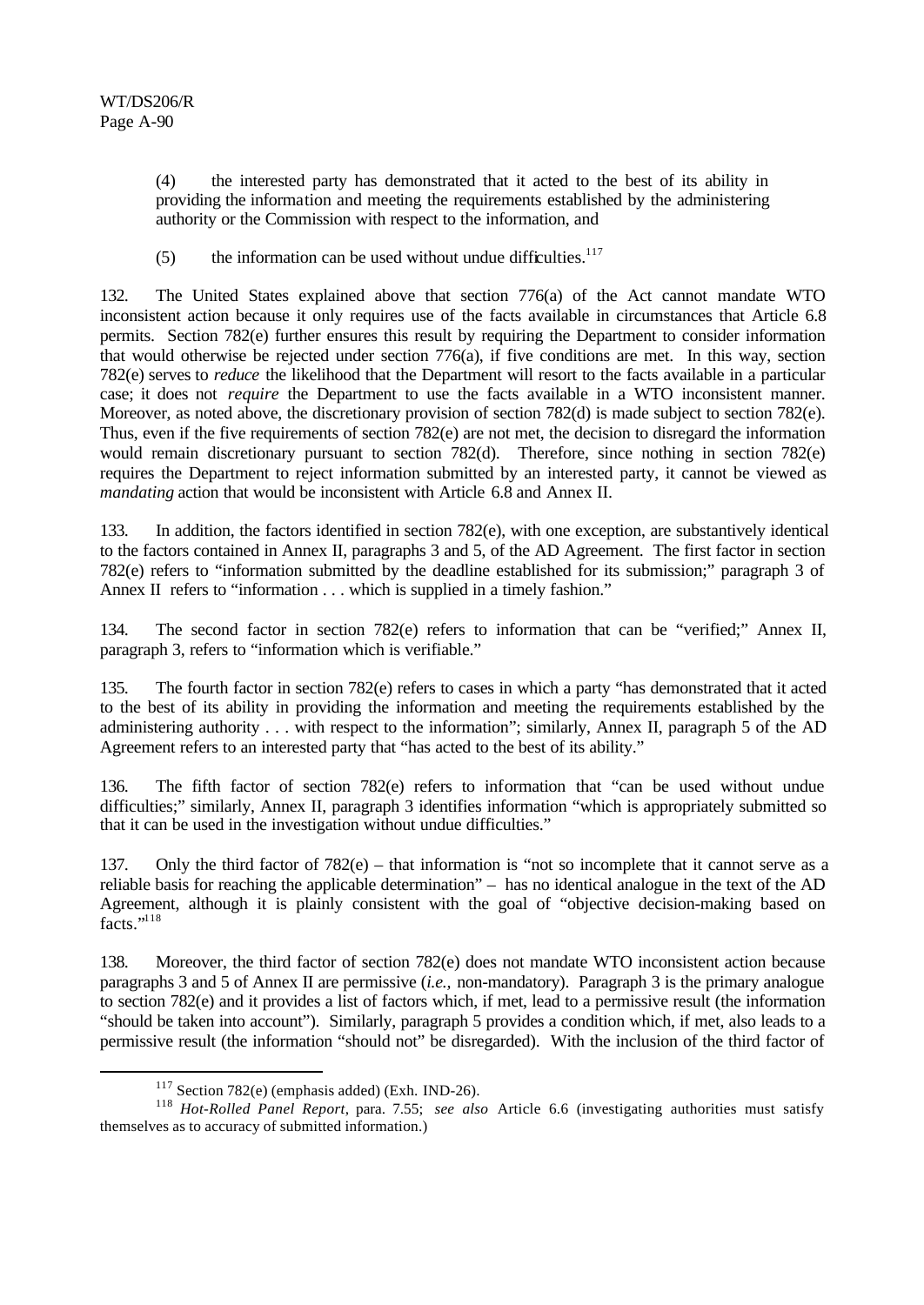section 782(e), the United States has simply clarified how it will exercise the discretion addressed in paragraphs 3 and 5. Specifically, the United States has clarified that if the conditions of paragraphs 3 and 5 have been met, along with one additional condition which is axiomatic in the AD Agreement, the United States will forego its discretion and it "*shall not decline*" to consider the information. On the other hand, if the conditions of section 782(e) have not been met then the consideration of the information will be determined pursuant to section 776(a), subject to the discretion of section 782(d), both of which, as discussed above, are WTO consistent.

139. In sum, in light of the plain language of section 782(e), which specifically *limits* Commerce's discretion to reject information submitted by an interested party and closely tracks the text of Annex II, there is no basis for the Panel to conclude that section 782(e) of the Act *mandates* rejection of information that would otherwise be acceptable pursuant to Article 6.8 and Annex II of the AD Agreement.<sup>119</sup>

### *(e) The Regulations Implementing Sections 776(a), 782(d), and 782(e) of the Act Confirm That These Provisions Do Not Mandate Rejection of Information In a Manner Inconsistent With Article 6.8 and Annex II of the AD Agreement*

140. Finally, the text of the pertinent provision of Commerce' s regulations, 19 C.F.R. § 351.308, makes plain that application of facts available is a discretionary exercise, not a mandatory one. The relevant sections of the regulation provide as follows:

(a) *Introduction.* The Secretary may make determinations on the basis of the facts available whenever necessary information is not available on the record, an interested party or any other person withholds or fails to provide information requested in a timely manner and in the form required or significantly impedes a proceeding, or the Secretary is unable to verify submitted information. . . .

(b) *In general.* The Secretary may make a determination under the Act and this Part based on the facts otherwise available in accordance with section 776(a) of the Act.

<sup>&</sup>lt;sup>119</sup> With respect to Section 782(e) of the Act, the SAA provides (at 865):

New section 782(e) directs Commerce and the Commission to consider deficient submissions if the following conditions are met: (1) the information is submitted within the established deadline; (2) the information is verifiable to the extent that verification is required; (3) the information is sufficiently complete to serve as a reliable basis for reaching a determination; (4) the party has acted to the best of its ability in supplying the information and meeting the requirements established by the agencies; and (5) the agencies can use the information without undue difficulties. Commerce and the Commission may take into account the circumstances of the party, including (but not limited to) the party's size, its accounting systems, and computer capabilities, as well as the prior success of the same firm, or other similar firms, in providing requested information in antidumping and countervailing duty proceedings. "Computer capabilities" relates to the ability to provide requested information in an automated format without incurring an unreasonable extra burden or expense.

Thus, the SAA confirms that section 782(e) of the Act does not mandate rejection of WTO-consistent information, but rather provides restraints on Commerce's ability to disregard insufficient submissions under certain circumstances.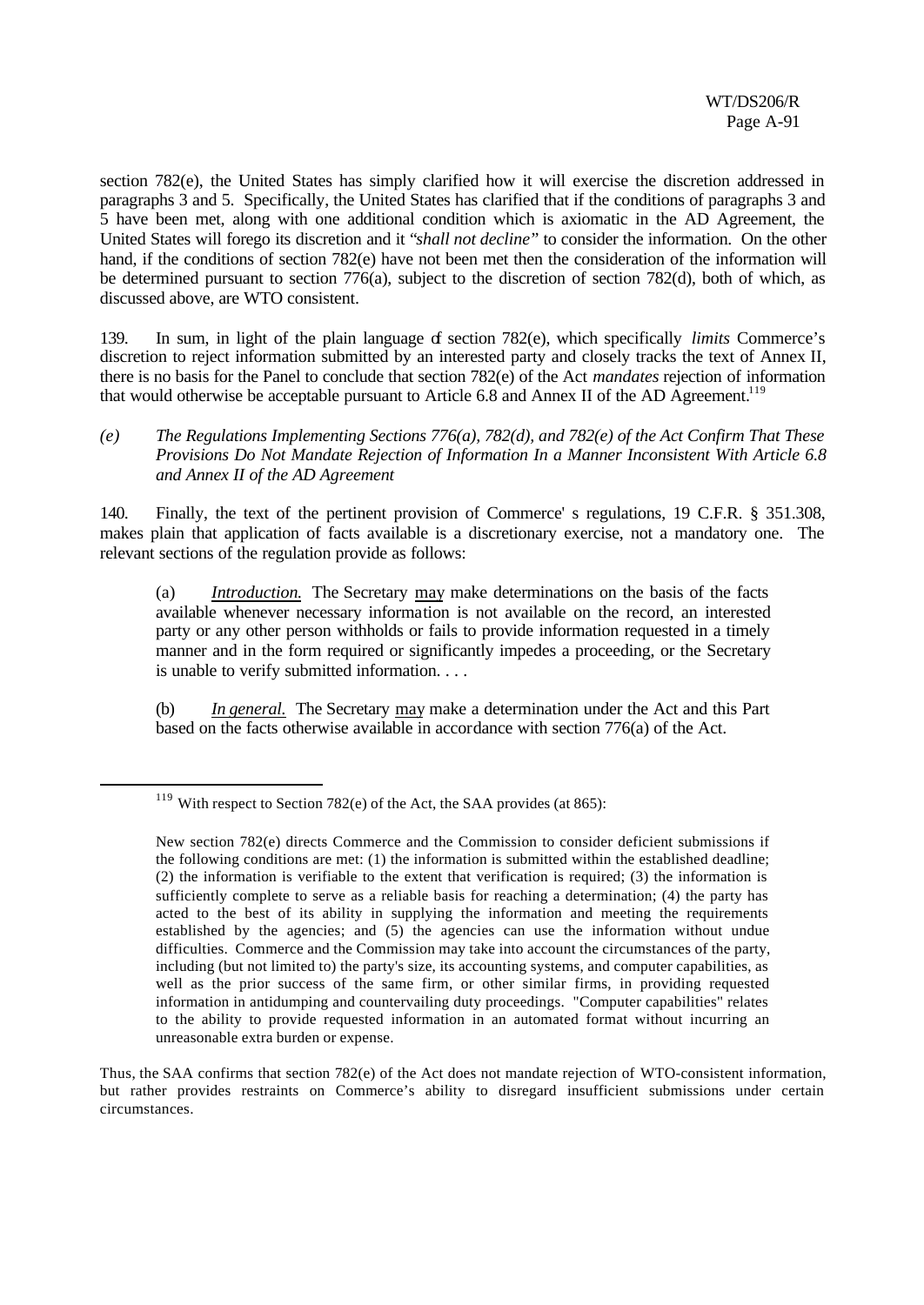[. . .]

(e) *Use of certain information.* In reaching a determination under the Act and this Part, the Secretary will not decline to consider information that is submitted by an interested party and is necessary to the determination but does not meet all the applicable requirements established by the Secretary if the conditions listed under section 782(e) of the Act are met. $120$ 

The use of the discretionary "may" throughout the regulations implementing section 776(a), 782(d), and 782(e) of the Act supports the conclusion that the statutory provisions are not mandatory in nature and cannot violate US WTO obligations.

### *(f) India's Argument is Based on a Misinterpretation of Sections 776(a), 782(d), and 782(e) of the Act*

141. In arguing that the US statutory provisions relating to the use of facts available violate the AD Agreement "as such," India misinterprets both Article 6.8 and Annex II and sections 776(a), 782(d), and 782(e) of the Act. The United States has already explained how India misinterprets Article 6.8 and Annex II (e.g., by interpreting the term "information" to mean "categories of information" and "should take into account" as "must use"). Accordingly, this section of our submission will focus on India's misinterpretation of US law.

142. India claims that the interaction between sections 776(a) and 782(e) mandate WTO inconsistent action by "establishing two additional conditions" that allegedly "expand the extent to which USDOC can and must use 'facts available' instead of information actually submitted."<sup>121</sup> India's interpretation is flawed on several grounds. First, section 776(a) only requires the use of facts available where it is permissible to do so under Article 6.8. We explained this point in detail above.

143. Second, the conditions in section 782(e) do not expand the extent to which the Department must, or even may, use the facts available. India's entire argument on this point (at paras. 146 - 152) is based on a false premise. Contrary to India's assertion, section 782(e) *contracts* the Department's ability to use the facts available by *requiring* it to consider information that meets the five statutory criteria ("shall not decline to consider").<sup>122</sup> By requiring the Department to consider submitted information, section 782(e) makes mandatory the permissive obligation to consider information as found in paragraph 3 of Annex II (information "should be taken into account"). Thus, to the extent that section 782(e) is "mandatory" at all, it is mandatory in a way that exceeds WTO obligations.

144. Third, India claims that the third condition of section 782(e) – that the information not be "so incomplete that it cannot serve as a reliable basis for reaching the applicable determination" – does not appear in paragraph 3 of Annex II and has not been imposed by earlier panel and Appellate Body reports. Neither point indicates that section 782(e) mandates WTO inconsistent action. The absence of the third condition from paragraph 3 of Annex II simply reflects that the provision accomplishes a different purpose than section 782(e): paragraph 3 of Annex II only establishes what an authority "should" do, while section 782(e) establishes what the Department "shall" do. The absence of any panel or Appellate

<sup>120</sup> 19 C.F.R. § 351.308 (2000), Exh. US-22.

<sup>121</sup> India's First Written Submission, para. 147.

 $122$  India misrepresents section 782(e) when it claims that the provision merely "permits" the Department to take information into account. *See* India's First Written Submission at para. 142.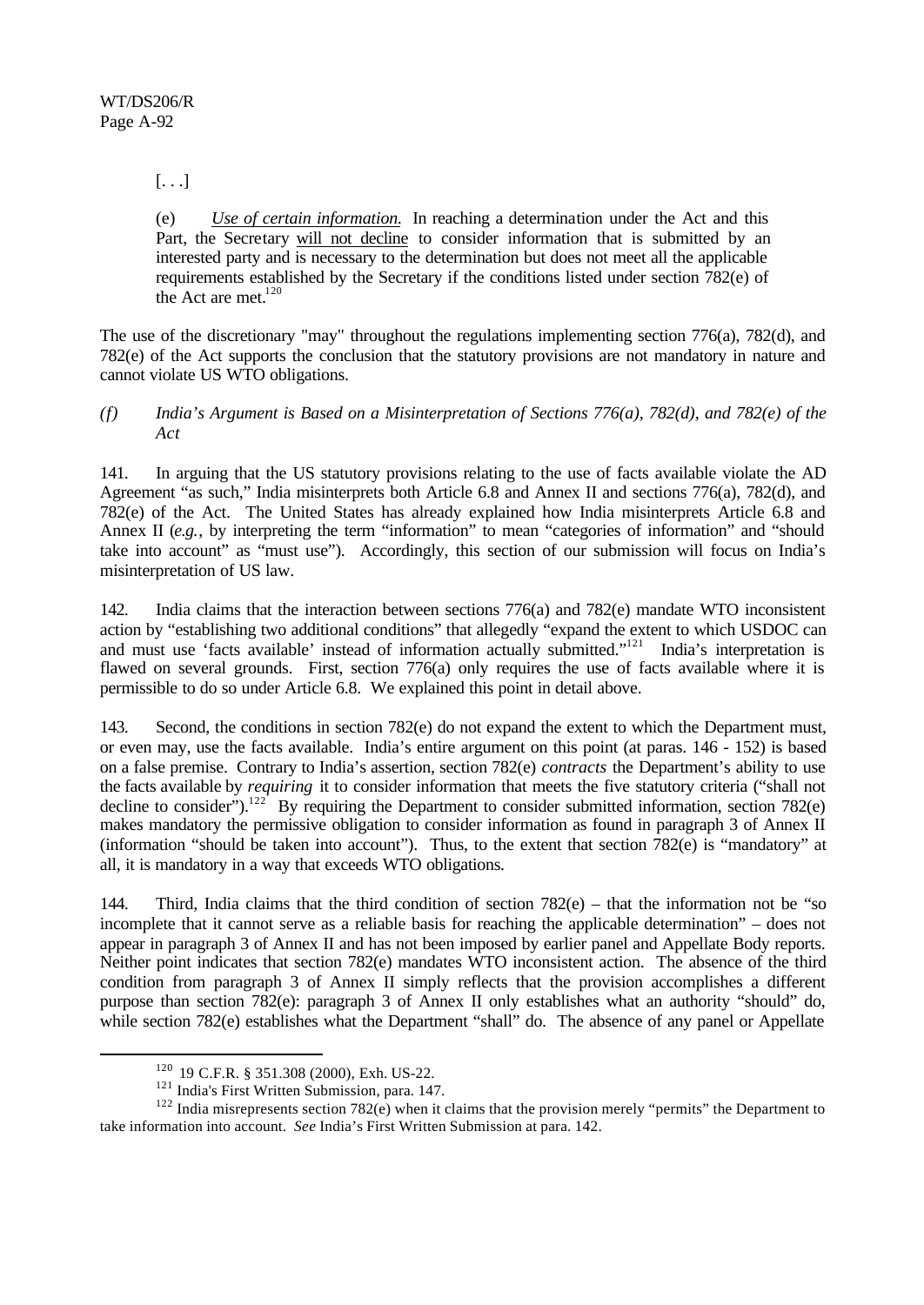Body decisions on this point is easily explained by the fact that previous "facts available" cases have involved only minor gaps in a respondent's submitted information. This is the first time a panel has been faced with a situation where a respondent has failed to provide the overwhelming majority of information needed to calculate an antidumping margin.

145. Finally, India admits that "the text of Sections 776(a) and 782(e) could be interpreted as applying to individual categories of information."<sup>123</sup> We have discussed at length why India is wrong to interpret "information" to mean "categories of information," and we have explained why adopting such an interpretation would undermine the goal of "objective decision-making based on facts." Nonetheless, if it is possible to interpret the statute in such a manner, then there is no basis to conclude that the statute mandates WTO inconsistent action.

### **3. The Panel Should Reject India's Attempt to Challenge the Department's Application of Section 776(a), 782(d), and 782(e) Based on USDOC "Practice"**

146. Finally, in addition to challenging sections 776(a), 782(d) and 782(e) of the Act "as such," India also seeks to challenge the provisions based on USDOC "practice."<sup>124</sup> This attempted challenge to US "practice" consists of nothing more than individual applications of the US "facts available" provisions. As the panel noted in *Export Restraints*, administrative agencies are free under US law to depart from past "practice" if a reasoned explanation is given for doing so,  $125$  and US "practice" therefore does not have "independent operational status" that can independently give rise to a WTO violation.<sup>126</sup> Given India's admission that "the text of Sections 776(a) and 782(e) could be interpreted as applying to individual categories of information,"<sup>127</sup> there is no basis for its argument that sections 776(a),  $\overline{782}$ (d) and 782(e) "as interpreted" violate Article 6.8 and Annex II, paragraph 3.

147. Furthermore, even if "practice" could be considered as a measure, India's claims regarding US facts available "practice" still would not be properly before this Panel. As the United States noted before the DSB in response to India's first and second requests for a panel, India did not identify US facts available "practice" in its consultation request and the United States and India did not consult with respect to US "practice."<sup>128</sup> Accordingly, India's claim fails to conform to Articles 4.7 and 6.2 of the DSU and must be rejected for that reason alone.

### D. THE DEPARTMENT'S FACTS AVAILABLE DETERMINATION WITH REGARD TO SAIL WAS CONSISTENT WITH ARTICLE 6.8 AND ANNEX II OF THE AD AGREEMENT

148. In its first submission to the Panel, India has selectively portrayed the factual record relevant to Commerce's use of facts available. As demonstrated below, the full record evidence shows that Commerce's reliance on facts available for SAIL was consistent with Article 6.8 and Annex II of the AD Agreement.

8.126.

<sup>123</sup> India's First Written Submission at para. 140.

<sup>&</sup>lt;sup>124</sup> India's First Written Submission at paras. 153-159.

<sup>125</sup> *United States – Measures Treating Export Restraints as Subsidies*, WT/DS194/R, 29 June 2001, para.

<sup>126</sup> *See id*.

<sup>127</sup> India's First Written Submission at para. 140.

<sup>128</sup> *See* WT/DSB/M/106, 17 July 2001, para. 50; WT/DSB/M/107, 11 September 2001, para. 126.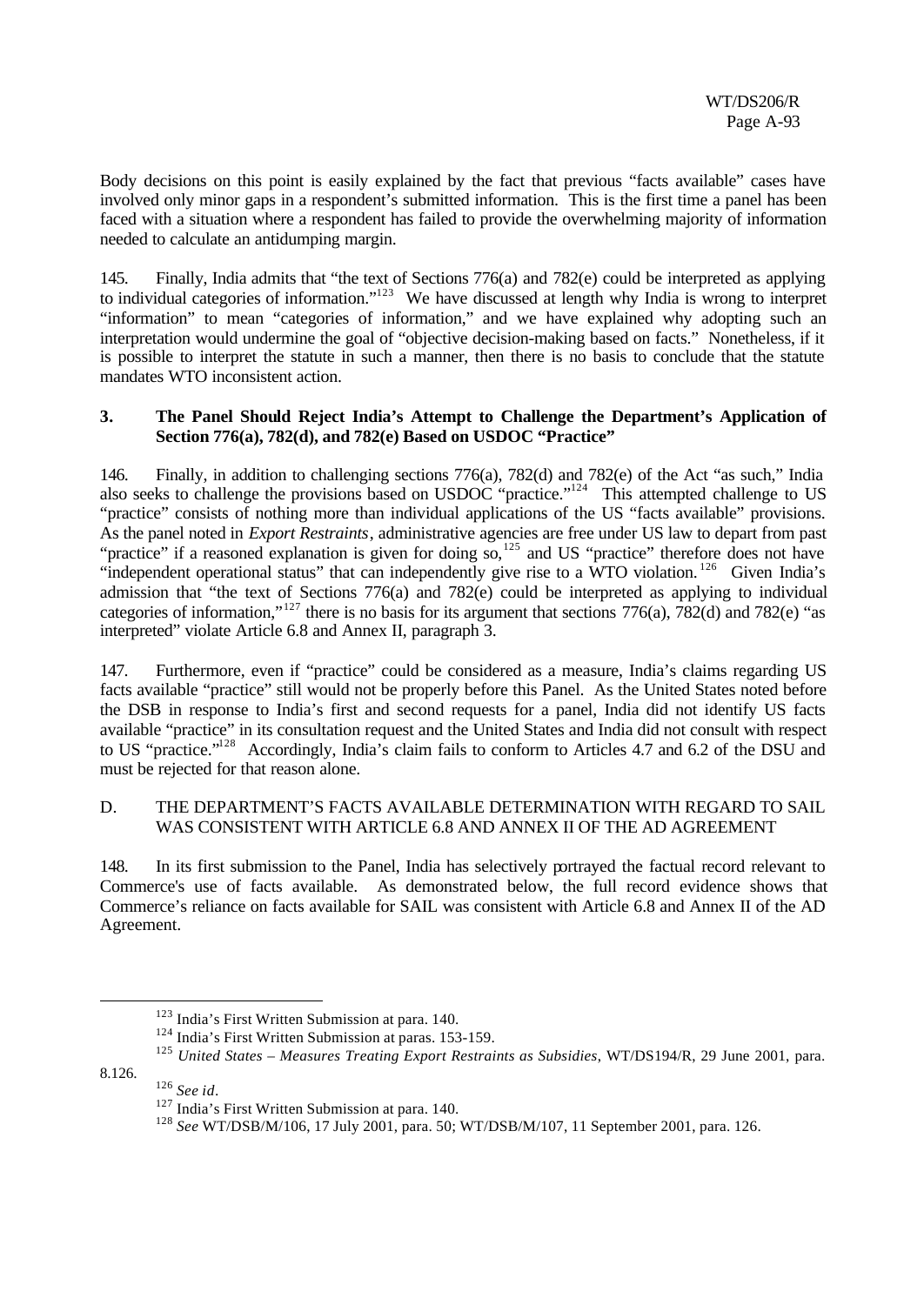### **1. Commerce gave SAIL notice of the information required at the outset of the investigation, consistent with Article 6.1 of the AD Agreement**

149. In order to collect the information necessary for an anti-dumping investigation, Commerce issued its standard antidumping questionnaire to  $SAL.$ <sup>129</sup> In this questionnaire, Commerce requested general information concerning SAIL's corporate structure, business practices, and the merchandise under investigation (cut-to-length steel plate) that it sells. Commerce also requested listings of its sales in India and in the United States. Because the petition contained reasonable grounds to believe or suspect that SAIL had sold steel plate below its cost of production in the home market, it was necessary for Commerce to request information regarding the cost of production of the foreign like product and the constructed value of the merchandise under investigation. Consistent with Article 6.1.1 of the AD Agreement, Commerce gave SAIL more than 30 days for reply to the questionnaire.

### **2. Commerce identified deficiencies in SAIL's response and gave multiple opportunities to cure, consistent with Article 6.1 of the AD Agreement**

150. Throughout the course of the investigation, Commerce identified deficiencies in SAIL's questionnaire responses and gave SAIL multiple opportunities to cure the deficiencies. For example, after careful review of SAIL's initial questionnaire responses, Commerce promptly notified SAIL that "there are two deficiencies which are major and need to be emphasized here. $130^\circ$  First, Commerce noted that SAIL's failure to provide necessary information meant that its responses could not be used to calculate an antidumping margin:

The first deficiency is that the response is substantially incomplete to the point where we may not be able to use the information contained therein to calculate a margin. Repeatedly throughout the questionnaire response you make the statement that certain data are unavailable and will be submitted later. For example, you only reported a subset of all your home market sales, and we cannot determine which sales have been reported. Because of your repeated failure to provide the information requested by the questionnaire, and incompleteness of your responses to other questions, we are unable to adequately analyze your company's selling practices.

As a result, Commerce explained that its *First Deficiency Questionnaire* was necessarily limited by SAIL's incomplete submissions and that further questions would be required once SAIL's questionnaire response became more complete.<sup>131</sup>

151. In addition to the general overall incompleteness of SAIL's responses, Commerce noted a second major deficiency: that SAIL's section D response, in which its was required to provide Cost of production data, was overwhelmingly incomplete.<sup>132</sup> Commerce stated that SAIL failed to provide any explanation of its response methodology and did not provide product-specific cost information. <sup>133</sup> In addition to these

<sup>129</sup> *USDOC Initial Antidumping Questionnaire to SAIL*, Sections A, B, C and D, dated 17 March 1999 (Exh. US-1)(excerpts).

<sup>&</sup>lt;sup>130</sup> *USDOC First Deficiency Questionnaire to SAIL*, dated 27 May 1999 (Exh. US-8).

<sup>131</sup> *Id*.

<sup>132</sup> *Id.*

<sup>&</sup>lt;sup>133</sup> *Id*. This information was requested in Section D of the initial questionnaire.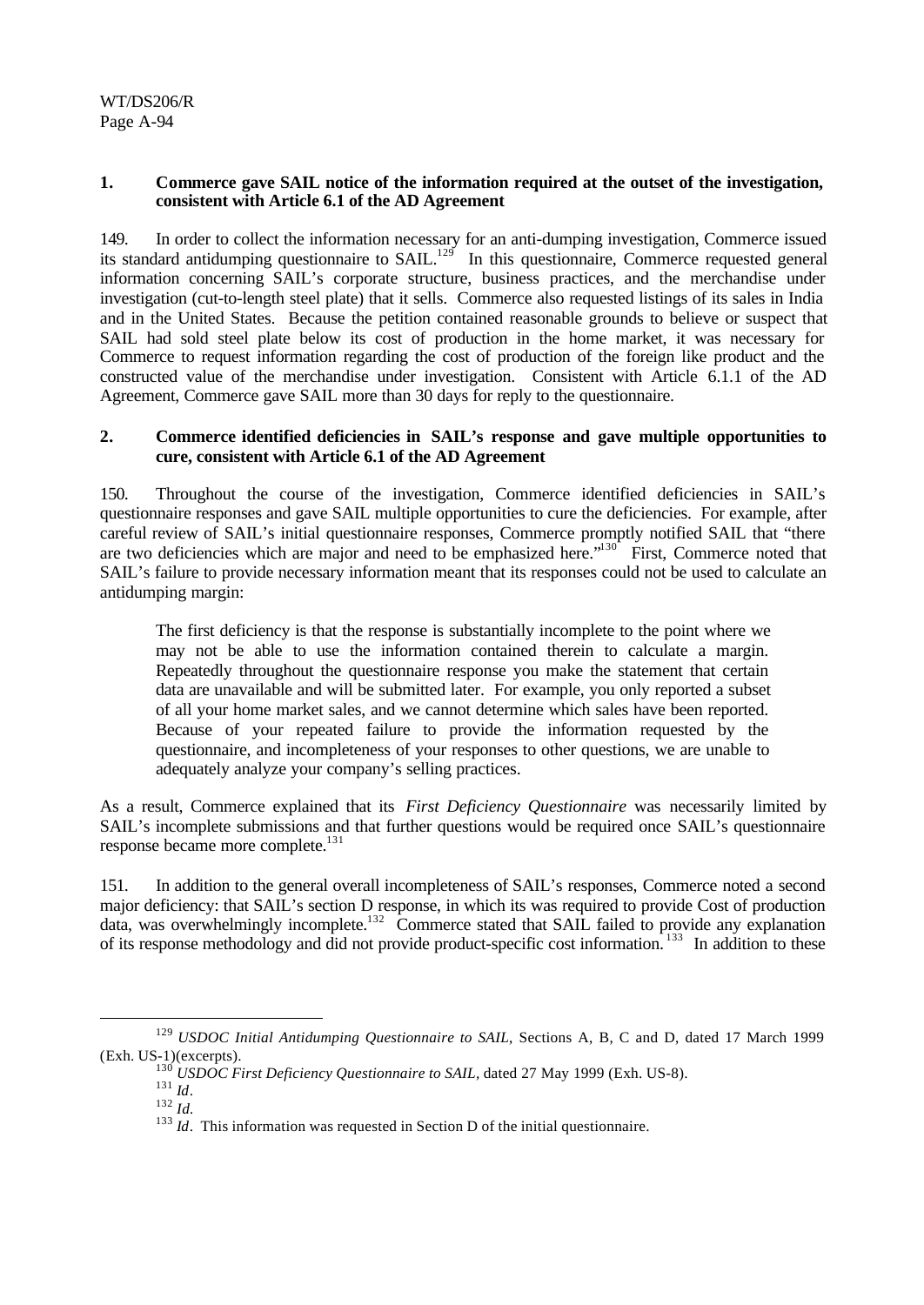major discrepancies, Commerce notified SAIL of numerous deficiencies and areas requiring clarification in sections  $\overline{A}$ -D of its questionnaire response.<sup>134</sup>

152. The information SAIL provided in response to these questions continued to be deficient. Commerce's 11 June 1999, *Second Deficiency Questionnaire* identified omissions in the information necessary for its investigation.<sup>135</sup> Commerce requested that SAIL provide more specific information on variables reported in its home market, US sales and cost databases. Commerce's request also identified inconsistencies between SAIL's narrative explanation and its reported databases, inaccurate product control numbers necessary for product matching, and other necessary information.<sup>136</sup>

153. On 18 June 1999, Commerce issued a *Third Deficiency Questionnaire* which focused on SAIL's failure to provide product-specific costs.<sup>137</sup> Subsequent to the *Third Deficiency Questionnaire*, Commerce orally advised SAIL's counsel of additional deficiencies, and memorialized these requests in writing.<sup>138</sup>

154. In response to SAIL's cost data submission that was filed just prior to the preliminary determination, Commerce issued a *Fourth Deficiency Questionnaire* on 2 August 1999, that identified continued deficiencies in those costs.<sup>139</sup> In its 3 August 1999, *Fifth Deficiency Questionnaire*, Commerce advised SAIL that there continued to be deficiencies in the section A, B, and C responses.<sup>140</sup> In fact, there was necessary information that was asked in the original questionnaire that SAIL had yet to provide. *See, e.g.*, Question 4: "As requested by the original questionnaire issued on 17 March 1999, please respond to Question 1-h of Section A."<sup>141</sup>

155. In all, Commerce issued at least five major supplemental requests for information, on 27 May, 11 June, 18 June, 2 August, and 3 August 1999; in addition, there were oral requests (memorialized in writing) made during Commerce's attempts to assist SAIL. Nevertheless, by late August 1999, as Commerce was preparing for on-site verification of SAIL's information, SAIL had still not provided significant information necessary for the Department's antidumping analysis. For example, SAIL had not provided product-specific cost information, despite having been asked for such information five months previously in the initial questionnaire.<sup>142</sup> To a large extent, Commerce's efforts to identify deficiencies and give SAIL an opportunity to fix them were to no avail.

### **3. Commerce made significant efforts to provide SAIL with sufficient time to provide necessary information**

156. Acting in good faith, Commerce made significant efforts to provide SAIL with sufficient time to provide the necessary information. Commerce granted SAIL's requests for information on the initial questionnaire response.<sup>143</sup> In addition, SAIL requested – and was granted – multiple extensions for its

<sup>134</sup> *Id.*

<sup>135</sup> *USDOC Second Deficiency Questionnaire to SAIL*, dated 11 June 1999 (Exh. US-9).

<sup>136</sup> *Id.* at Attach. II.

<sup>137</sup> *USDOC Third Deficiency Questionnaire to SAIL*, dated 18 June 1999 (Exh. US-12).

<sup>&</sup>lt;sup>138</sup> *USDOC Memorandum to File: Conversations with SAIL's Counsel*, dated 7 July 1999 (Exh. US-11).

<sup>139</sup> *USDOC Fourth Deficiency Questionnaire to SAIL*, dated 2 August 1999 at Attachment I (Exh. US-17).

<sup>&</sup>lt;sup>140</sup> *USDOC Fifth Deficiency Questionnaire to SAIL*, dated 3 August 1999 (Exh. US-18).

<sup>141</sup> *Id*.

<sup>142</sup> *USDOC First Deficiency Questionnaire to SAIL,* dated 27 May 1999 (Exh. US-8).

<sup>143</sup> *See Memoranda Granting Extensions*, dated 14, 16, and 30 April 1999 (Exh. US-5)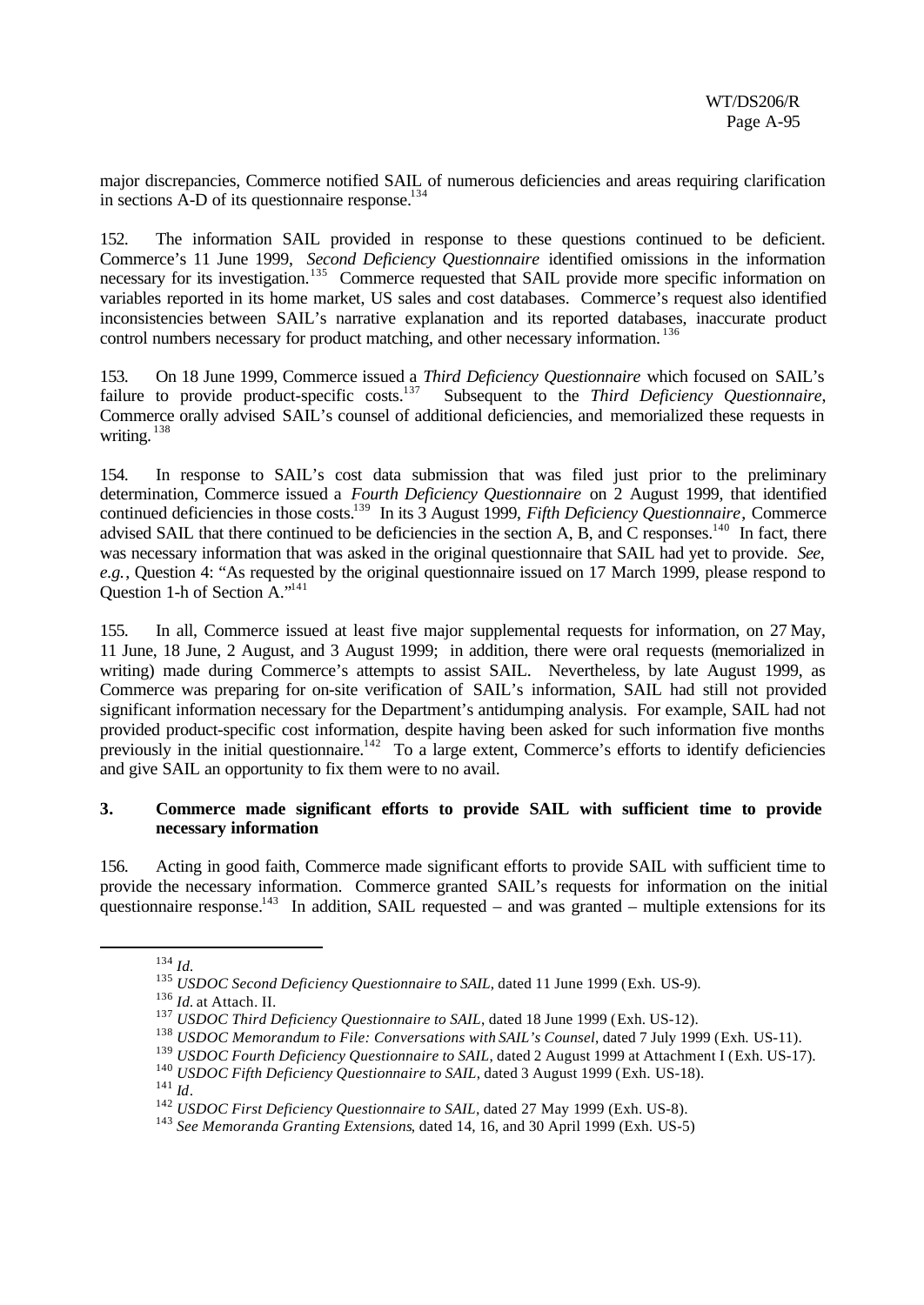l

supplemental questionnaire responses, the effect of which was to grant significant additional time for SAIL to respond to the initial request for necessary information.<sup>144</sup>

157. In addition to the extensions of time that SAIL actually requested, it also unilaterally granted itself extensions. For example, on 29 June 1999, SAIL filed a response to Commerce's *First Deficiency Questionnaire* that had been due more than two weeks earlier. In rejecting the submission as untimely, Commerce warned SAIL that

repeated throughout your submissions is the statement that certain data are unavailable and will be supplied later. These statements are not substitutes for extension requests under  $352.302$  of the Department's regulations.<sup>145</sup>

158. During the investigations, SAIL never claimed that it could not provide the information. While it advised Commerce that it was experiencing difficulties in gathering and submitting the requested information, these difficulties were typically offered to justify additional time to submit information (which the Department repeatedly granted) and were often accompanied by assurances that the information would be forthcoming. For example, in its 11 May 1999, database submission, SAIL represented that

some of the data requested by [Commerce] is still being collected (because, e.g. it is available only in handwritten form). As soon as these data are available we will submit them to the Department and revise the diskette accordingly.

159. SAIL never indicated that it would be unable to provide a usable database; on the contrary, it promised that such a database would be forthcoming. Yet much of this information still had not been<br>provided by the time of the maliminery determination  $^{146}$ provided by the time of the preliminary determination.<sup>1</sup>

160. Another example of Commerce's significant efforts to assist SAIL was its decision to accept major submissions of information after the preliminary determination. For example, Commerce issued its *Fourth Deficiency Questionnaire* on 2 August 1999, two weeks after the preliminary determination.<sup>147</sup> This action arguably disadvantaged other interested parties who rely on the preliminary determination to identify issues that will be raised in subsequent briefing.

## **4. Commerce was unable to satisfy itself as to the accuracy of SAIL's information**

161. At no point during the investigation process was Commerce fully able to satisfy itself that SAIL's information was accurate. A significant part of the problem was that SAIL's databases remained unusable throughout the proceeding; SAIL even attempted to provide a final workable computer tape during the on-site verification – too late to be used, because Commerce officials would have had no opportunity to analyze the tape prior to conducting verification.

<sup>144</sup> *See, e.g., Letter from USDOC to SAIL Re: Granting of Extension of Time*, dated 16 August 1999 (Exh. US-19).

<sup>145</sup> *Letter from USDOC to SAIL Re: Return of Untimely Information*, dated 7 July 1999 (Exh. US-14).

<sup>146</sup> *DOC Memorandum Re: Preliminary Determination Facts Available for SAIL*, dated 29 July 1999, at Attach. I & II (Exh. US-16).

<sup>147</sup> *USDOC Fourth Deficiency Questionnaire to SAIL*, dated 2 August 1999 (Exh. US-17).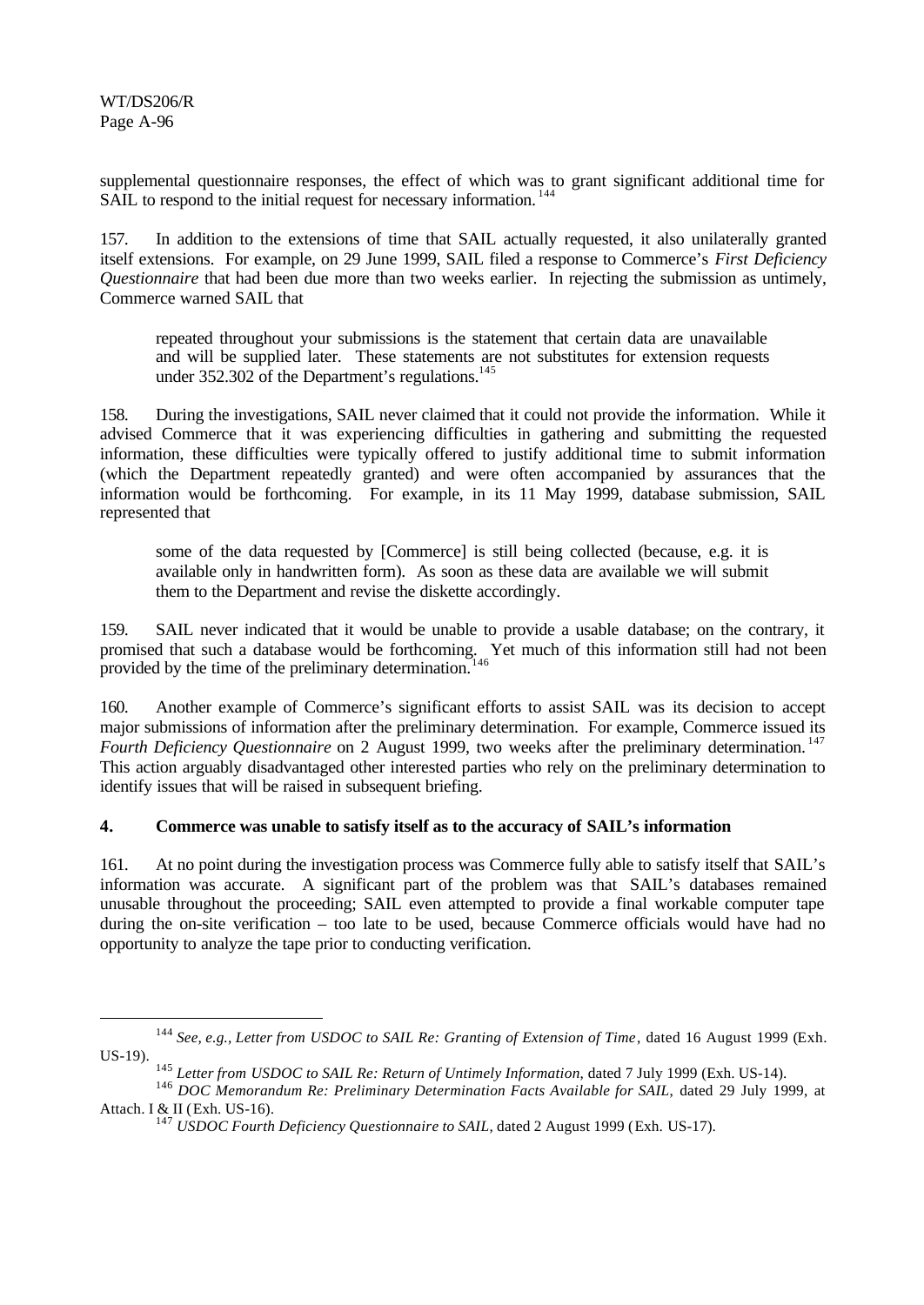162. More significantly, however, was that SAIL was unable to demonstrate the accuracy of its own information. At the on-site sales verification, Commerce discovered, *inter alia*, that SAIL failed to report a significant number of home market sales and failed to report accurate gross unit prices.<sup>148</sup> Commerce was unable to verify the total quantity and value of home market sales. During the on-site cost verification, SAIL was unable to reconcile costs of production to its audited financial statements.<sup>149</sup> It also became clear that SAIL had failed to provide constructed value information on the costs of products produced and sold to the United States.<sup>150</sup> SAIL's US sales database also contained errors; Commerce found that "[w]hile these errors, in isolation, are susceptible to correction, when combined with other pervasive flaws in SAIL's data, these errors support our conclusion that SAIL's data on the whole is unreliable." $151$ 

### **5. Commerce did not have necessary information to make its final dumping determination**

163. At the time of the *Final Determination*, when Commerce should have had all the information necessary to conduct a definitive anti-dumping analysis, SAIL's information was filled with fatal gaps and could not be verified. Its home market sales database remained seriously deficient, as SAIL had failed to report all of its home market sales and gross unit prices. No workable cost of production or constructed value database was ever provided. SAIL made relatively few export sales to the United States, and yet even this data contained errors. At no point did SAIL indicate that the missing information was not in its control or possession. In fact, SAIL had repeatedly indicated that it would be able to provide the information and that it could be verified. In the end, however, SAIL was able to do neither.

### **6. Commerce's determination that SAIL had not acted to the best of its ability prior to disregarding SAIL's information was unbiased and objective**

164. The facts of the record indicate that SAIL had the ability to provide the necessary information but failed to do so. SAIL is one of the largest integrated steel producers in the world, and its records reflect that it has an established accounting system that is audited annually. <sup>152</sup> All of SAIL's representations during the anti-dumping proceeding suggest that SAIL itself believed it could comply with the requests for information. Given the facts on the record, an unbiased and objective investigating authority would be justified in concluding that SAIL had failed to act to the best of its ability in providing the information requested.

### **7. The affidavit of Albert Hayes constitutes extra-record evidence that was never presented to the Department and thus is not properly within the scope of the Panel's review**

165. In its first written submission, India seeks to support its arguments using extra-record evidence that SAIL did not make available to Commerce during the antidumping investigation at issue.<sup>153</sup> Under the standard of review which applies to a panel's review of an investigating authority's final dumping determination, this extra-record evidence is not properly part of the factual record before the Panel. For

<sup>148</sup> *Sales Verification Report*, dated 4 November 1999 (Exh. US-4) (public version) .

<sup>149</sup> *Cost Verification Report*, dated 4 November 1999 (Exh. US-3) (public version).

<sup>150</sup> *Id*.

<sup>151</sup> *USDOC Determination of Verification Failure Memorandum*, dated 13 December 1999 (Exh. IND-16).

<sup>152</sup> *USDOC Redetermination on Remand* (September 27, 2001) (Exh. IND-21).

<sup>&</sup>lt;sup>153</sup> India's First Written Submission, paras.  $30 \& n. 68$ , 110-111, and Exh. IND-24.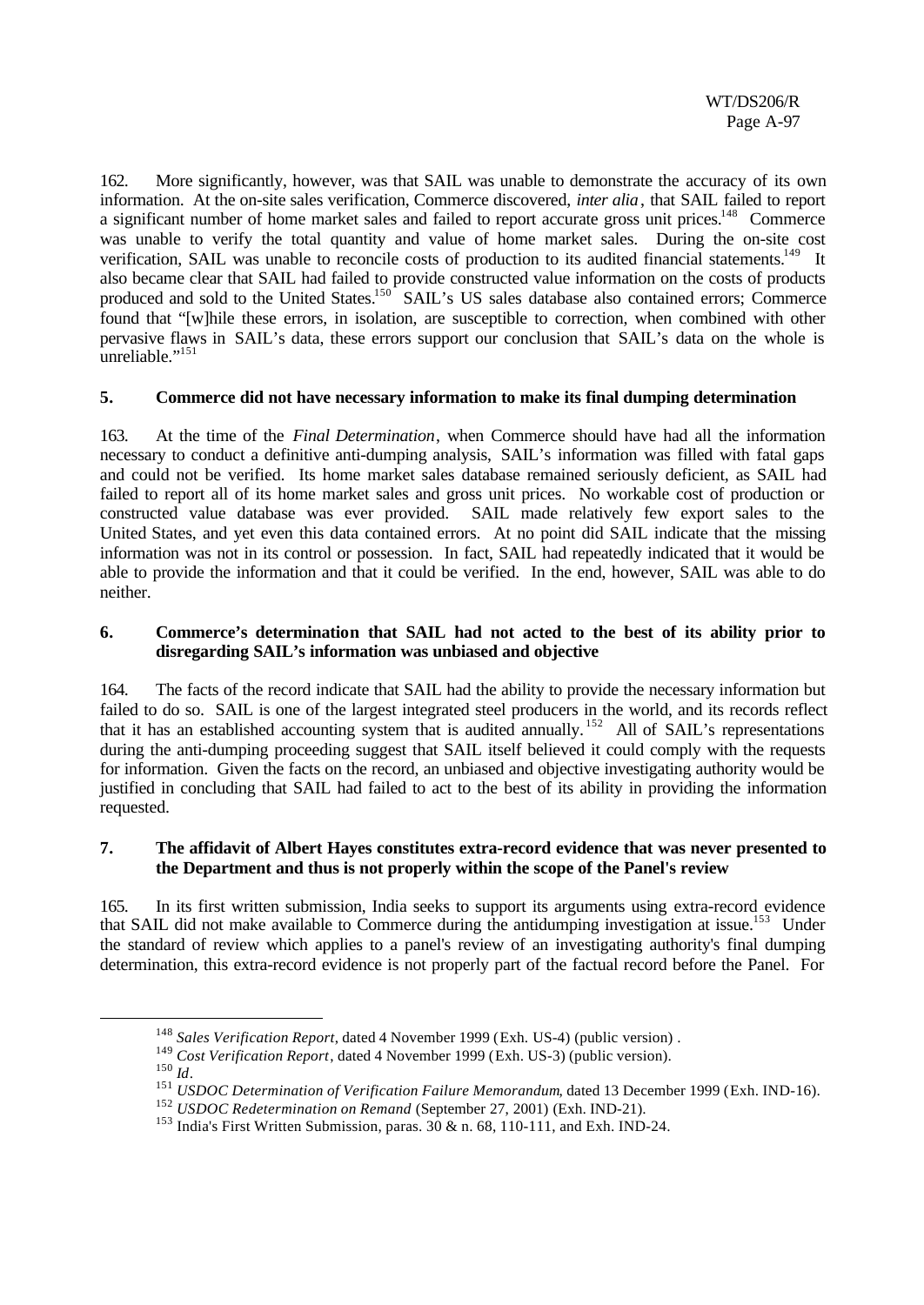WT/DS206/R Page A-98

l

this reason, the affidavit of Albert Hayes is not properly part of the record of this proceeding. The Panel should disregard both the affidavit and the arguments that India makes on the basis of the affidavit.<sup>154</sup>

### *(a) Under Article 17.5 of the AD Agreement, a panel's review of an investigating authority's final dumping determination is limited to the facts presented to the investigating authority*

166. Article 17.6 of the AD Agreement establishes a special standard of review that applies when panels examine final dumping determinations for conformity with WTO rules. Under Article 17.6(i), the role of a panel with respect to the facts in such matters is to determine "whether the authorities' establishment of the facts was proper and whether their evaluation of those facts was unbiased and objective." The "facts" of the matter referred to in Article 17.6(i) are "the facts made available in conformity with the appropriate domestic procedures to the authorities of the importing Member" under Article  $17.5$ (ii).<sup>155</sup> The Appellate Body has noted the "clear connection" between these two provisions and observed that "Articles 17.5 and 17.6(ii) require a panel to examine the facts made available to the investigating authority of the importing Member.<sup>"156</sup>

167. Given the plain language of these provisions, it would not be proper for a panel to review an antidumping determination on the basis of evidence that was not made available to the investigating authority during the underlying investigation. The *United States - Anti-Dumping Measures on Certain Hot-Rolled Steel Products from Japan* ("*Hot-Rolled Panel Report"*) Panel discussed this point in detail:

It seems clear to us that, under this provision, a panel may not, when examining a claim of violation of the AD Agreement in a particular determination, consider facts or evidence presented to it by a party in an attempt to demonstrate error in the determination concerning questions that were investigated and decided by the authorities, unless they have been made available in conformity with the appropriate domestic procedures to the authorities of the investigating country during the investigation.  $\ldots$  [Article 17.5(ii)] is a specific provision directing a panel's decision as to what evidence it will consider in examining a claim under the AD Agreement. Moreover, it effectuates the general principle that panels reviewing the determinations of investigating authorities in antidumping cases are not to engage in *de novo* review.<sup>157</sup>

As the panel noted, it is "not the panel's role to collect new data or to consider evidence which could have been presented to the decision maker but was not."<sup>158</sup>

<sup>154</sup> Specifically, paras. 107, 108, 110, and 111.

<sup>&</sup>lt;sup>155</sup> The administrative record is the information presented during the investigation, in accordance with Article 17.5(ii) of the AD Agreement. The "appropriate domestic procedures" of the United States investigating authorities – the Department and the United States International Trade Commission - are detailed in 19 U.S.C. § 1516a(b)(2)(A), which states that the record consists of all information "presented to or obtained by . . . the administering authority . . . during the course of the administrative proceedings, . . .; and a copy of the determination, all transcripts or records of conferences or hearings, and all notices published in the Federal Register."

<sup>156</sup> *Thailand - H-Beams from Poland* at paras. 117-18.

<sup>157</sup> *United States - Anti-Dumping Measures on Certain Hot-Rolled Steel Products From Japan*, WT/DS184/R, adopted 23 August 2001, para. 7.6 (" *Hot-Rolled Panel Report*").

<sup>158</sup> *Hot-Rolled Panel Report*, para. 7.7, citing *United States-Definitive Safeguard Measures on Importation of Wheat Gluten from the European Communities*, WT/DS166/R, adopted 19 January 2001, para. 8.6 ("*United States - Wheat Gluten*").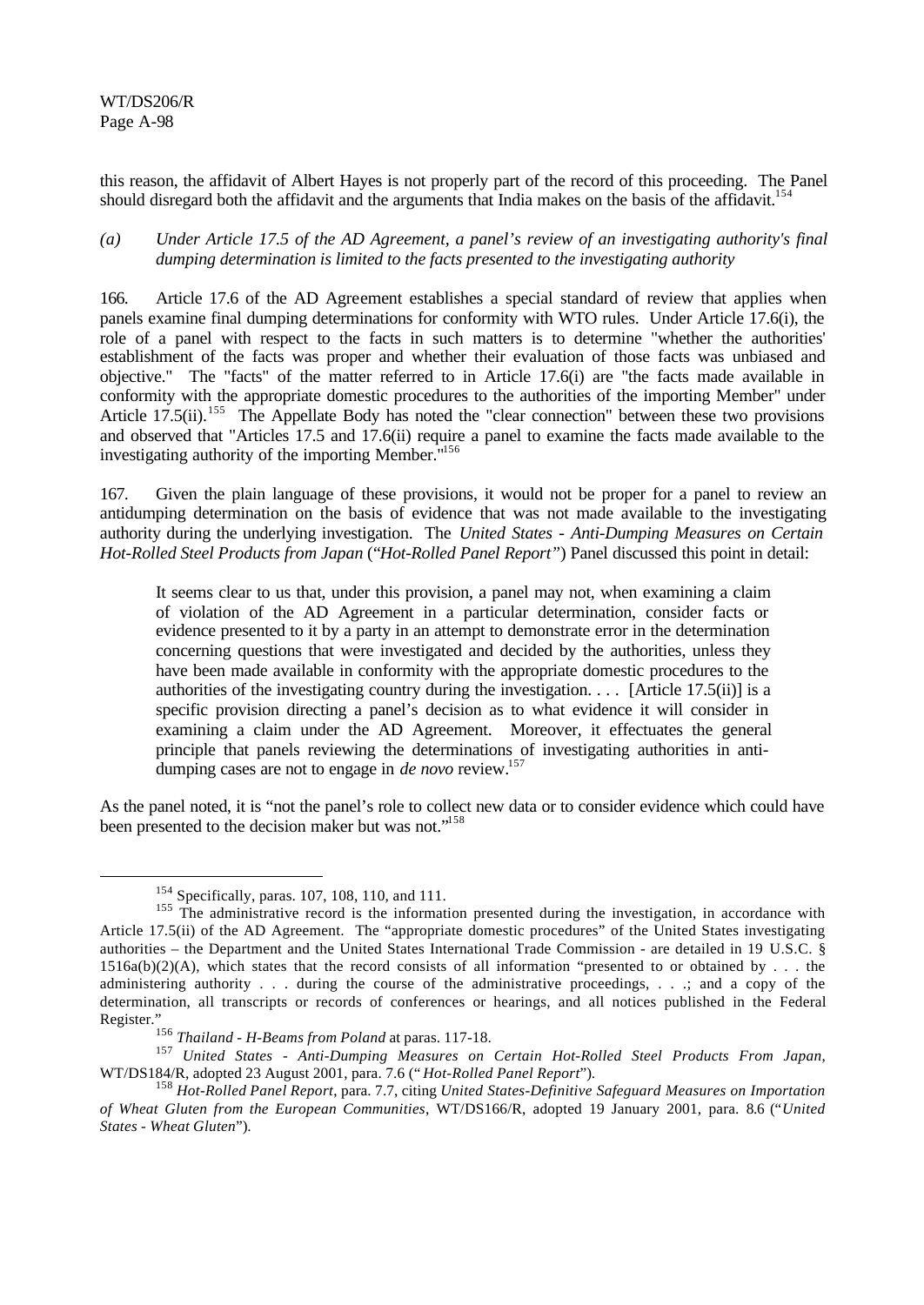## *(b) The Panel must disregard the affidavit of Albert M. Hayes*

168. The Hayes affidavit is an especially good example of the reasons why the AD Agreement does not permit panels to review determinations using evidence that was never presented to the investigating authority. Mr. Hayes is an employee of the law firm that is representing the government of India in this matter. His affidavit was prepared especially for purposes of supporting India's arguments in this case, more than two years after Commerce issued its final determination. His views, therefore, are neither timely nor objective.

169. Furthermore, the law firm representing India in this case did not represent SAIL in Commerce's antidumping investigation. As a result, Mr. Hayes was not involved in the investigation itself, and he has no first-hand experience with the issues that arose during the investigation. He did not testify before Commerce, and he did not otherwise provide his "professional opinion" during the antidumping investigation. SAIL never submitted his methodologies to the Department, and the methodologies themselves were not subject to scrutiny by the Department or other interested parties.

170. Although SAIL did assert in its administrative brief to the agency that Commerce could modify its programming language to addresses SAIL's failure to provide accurate information on the record, it did not explain how that "correction" could be made.<sup>159</sup> The suggestions offered by Mr. Hayes now, as well as his three proposed "alternative" margin calculations, were never on the record of the investigation and Commerce did not have the opportunity to consider this information during the proceeding. <sup>160</sup>

171. Neither Mr. Hayes' affidavit nor the evidence contained therein was part of "the facts made available in conformity with the appropriate domestic procedures to the authorities of the importing Member" during the Department's antidumping investigation. As such, it would not be permissible under Articles 17.5(ii) and 17.6(i) for the Panel to take them into account when it reviews the Department's determination.

## **8. Conclusion**

172. Based on the facts as presented to the agency, Commerce met all of its obligations under the AD Agreement prior to relying on total facts available. Commerce notified SAIL of the required information and granted it ample opportunity to present that information as provided in Article 6.1, a fact that India does not dispute.

173. Commerce also informed SAIL of the reasons that its supplied information could not be accepted, with at least five deficiency questionnaires, and additional oral requests for data that were memorialized in writing. Pursuant to those questionnaires, SAIL was provided multiple opportunities to revise, correct, and complete that information. Finally, SAIL was afforded a further opportunity to explain its position in written briefs to Commerce and participated in a public hearing. All of these actions by Commerce are consistent with Annex II, paragraph 6, a point not in dispute by India.

174. Commerce's efforts to verify the accuracy of the information supplied by SAIL prior to basing its findings on that information were consistent with Articles 6.6, 6.7 and Annex I of the AD Agreement. India never disputed that Commerce's verification procedures were proper.

<sup>159</sup> Exh. IND-14 at 2.

<sup>&</sup>lt;sup>160</sup> SAIL did propose three "alternative" calculations in its administrative brief to the agency, but none of those proposed calculations are the same calculations as those now described by Mr. Hayes.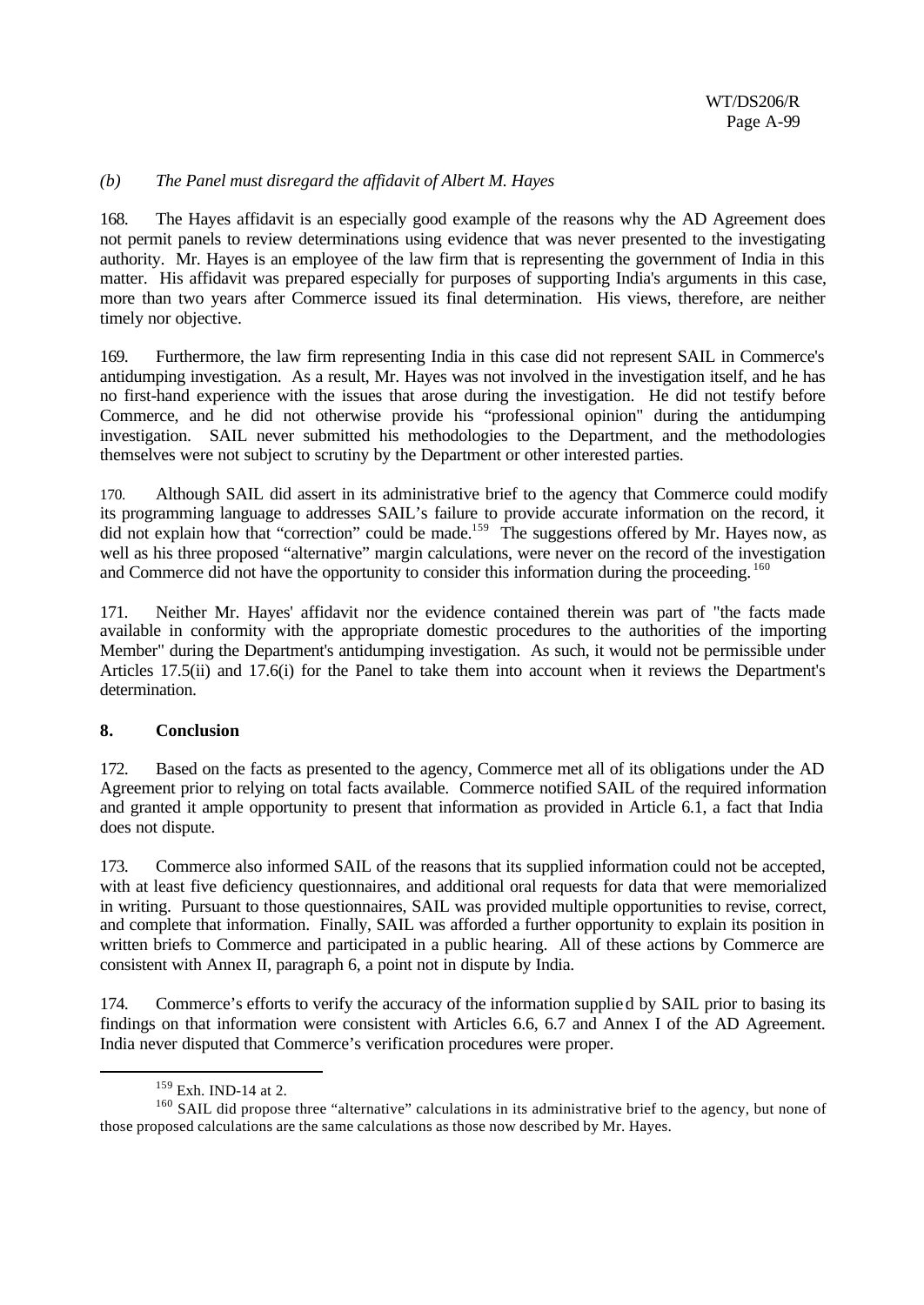l

175. Commerce's decision to rely on facts available was consistent with Article 6.8 of the AD Agreement. When all of the facts of record are examined here, as set forth above, it is clear that SAIL did not provide necessary information within a reasonable period. The absence of this necessary information substantially hindered Commerce's ability to conduct an antidumping duty investigation. Thus, Commerce's determination to apply facts available was consistent with Article 6.8 of the AD Agreement.

176. Commerce's determination not to rely on SAIL's information was consistent with paragraph 3 of Annex II. Paragraph 3 of Annex II requires that information "should be taken into account" if it is verifiable, can be used without undue difficulties, is supplied in a timely fashion, and, where applicable, is supplied in a medium or computer language requested by the authorities. None of these conditions applied here. First, as described above, SAIL's information could not be verified.<sup>161</sup> Second, SAIL's information could not be used without undue difficulty.<sup>162</sup> Third, SAIL's information was untimely.<sup>163</sup> Finally, despite indicating that it could submit workable electronic databases, SAIL was unable to do so.<sup>164</sup> Therefore, there was no obligation on the part of Commerce to take SAIL's information into account.

177. Commerce's determination not to rely on SAIL's information was also consistent with paragraph 5 of Annex II. Paragraph 5 of Annex II states that even though information "may not be ideal in all respects," it should not be disregarded provided that the submitting party acted to the best of its ability. SAIL's information certainly was not ideal in any respect. Nevertheless, because it failed to act to the best of its ability, there was no bar to Commerce's decision to disregard the information.

178. In sum, the full record evidence shows that Commerce's reliance on facts available for SAIL in this investigation was consistent with Article 6.8 and Annex II of the AD Agreement.

### E. THE DEPARTMENT'S FACTS AVAILABLE DETERMINATION WITH REGARD TO SAIL DID NOT VIOLATE AD AGREEMENT ARTICLES 2.2, 2.4, 9.3, AND ARTICLE V:1 AND 2 OF GATT 1994

179. According to India, Commerce's failure to use SAIL's US sales data resulted in the levying of an antidumping margin that violated various provisions of the AD Agreement and GATT 1994 related to making a fair comparison and imposing a duty not to exceed the margin of dumping.<sup>165</sup> These allegations are dependent upon India succeeding on its primary argument that Commerce acted inconsistently with its WTO obligations when it based its determination on the facts available when SAIL had failed to provide a substantial amount of the necessary information for that determination. Because India's claims based

<sup>161</sup> *See USDOC Determination of Verification Failure Memorandum*, dated 13 December 1999 (Exh. IND-16).

<sup>&</sup>lt;sup>162</sup> *Final Determination* at 73130 (SAIL's cost submission "was not only incomplete, but also riddled with inaccuracies to the point where SAIL's data remains unuseable") (Exh. IND-17).

<sup>163</sup> *See, e.g., Cost Verification Report*, dated 4 November 1999 (Untimely cost database not accepted) (Exh. US-3) (public version).

<sup>164</sup> *Final Determination* at 73130 ("Regarding computer tapes, repeated technical problems with the submitted data resulted in our inability to load, run, and analyze the data, despite a significant amount of time and attention from the Department") (Exh. IND-17).

<sup>&</sup>lt;sup>165</sup> India's First Written Submission at para. 174.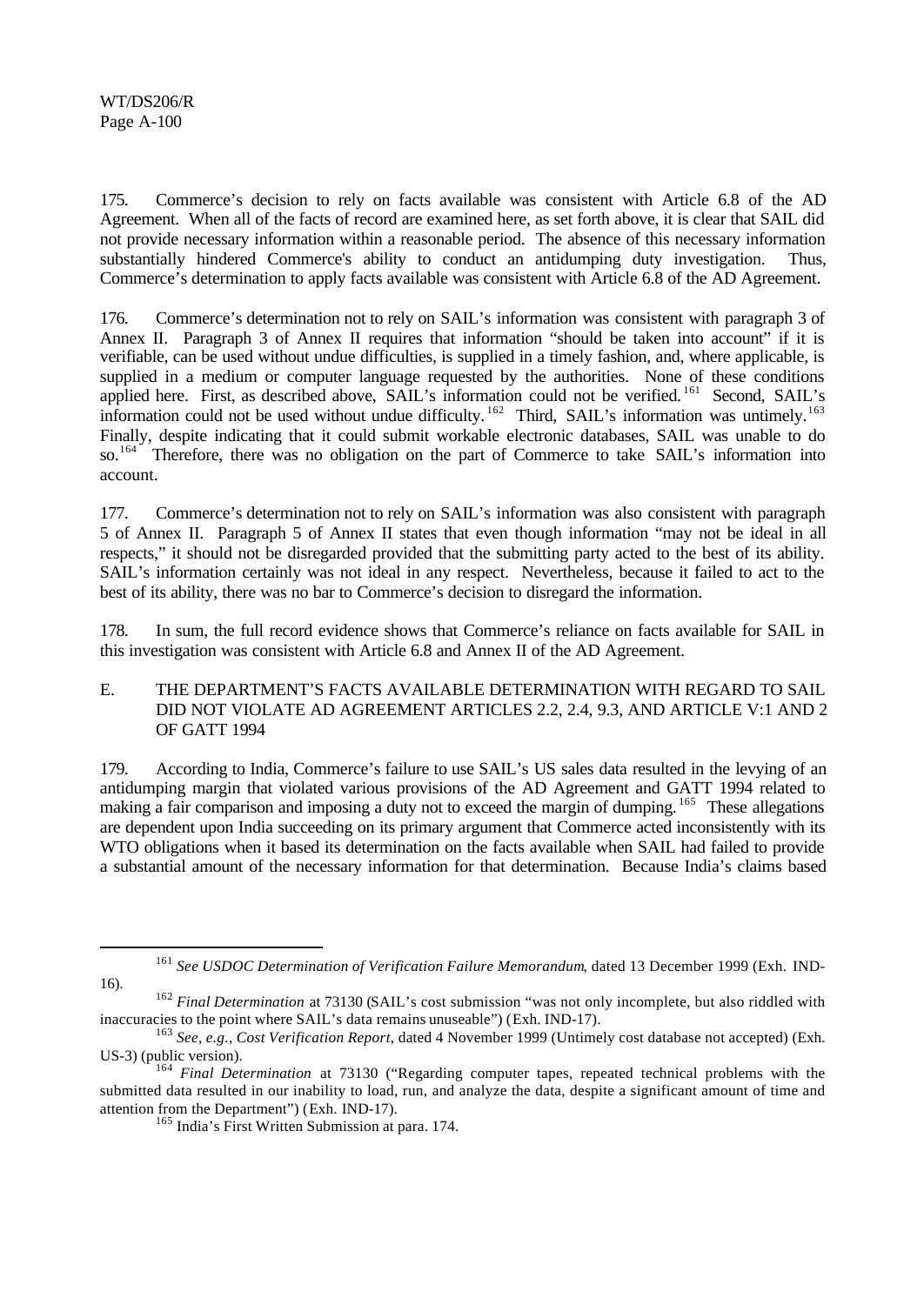on Article 6.8 and Annex II of the AD Agreement are misplaced, India's reliance on Articles 2.2, 2.4, 9.3 and Article VI:1 and 2 of GATT 1994 likewise must fail.<sup>16</sup>

### F. INDIA HAS FAILED TO ESTABLISH THAT THE DEPARTMENT'S CONDUCT OF ITS ANTIDUMPING INVESTIGATION VIOLATED ARTICLE 15 OF THE AD AGREEMENT

180. In addition to its broad challenge to the Department's use of the facts available, India claims (at paragraphs 175-178) that the Department violated Article 15 of the AD Agreement by allegedly failing to give "special regard" to India's status as a developing country Member when it applied the facts available in calculating an antidumping margin for SAIL. India's argument misinterprets the requirements of Article 15 and misstates the facts of the case as they pertain to this issue. Accordingly, there is no basis for the Panel to find that India has established a *prima facie* case of violation of Article 15.

### **1. Textual Analysis of Article 15 of the AD Agreement**

181. Article 15 of the AD Agreement is composed of two sentences. The first sentence states that:

It is recognized that special regard must be given by developed country Members to the special situation of developing country Members when considering the application of anti-dumping measures under this Agreement.

182. As India argued to the panel in the *Bed-Linens* case, the first sentence of Article 15 does not impose any specific legal obligation on developed country Members.<sup>167</sup> It does not create an obligation to elect undertakings in lieu of antidumping duties, and it does not require developed country Members to impose such duties at less than the full extent of dumping. It also does not create an obligation to use different antidumping calculation methodologies based on whether the imports at issue originate in a developed country Member or a developing country Member. By its plain terms, the first sentence of Article 15 applies solely to the application of antidumping measures, not to the calculation of antidumping margins. Since India focuses its argument on the second sentence of Article 15, we will not discuss the first sentence further.

183. The second sentence of Article 15 states that:

l

Possibilities of constructive remedies provided for by this Agreement shall be explored before applying anti-dumping duties when they would affect the essential interests of developing country Members.

There are three aspects of the second sentence of Article 15 that govern the substantive obligation contained therein. First, the obligation itself is limited to "exploring" the "possibility" of constructive

<sup>&</sup>lt;sup>166</sup> India's claim that SAIL's margin was overstated is particularly specious. It is not possible to know what SAIL's actual dumping margin was because SAIL failed to provide the information necessary to calculate SAIL's margin. Moreover, paragraph 7 of Annex II of the AD Agreement expressly provides that if an interested party does not cooperate and thus relevant information is being withheld, this situation could lead to a result which is less favorable to the party than if the party did cooperate.

<sup>167</sup> *See European Communities - Antidumping Duties on Imports of Cotton-type Bed Linens from India,* WT/DS141/R, adopted 30 October 2000, para. 6.220 ("*Bed-Linens*"). The panel itself offered no views on the matter, observing that "[t]he parties are in agreement that the first sentence of Article 15 imposes no legal obligations on developed country Members." *Id*. at n. 85.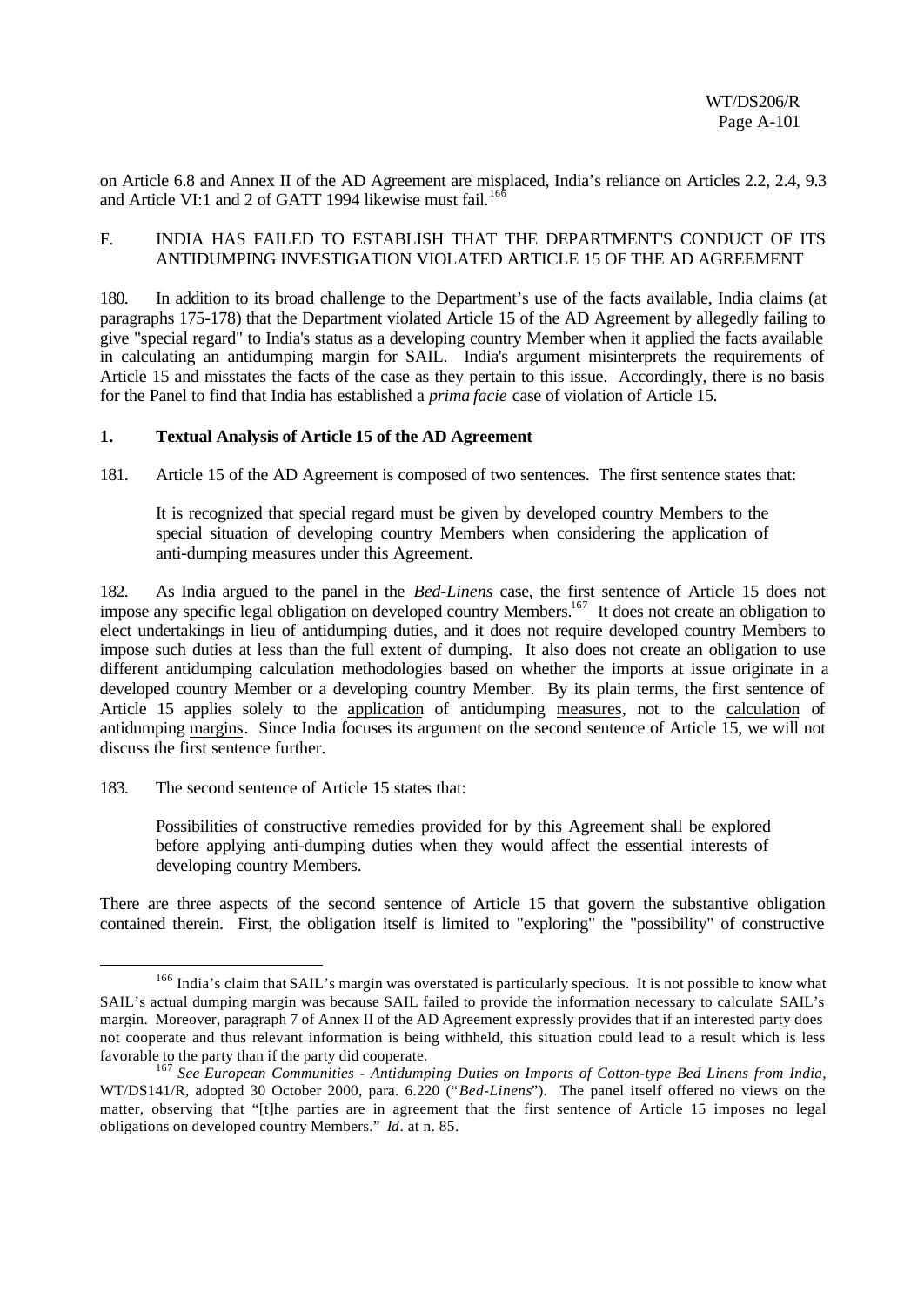l

remedies before applying antidumping duties. Nothing in the provision requires Members to accept such remedies in lieu of applying antidumping duties.<sup>168</sup>

184. Second, the obligation in the second sentence of Article 15 pertains solely to a developed country Member's consideration of remedies other than the application of antidumping duties. There is no basis in the text of the provision for an interpretation that would require a Member to consider alternative methodologies for calculating antidumping margins.<sup>169</sup> As the *Bed-Linens* panel concluded when it rejected India's argument that a Member must explore constructive remedies before imposing provisional measures, the term "anti-dumping duties" in Article 15 "refers to the imposition of definitive antidumping measures <u>at the end of the investigative process</u>."<sup>170</sup>

185. Finally, the obligation to explore constructive remedies arises only when the application of antidumping duties in a particular case "would affect the essential interests" of the developing country Member at issue. This conclusion is inescapable in light of the explicit language of the provision. To read the language otherwise – for example, by interpreting it to require Members to explore the possibility of constructive remedies in all investigations involving developing country Members – would ignore the strict limiting clause and thus violate the principle of interpretation known as the principle of treaty effectiveness (whereby an interpreter is not to assume that terms in a text are purely redundant and have no meaning).<sup>171</sup> The inclusion of the limiting clause is a critical part of the negotiated balance of rights and obligations underlying Article 15 that cannot be ignored.

186. Accordingly, when a developing country Member seeks the application of Article 15 in an antidumping investigation, it must first demonstrate to the investigating authority that there are "essential interests" implicated in the case that would be affected by the application of antidumping duties.<sup>172</sup> If it

If the application of anti-dumping measures "would affect the essential interests of developing countries," the obligation that then arose was to explore the "possibilities" of "constructive remedies." It was clear from the words "possibilities" and "explored" that the investigating authorities were not required to adopt the constructive remedies merely because they were proposed.

*Cotton Yarn*, para. 584 (emphasis added). The panel also found that "there was no obligation to enter into the constructive remedies, merely to consider the possibility of entering into constructive remedies." *Id*., para. 589.

<sup>169</sup> *See Bed-Linens*, para. 6.228 (noting that "Article 15 refers to 'remedies' in respect of injurious dumping.").

 $1^{172}$  The term "essential" implies a very high standard for the level of national interest which the developing country Member must demonstrate would be affected by the application of antidumping duties. For example, since the payment of antidumping duties will always have some negative effect on one or more producer/exporters in a

<sup>168</sup> *See Bed-Linens*, para. 6.233 (noting that "the concept of 'explore' clearly does not imply any particular outcome. . . . Article 15 imposes no obligation to actually provide or accept any constructive remedy that may be identified and/or offered."); *see also EC-Imposition of Anti-Dumping Duties on Imports of Cotton Yarn from Brazil*, ADP/137, 4 July 1995 (hereinafter "*Cotton Yarn*"), in which a GATT panel interpreting the second sentence of Article 13 of the GATT Antidumping Code (Article 15's historical predecessor), concluded that:

<sup>&</sup>lt;sup>170</sup> *Bed-Linens*, para. 6.231 (emphasis added).

<sup>&</sup>lt;sup>171</sup> As the Appellate Body has noted, "one of the corollaries of the 'general rule of interpretation' in the Vienna Convention is that interpretation must give meaning and effect to all terms of the treaty. An interpreter is not free to adopt a reading that would result in reducing whole clauses or paragraphs of a treaty to redundancy or inutility." *United States - - Standards for Reformulated and Conventional Gasoline*, WT/DS2/AB/R, adopted 20 May 1996, at 21.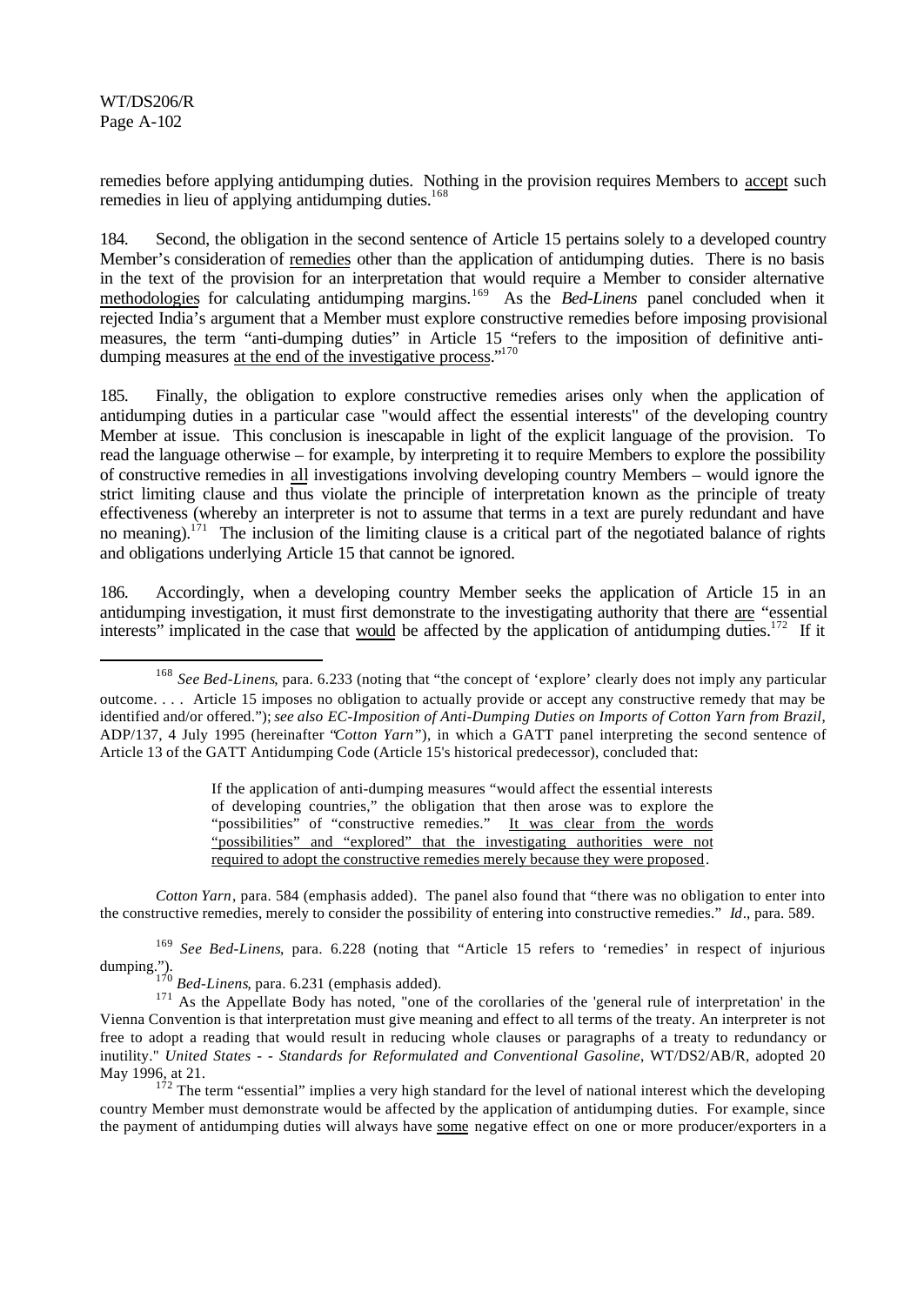fails to do so, the obligation in the second sentence is not triggered, and the Member conducting the investigation is under no obligation to explore alternatives to the imposition of antidumping duties.

### **2. There is No Basis to Conclude that the Department Violated Article 15 because India Never Claimed that Applying Antidumping Duties to SAIL Would Affect Its Essential Interests**

187. India claims (at paras. 175-178) that the Department violated Article 15 by allegedly failing to consider exploring the possibility of applying a price undertaking or other alternative remedy to SAIL in lieu of applying antidumping duties. As the record of the Department's investigation demonstrates, however, neither SAIL nor India ever suggested to the Department that applying antidumping duties to SAIL would affect India's essential interests. For that matter, neither party ever suggested that India had essential interests that were implicated by the investigation. SAIL's letter to the Department raising the possibility of entering into a suspension agreement also makes no reference to India's (or its own) essential interests.<sup>173</sup> Accordingly, there is no legal basis for the Panel to conclude that the Department has acted inconsistently with Article 15 by applying antidumping duties to SAIL.

### **3. Notwithstanding India's Failure to Demonstrate that Applying Antidumping Duties to SAIL Would Affect India's Essential Interests, the Department Did Explore the Possibility of Constructive Remedies**

188. In spite of its failure to demonstrate that applying antidumping duties to SAIL would affect its essential interests, India argues (at para. 176) that the Department violated the second sentence of Article 15 by failing to explore the possibility of a suspension agreement (undertaking) in lieu of applying antidumping duties to SAIL. Even if the Department was obliged to make such an exploration in the present case, the factual record of the investigation demonstrates that it did so.

189. As we explain in the Factual Background section of this submission, SAIL's outside legal counsel filed a letter with the Department on 30 July 1999 that raised the possibility of entering into a suspension agreement. The Department then invited SAIL to meet with Department officials to discuss the matter. On 31 August 1999, SAIL's outside legal counsel met with the Assistant Secretary for Import Administration – the ultimate decision maker in the case – and expressed their views. The Assistant Secretary noted that Commerce would consider the request. He also noted that suspension agreements are rare and require special circumstances – circumstances which he believed might not exist at the present time in the case. Although India fails to note that the meeting took place, the Department memorialized its contents in an 31 August 2001 *ex parte* memorandum to the file. A copy of that memorandum is attached to this submission.<sup>174</sup>

190. As the complainant on this matter, India has the burden of establishing a *prima facie* case of violation of Article 15. It has failed to do so. Its claim (at para. 177) that the Department's mind was "closed" to the possibility of a suspension agreement is contradicted by record evidence demonstrating that the Department met with SAIL to discuss its suspension agreement proposal and that the Department stated it "would consider" the proposal. Its claim that the Department was unwilling to consider an

Member country, a situation which would affect the "essential" interests of the Member itself must mean something significantly more than that.

<sup>173</sup> *Letter from SAIL's Counsel to USDOC Re: Request for a Suspension Agreement*, dated 29 July 1999 (Exh. IND-10).

<sup>174</sup> *USDOC Memorandum to the File re: Ex-Parte Meeting with Counsel for SAIL Regarding Possible Suspension Agreement*, dated 31 August 1999 (Exh. US-22).